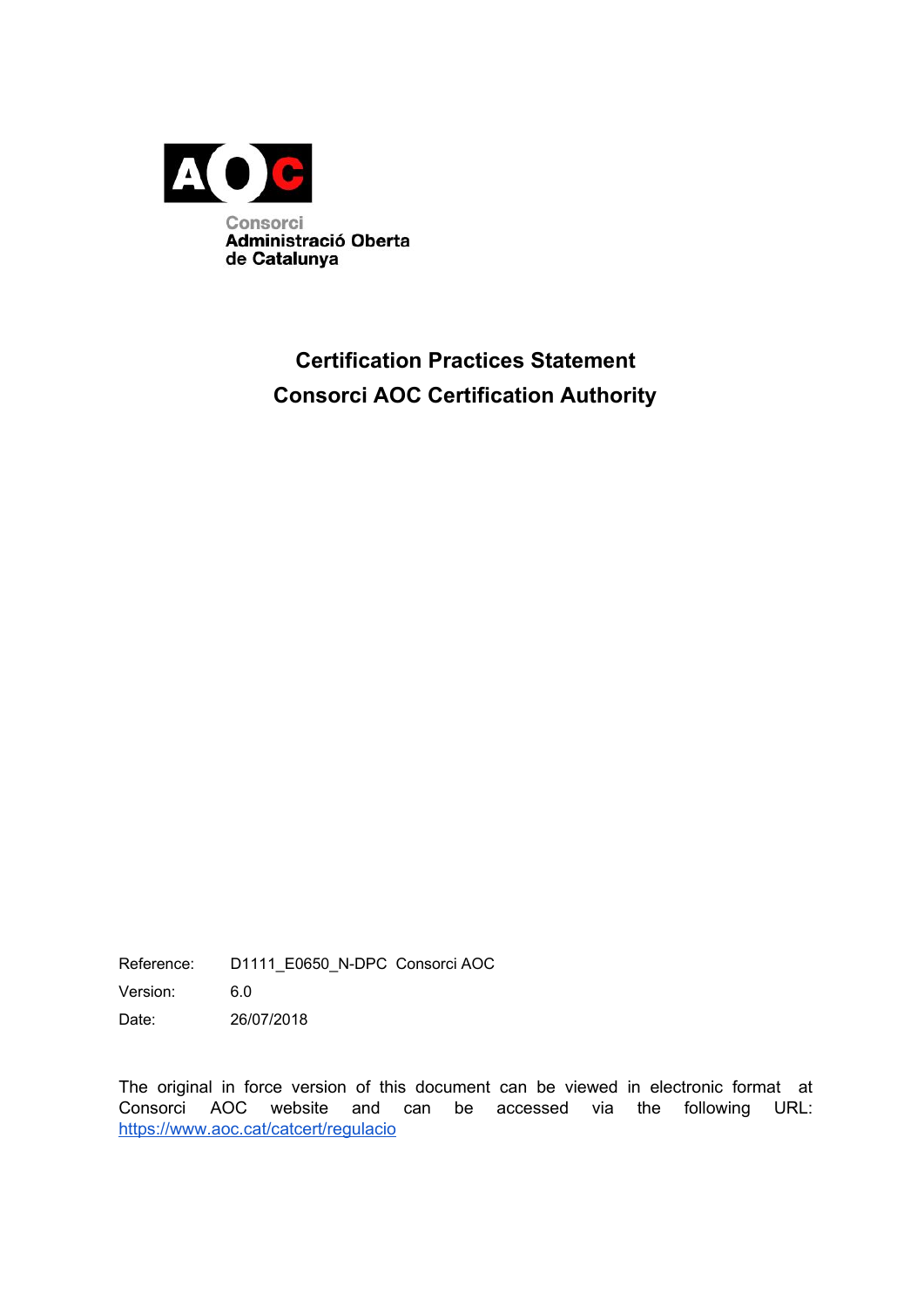#### **Version history**

| <b>Version</b> | <b>Summary of changes</b>                                                                                                                              | <b>Date</b> |
|----------------|--------------------------------------------------------------------------------------------------------------------------------------------------------|-------------|
| 5.0            | <b>Adaptation to EIDAS</b>                                                                                                                             | 9/5/2018    |
| 6.0            | Creation of a new unified 26/07/2018<br>certification practices<br>statement. It is numbered<br>version 6.0 for the purpose<br>of document management. |             |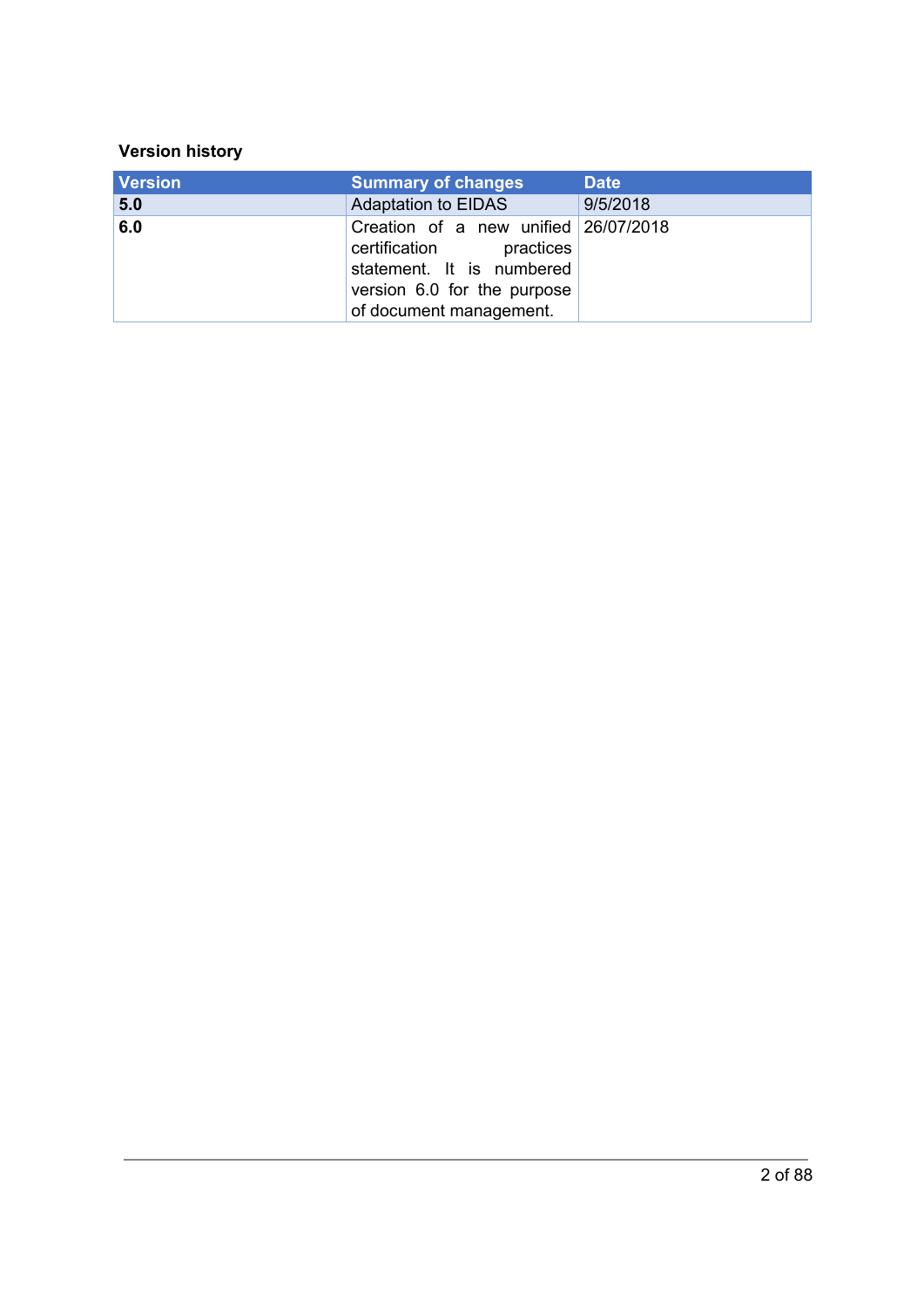## **Index**

| 1. Introduction                                                                                           | 13 |
|-----------------------------------------------------------------------------------------------------------|----|
| 1.1. Presentation                                                                                         | 13 |
| 1.1.1. Certification types and classes                                                                    | 14 |
| 1.1.1.1. Citizen certificates                                                                             | 14 |
| 1.1.1.2. Public Sector Personal Certificates                                                              | 14 |
| 1.1.1.3. Devices and Infrastructure Certificates                                                          | 16 |
| 1.1.2. Hierarchies                                                                                        | 17 |
| 1.1.3. Test certificates issuance                                                                         | 18 |
| 1.2. Document name and identification                                                                     | 18 |
| 1.2.1. Identification of this document                                                                    | 18 |
| 1.2.2. Identification of certification policies covered by this CPS                                       | 18 |
| 1.3. Participating entities                                                                               | 20 |
| 1.3.1. Trusted services provider                                                                          | 20 |
| 1.3.2. Root Certification Authority                                                                       | 20 |
| 1.3.3. Subordinate Certification Authorities                                                              | 21 |
| 1.3.4. Register Authority                                                                                 | 21 |
| <b>1.3.5. End users</b>                                                                                   | 21 |
| 1.3.5.1. Certificate Applicants                                                                           | 22 |
| 1.3.5.2. Certificate subscribers                                                                          | 22 |
| 1.3.5.3. Key holders or signatories                                                                       | 22 |
| 1.3.5.4. Relying parties                                                                                  | 22 |
| 1.4. Usage of Certificates                                                                                | 23 |
| 1.4.1. Typical usage of certificates                                                                      | 23 |
| 1.4.2. Prohibited uses                                                                                    | 23 |
| 1.5. Practices Statement Management                                                                       | 23 |
| 1.5.1. Responsible Organisation for managing the specification                                            | 23 |
| 1.5.2. Organisation contact data                                                                          | 23 |
| 1.5.3. Person who determines the conformity of a Certificate Practices<br>Statement (CPS) with the policy | 24 |
| 1.5.4. Approval procedures                                                                                | 24 |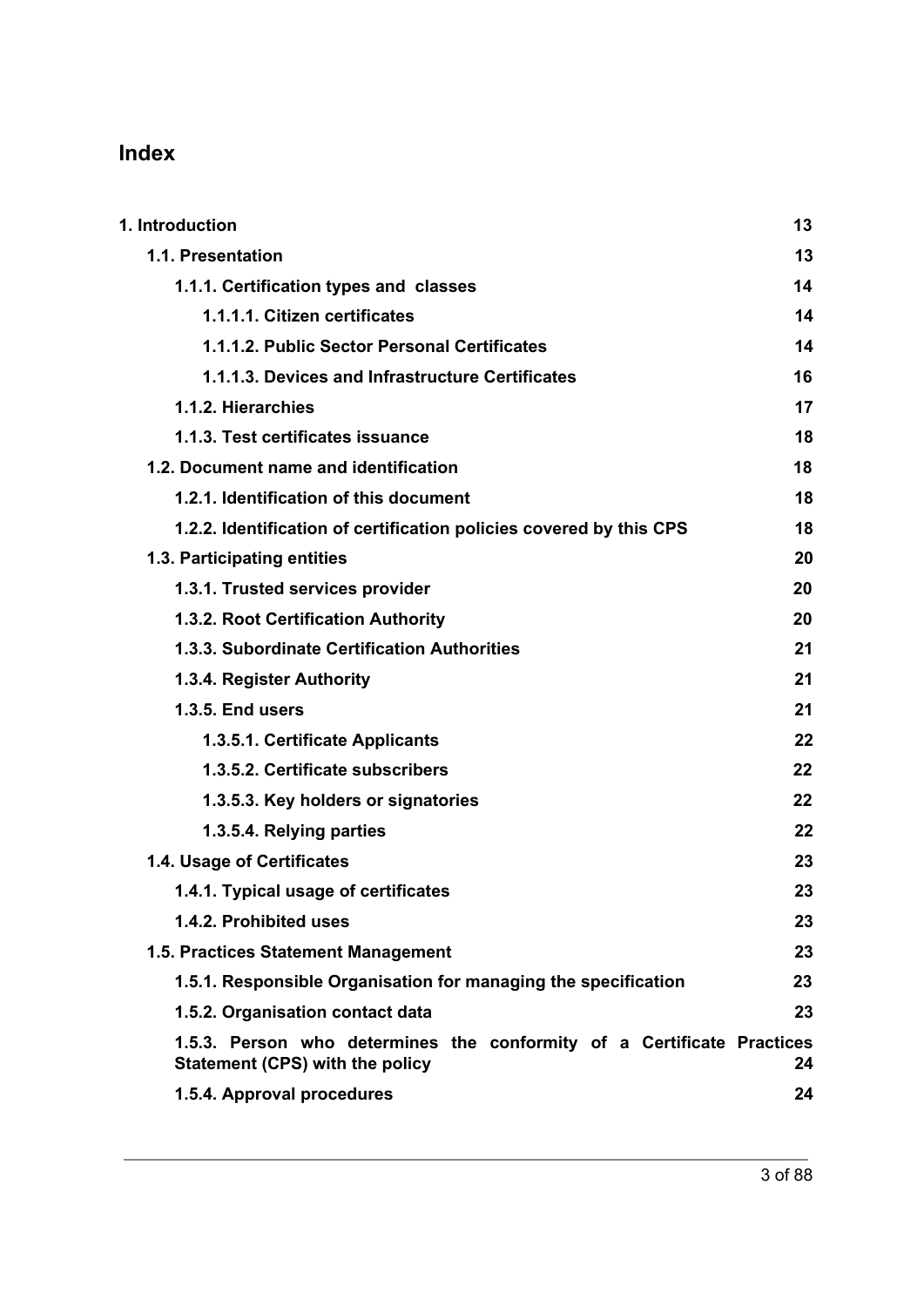| 2. Publication of certificate information and directory     | 25 |
|-------------------------------------------------------------|----|
| 2.1. Certificates directory                                 | 25 |
| 2.2. Information publication of the Certification Authority | 25 |
| 2.3. Frequency of publication                               | 25 |
| 2.4. Access control                                         | 26 |
| 3. Identification and authentication                        | 27 |
| 3.1. Name management                                        | 27 |
| 3.1.1. Types of names                                       | 27 |
| 3.1.1.1. Syntactic Structure                                | 27 |
| 3.1.1.2. Certificate profiles                               | 27 |
| 3.1.2. Meaning of the names                                 | 27 |
| 3.1.3. Use of pseudonym                                     | 27 |
| 3.1.4. Interpretation of name formats                       | 27 |
| 3.1.5. Uniqueness of names                                  | 27 |
| 3.1.6. Sequencing and frequency of labour rotation          | 28 |
| 3.1.7. Resolution of conflicts related to names             | 28 |
| 3.2. Initial identity validation                            | 28 |
| 3.2.1. Private key possession test                          | 28 |
| 3.2.2. Authentication of organisation identity              | 28 |
| 3.2.2.1. Register Authority                                 | 28 |
| 3.2.3. Authentication of a natural person identity          | 29 |
| 3.2.3.1. Identification elements                            | 29 |
| 3.2.3.2. Validation of identification elements              | 29 |
| 3.2.3.3. Necessity of personal presence                     | 29 |
| 3.2.3.4. Connection between natural person and organisation | 30 |
| 3.2.4. Domain validation                                    | 30 |
| 3.2.5. Information not verified                             | 30 |
| 3.3. Identification and authentication of renewal requests  | 31 |
| 3.3.1. Validation for certificates renewal                  | 31 |
| 3.3.2. Validation for certificates renewal after revocation | 31 |
| 4. Operational features of certificate life cycle           | 32 |
| 4.1. Request for certificate issuance                       | 32 |
| 4.1.1. Legitimacy of a request to issue                     | 32 |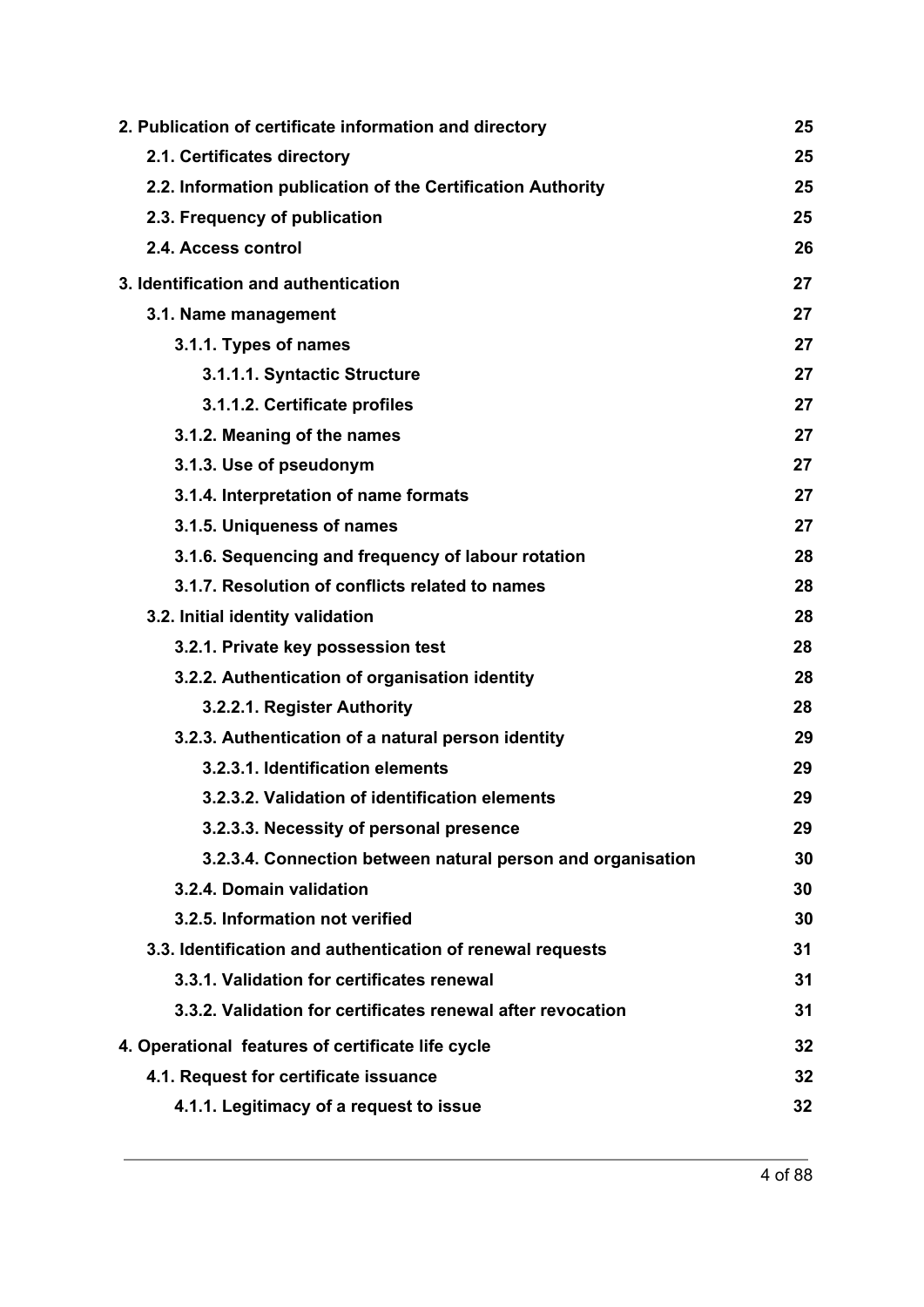| 4.1.2. Registration procedure; responsibilities                                           | 32 |
|-------------------------------------------------------------------------------------------|----|
| 4.2. Certification request procedure                                                      | 32 |
| 4.3. Certificate issuance                                                                 | 32 |
| 4.3.1. Certification Authority actions during the issuance process                        | 32 |
| 4.3.2. Communicating the subscriber about the issuance                                    | 33 |
| 4.4. Certificate acceptance                                                               | 33 |
| 4.4.1. Responsibilities of the Trust Service Provider                                     | 33 |
| 4.4.2. Conduct which constitutes the certificate acceptance                               | 33 |
| 4.4.3. Publication of the certificate                                                     | 34 |
| 4.4.4. Notifying the issuance to third parties                                            | 34 |
| 4.5. Use of the key pair and the certificate                                              | 34 |
| 4.5.1. Use for key holders                                                                | 34 |
| 4.5.2. Use for third parties that trust certificates                                      | 34 |
| 4.6. Certificate renewal without keys renewal                                             | 34 |
| 4.7. Certificate renewal with keys renewal                                                | 34 |
| 4.8. Telematic renewal                                                                    | 35 |
| 4.9. Modification of certificates                                                         | 35 |
| 4.10. Revocation and suspension of certificates                                           | 35 |
| 4.10.1. Causes of certificate revocation                                                  | 35 |
| 4.10.2. Legitimacy of requesting a revocation                                             | 37 |
| 4.10.3. Procedures for revocation request                                                 | 37 |
| 4.10.4. Term time for revocation request                                                  | 38 |
| 4.10.5. Maximum term for revocation request process                                       | 38 |
| 4.10.6. Obligation to consult information related to certificate revocation               | 39 |
| 4.10.7. Frequency of the Certificate Revocation List (CRL) publication                    | 39 |
| 4.10.8. Maximum period for CRL publication                                                | 39 |
| 4.10.9. Availability of certificate status check services                                 | 39 |
| 4.10.10. Obligation to consult information regarding certificate status check<br>services | 39 |
| 4.10.11. Other forms of certificate revocation information                                | 40 |
| 4.10.12. Special requirement for private key security breach cases                        | 40 |
| 4.10.13. Causes of certificate suspension                                                 | 40 |
| 4.10.14. Effect of certificate suspension                                                 | 40 |
| 4.10.15. Who can request a suspension                                                     | 41 |
|                                                                                           |    |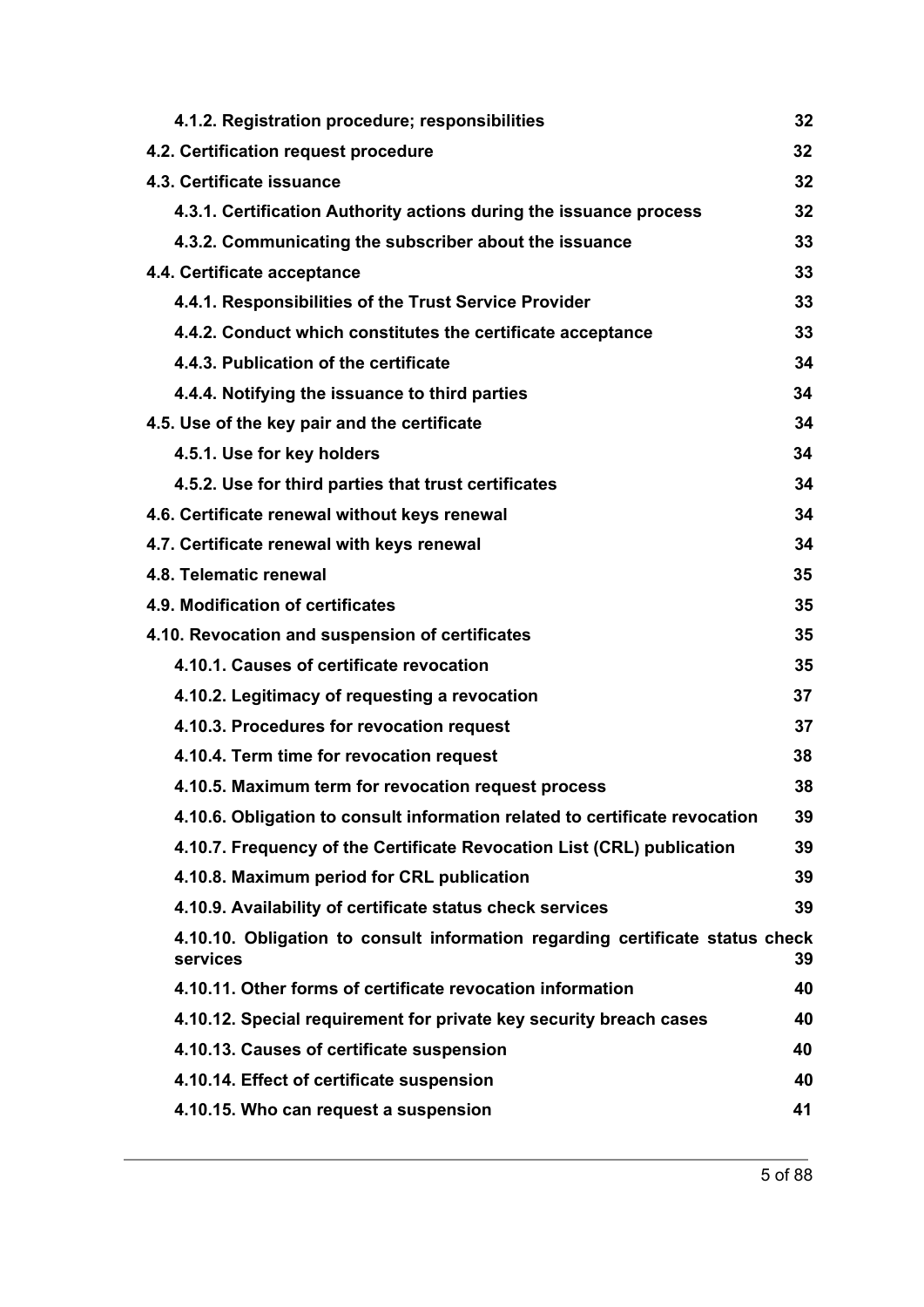| 4.10.16. Procedures of suspension request                               | 41 |
|-------------------------------------------------------------------------|----|
| 4.10.17. Maximum suspension period                                      | 42 |
| 4.10.18. Reactivating a suspended certificate                           | 42 |
| 4.10.19. Validity period of certificates                                | 42 |
| 4.11. Certificate status check services                                 | 42 |
| 4.11.1. Operational features of the services                            | 42 |
| 4.11.2. Availability of the services                                    | 42 |
| 4.11.3. Other functions of the services                                 | 43 |
| 4.12. End of the subscription                                           | 43 |
| 4.13. Key deposit and recovery                                          | 43 |
| 4.13.1. Policy and practices of key deposits and recovery               | 43 |
| 4.13.2. Policy and practices of session keys encapsulation and recovery | 43 |
| 5. Controls of physical, management and operational security            | 44 |
| 5.1. Control of physical security                                       | 44 |
| 5.1.1. Secure areas                                                     | 44 |
| 5.1.2. Physical security controls                                       | 44 |
| 5.1.3. Facilities location and construction                             | 45 |
| 5.1.4. Physical access                                                  | 45 |
| 5.1.5. Electricity and air conditioning                                 | 45 |
| 5.1.6. Water exposure                                                   | 46 |
| 5.1.7. Fire warning and protection                                      | 46 |
| 5.1.8. Removable data storage                                           | 46 |
| 5.1.9. Waste management                                                 | 46 |
| 5.1.10. Secure offsite copy                                             | 46 |
| 5.2. Control procedures                                                 | 46 |
| 5.2.1. Reliable functions                                               | 47 |
| 5.2.2. Number of persons per task                                       | 47 |
| 5.2.3. Identification and authentication for each function              | 47 |
| 5.2.4. Roles which require task separation                              | 47 |
| 5.3. Personnel controls                                                 | 48 |
| 5.3.1. Record, qualification, experience and authorisation requirements | 49 |
| 5.3.2. Training requirements                                            | 50 |
| 5.3.3. Requirement for and frequency of training update                 | 50 |
| 5.3.4. Penalties for unauthorised actions                               | 50 |
|                                                                         |    |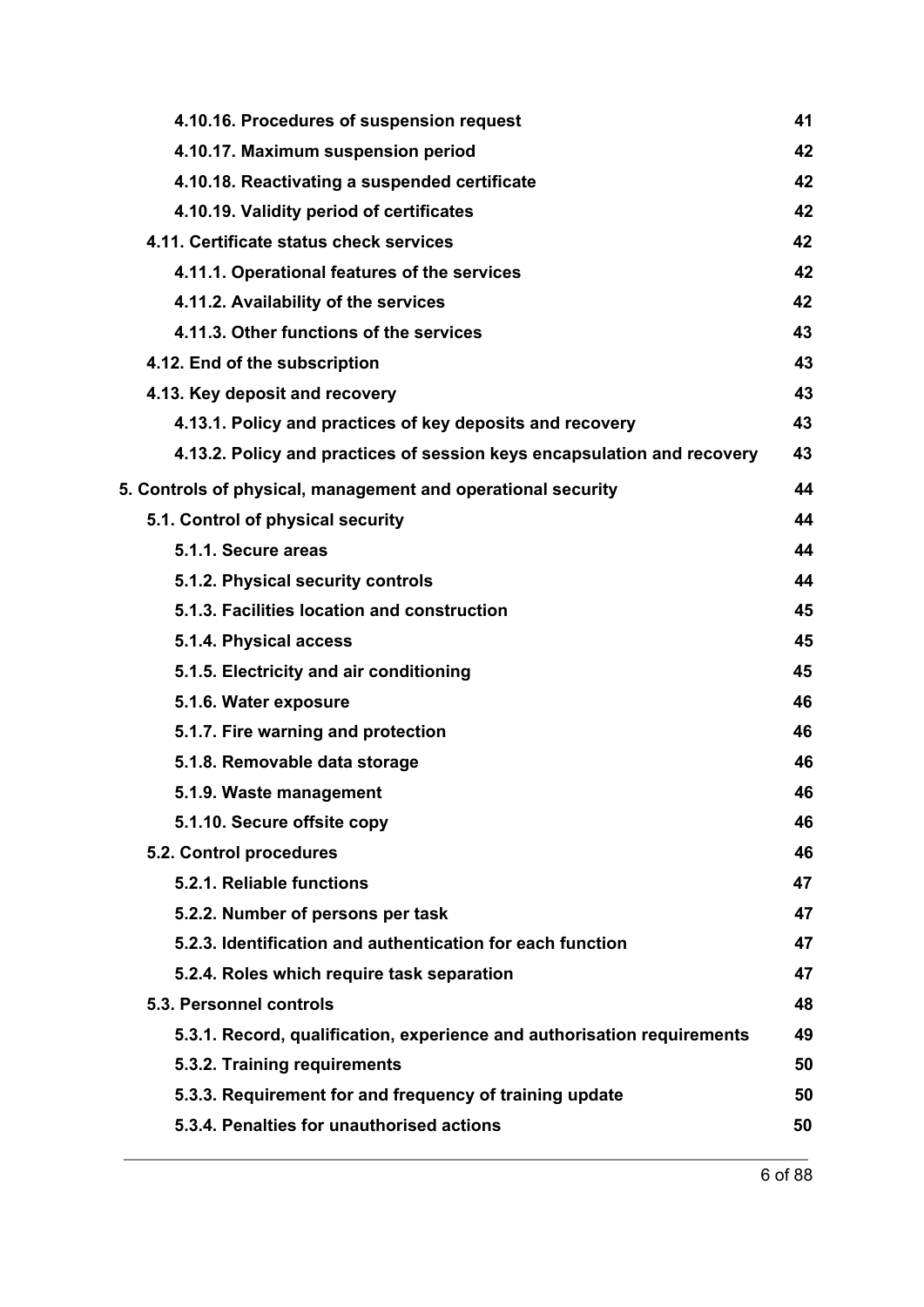| 5.3.5. Requirements for hiring personnel                          | 50 |
|-------------------------------------------------------------------|----|
| 5.3.6. Provision of documentation to personnel                    | 51 |
| 5.4. Procedures for security audit                                | 51 |
| 5.4.1. Types of registered events                                 | 51 |
| 5.4.2. Treatment frequency of audit registers                     | 52 |
| 5.4.3. Preservation period of audit registers                     | 52 |
| 5.4.4. Protection of audit registers                              | 52 |
| 5.4.5. Procedures for maintaining secure copies                   | 52 |
| 5.4.6. Location of accumulation systems of audit registers        | 53 |
| 5.4.7. Notification of audit events to the event originator       | 53 |
| 5.4.8. Analysis of secure vulnerabilities                         | 53 |
| 5.5. Archive of information                                       | 53 |
| 5.5.1. Types of registered events                                 | 53 |
| 5.5.2. Register preservation period                               | 54 |
| 5.5.3. Archive protection                                         | 54 |
| 5.5.4. Support copy procedures                                    | 54 |
| 5.5.5. Requirement for date and hour seal                         | 54 |
| 5.5.6. Location of archive system                                 | 54 |
| 5.5.7. Procedures for obtaining and verifying archive information | 54 |
| 5.6. Key renewal                                                  | 54 |
| 5.7. Key security breach and disaster recovery                    | 55 |
| 5.7.1. Procedures for incident and security breach management     | 55 |
| 5.7.2. Resources, application or data corruption                  | 55 |
| 5.7.3. Security breach of the Entity private key                  | 55 |
| 5.7.4. Disaster on the facilities                                 | 55 |
| 5.8. Service end                                                  | 56 |
| 5.8.1. The Certification Authority                                | 56 |
| 5.8.2. Register Authority                                         | 56 |
| <b>6. Technical Security Controls</b>                             | 57 |
| 6.1. Key pair generation and installation                         | 57 |
| 6.1.1. Key pair generation                                        | 57 |
| 6.1.1.1. Requirements for all certificates                        | 57 |
| 6.1.2. Delivery to private key to the subscriber                  | 57 |
| 6.1.3. Delivery of the public key to the certificate issuer       | 57 |
|                                                                   |    |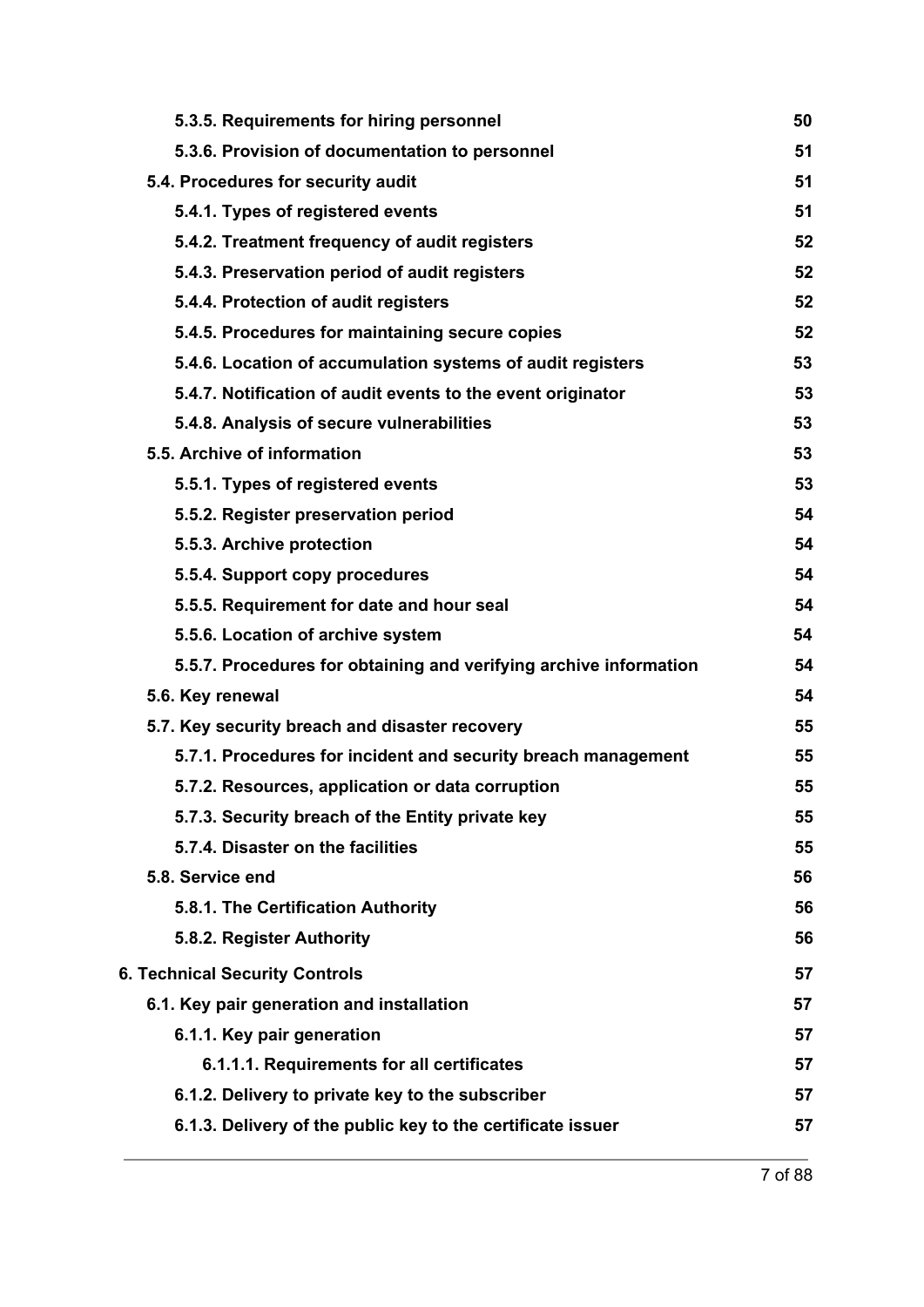|                                                                       | 57 |
|-----------------------------------------------------------------------|----|
| 6.1.4. Distribution of the Certification Services Provider public key | 58 |
| 6.1.5. Key measures<br>6.1.6. Generation of public key parameters     | 58 |
|                                                                       | 58 |
| 6.1.7. Quality verification of public key parameters                  |    |
| 6.1.8. Generation of keys in IT application or equipment              | 58 |
| 6.1.9. Key use purposes                                               | 58 |
| 6.2. Protection of private key                                        | 58 |
| 6.2.1. Protection modules of private key                              | 58 |
| 6.2.1.1. Cryptographic module standards                               | 58 |
| 6.2.1.2. Life-cycle of cards with integrated circuit                  | 59 |
| 6.2.2. Control for more than one person over private key              | 59 |
| 6.2.3. Private key deposit                                            | 59 |
| 6.2.4. Secure copy of private key                                     | 59 |
| 6.2.5. Private key archive                                            | 60 |
| 6.2.6. Insertion of private key into cryptographic module             | 60 |
| 6.2.7. Storage of private key in the cryptographic module             | 60 |
| 6.2.8. Activation method of private key                               | 60 |
| 6.2.9. Private key deactivation method                                | 60 |
| 6.2.10. Private key destruction method                                | 61 |
| 6.2.11. Classification of cryptographic modules                       | 61 |
| 6.3. Other management aspects of the key pair                         | 61 |
| 6.3.1. Public key archive                                             | 61 |
| 6.3.2. Use period of public and private keys                          | 61 |
| <b>6.4. Activation Data</b>                                           | 62 |
| 6.4.1. Generation and installation of activation data                 | 62 |
| 6.4.2. Protection of activation data                                  | 62 |
| 6.4.3. Other aspects of activation data                               | 62 |
| 6.5. IT security controls                                             | 62 |
| 6.5.1. Specific technical requirements for IT security                | 62 |
| 6.5.2. Evaluation of IT security level                                | 63 |
| 6.6. Life-cycle technical controls                                    | 63 |
| 6.6.1. System development controls                                    | 63 |
| 6.6.2. Security management controls                                   | 63 |
| 6.6.3. Evaluation of life-cycle security level                        | 64 |
|                                                                       |    |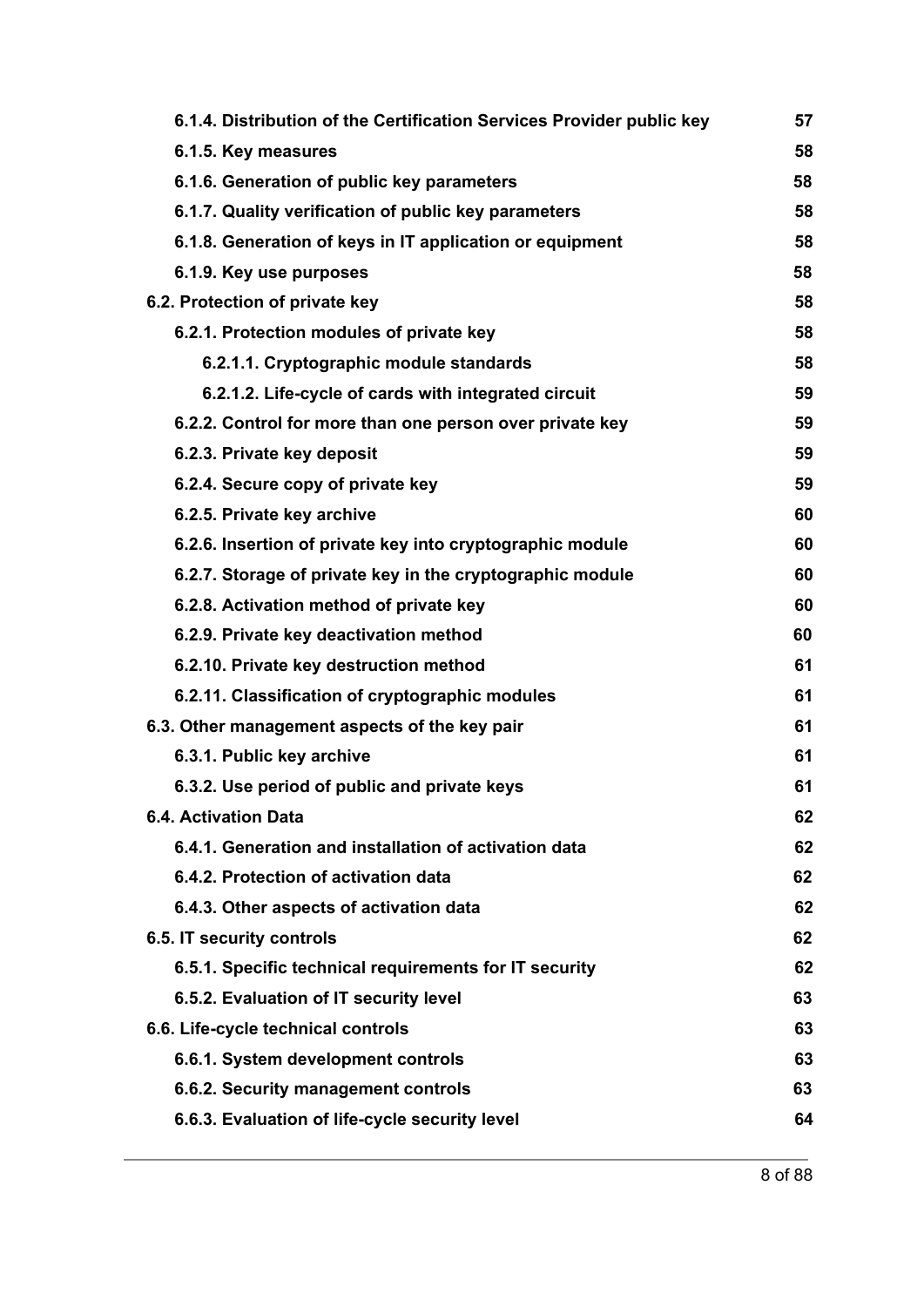| 6.7. Network security controls                                       | 64 |
|----------------------------------------------------------------------|----|
| 6.8. Time stamp                                                      | 64 |
| 7. Certificate profiles and certificate revocation lists             | 65 |
| 7.1. Certificate profile                                             | 65 |
| 7.1.1. Version number                                                | 66 |
| 7.1.2. Certificate extensions                                        | 66 |
| 7.1.3. Algorithm object identifier                                   | 66 |
| 7.1.4. Name formats                                                  | 66 |
| 7.1.5. Name restrictions                                             | 66 |
| 7.1.6. Certificate policy object identifier                          | 66 |
| 7.1.7. Policy restrictions extension use                             | 67 |
| 7.1.8. Syntax and semantics of the policy qualifiers                 | 67 |
| 7.1.9. Semantics of process of certificate policy critical extension | 67 |
| 7.1.10. Technical specifications for all Certification Authorities   | 67 |
| 7.2. Certificate revocation list profile                             | 67 |
| 8. Conformity audit                                                  | 68 |
| 8.1. Frequency of conformity audit                                   | 68 |
| 8.2. Identification and qualification of the auditor                 | 68 |
| 8.3. Relation between auditor and audited entity                     | 69 |
| 8.4. List of elements to be audited                                  | 69 |
| 8.5. Required actions resulting from lack of conformity              | 69 |
| 8.6. Treatment of audit reports                                      | 69 |
| 9. Commercial and legal requirements                                 | 70 |
| <b>9.1. Rates</b>                                                    | 70 |
| 9.1.1. Certificate issuing and renewal rate                          | 70 |
| 9.1.2. Certificate access rate                                       | 70 |
| 9.1.3. Certificate status access information rate                    | 70 |
| 9.1.4. Other services rates                                          | 70 |
| 9.1.5. Reimbursement policy                                          | 70 |
| 9.2. Financial capacity                                              | 70 |
| 9.2.1. Civil liability insurance                                     | 70 |
| 9.2.2. Other assets                                                  | 70 |
|                                                                      |    |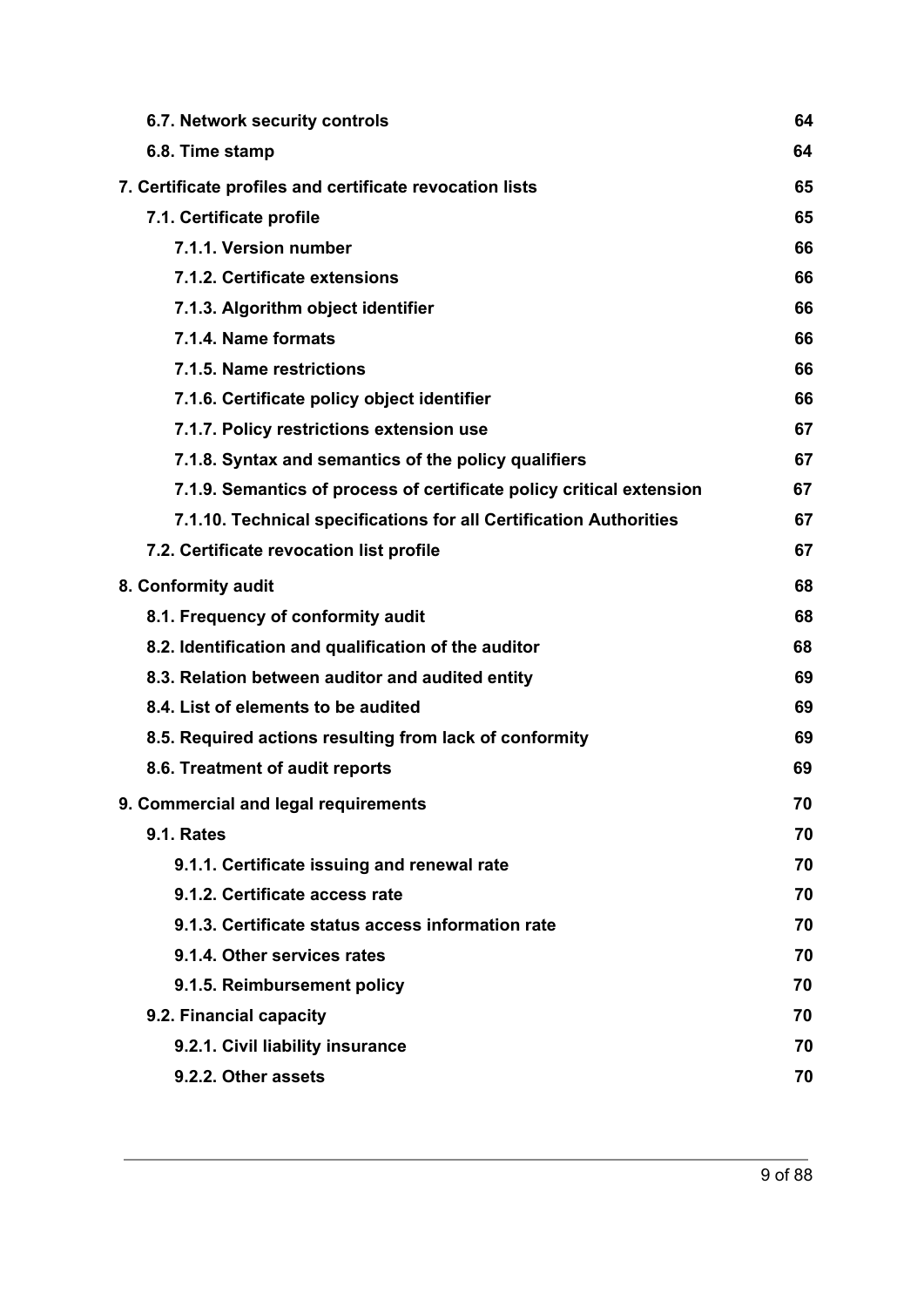| 9.2.3. Insurance cover for subscribers and third parties who trust certificates<br>71 |    |
|---------------------------------------------------------------------------------------|----|
| 9.3. Confidentiality                                                                  | 71 |
| 9.3.1. Confidential information                                                       | 71 |
| 9.3.2. Non confidential information                                                   | 71 |
| 9.3.3. Responsibility for protection of confidential information                      | 71 |
| 9.4. Personal data protection                                                         | 72 |
| 9.4.1. Personal Data Protection Policy                                                | 72 |
| 9.4.2. Personal data not available for third parties                                  | 72 |
| 9.4.3. Personal data available for third parties                                      | 73 |
| 9.4.4. Responsibility corresponding to personal data protection                       | 73 |
| 9.4.5. Incident management related to personal data                                   | 73 |
| 9.4.6. Consent for personal data treatment                                            | 74 |
| 9.4.7. Personal data communication                                                    | 74 |
| 9.5. Property rights                                                                  | 75 |
| 9.5.1. Certificates and revocation information property                               | 75 |
| 9.5.2. Certification policy and Certification Practice Statement property             | 75 |
| 9.5.3. Property of information related to names                                       | 75 |
| 9.5.4. Keys property                                                                  | 75 |
| 9.6. Obligations and civil liability                                                  | 76 |
| 9.6.1. The Certification Authority                                                    | 76 |
| 9.6.1.1. Obligations and other commitments                                            | 76 |
| 9.6.1.2. Guarantees offered                                                           | 77 |
| 9.6.1.2.1. Guarantees offered to subscribers                                          | 77 |
| 9.6.1.2.2. Guarantees offered to the verifiers                                        | 77 |
| 9.6.2. Register Authorities                                                           | 78 |
| 9.6.2.1. Obligations and other commitments                                            | 78 |
| 9.6.2.1.1. Obligations of Internal Register Authorities                               | 78 |
| 9.6.2.1.2. Virtual Register Authority                                                 | 79 |
| 9.6.2.1.3. Collaborator Register Authority                                            | 79 |
| 9.6.2.2. Guarantees offered to subscriber and verifier                                | 80 |
| 9.6.2.2.1. Consorci AOC guarantee for digital certificate services                    | 80 |
| 9.6.2.2.2. Guarantee exclusion                                                        | 80 |
| 9.6.3. Subscribers                                                                    | 80 |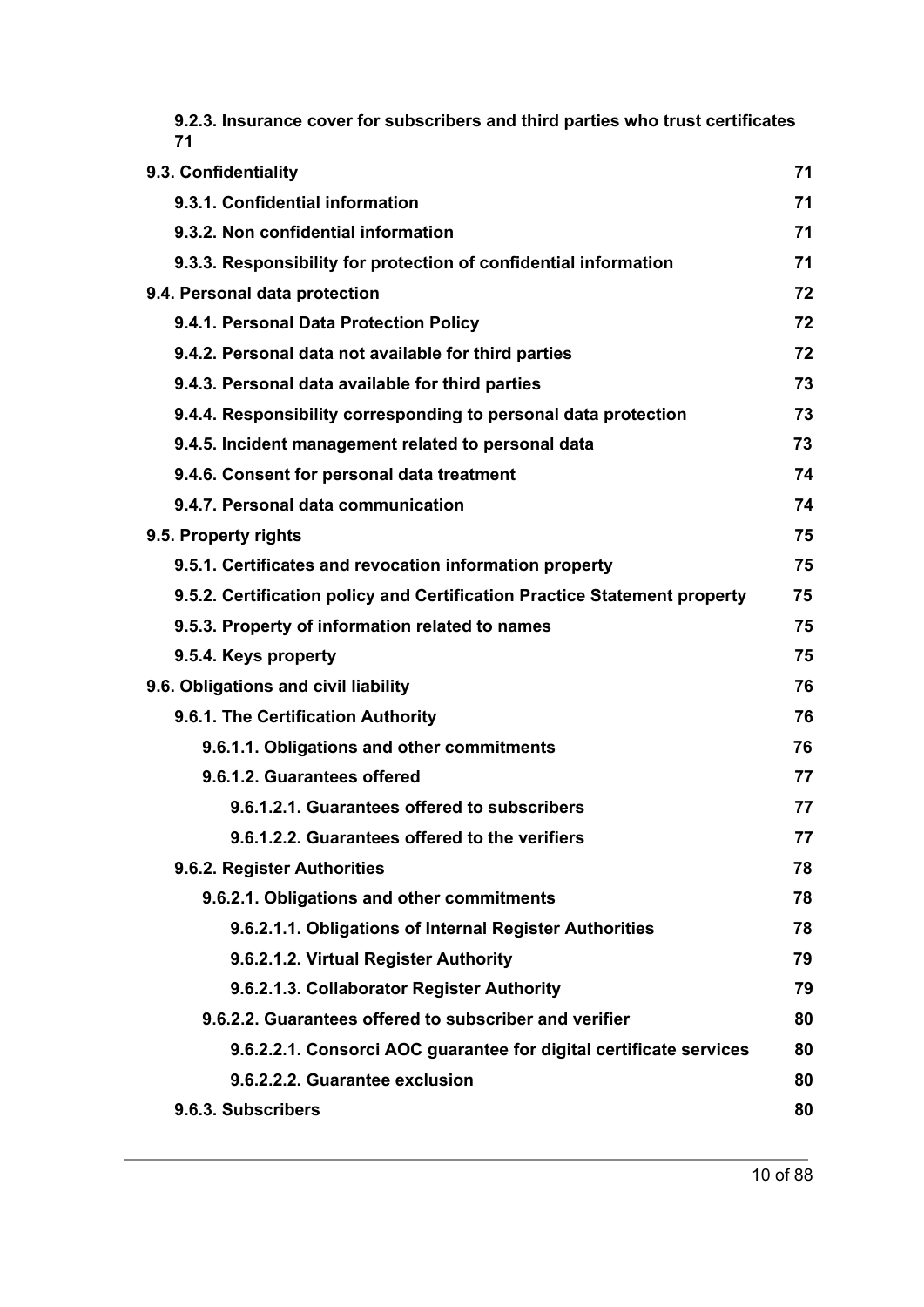| 9.6.3.1. Obligations and other commitments                                         | 80 |
|------------------------------------------------------------------------------------|----|
| 9.6.3.1.1. Requirements for all type of certificates                               | 80 |
| 9.6.3.1.2. Specific requirement for qualified electronic signature<br>certificates | 81 |
| 9.6.3.2. Guarantees offered by the subscriber                                      | 82 |
| 9.6.3.3. Private key protection                                                    | 82 |
| 9.6.4. Verifiers                                                                   | 82 |
| 9.6.4.1. Obligations and other commitments                                         | 82 |
| 9.6.4.2. Guarantees offered by the verifier                                        | 83 |
| 9.6.5. Consorci AOC                                                                | 83 |
| 9.6.5.1. Obligations and commitments                                               | 83 |
| 9.6.5.2. Guarantees offered to subscriber                                          | 83 |
| 9.6.5.3. Guarantees offered to the verifiers                                       | 83 |
| 9.6.5.4. Guarantees exclusion                                                      | 83 |
| 9.6.6. Directory                                                                   | 84 |
| 9.6.6.1. Obligations and commitments                                               | 84 |
| 9.6.6.2. Guarantees                                                                | 84 |
| 9.7. Guarantee disclaimer                                                          | 84 |
| 9.7.1. Rejection of Certification Authority guarantees                             | 84 |
| 9.8. Limitations of responsibility                                                 | 84 |
| 9.8.1. Certification Authority limitations of responsibility                       | 84 |
| 9.8.2. Fortuitous event and force majeure                                          | 84 |
| 9.9. Compensations                                                                 | 85 |
| 9.9.1. Subscriber indemnity clause                                                 | 85 |
| 9.9.2. Verifier indemnity clause                                                   | 85 |
| 9.10. Term and end                                                                 | 85 |
| 9.10.1. Term and end of term                                                       | 85 |
| 9.10.2. Survival                                                                   | 85 |
| 9.11. Notifications                                                                | 85 |
| 9.12. Modifications                                                                | 86 |
| 9.12.1. Modification procedures                                                    | 86 |
| 9.12.2. Term and mechanisms for notifications                                      | 86 |
| 9.13. Conflicts resolution                                                         | 86 |
| 9.13.1. Conflicts extrajudicial resolution                                         | 86 |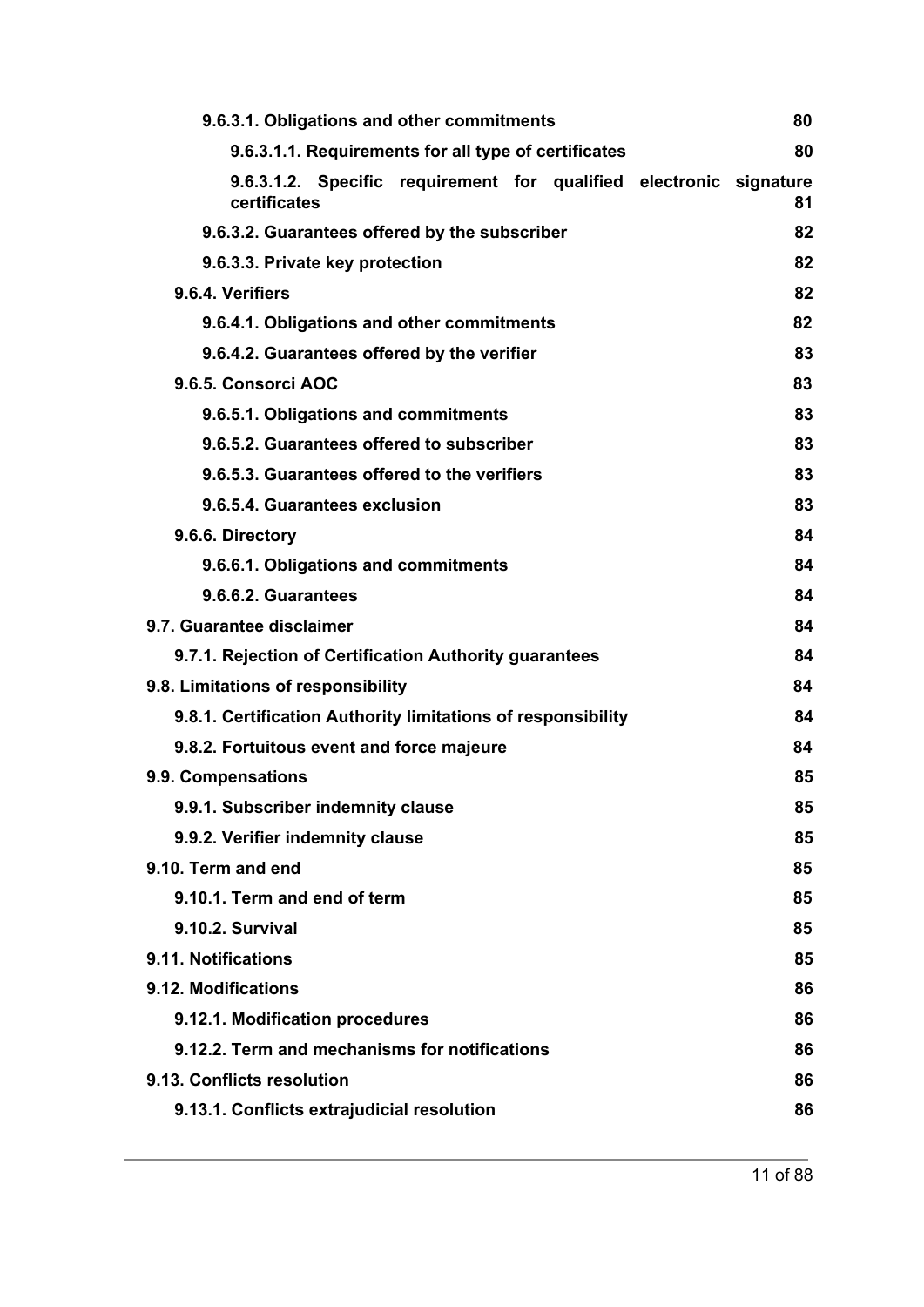| 9.13.2. Competent jurisdiction       | 86 |
|--------------------------------------|----|
| 9.14. Applicable law                 | 87 |
| 9.15. Conformity with applicable law | 87 |
| 9.16. Diverse clauses                | 87 |
| 9.16.1. Entire agreement             | 87 |
| 9.16.2. Surrogacy                    | 87 |
| 9.16.3. Divisibility                 | 87 |
| 9.16.4. Applications                 | 88 |
| 9.16.5. Other clauses                | 88 |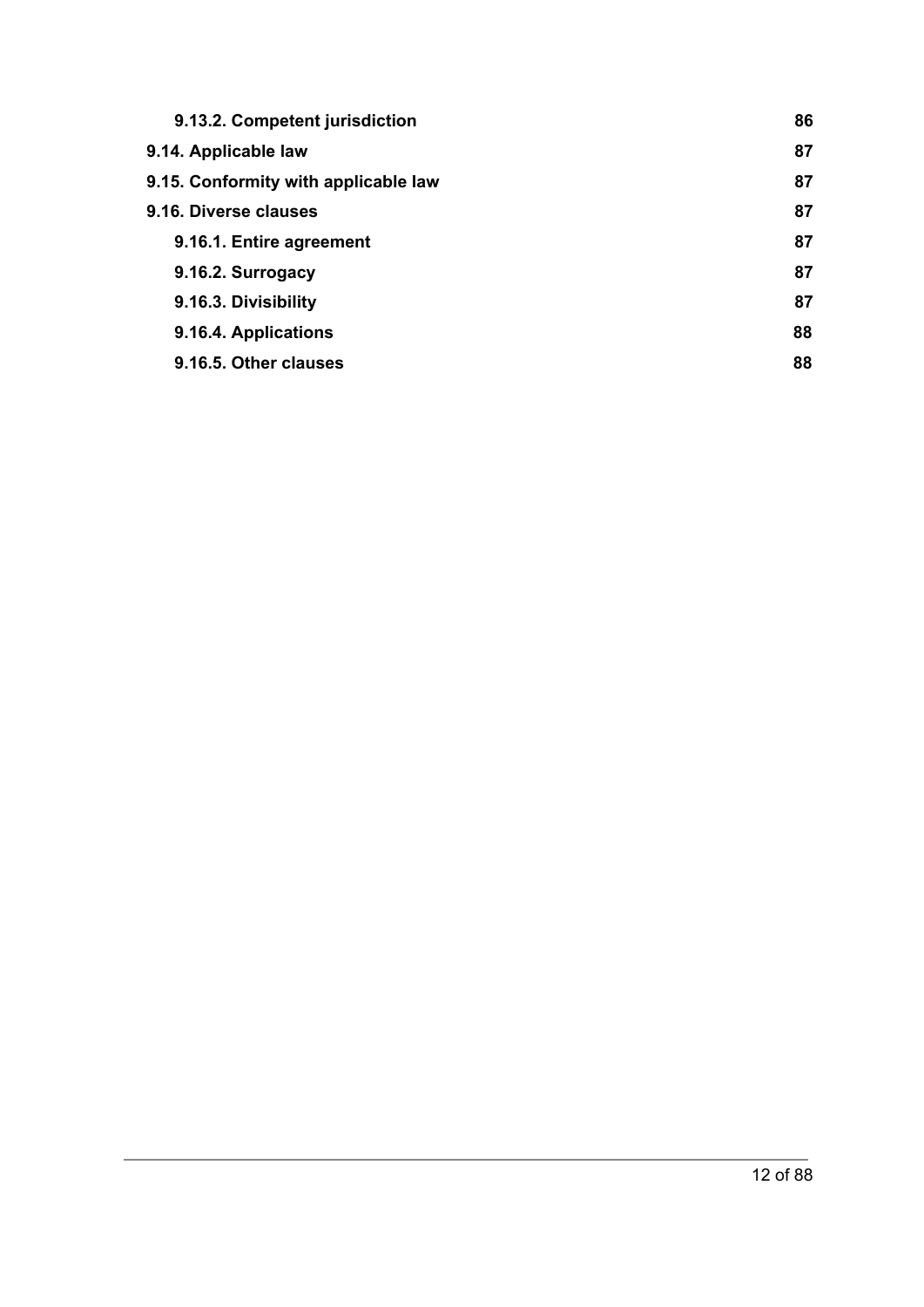# <span id="page-12-0"></span>**1. Introduction**

# <span id="page-12-1"></span>**1.1. Presentation**

This document is the Certification Practices Statement (CPS) of Consorci Administració Oberta de Catalunya (AOC), the Catalonia public trust service provider (TSP) that operates according to Regulations (EU) 910/2014, related to electronic identification and trusted services for electronic transactions within the interior market and repealing the Directive 1999/93/CE.

This CPS details the group of practices adopted by Consorci AOC as Certification Service Provider for digital certificates issuance and trusted services based on the following standards: :

- ETSI EN 319 401 (General Policy Requirements for Trust Service Providers).
- ETSI EN 319 411-1 (Policy and security requirements for Trust Service Providers issuing certificates; Part 1: General requirements)
- ETSI EN 319 411-2 (Policy and security requirements for Trust Service Providers issuing certificates; Part 2: Requirements for trust service providers issuing EU qualified certificates)
- ETSI EN 319 412-1 (Certificate Profiles; Part 1: Overview and common data structures)
- ETSI EN 319 412-2 (Certificate Profiles; Part 2: Certificate profile for certificates issued to natural persons)
- ETSI EN 319 412-3 (Certificate Profiles; Part 3: Certificate profile for certificates issued to legal persons)
- ETSI EN 319 412-4 (Certificate Profiles; Part 4: Certificate profile for web site certificates)
- ETSI EN 319 422 (Certificate profiles for time-stamping protocol and time-stamp token profiles)
- ETSI EN 319 412-5 (Certificate Profiles; Part 5: QCStatements)

The structure of this document is based on the "RFC3647 - Internet X.509 Public Key Infrastructure: Certificate Policy and Certification Practices Framework" standard specification, created by the work group PKIX of IETF.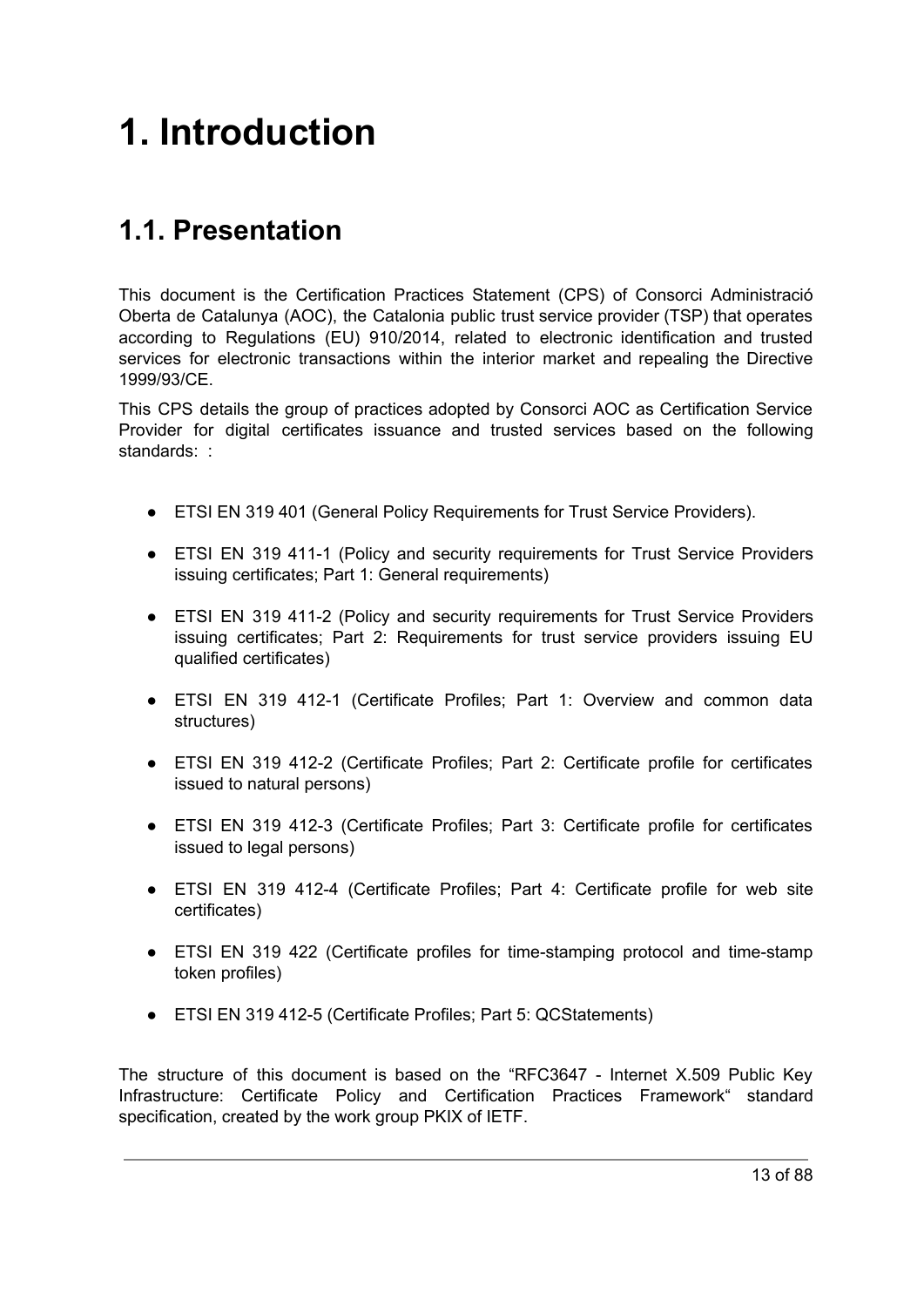The current CPS correlates with the different Certification Policies (CP) developed for each typology of digital certificate issued under the control of Consorci AOC, which are described in section 1.1.1 of the current document. In case of contradiction between the current CPS and certain CP the provisions made within this document shall prevail.

The digital certification service of Consorci AOC complies with the current version of Ca/Browser Forum standard for the issuance and management of extended validation certificates, and with the Baseline Requirements standards of this same organisation for the issuance of server device certificates (in catalan "certificats de dispositiu de servidor" or CDS), published at [http://www.cabforum.org](http://www.cabforum.org/).

## <span id="page-13-0"></span>**1.1.1. Certification types and classes**

Consorci AOC provides its certification services with the purpose of issuing digital certificates for various applications and end users. All certificates issued by Consorci AOC comply with the requirements of Regulation 910/2014 related to electronic identification and trusted services for electronic transaction within the interior market.

#### <span id="page-13-1"></span>**1.1.1.1. Citizen certificates**

● **Qualified citizen certificate (idCAT):** idCAT certificate is a qualified certificate of identification and electronic advanced signature intended for citizens with catalan administrative neighborhood, and for others (collectively referred to as "subscribers") who need to work with Public Administrations and other institutions of Catalonia.

#### <span id="page-13-2"></span>**1.1.1.2. Public Sector Personal Certificates**

- **High-level authentication certificate for public servant (T-CAT autenticació).** Allows the identification of a public servant for the execution of their tasks, as a tool for being able to perform within the electronic environment of a Public Administration, body, public organisation or catalan public law entity according to applicable regulation.
- **● High-level qualified certificate of signature for public servant (T-CAT signatura).** Allows the electronic signature of a public servant for the execution of their tasks, as a tool for being able to perform within the electronic environment of a Public Administration, body, public organisation or catalan public law entity according to applicable regulation. T-CAT Authentication certificates and T-CAT signature are issued and stored together in a unique cryptographic device.
- **● Mid-level/Substantial-level qualified certificate of authentication and signature**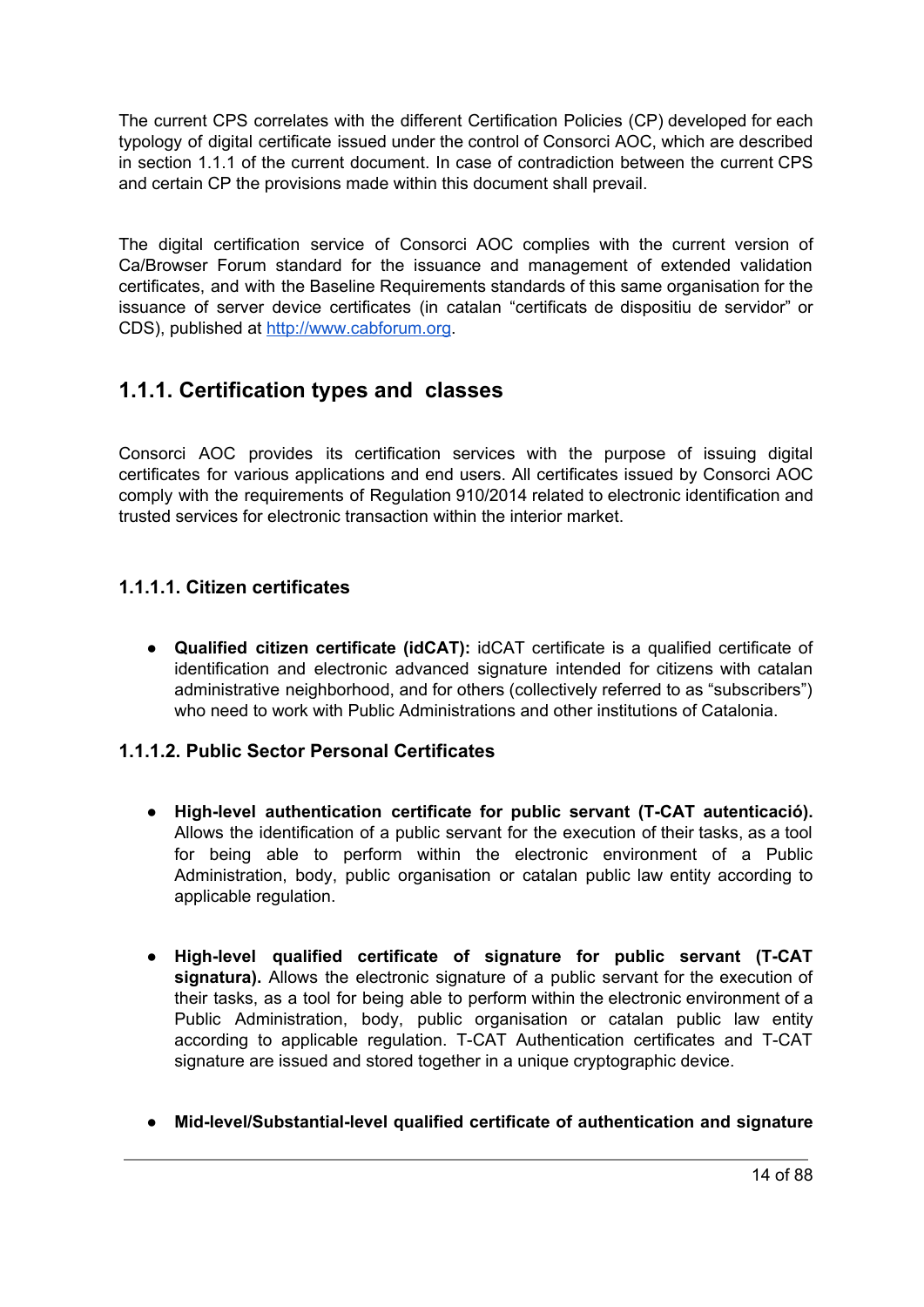**for public servant (T-CATP).** These certificates of authentication and signature are issued to catalan public servants in software format for the execution of their tasks for actions that do not require high-level security, according to applicable regulation.

- **High-level authentication certificate for public servant with pseudonym (T-CAT pseudònim autenticació).** These certificates shall be issued under the previous evaluation of pseudonym legal accreditation that must be contained within the request. They will be specifically accepted for justified uses where the holder data can not be revealed, and by people who already have a regulated pseudonym within their organisation, such as prison workers, Mossos d'esquadra, etc. The features of this certificate are the same as for T-CAT Authentication certificate, apart from those that relate to the pseudonym use.
- **High-level qualified certificate of signature for public servant with pseudonym (T-CAT pseudònim signatura).** For the issuance of these certificates the same circumstances as T-CAT with Pseudonym Authentication certificates shall be considered. The features of this certificate are the same as for T-CAT Signature certificate, apart from those that relate to the pseudonym use. T-CAT with Pseudonym Authentication certificates and T-CAT with Pseudonym Signature certificates are issued and stored together in a unique cryptographic device.
- **● High-level qualified certificate for affiliate person of authentication and signature (T-CAT persona vinculada):** Personal identification and qualified electronic signature certificate with the option to state position. These certificates are issued and stored in a cryptographic device, and are intended for those persons who have a functional or service relationship with a public institution, but not a labour contract.
- **● Mid-level/Substantial-level qualified certificate for affiliate person of authentication and signature (T-CATP Persona vinculada):** Personal identification and qualified electronic signature certificate with the option to state position. These certificates are issued and stored in software format.
- **Qualified certificate of authentication and signature for representative towards the Public Administration (T-CAT Representant)**: Personal identification and qualified electronic signature certificate with the option to state position. These certificates are issued and stored in a cryptographic device. They are intended for individuals and contain information regarding the holder that allows them and their organisation to be identified. They are provided to Catalan public administrations for use as identifying elements in electronic communications, allowing the signature of electronic format documents that make processes and online consultations possible. These certificates allow the identification as a person who holds a particular position in their organisation.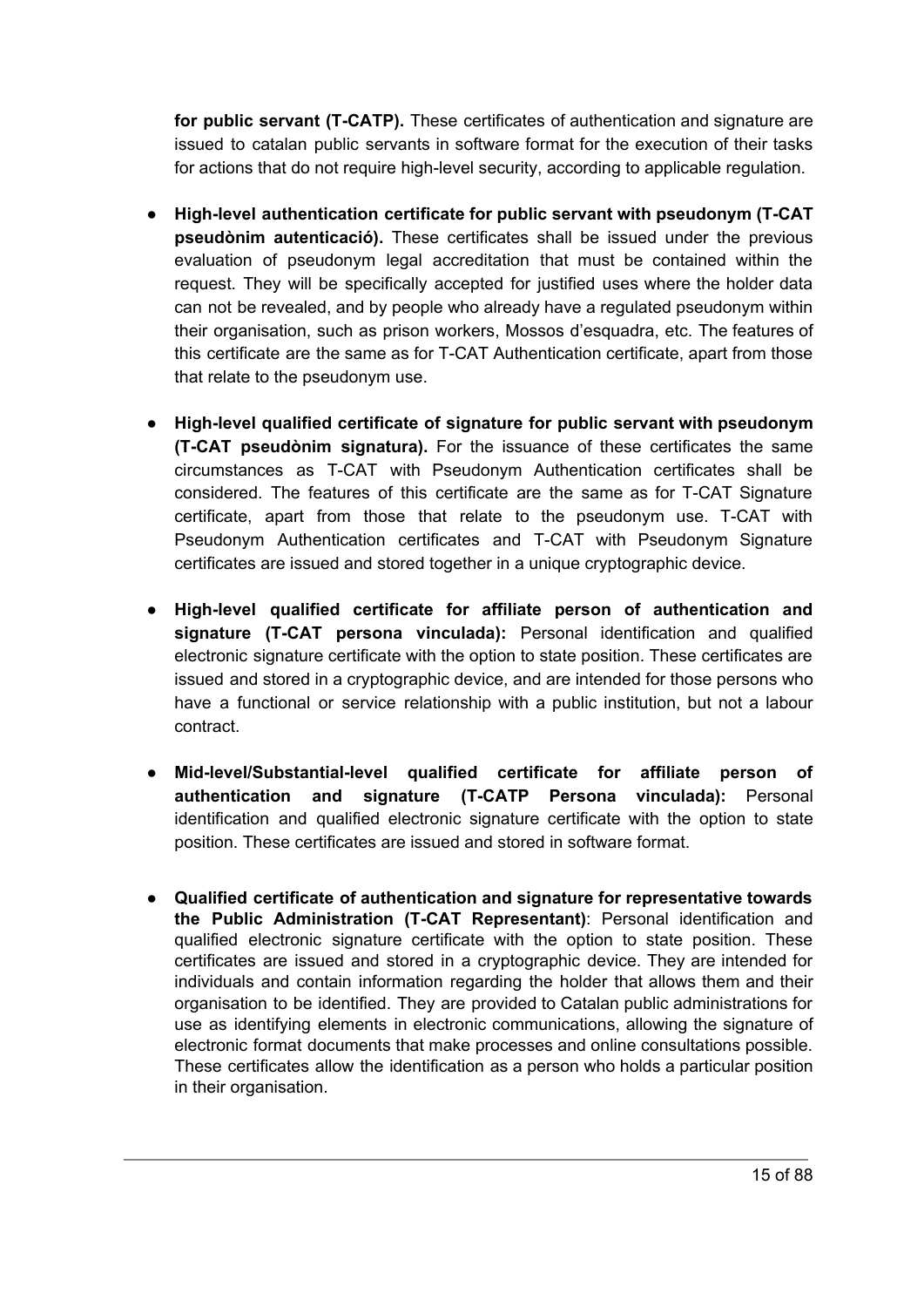#### <span id="page-15-0"></span>**1.1.1.3. Devices and Infrastructure Certificates**

- **Application Certificate (Dispositiu aplicació):** This certificate is stored in a server (preferably in a cryptographic device) and is required by an application in order to seal documents, files or messages for the purpose of assure its authenticity and integrity. Juridically it operates as an advanced electronic seal of the body or department of the Public Administration on which behalf it is issued, according to Regulation EU 910/2014, although its use remains limited to data exchange between applications.
- **Advanced Electronic Seal Certificate (Segell nivell mig/substancial)**: It is used for identification and authentication of documents, files or messages in the exercising of its functions for automatic administration for public services provision according to article 37 of Regulation UE 910/2014. This certificate can be used for data exchange (between administrations, administrations and citizens, and administrations and companies), identification and authentication of a system, web service or application, automatic electronic archive, attested copies and electronic copies, amongst others. These certificates are issued and stored in software format.
- **Electronic Office Certificate (Seu-e nivell mig/substancial)**: It is used to identify and guarantee the integrity and authenticity of the electronic office of a body, understanding the definition of electronic office as described in article 38 of Law 40/2015, and the settlement of secure communications.

This certificate can be used for citizen secure connection to official websites, the authentication of a website, the hosting of electronic registers, the consultancy and authorisation of representation registers, etc..

Since 2011, Consorci AOC issues the Electronic Office Certificate following the Standard Extended Validation SSL Certificate, which guarantees the maximum security level of the transactions made in the website.

- **Secure Socket Layer Certificate (Dispositiu SSL):** These certificates guarantee the identity of a domain towards the users who are connecting, confirming that the website is the original and valid, the domain is officially registered that it is not been replaced, and that no one has changed the published information or manipulated the registered data in the server in an unauthorised manner.
- **Secure Socket Layer Extended Validation Certificate (Dispositiu SSL EV):** SSL EV certificates are no different from SSL certificates regarding structure or function, but they have been issued by Certification Authorities that, like Consorci AOC, have achieved the strict security requirements established within the Standard Extended Validation SSL Certificate.

The main advantage of this is that new browsers will accept them immediately and they will show a security confirmation, that will allow users to quickly identify a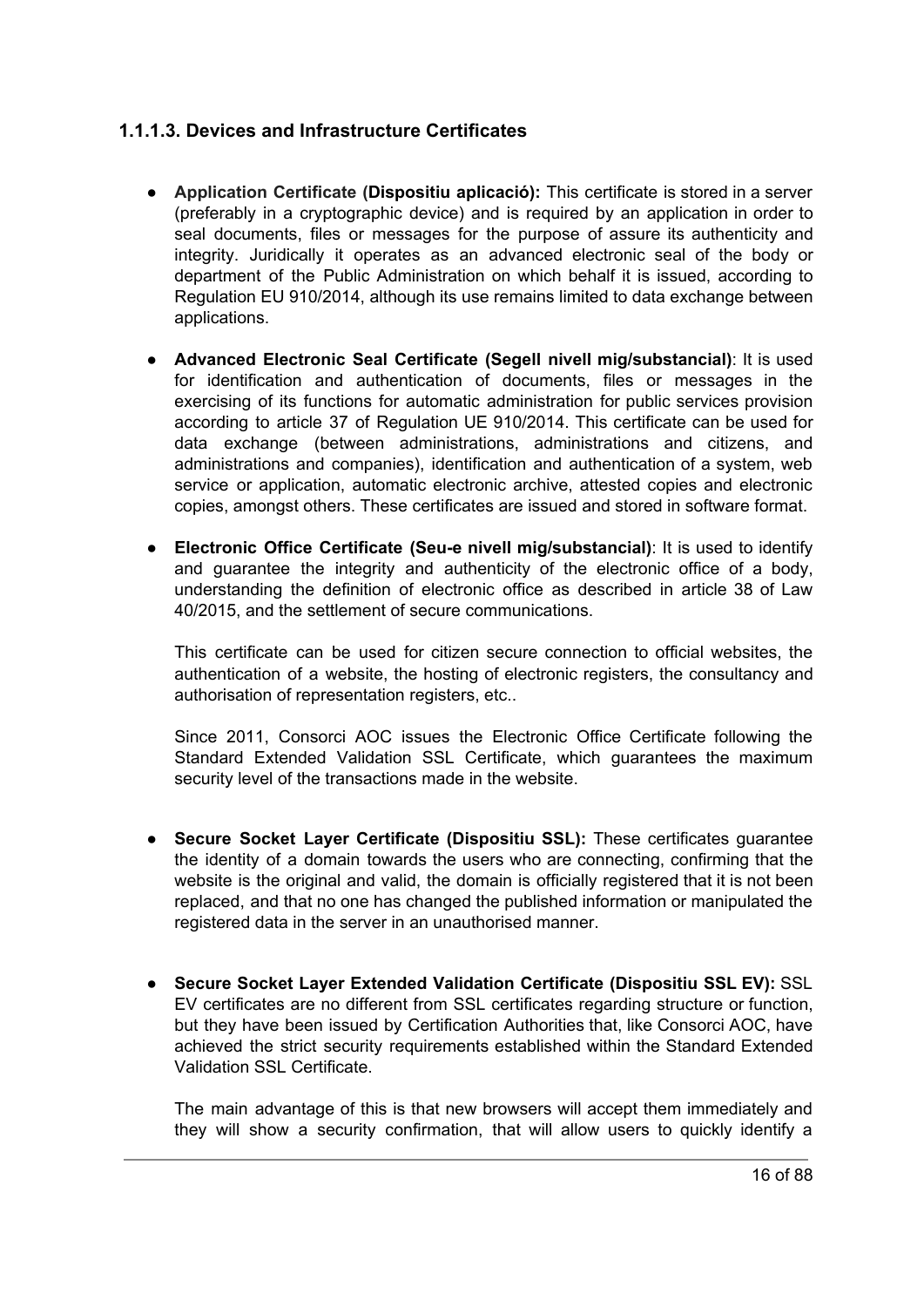secure and trusted site, since they are designed to show unique visual signals indicating EV certificate presence.

● **Qualified Time Stamp Certificate (Segell de temps):** These certificates guarantee the integrity of electronic files and communications at a particular date and time, using a reliable time source. Time Stamp Certificates issued by Consorci AOC comply with the established requirements of article 42 of Regulation EU910/2014.

## <span id="page-16-0"></span>**1.1.2. Hierarchies**

As detailed in the following chart, Consorci AOC current certification hierarchy (since 2015) has been reduced to two Subordinate Certification Authorities (marked in green) and one Root Certification Authority:



**EC-SectorPublic**: sets issuance of certificates for Cataluña Public Sector, replacing the former Authorities EC-SAFP, EC-AL, EC-UR and EC-Parlamento. These Certification Authorities do not issue certificates anymore, although some certificates are still in force

Certificates issued under the former Certification Authorities EC-SAFP, EC-AL, EC-UR and EC-Parlamento are not regulated by this CPS version, but by CPS AL, GENCAT, SAFP, PARLAMENT, UR and URV in their versions 5.0, 2.0, 5.0, 2.0, 7.0, 4.0, corresponding to last update of each referred document before the cease of certificate issuance under the aforementioned Certification Authorities.

**EC-Ciudadanía**: issues digital certificates to citizens, replacing the former EC-idCAT which has also stopped issuing certificates, despite some certificates still being in force. Certificates issued under the former EC-idCAT Certification Authority are not regulated by this CPS version, but by CPS [idCAT] in its versión [4.0], corresponding to last update of the referred document before the cease of certificate issuance under the aforementioned Certification Authorities.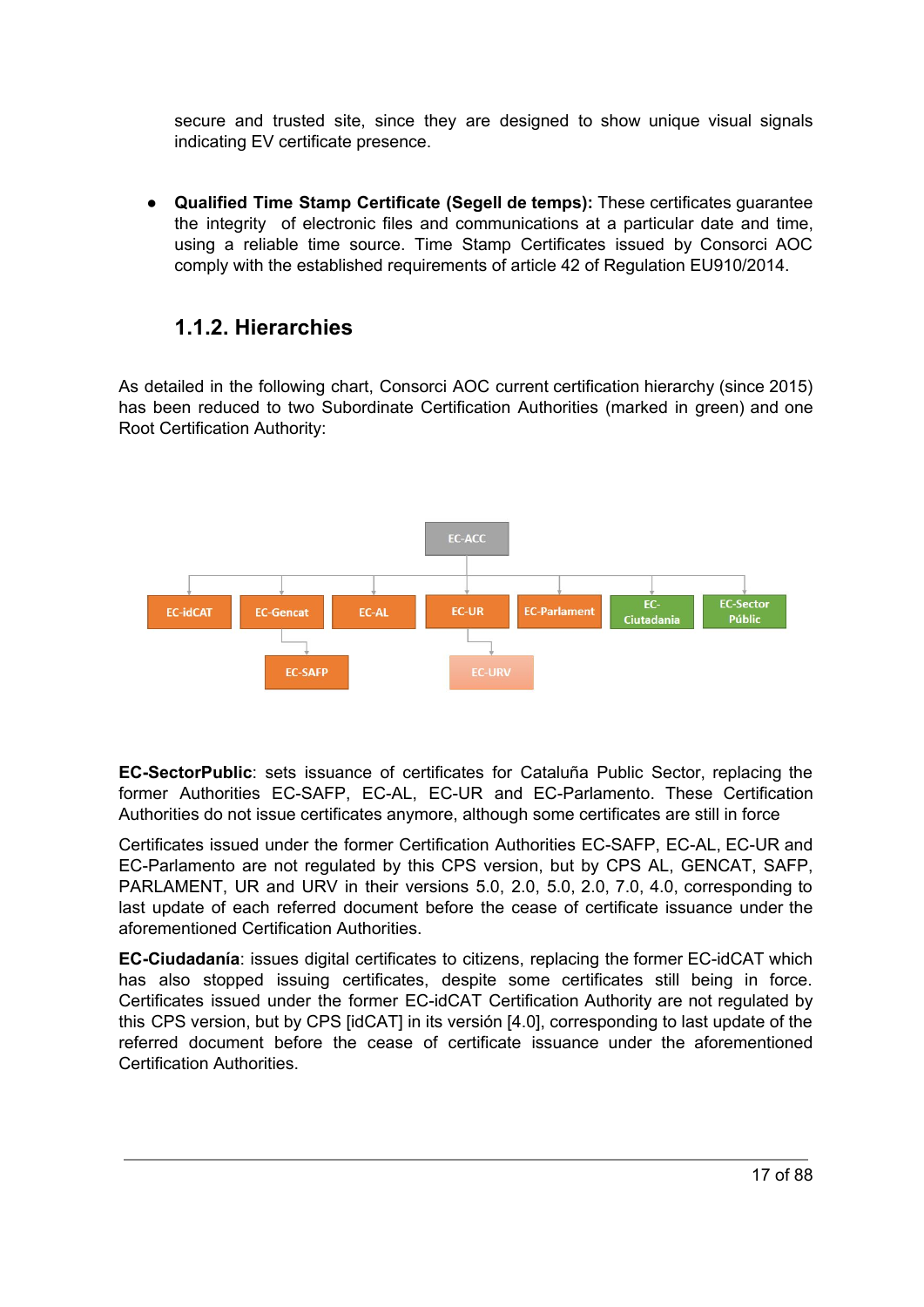## <span id="page-17-0"></span>**1.1.3. Test certificates issuance**

Consorci AOC can issue test certificates signed by a real CA but with fictitious content for supervisor organisations, validation entities and application developers to be able to conduct their integration / evaluation processes for their purposes. Consorci AOC adds the following information to these certificates for all users to clearly identify that they are test certificates without responsibility:

| Name of organisation  | Test organisation |
|-----------------------|-------------------|
| NIF of organización   | VATES-Q0000000J   |
| <b>Address</b>        | Barcelona         |
| Zip code              | 08008             |
| <b>Email address</b>  | scd@aoc.cat       |
| <b>First surname</b>  | de la Peça        |
| <b>Second surname</b> | de Proves         |
| <b>DNI/NIE</b>        | 00000000T         |

# <span id="page-17-1"></span>**1.2. Document name and identification**

## <span id="page-17-2"></span>**1.2.1. Identification of this document**

| Name:          | <b>Certification Practices Statement (CPS)</b>    |
|----------------|---------------------------------------------------|
| Version:       | 6.0                                               |
| Description    | Consorci AOC Certification Practices<br>Statement |
| Issuance date: | 26/07/2018                                        |
| OID:           | 1.3.6.1.4.1.15096.1.2.2                           |
| Location:      | https://www.aoc.cat/catcert/regulacio             |

## <span id="page-17-3"></span>**1.2.2. Identification of certification policies covered by this CPS**

| Type of certificate         | <b>OID</b>                   | <b>Policy</b> |
|-----------------------------|------------------------------|---------------|
| Citizen certificates        |                              |               |
| Citizen certificate (idCAT) | 1.3.6.1.4.1.15096.1.3.2.86.2 | Citizen CP    |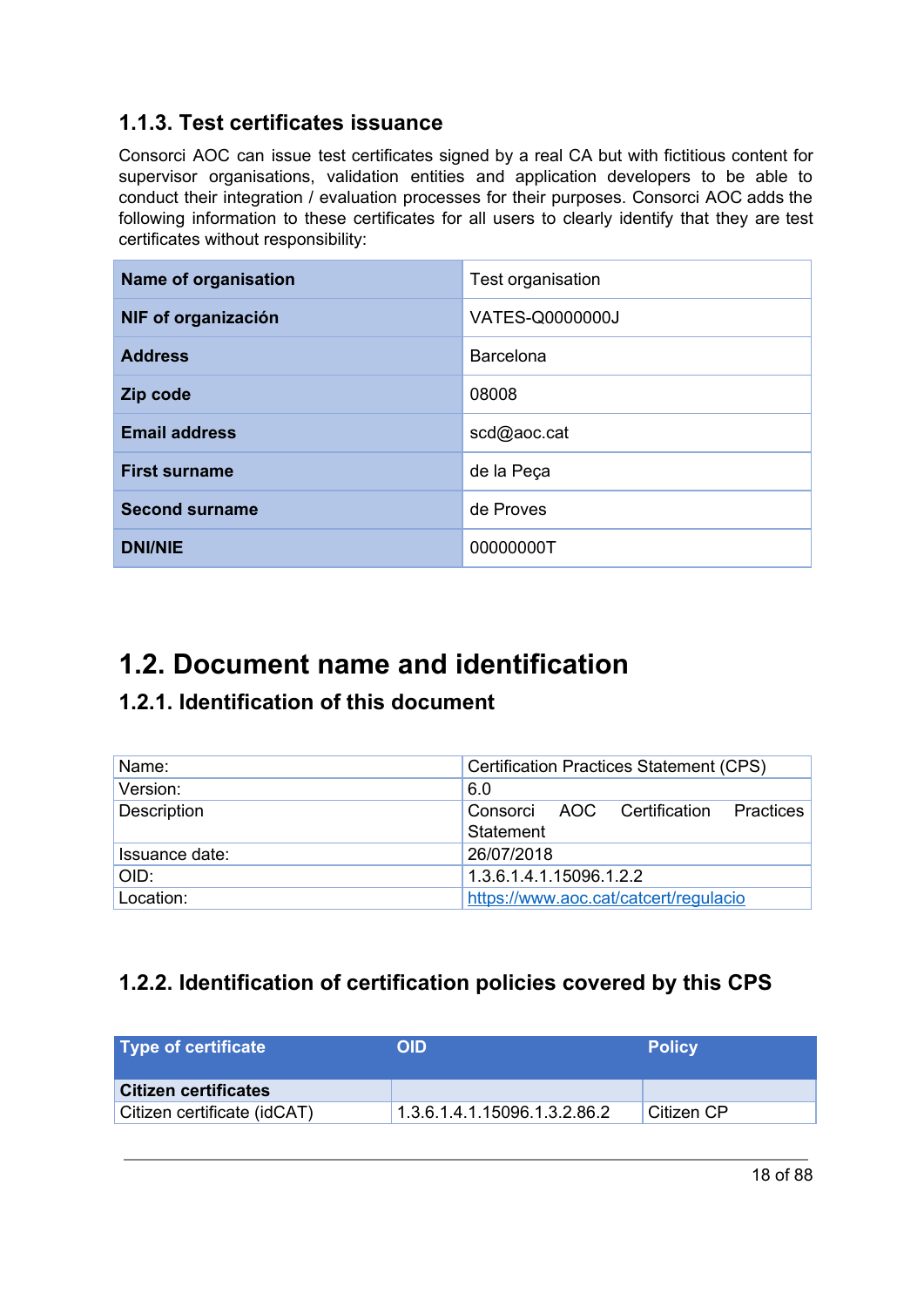| Personal certificates for public<br>sector                                                                                                              |                                         |                                                                                                                                                                                                                                                                                   |
|---------------------------------------------------------------------------------------------------------------------------------------------------------|-----------------------------------------|-----------------------------------------------------------------------------------------------------------------------------------------------------------------------------------------------------------------------------------------------------------------------------------|
| High-level authentication certificate 1.3.6.1.4.1.15096.1.3.2.7.1.2<br>(T-CAT<br>for<br>public<br>servant<br>autenticació)                              |                                         | <b>Personal Certificates</b><br>for Public Sector CP                                                                                                                                                                                                                              |
| High-level qualified certificate of 1.3.6.1.4.1.15096.1.3.2.7.1.1<br>for<br>public<br>signature<br>servant<br>(T-CAT signatura)                         |                                         | <b>Personal Certificates</b><br>for Public Sector CP                                                                                                                                                                                                                              |
| Mid-level/Substantial-level<br>authentication<br>signature<br>and<br>qualified<br>certificate<br>for<br>public<br>servant (T-CATP)                      | 1.3.6.1.4.1.15096.1.3.2.7.3.1           | <b>Personal Certificates</b><br>for Public Sector CP                                                                                                                                                                                                                              |
| High-level authentication certificate<br>for public servant with pseudonym<br>(T-CAT pseudònim autenticació)                                            | 1.3.6.1.4.1.15096.1.3.2.4.1.2           | <b>Personal Certificates</b><br>for Public Sector CP                                                                                                                                                                                                                              |
| authentication<br>High-level<br>and<br>signature qualified certificate for<br>public servant with pseudonym<br>(T-CAT pseudònim signatura)              | 1.3.6.1.4.1.15096.1.3.2.4.1.1           | <b>Personal Certificates</b><br>for Public Sector CP                                                                                                                                                                                                                              |
| authentication<br>High-level<br>and<br>signature qualified certificate for<br>affiliated person<br>(T-CAT persona vinculada)                            | 1.3.6.1.4.1.15096.1.3.2.82.1            | <b>Personal Certificates</b><br>for Public Sector CP                                                                                                                                                                                                                              |
| Mid-level/Substantial-level<br>authentication<br>signature<br>and<br>qualified certificate for affiliated<br>(T-CATP<br>person<br>persona<br>vinculada) | 1.3.6.1.4.1.15096.1.3.2.86.1            | Certificados<br>PC and the post of the set of the set of the set of the set of the set of the set of the set of the set of the set of the set of the set of the set of the set of the set of the set of the set of the set of the set of the s<br>Personales<br>Sector<br>Público |
| Authentication<br>and<br>certificate<br>qualified<br>for<br>representative<br>Public<br>towards<br>Administration<br>(T-CAT<br>representant)            | signature 1.3.6.1.4.1.15096.1.3.2.8.1.1 | <b>Personal Certificates</b><br>for Public Sector CP                                                                                                                                                                                                                              |
| and<br><b>Infrastructure</b><br><b>Device</b><br><b>Certificates</b>                                                                                    |                                         |                                                                                                                                                                                                                                                                                   |
| Application Certificate (Dispositiu<br>aplicació)                                                                                                       | 1.3.6.1.4.1.15096.1.3.2.91.1            | Device<br>and<br>Infrastructure CP                                                                                                                                                                                                                                                |
| Advanced<br>Electronic<br>Seal<br>Certificate<br>(Segell<br>nivell<br>mig/substancial)                                                                  | 1.3.6.1.4.1.15096.1.3.2.6.2             | Device<br>and<br>Infrastructure CP                                                                                                                                                                                                                                                |
| <b>Electronic Office Certificate</b><br>(Seu-e nivell mig/substancial)                                                                                  | 1.3.6.1.4.1.15096.1.3.2.5.2             | Device<br>and<br>Infrastructure CP                                                                                                                                                                                                                                                |
| Certificate<br>Secure<br>Socket<br>(Dispositiu SSL)                                                                                                     | 1.3.6.1.4.1.15096.1.3.2.51.1            | <b>Devices</b><br>and<br>Infrastructures CP                                                                                                                                                                                                                                       |
| Secure<br>Socket<br>Extended<br>Validation<br>Certificate<br>(Dispositiu<br>SSL EV)                                                                     | 1.3.6.1.4.1.15096.1.3.2.51.2            | Device<br>and<br>Infrastructure CP                                                                                                                                                                                                                                                |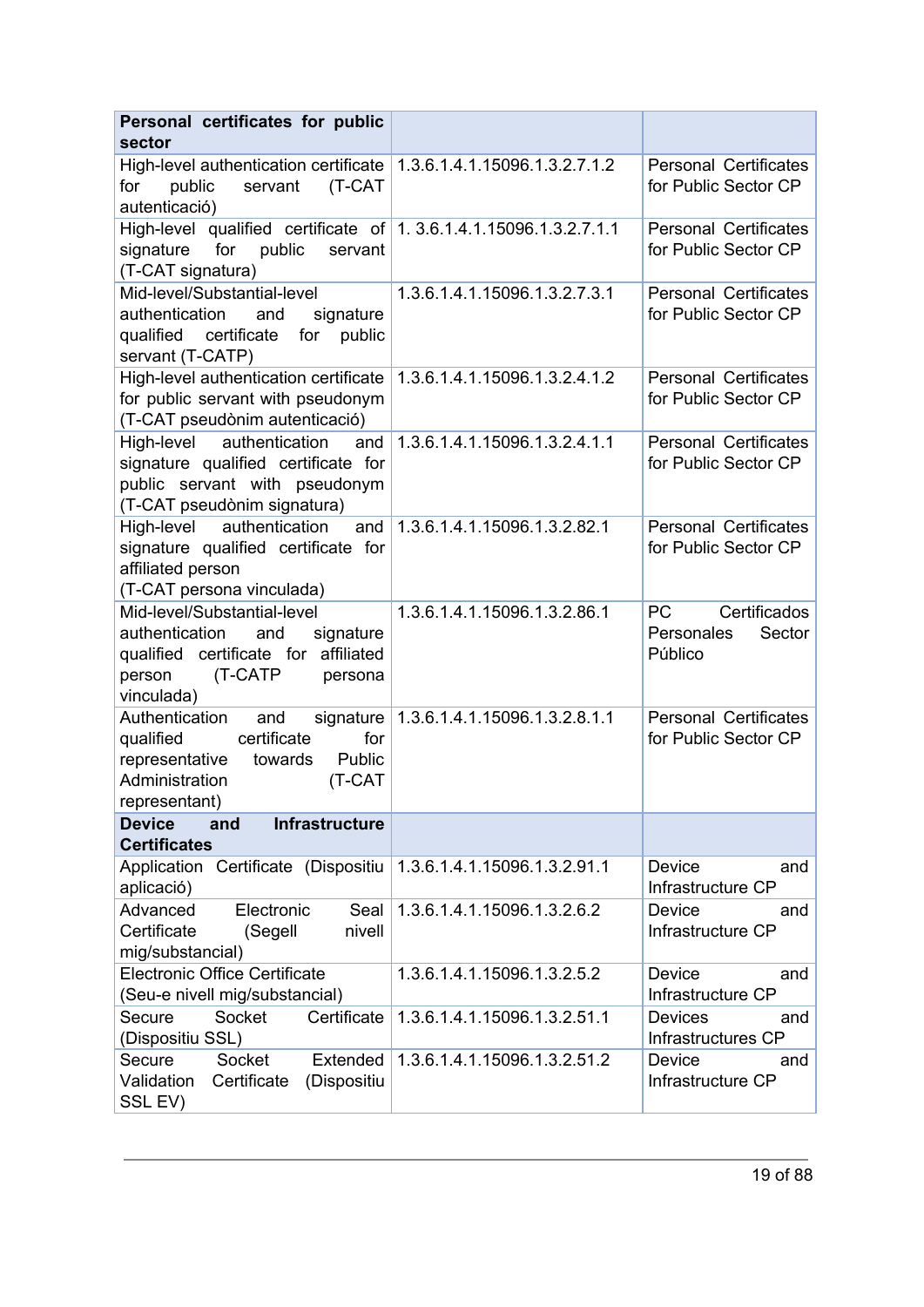|                   |  | Qualified Time Stamp Certificate 1.3.6.1.4.1.15096.1.3.2.111 | Device            | and I |
|-------------------|--|--------------------------------------------------------------|-------------------|-------|
| (segell de temps) |  |                                                              | Infrastructure CP |       |

The document describing these certificate profiles are published in the Consorci AOC website.

## <span id="page-19-0"></span>**1.3. Participating entities**

#### <span id="page-19-1"></span>**1.3.1. Trusted services provider**

According to the terminology contained within Regulation 910/2014 related to electronic identification and trusted services for electronic transactions within the interior market, Consorci AOC acts as Trusted Services Provider (TSP) in the context of this CPS, being responsible for the issuance and management of digital certificates generated in the certification hierarchy (PKI) referred previously in this document.

#### <span id="page-19-2"></span>**1.3.2. Root Certification Authority**

Root Certification Authority is the entity in the referred certification hierarchy that issues certificates to other certification authorities and for which the public key has been auto signed. Its function is to sign the certificate for other Certification Authorities belonging to the referred certification hierarchy.

The Root Certificate identification details of Consorci AOC certification hierarchy are:

| LCN:         | EC-ACC                                                                                |
|--------------|---------------------------------------------------------------------------------------|
| Hash:        | 88:49:7F:01:60:2F:31:54:24:6A:E2:8C:4D:5  <br>A EF:10 F1:D8:7E:BB:76:62:6F:4A:E0:B7:F |
|              | 9:5B:A7:96:87:99                                                                      |
| Validity:    | 07/01/2031                                                                            |
| Type of Key: | RSA 2048                                                                              |

Root CA EC-ACC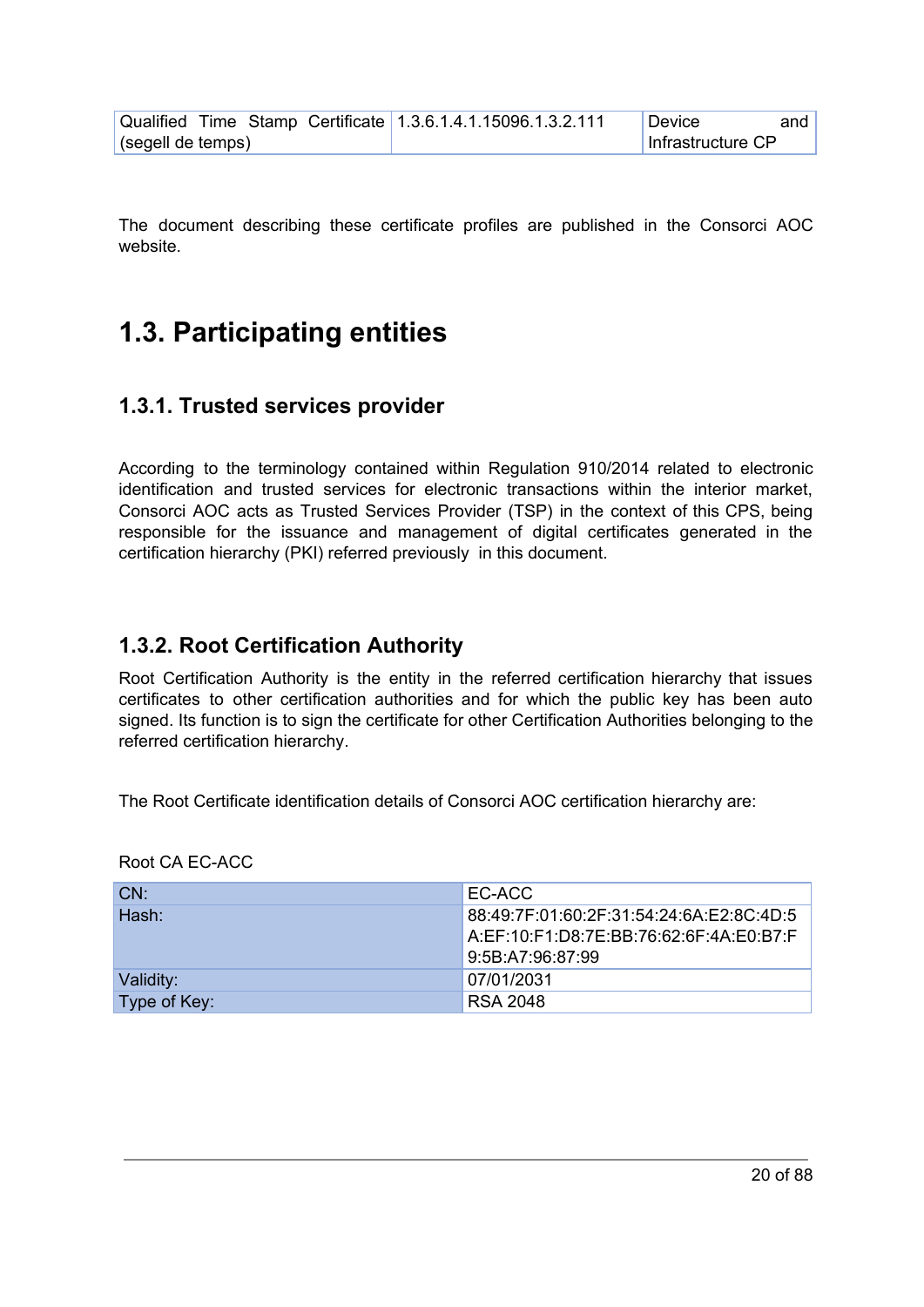## <span id="page-20-0"></span>**1.3.3. Subordinate Certification Authorities**

We denominate Delegate or Subordinate Certification Authorities as those which issue end-entity certificates in the certification hierarchy, and whose public key certificates have been digitally signed by the Root Certification Authority.

Subordinate Certification Authorities identification details operated by Consorci AOC under this CPS are:

#### CA EC-CIUTADANIA

| LCN:         | EC-Ciutadania                          |
|--------------|----------------------------------------|
| ∣Hash:       | 0F:D9:9A:AE:1F:FC:D5:D9:F0:AD:76:ED:D  |
|              | D:CB:EF:6B:88:4C:C8:5C:16:BF:CF:A4:B5: |
|              | 24:61:55:D6:59:7E:D6                   |
| Validity:    | 18/9/2030                              |
| Type of key: | <b>RSA 2048</b>                        |

#### CA EC-SECTORPUBLIC

| CN:          | EC-SectorPublic                                                                                           |
|--------------|-----------------------------------------------------------------------------------------------------------|
| Hash:        | 35:6A:5F:4D:99:4E:9E:FA:7C:AE:FC:49:17:  <br>68:91:1D:65:EC:25:97:74:65:B6:10:E2:F2:9<br>A:A4:47:26:31:C3 |
| Validity:    | 18/9/2030                                                                                                 |
| Type of key: | <b>RSA 2048</b>                                                                                           |

#### <span id="page-20-1"></span>**1.3.4. Register Authority**

Register Authorities are the natural or legal persons who support Certification Authorities with specific procedures and relationships with certificate applicants and subscribers, particularly in identification processes, registration and authentication of certification subscribers and key holders.

#### <span id="page-20-2"></span>**1.3.5. End users**

End users are those individuals who obtain and use electronic certificates. We can distinguish them as follows:

- Certificate requesters.
- Certificate subscribers.
- Signatories or key holders.
- Relying parties.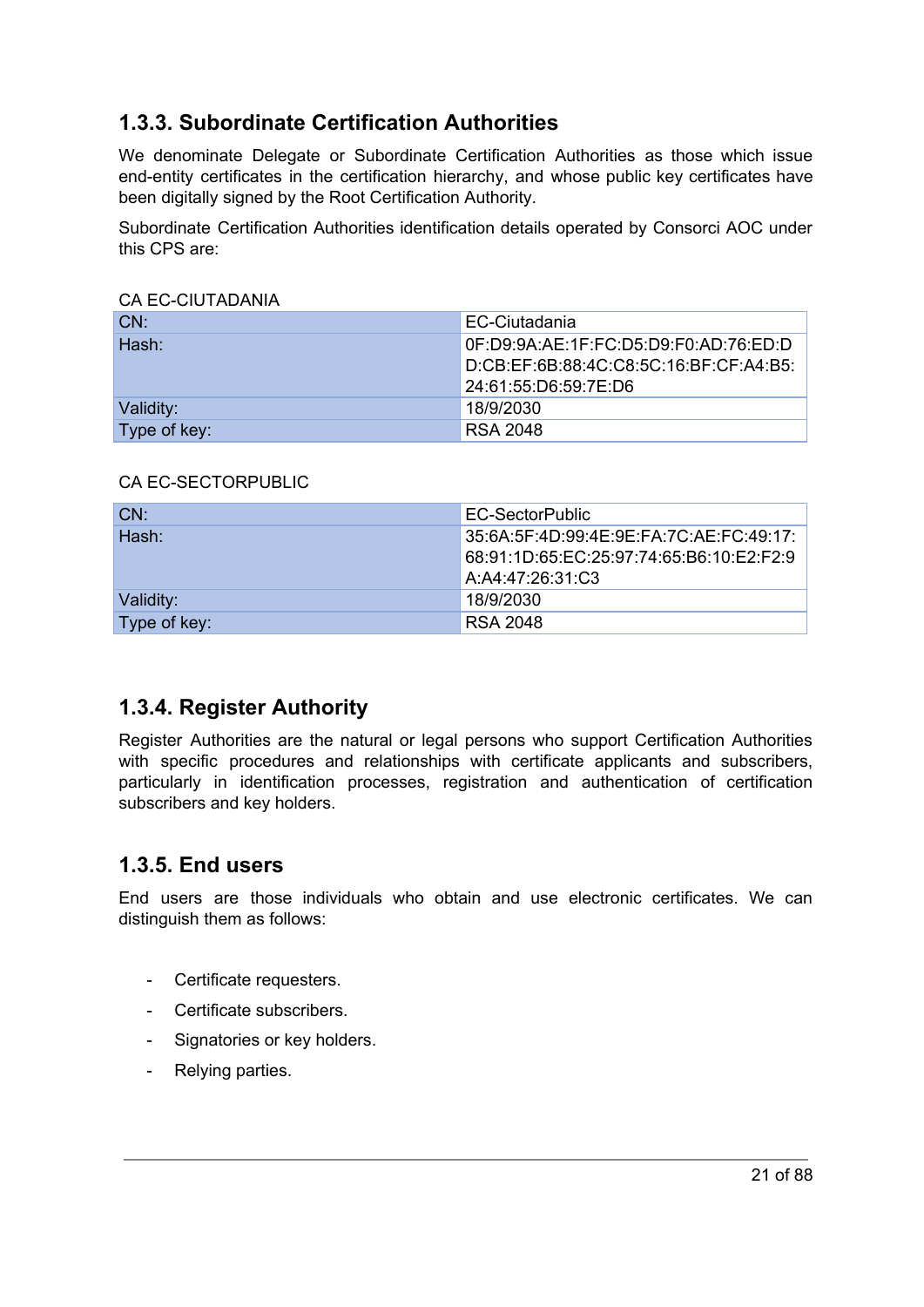#### <span id="page-21-0"></span>**1.3.5.1. Certificate Applicants**

An applicant is the individual who, on their own behalf or as representative of a relying party, requests the issuance of a digital certificate.

The prerequisite requirements that an applicant must have will depend on the type of the requested certificate, as described in the "Certification Policy" applicable to each type of certificate.

#### <span id="page-21-1"></span>**1.3.5.2. Certificate subscribers**

A subscriber is the natural or legal person who contracts Consorci AOC delivery services.

In some cases the subscriber will be able to act as Point of Verification in Person, assuming part of the registration functions and taking responsibility towards Consorci AOC, its Register Authorities and End Users for:

- Correct identification of certificate applicants and signatories for which the subscriber is acting as Point of Verification in Person.
- Truthfulness and accuracy of the formally required submitted documentation for each type of certificate.
- Attested copy of original documents submission.
- Custody and delivery of referred documentation to Consorci AOC in case of being requested.
- Certificate delivery to signatories or key holders.

#### <span id="page-21-2"></span>**1.3.5.3. Key holders or signatories**

A key holder or signatory is a natural person who exclusively owns certificate electronic signature or authentication keys, either acting on their own behalf, in representation of an organisation or via other type of association.

These persons must be duly identified within the certificate through their name and surname or a pseudonym, likewise their organisation must be uniquely identified.

Custody of creation data associated to the digital certificate will belong to the key holder or signatory.

#### <span id="page-21-3"></span>**1.3.5.4. Relying parties**

A relying party is a person or organisation that voluntarily trusts in a certificate issued under certain Consorci AOC certification hierarchies

Consorci AOC obligations and responsibilities towards relying parties shall be limited to those described in this CPS, in the Regulation EU 910/2014 and in the general rules that result from application.

Relying parties that trust in these certificates should acknowledge their limitations of use.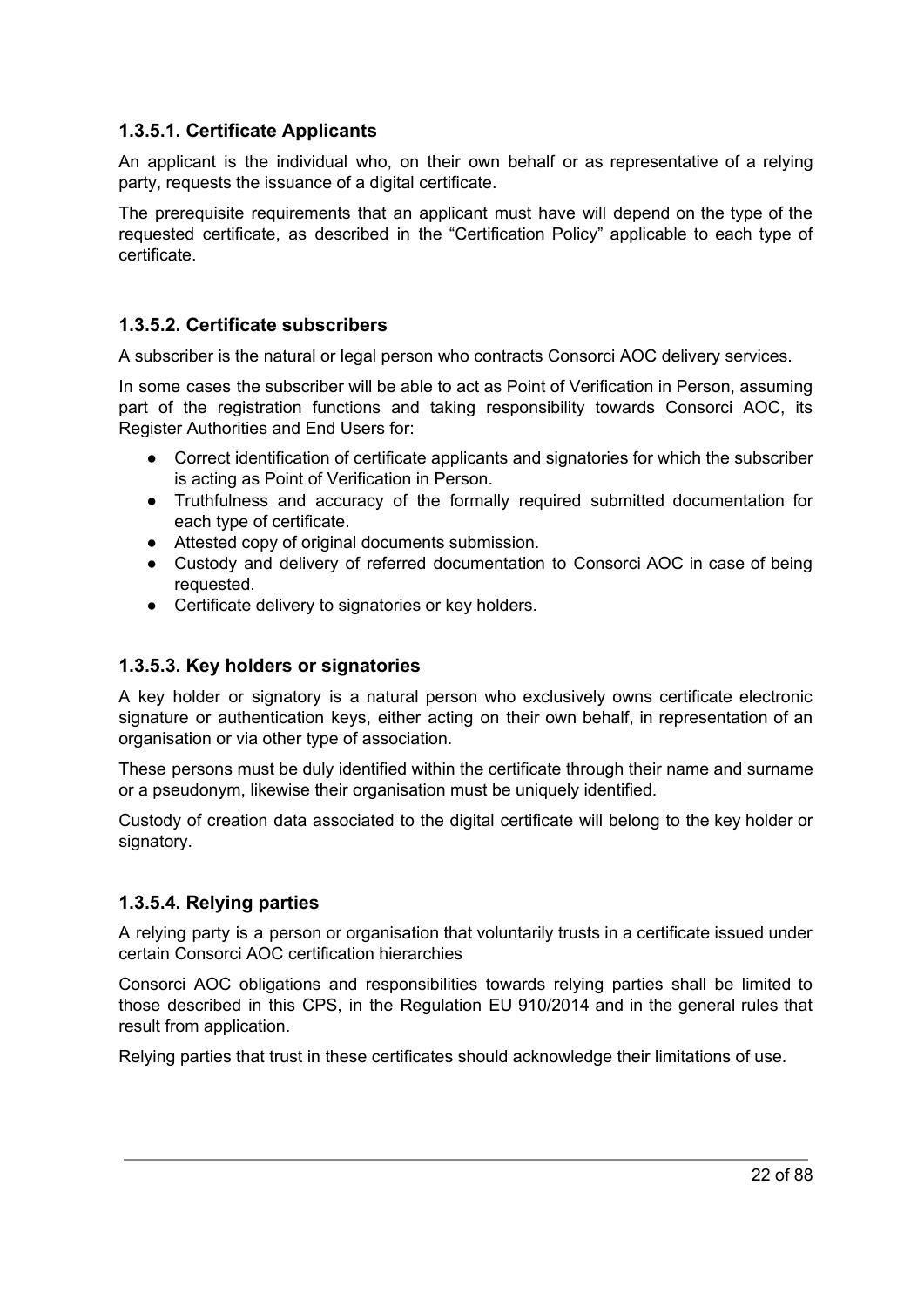# <span id="page-22-0"></span>**1.4. Usage of Certificates**

This section lists the applications for each type of certificate, establishing limitations and prohibiting certain certificates applications.

## <span id="page-22-1"></span>**1.4.1. Typical usage of certificates**

Consorci AOC certificates can be used within the terms of the corresponding Certification Policies.

#### <span id="page-22-2"></span>**1.4.2. Prohibited uses**

Certificates may only be used within the usage limits specifically described in this CPS and the corresponding Certification Policy. Any other use not described in the referred documents is expressly excluded from the contractual scope and formally prohibited. Certificates must not be used for any illegal purpose.

Certificates have not been designed for, cannot be intended for, and are not authorised for use or resale within control equipment for dangerous situations or for uses that require error test actuations, like nuclear facility functioning, navigator systems or air communications, or gun control, where an error could involve immediate death, personal injury or severe environmental damage.

End user certificates cannot be used for signing any type of public key certificates or certificates revocation lists.

## <span id="page-22-3"></span>**1.5. Practices Statement Management**

#### <span id="page-22-4"></span>**1.5.1. Responsible Organisation for managing the specification**

Consorci Administració Oberta de Catalunya – Consorci AOC

#### <span id="page-22-5"></span>**1.5.2. Organisation contact data**

Consorci Administració Oberta de Catalunya – Consorci AOC

Registered Office: Via Laietana, 26 – 08003 Barcelona

Commercial Postal Address: Tànger, 98, planta baixa (22@ Edifici Interface) - 08018 Barcelona

Website of Consorci AOC: [www.aoc.cat](http://www.aoc.cat/)

Website of Consorci AOC digital certification service: [www.aoc.cat/catcert](http://www.aoc.cat/catcert)

User Service Department: 900 90 50 90, or +34 93 272 25 01 for calls from outside the state, open 24/7 to manage certificate suspensions.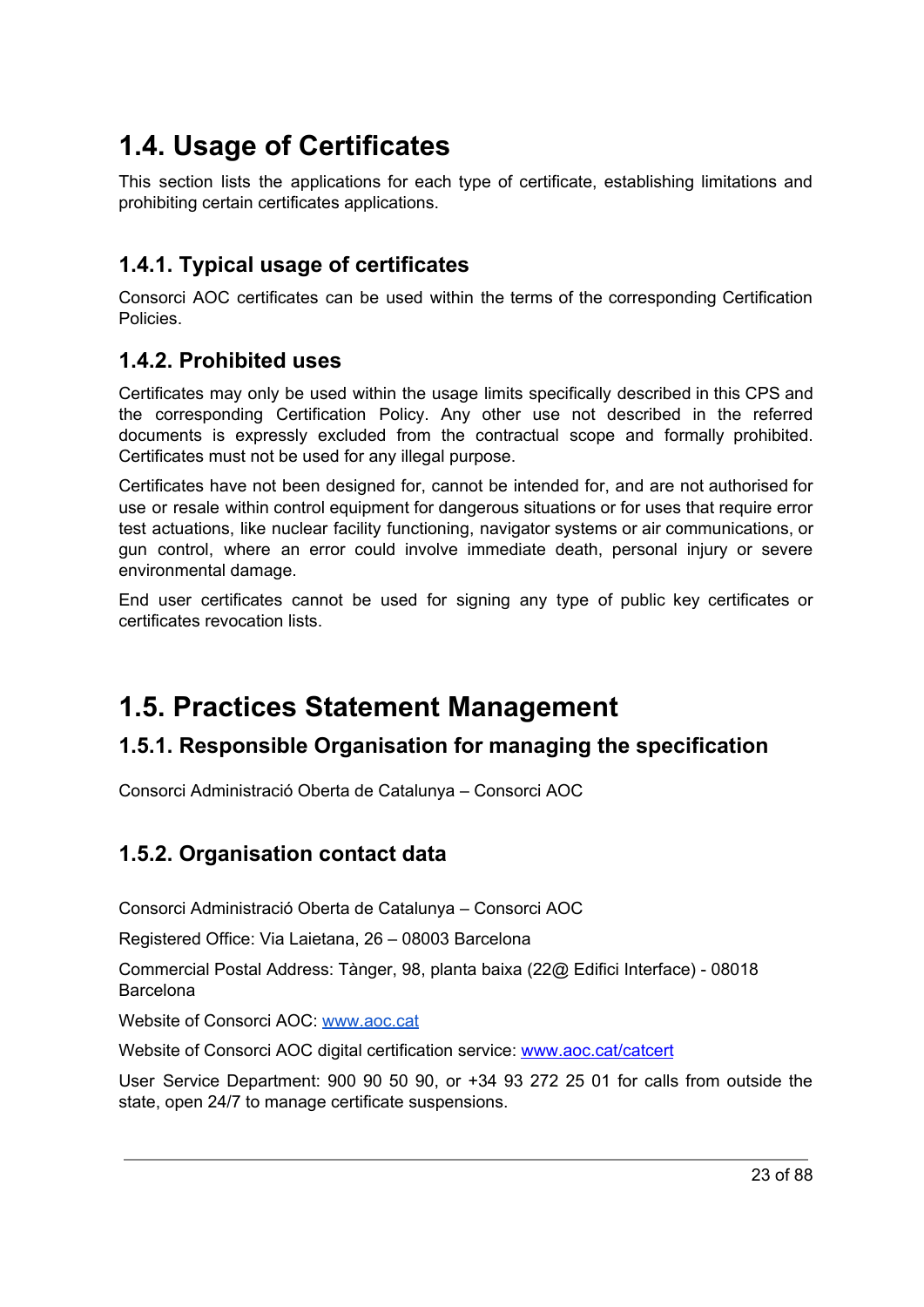#### <span id="page-23-0"></span>**1.5.3. Person who determines the conformity of a Certificate Practices Statement (CPS) with the policy**

The person who determines the conformity of a CP with the CPS is the Consorci AOC Digital Certification Service Responsible, based on the results of an audit for this purpose, conducted biannually by a third party.

#### <span id="page-23-1"></span>**1.5.4. Approval procedures**

Consorci AOC documentation and organisation system guarantees, through the application of corresponding procedures, the correct maintenance of the Certification Practices Statement and the service specifications publication procedure.

<span id="page-23-2"></span>Initial version of this CPS is approved by the Consorci AOC Executive Commission, which is the Consorci AOC executive direction body. The Consorci AOC Managing Director is authorised to approve modifications in this practices statement.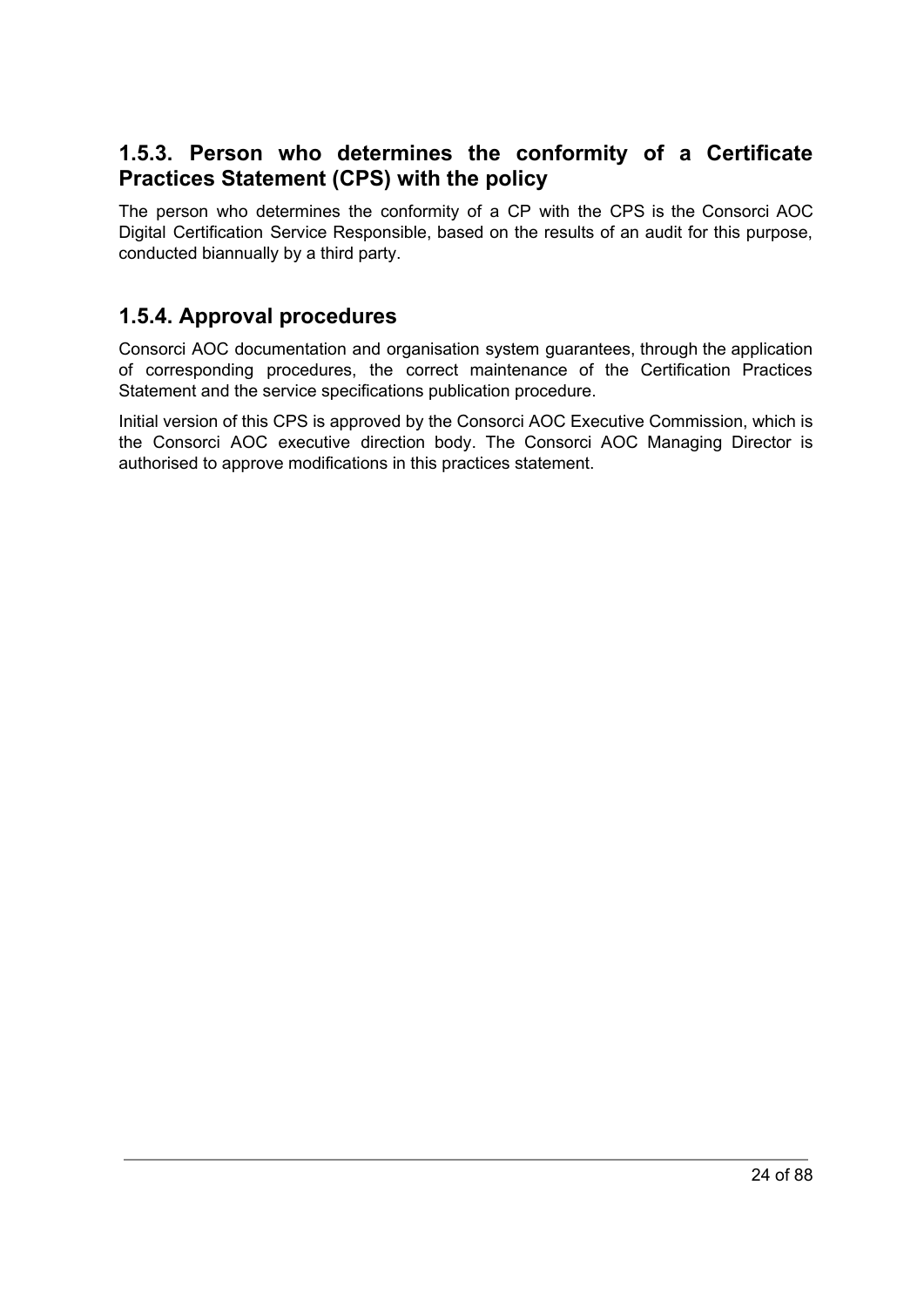# **2. Publication of certificate information and directory**

# <span id="page-24-0"></span>**2.1. Certificates directory**

Certificates directory service is available on a 24x7 basis. In cases of error beyond the control of the Certification Authority, the Authority will work with reasonable efforts to get the service available as soon as possible within the period stipulated in section 5.7.4 of this CPS.

# <span id="page-24-1"></span>**2.2. Information publication of the Certification Authority**

The Certification Authority publishes the following information on its website [\(http://www.aoc.cat/catcert/regulacio\)](http://www.aoc.cat/catcert/regulacio):

- Revocated certificates lists and other certificate revocation status information.
- Certificate and revocation lists profiles.
- The Certification Practices Statement..
- The Certification Policies applicable to each type of certificate.
- The PKI Disclosure Statement (PDS).

Any changes to the specifications or service conditions is notified to the users by the Certification Authority through the directory.

In all cases there will be explicit references made to such changes within the homepage of the service website.

The previous version is maintained but it will be indicated that it has been replaced by a new version.

# <span id="page-24-2"></span>**2.3. Frequency of publication**

Certification Authority information is published as it becomes available, and in particular immediately when updates related to certificate validity are to be issued.

Changes to this document are regulated by the terms stipulated in section 9.12.1.

15 days after the publication of the new version, the reference on the homepage is removed and inserted into the directory.

Former versions of the documentation are kept during a period of 15 (fifteen) years by the Certification Authority. They may be consulted for those who are interested.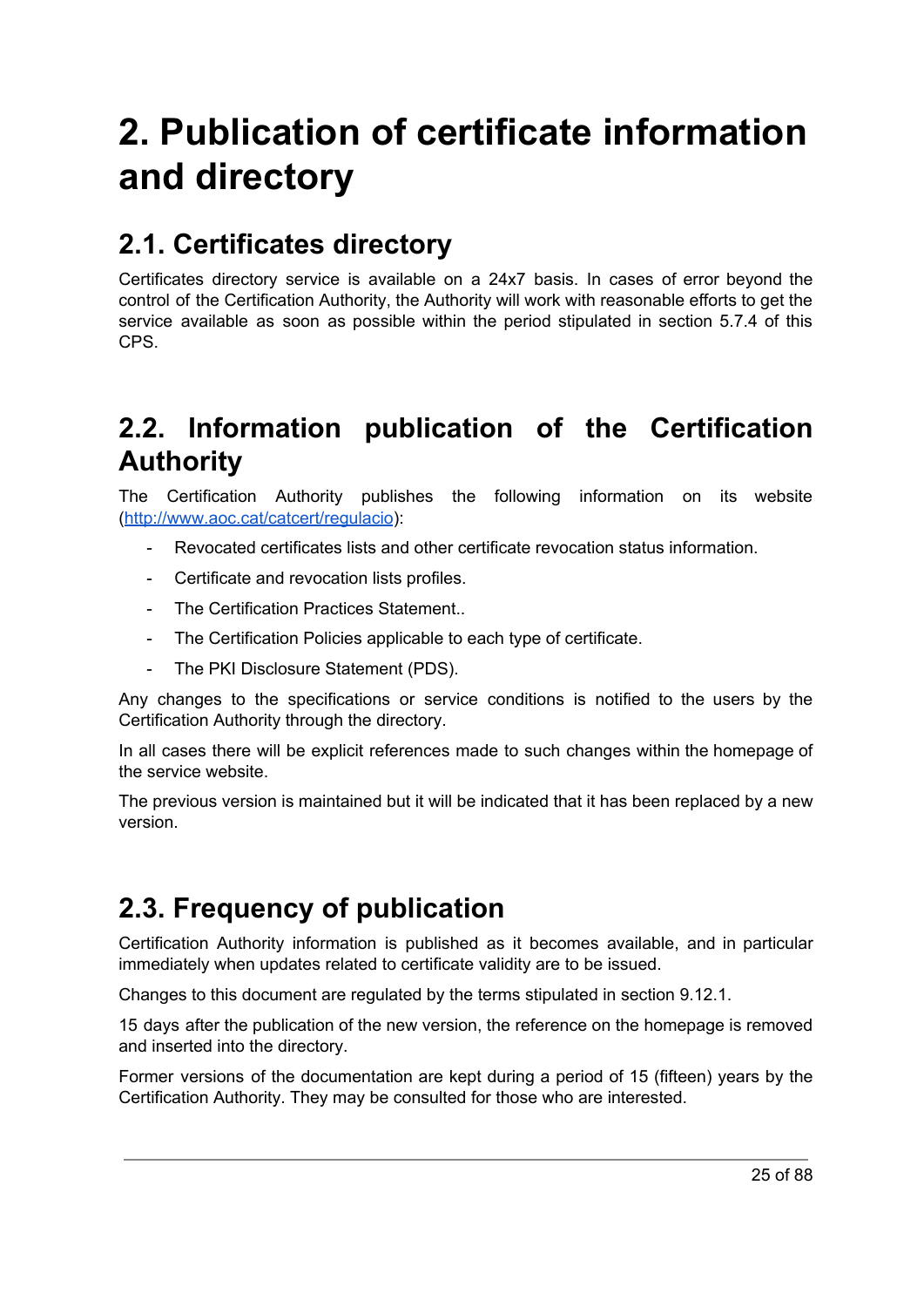Certificates revocation status information is published according to section 4.10.7.

## <span id="page-25-0"></span>**2.4. Access control**

<span id="page-25-1"></span>The CPS, Certificate Policies, PDS (PKI Disclosure Statements), CA Certificates and certificate revocation lists (CRL) are published in public data repositories without access control.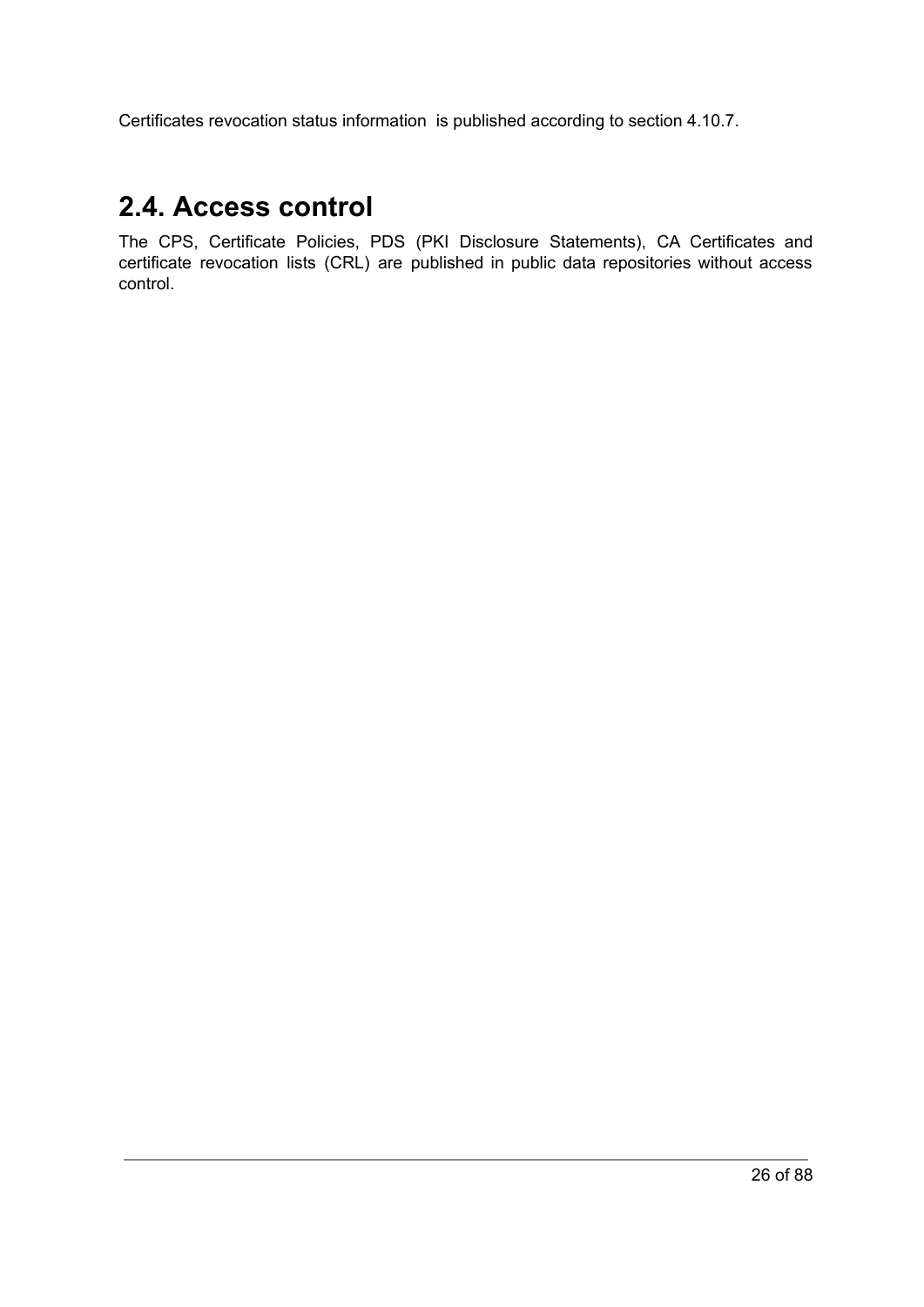# **3. Identification and authentication**

# <span id="page-26-0"></span>**3.1. Name management**

This section outlines requirements used in identification and authentication procedures during the Register Authorities operations, prior to certificate issuance and delivery.

## <span id="page-26-1"></span>**3.1.1. Types of names**

#### <span id="page-26-2"></span>**3.1.1.1. Syntactic Structure**

All certificates contain a unique X.501 name in the field Subject, including a CommonName (CN=) component.

Syntactic structure and each certificate field content, as well as its semantic significance, are described in the document "certificate profiles" that Consorci AOC publishes in its website (<http://www.aoc.cat/catcert/regulacio>).

#### <span id="page-26-3"></span>**3.1.1.2. Certificate profiles**

Certificate profiles are published on Consorci AOC website [\(http://www.aoc.cat/catcert/regulacio\)](http://www.aoc.cat/catcert/regulacio).

## <span id="page-26-4"></span>**3.1.2. Meaning of the names**

No additional stipulation required.

## <span id="page-26-5"></span>**3.1.3. Use of pseudonym**

Where pseudonyms are used, this is controlled by the corresponding Certification Policy.

## <span id="page-26-6"></span>**3.1.4. Interpretation of name formats**

No additional stipulation required.

## <span id="page-26-7"></span>**3.1.5. Uniqueness of names**

Certification Authority issues different types of certificates. Certificate subscriber names are unique for every certificate generation service operated by the Certification Authority and for every type of certificate. An individual may only hold one of each different types of certificate issued by the Certification Authority. Values CIF or NIF are used for distinguishing two entities in case of name duplicity problem.

It is not possible to assign a subscriber name that has already been used by another subscriber.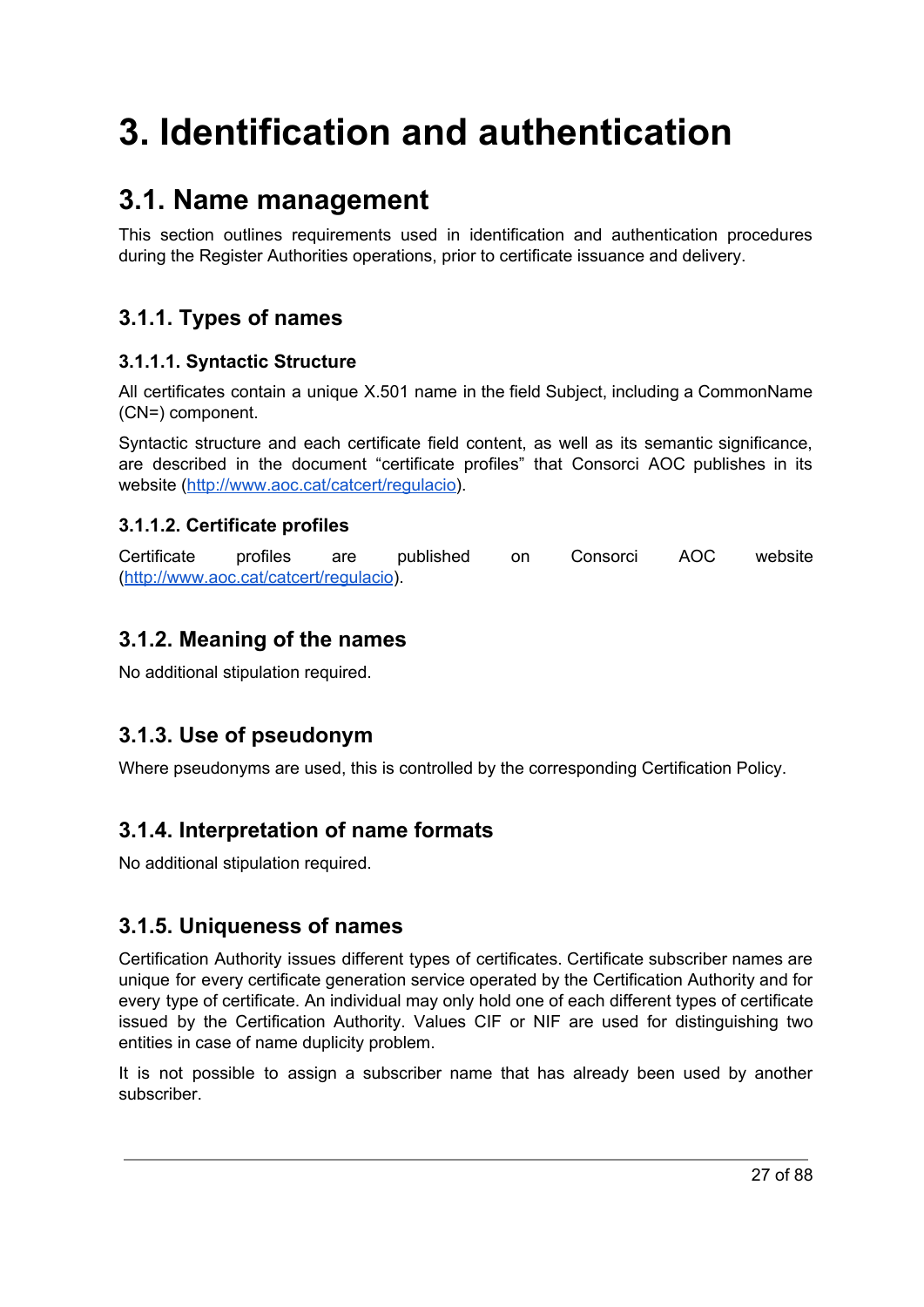All staff associated to the Register Authority have as essential requirement to attend a training course imparted by the Certification Authority.

#### <span id="page-27-0"></span>**3.1.6. Sequencing and frequency of labour rotation**

No additional stipulation required.

#### <span id="page-27-1"></span>**3.1.7. Resolution of conflicts related to names**

Consorci AOC will not arbitrate in cases of name disputes and will have no responsibility in this respect. Assignment of names will be done based on sequential order.

Regarding the treatment of registered trademarks, please see section 9.5.3.

# <span id="page-27-2"></span>**3.2. Initial identity validation**

#### <span id="page-27-3"></span>**3.2.1. Private key possession test**

When a certificate is issued in a hardware device, the private key is created the moment before certificate generation, via a procedure that guarantees the confidentiality and association with the identity of the applicant.

Every RA is responsible for guaranteeing the device delivery and access for the applicant in a secure way. In other cases, the method of private key possession test by the subscriber will be the delivery of PKCS#10 or an equivalent cryptographic proof, or otherwise via a method approved by Consorci AOC.

## <span id="page-27-4"></span>**3.2.2. Authentication of organisation identity**

Register Authority must verify the following data in order to authenticate the organisation identity:

- Data related to the organisation company name
- Data related to the subscriber constitution and legal personality.
- Data related to the scope and validity of the applicant representative capacity
- Data related to the organisation tax identification code or equivalent.

Consorci AOC reserves the right not to issue the certificate if considers that the submitted documentation is not sufficient or adequate for the verification of this data.

#### <span id="page-27-5"></span>**3.2.2.1. Register Authority**

Certification Authority authenticates for any Register Authority component, prior to a certificate issuance and delivery, Authority and operator identity according to the corresponding section of this CPS.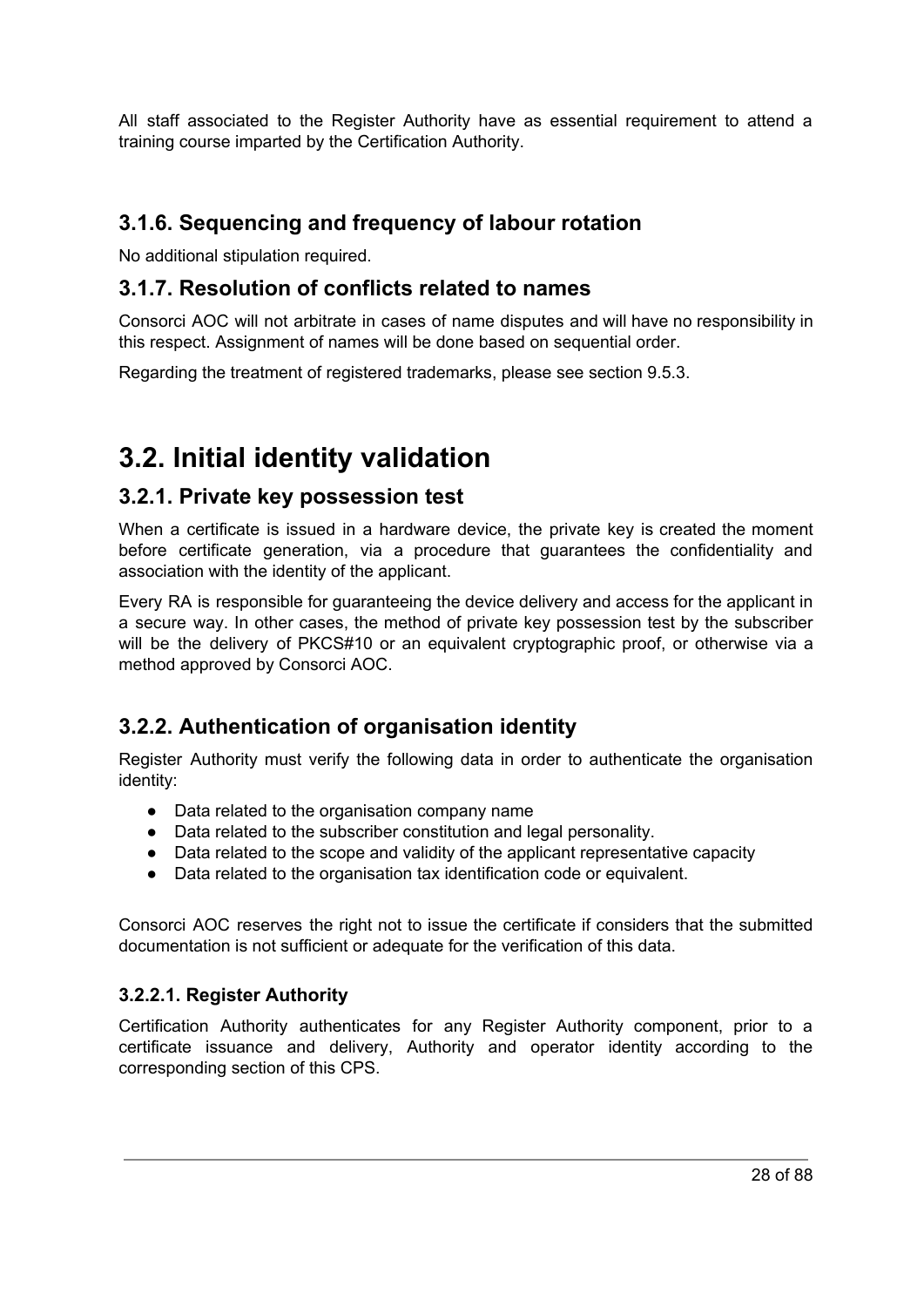## <span id="page-28-0"></span>**3.2.3. Authentication of a natural person identity**

This section contains information for the verification of a natural person identified in a certificate.

#### <span id="page-28-1"></span>**3.2.3.1. Identification elements**

Number and type of necessary documents required to confirm key holder identity are those accepted by Consorci AOC, as described within its regulations.

These identifying documents will contain at least:

- Full name of the person
- Legally acknowledged identity number (National ID Document, VAT number or National ID for foreigners of the Schengen Agreement countries; passport for cases foreigners certificates)
- Date and place of birth.
- Other supporting information that can be useful for differentiating one person from another within the Institution scope (for example: photograph, email address, position, etc.).

#### <span id="page-28-2"></span>**3.2.3.2. Validation of identification elements**

No additional stipulation required.

#### <span id="page-28-3"></span>**3.2.3.3. Necessity of personal presence**

The identification of the natural person who needs a qualified certificate (the key holder), can be confirmed by:

- Their presence in front of those enabled to verify their identity
- The procedure that the administrative regulation establishes, when the appearance is conducted towards Public Administrations.

Before the issuance and delivery of a qualified certificate, the Certification Authority - via Register Authority intervention - will need to confirm the identity of the key holder by way of their appearance.

The appearance may differ to the certificate delivery and acceptance moment. Identity of the person to be the private key holder may be validated then during the appearance.

The requirement for appearance can be removed if the dispatch request has been authenticated using an electronic certificate of qualified signature classified by Consorci AOC, only when it is in force and the previous validated personal presence is not older than five years.

The requirement for appearance can also be removed if the contained signature within the dispatch request has been legitimised by notary, and in cases provided for by article 24 of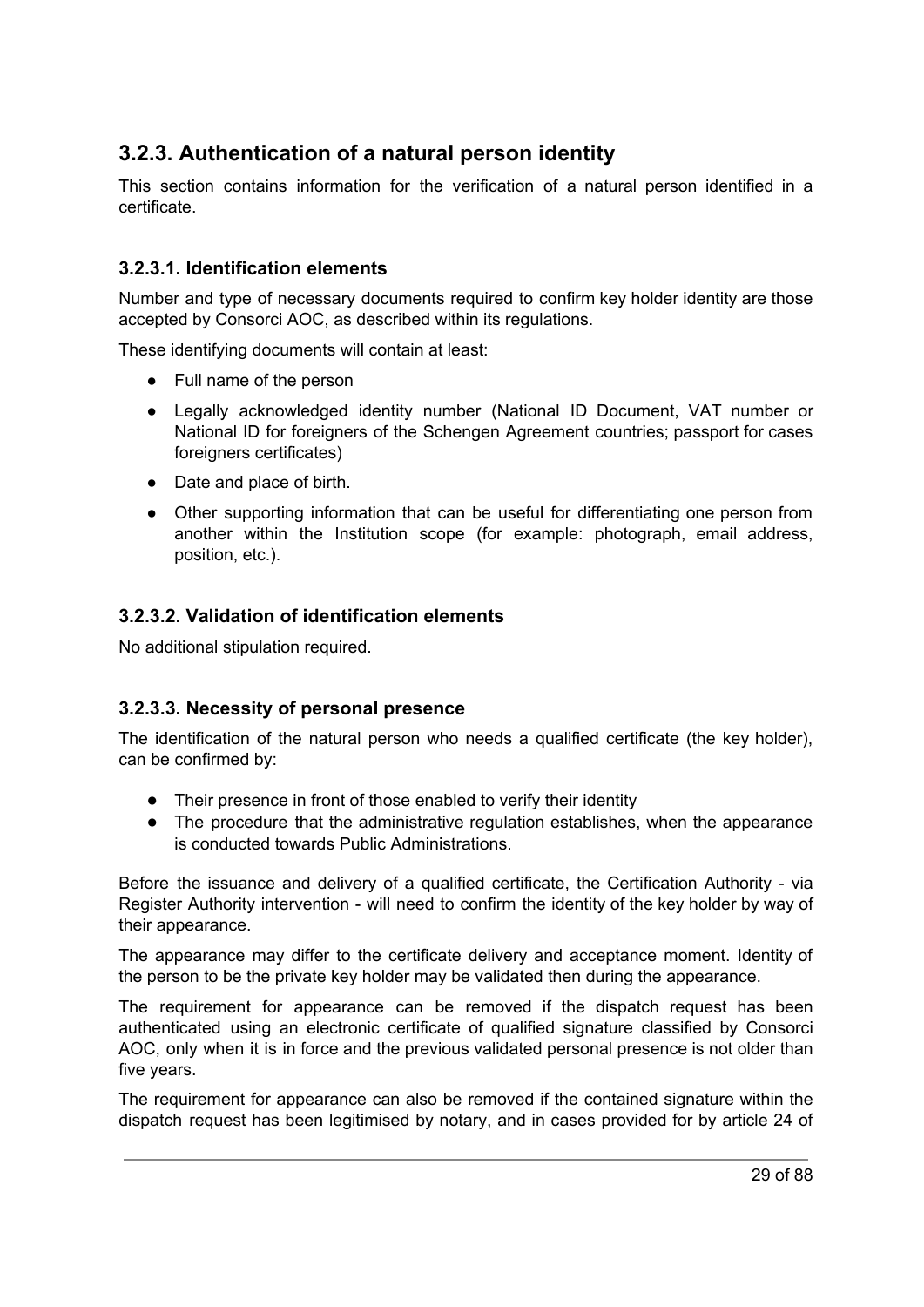Regulation EU 910/2014. But this CPS does not support this mechanism for the lack of existence of an effective procedure on behalf of the notaries.

#### <span id="page-29-0"></span>**3.2.3.4. Connection between natural person and organisation**

Regulated differently in every Certification Policy in force for every type of Certificate.

#### <span id="page-29-1"></span>**3.2.4. Domain validation**

To guarantee that an applicant entity has control over the domain (URL) they ask to include in a certificate, two confirmations are made:

- **Organisational**: domain name ownership is requested, certified by a legal representative of the organisation, apart from the legal person name for who the certificate is issued, and the register number when it is appropriate, as it is described within the official registers.
- **Technical**: the following whois authenticated services are consulted:
	- o for "\*.es" domains: <https://www.nic.es/sgnd/dominio/publicInformacionDominios.action>
	- o For other domains:

Consult <http://www.iana.org/domains/root/db/> which is the WHOIS server authorised for searching information regarding the domain, depending on the Top-Level Domain (TLD), meaning if the domain ends with .com, .org, .net, ...

● **Domain register validation: a**n email is sent to the domain registrant address and/or to an addresses such as "admin", "administrador", "webmaster", "hostmaster" or "postmaster" followed by @ and the name of the authorisation domain, with a random unique number that must be replied within 30 days.

#### <span id="page-29-2"></span>**3.2.5. Information not verified**

The Certificate Authority is responsible for all information included in the certificate request being exact and correct for the certificate purpose, and that it has right for its use (for example, the right to use one name in the email address, or the legitimacy in the use of a web server).

However, certificates may include non verified information, for example the email address, provided that end users are notified of this fact within the certificate or the corresponding legal instruments.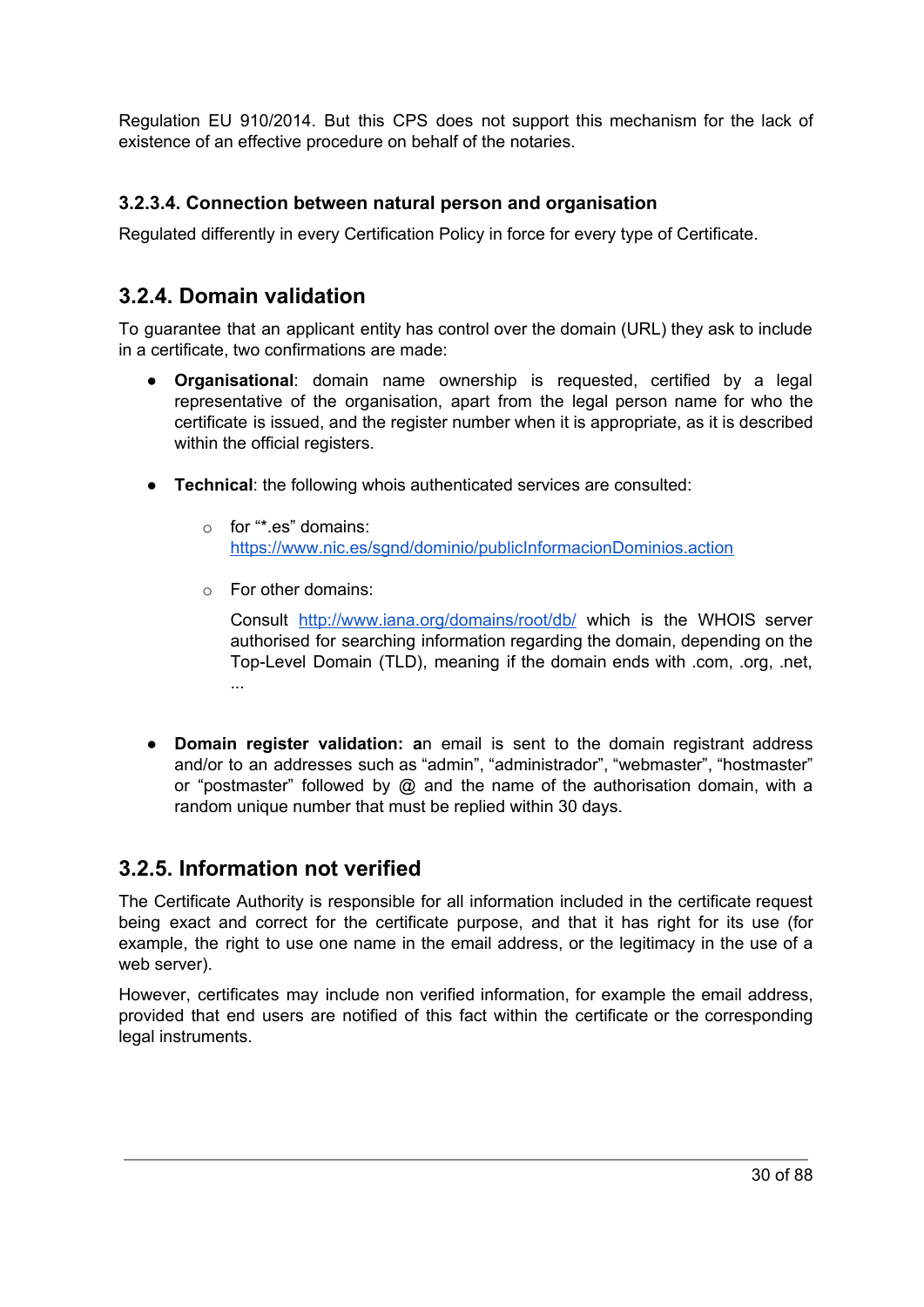# <span id="page-30-0"></span>**3.3. Identification and authentication of renewal requests**

#### <span id="page-30-1"></span>**3.3.1. Validation for certificates renewal**

Regardless of whether an ordinary renewal or renewal after the revocation of a certificate is being made, the process for will be the same as for new certificates issue: the EC-SECTORPUBLIC will need to check - by means of a Register Entity intervention - that the information used to verify identity, plus the rest of the subscriber data and the key owner information remains valid.

If any information about the subscriber or the key owner has changed, it shall be registered, in accordance with the provisions in section 3.2 Initial identity validation

## <span id="page-30-2"></span>**3.3.2. Validation for certificates renewal after revocation**

<span id="page-30-3"></span>Certificates renewal after revocation is not possible.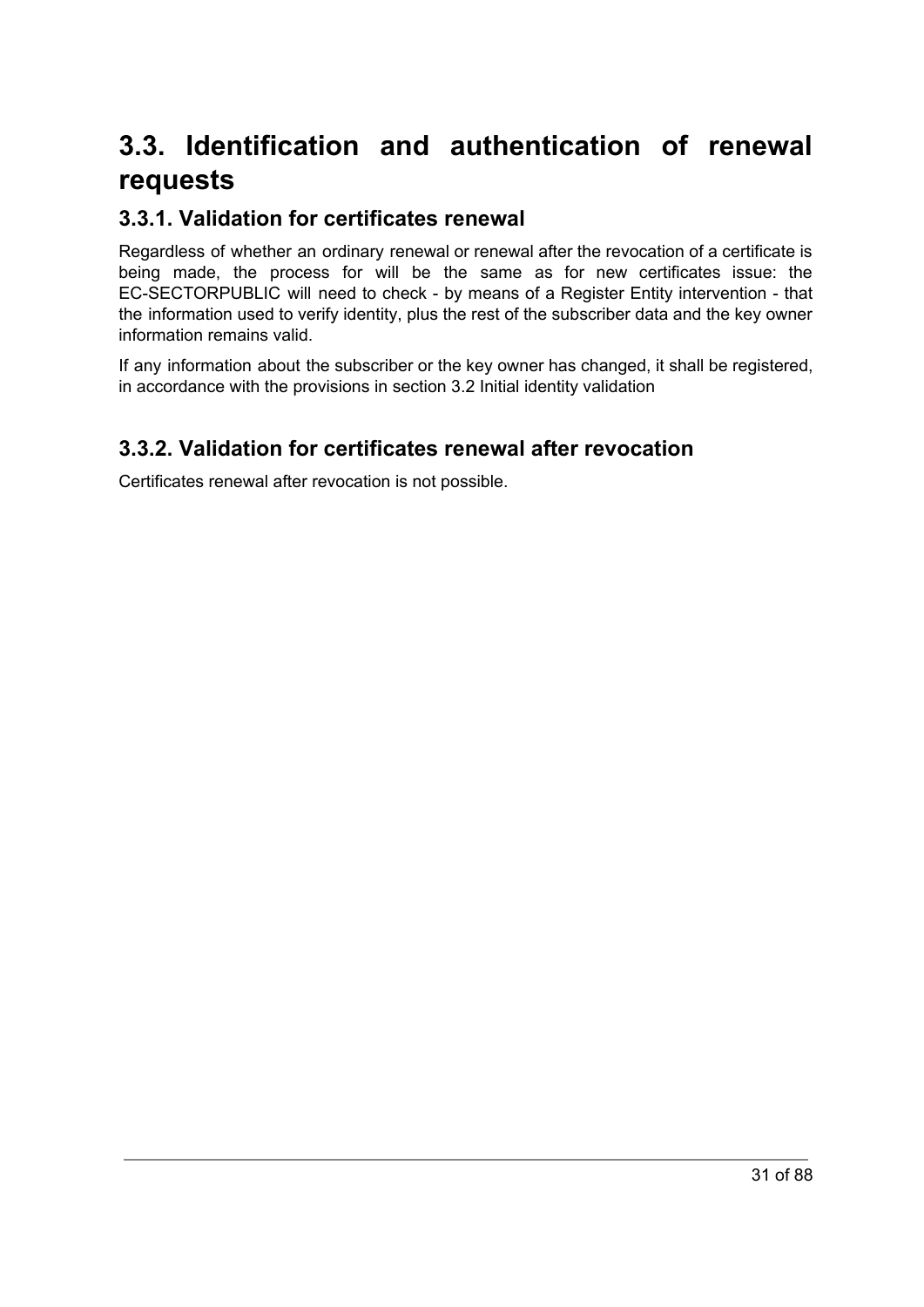# **4. Operational features of certificate life cycle**

# <span id="page-31-0"></span>**4.1. Request for certificate issuance**

#### <span id="page-31-1"></span>**4.1.1. Legitimacy of a request to issue**

The requirements that an applicant must fulfill will depend on the type of requested certificate and will be described in the Certification Policy for every type of certificate.

#### <span id="page-31-2"></span>**4.1.2. Registration procedure; responsibilities**

The Certification Authority, prior to a certificate issuance, assures that the certificate requests are completed, accurate, and duly authorised.

Before a certificate issuance and delivery, the Certification Authority will inform the subscriber or the key holder about terms and conditions applicable to the certificate. This requirement is met via legal instrument delivery that connects the Certification Authority with the subscriber, or via delivery receipt to the key holder, which will contain the referred information. This information will be communicated on paper or electronically, and in simple language.

# <span id="page-31-3"></span>**4.2. Certification request procedure**

The requirements that a certification request must have will depend on the type of the requested certificate and will be described within the Certification Policy for every type of certificate.

# <span id="page-31-4"></span>**4.3. Certificate issuance**

#### <span id="page-31-5"></span>**4.3.1. Certification Authority actions during the issuance process**

For every certificate request processed, the Certification Authority:

- Utilizes a procedure of certificates X.509 v3 generation that associates the certificate with the register information in a secure way, including the certified public key, via digital signature of the Certification Authority.
- Protects the confidentiality and integrity of the register data.
- Includes within the certificates the information established in the applicable legislation described in section 9.15 Conformity with the applicable law.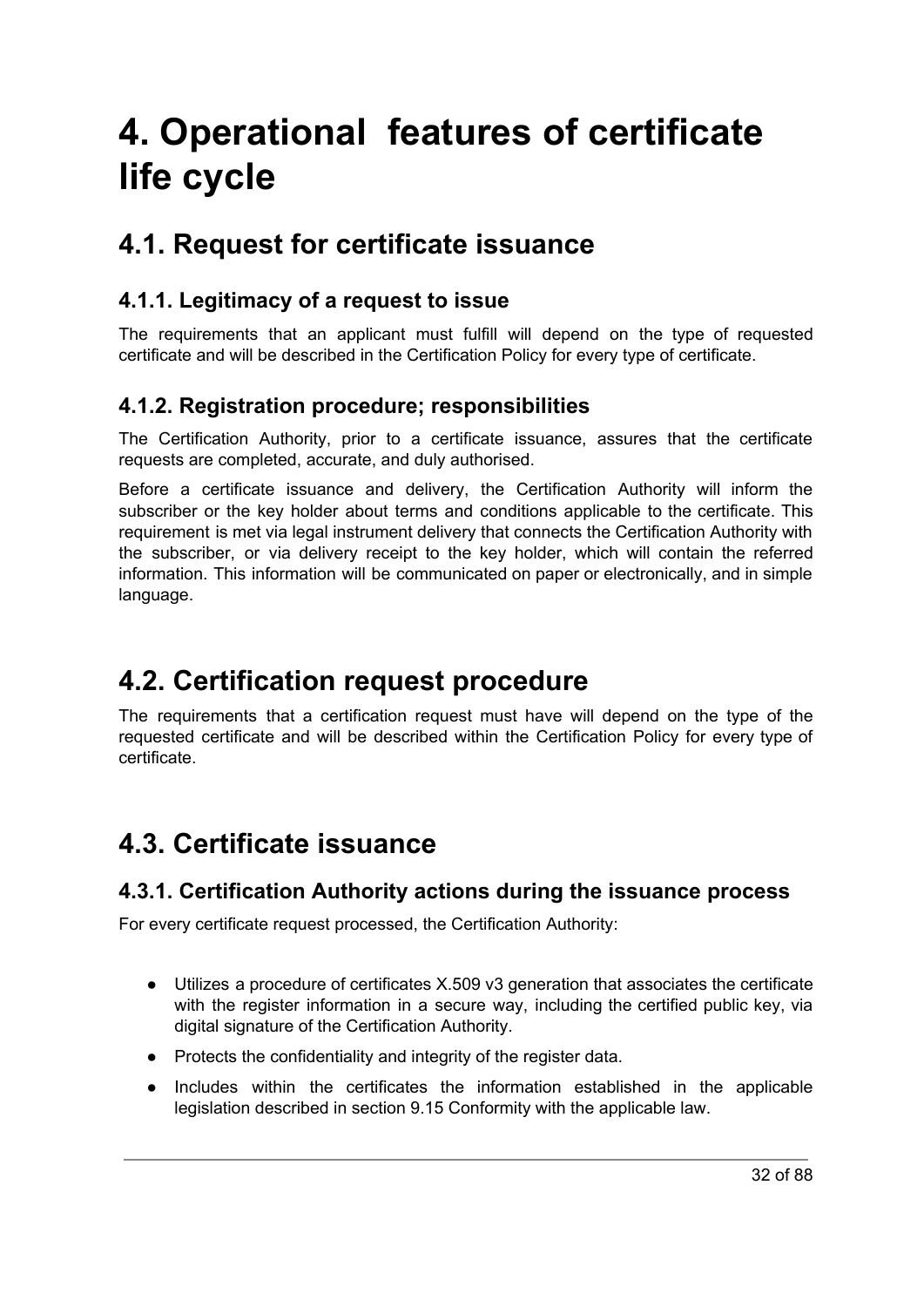- Fulfills the obligations established within the corresponding legislation, in the case of qualified certificates generation.
- Meet the controls established within this CPS.

Note: the procedures established in this section are also applicable for certificate renewals, due to the fact that a renewal implies a new certificate issuance.

## <span id="page-32-0"></span>**4.3.2. Communicating the subscriber about the issuance**

The Certification Authority communicates the subscriber of the certificate issuance, or the corresponding incident. Similarly, it will indicate the availability of the certificate and the form in which it can be obtained.

# <span id="page-32-1"></span>**4.4. Certificate acceptance**

## <span id="page-32-2"></span>**4.4.1. Responsibilities of the Trust Service Provider**

The Certification Authority (or Trust Service Provider):

- If it is not been done before, and when needed, will confirm the subscriber identity if not confirmed before.
- Will provide the subscriber with access to the certificate.
- Will deliver, if required, the signature cryptographic device, signature verification, coded or not.
- Will provide the following information:
	- o Basic information about the policy and the use of the certificate, particularly including information about the Associated Certification Authority and the applicable CPS, as well as its obligations, faculties and responsibilities.
	- o Information about the certificate and the cryptographic device.
	- o Recognition of the holder receiving the certificate, and if need be, the cryptographic device, and the acceptance of both referred elements.
	- o Key holder obligations.
	- o Key holder responsibilities.
	- o Exclusive imputation method to the private key holder and their certificate or cryptographic activation data, according to the corresponding sections in this CPS.
	- o Date of the delivery and acceptance.

#### <span id="page-32-3"></span>**4.4.2. Conduct which constitutes the certificate acceptance**

The certificate is accepted via signature of the holder certificate delivery or the key custody responsible.

It can also be accepted via telematic mechanism for certificate activation.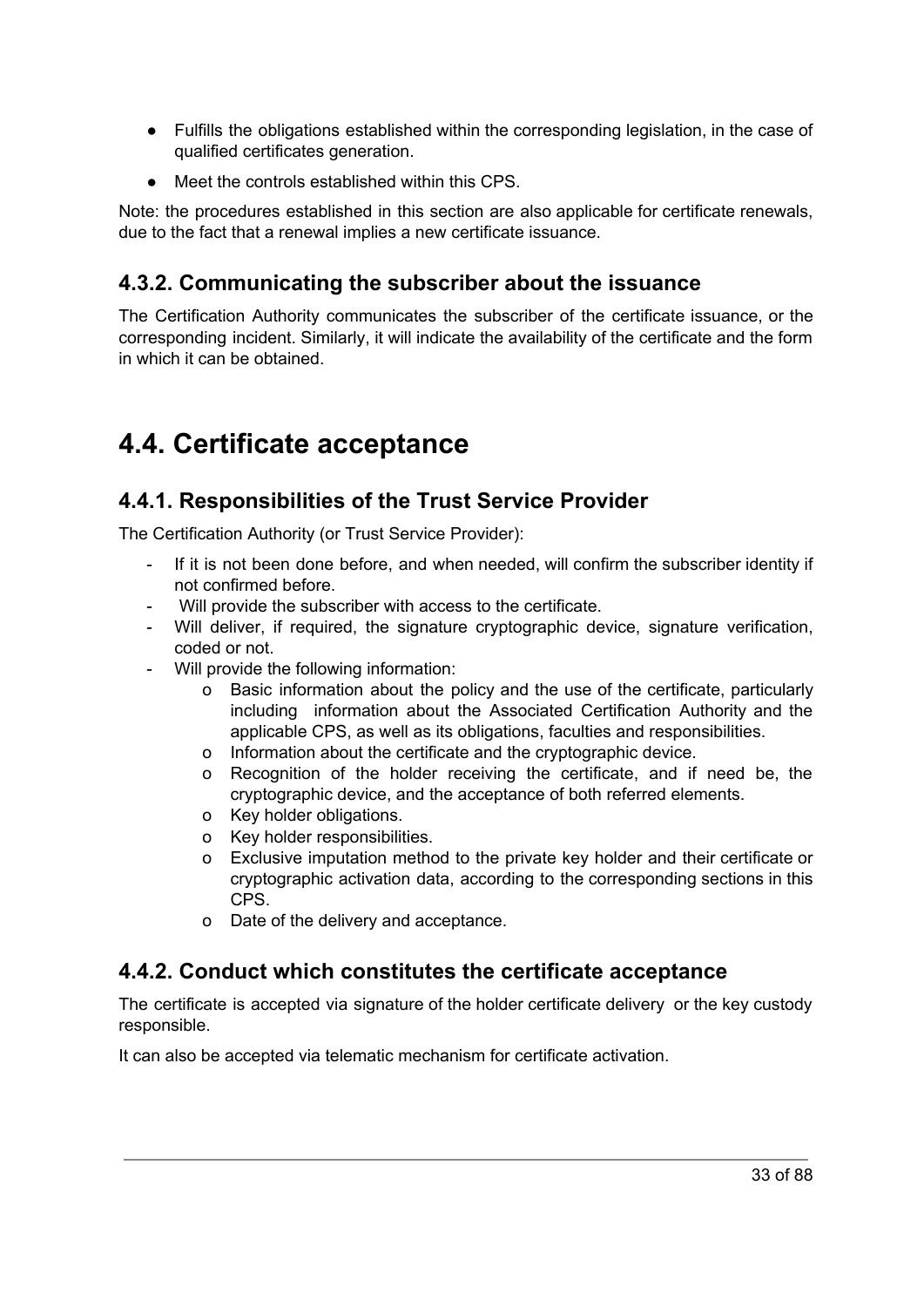### <span id="page-33-0"></span>**4.4.3. Publication of the certificate**

Certificates can be published without previous consent of the key holders.

### <span id="page-33-1"></span>**4.4.4. Notifying the issuance to third parties**

Not applicable.

# <span id="page-33-2"></span>**4.5. Use of the key pair and the certificate**

#### <span id="page-33-3"></span>**4.5.1. Use for key holders**

No additional stipulation required.

#### <span id="page-33-4"></span>**4.5.2. Use for third parties that trust certificates**

No additional stipulation required.

# <span id="page-33-5"></span>**4.6. Certificate renewal without keys renewal**

Certificate renewal without key renewal is not allowed.

# <span id="page-33-6"></span>**4.7. Certificate renewal with keys renewal**

Certificate renewal starts two months before the certificate expiration date, when the subscriber receives an email to inform on required steps to follow to execute the certificate renewal. This email is sent again 30 days before the expiration.

The certificate renewal process is same as for new certificate issuance. When a renewal is requested, the Inner Register Authority must verify that the registration data is still the same, and any data that has changed must be verified, evidence of this verification must be kept and the subscriber must agree with the modification, as specified in the corresponding section in this CPS.

However, if it is been more than five years since the subscriber was identified in person in a Register Authority office, they will have to attend in person again to renew.

The Register Authority will inform the key holder of the legal conditions related to the provided service, as is done in the process of issuance of new certificates.

For individual certificates in keychain support, the subscriber will have to present at the Register Authority office, since new keys will be generated in this device.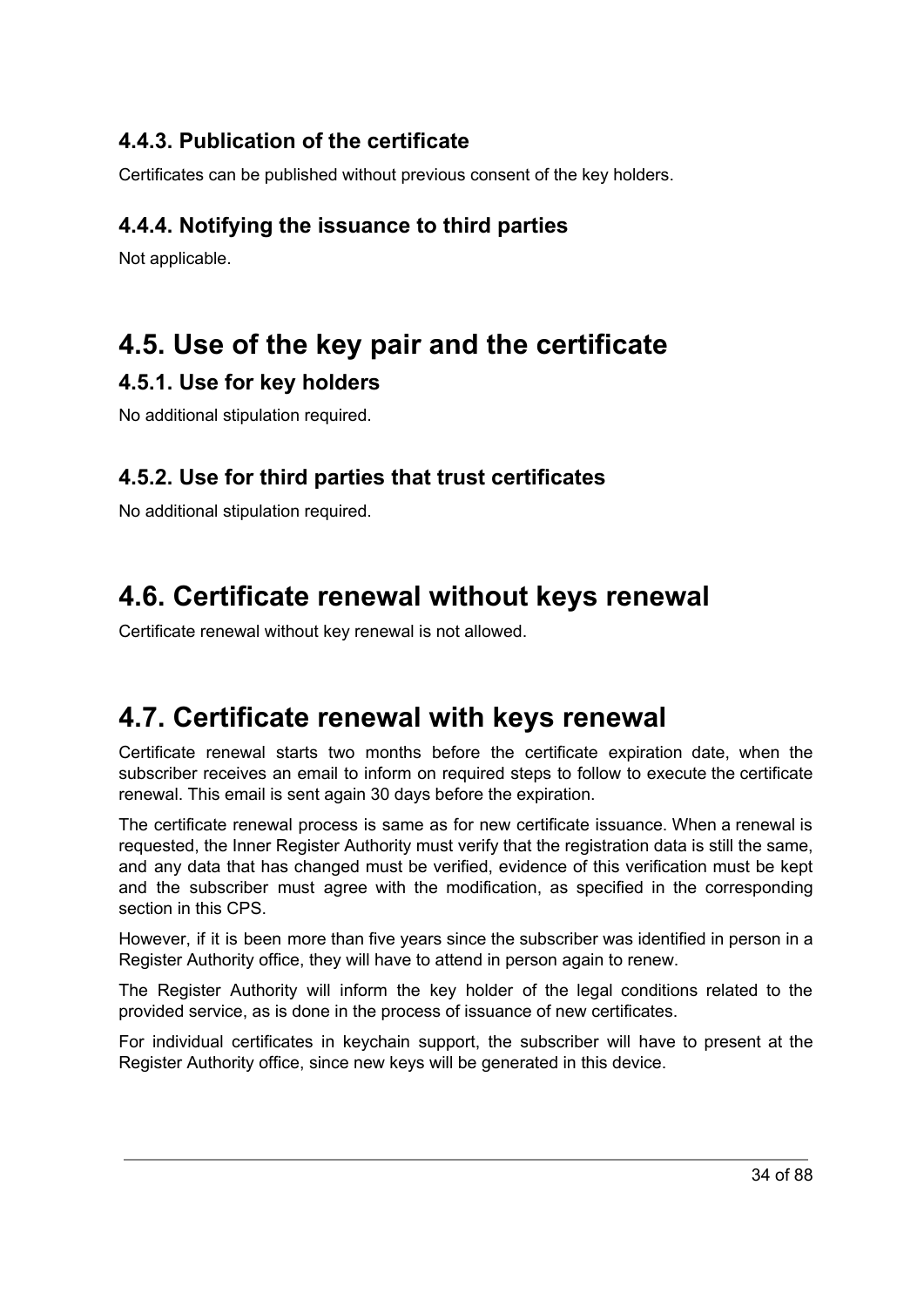# <span id="page-34-0"></span>**4.8. Telematic renewal**

The Register Authority allows telematic renewal of digital certificates - based on a secure authentication and the corresponding electronic signature of the delivery form or the new certificate issuance request made with the certificate that needs to be renewed within the last two months of validity - as long as the last time the key holder identified in person in an Register Authority office was not more than five years ago.

# <span id="page-34-1"></span>**4.9. Modification of certificates**

Modification of certification data requires revocation and issuance of a new certificate. To all effects, the modification is considered a revocation.

When the subscriber acknowledges changes within the mandatory information or related to position, use limitations or user devices of the certificates (for example IP addresses or server/application data), or requires the modification of other data included in the certificate (email address, etc.) they will be able to manage the renewal of the current valid certificate. In certain cases, depending on the information that needs to be modified, this revocation can be made after a certificate issuance with the updated data.

The Register Authority will require the accreditation of the modification justifying conditions.

## <span id="page-34-2"></span>**4.10. Revocation and suspension of certificates**

#### <span id="page-34-3"></span>**4.10.1. Causes of certificate revocation**

The Certification Authority will be able to revoke a certificate by the concurrence of the following causes:

- 1. Circumstances affecting the information contained in the certificate
	- o Modification of any data contained in the certificate.
	- $\circ$  Discovery of that some data provided in the certificate request is not correct, as well as alteration or modification of the circumstances verified for the certificate issuance.
	- o Discovery of that some data contained in the certificate is not correct.
- 2. Circumstances affecting certificate private key security
	- $\circ$  Breach of the private key, infrastructure or Certification Authority system that issued the certificate, as long as it affects the reliability of the certificates issued since this incident.
	- $\circ$  Certification Authority infraction of the requirements described within the management certificates procedures established within the CP of the Certification Authority.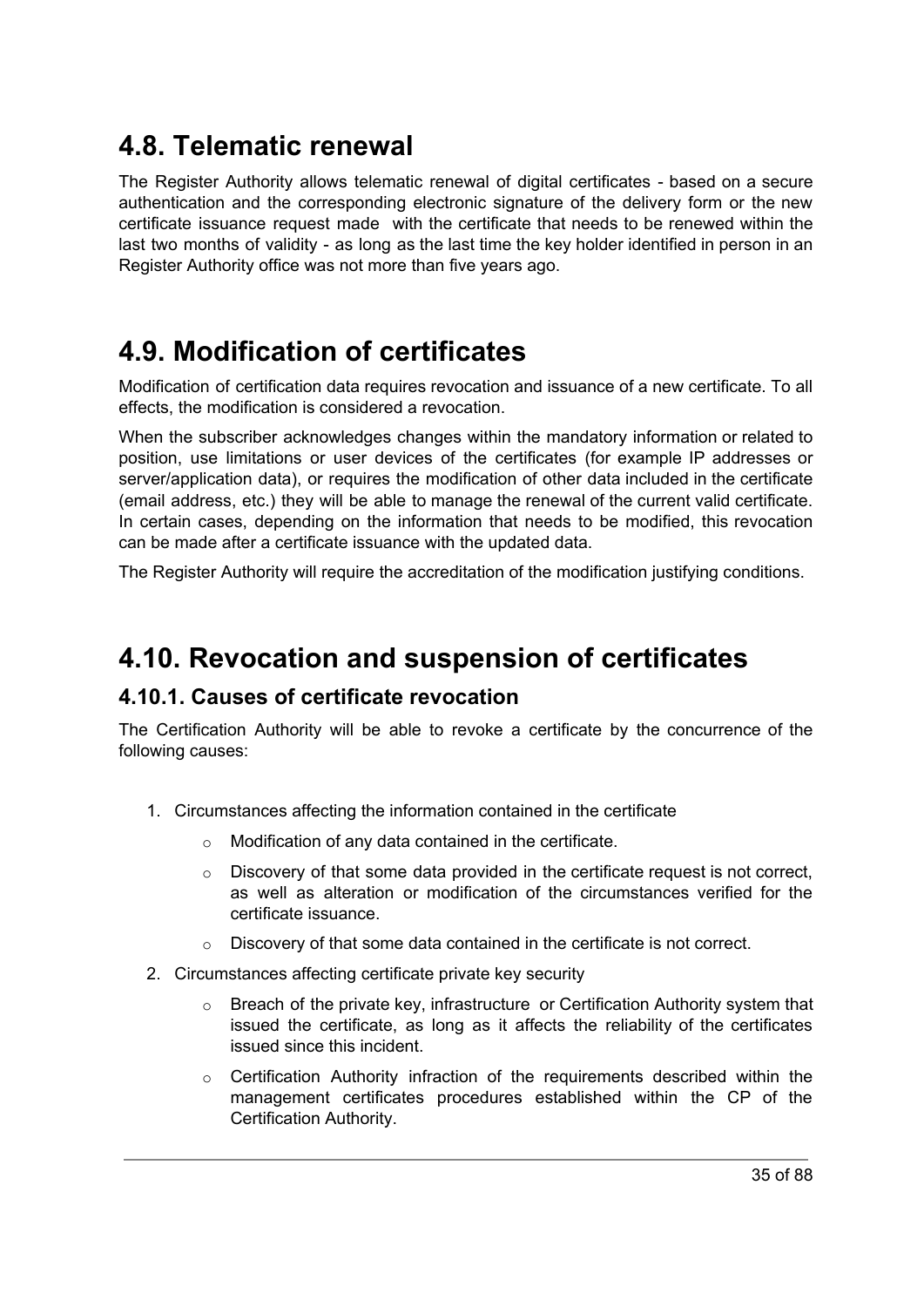- $\circ$  Breach or suspicion of breach of the key security or the key holder certificate security.
- $\circ$  Non authorised access or use of the private key of the key holder by third parties.
- $\circ$  The certificate irregular use by the key holder, or lack of diligence in the private key custody.
- 3. Circumstances affecting the cryptographic device security
	- o Breach or suspicion of breach of the cryptographic device security.
	- o Loss or deactivation due to cryptographic device damage.
	- $\circ$  Non authorised access by third parties to activation data of the key holder.
- 4. Circumstances affecting the key holder.
	- $\circ$  Finalisation of the relationship between the Certification Authority associated to the key holder.
	- o Modification or extinction of the underlying legal relationship or the cause that motivated the key holder to issue a certificate.
	- $\circ$  Certificate applicant infraction of the established requirements for their request..
	- $\circ$  Key holder infraction of their obligation, responsibilities and quarantees, established in the corresponding legal instrument or the CPS of the Associated Certification Authority that issued the certificate or the corresponding CP.
	- o The disability or death of the key holder.
	- $\circ$  In cases of corporate certificates, the extinction of the certificate subscriber legal person, as well as the finalisation of the subscriber authorisation to the key holder, or the finalisation of the relationship between the subscriber and the key holder.
	- $\circ$  Subscriber request of certificate revocation, as established in section 3.4. of this policy.
- 5. Circumstances related to Extended Validation certificates:
	- o Subscriber request of certificate revocation.
	- $\circ$  The Certification Authority obtains reasonable proof that there is a breach in the subscriber private key or the certificate has been stolen by a third party.
	- $\circ$  The Certification Authority is notified from a tribunal or an arbitrator about the revocation of the right to use the domain name that appears in the certificate, or knows of the impossibility of the domain renewal.
	- The Certification Authority acknowledges unfulfillment of PKI Disclosure Statement for electronic certificates (PDS) or other specifications established in the operative legal documentation.
	- o The Certification Authority ceases support activities for Extended Validation certificate revocation or loses the right to issue Extended Validation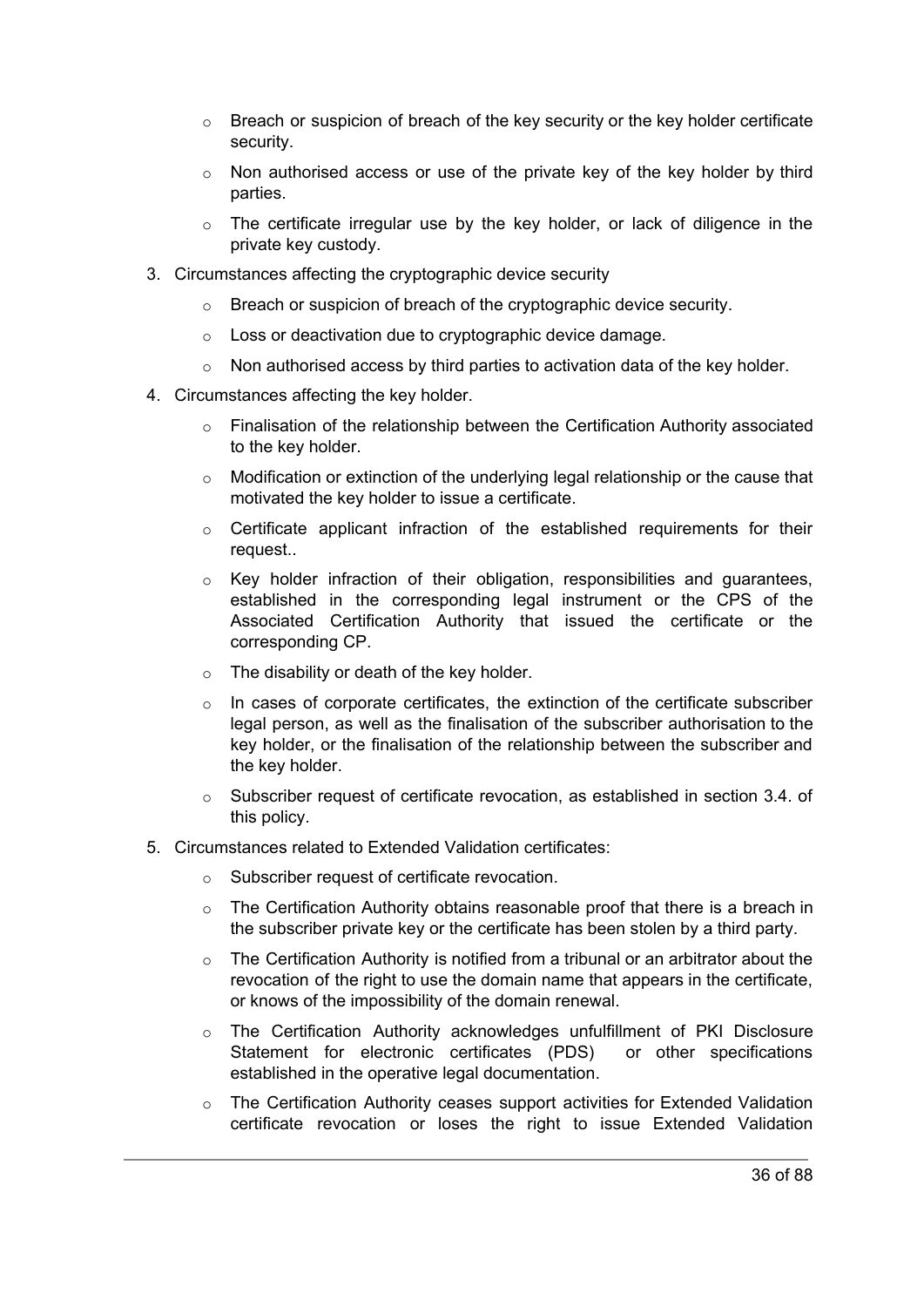certificates. If the Certification Authority may guarantee the maintenance of CRL and OSCP (Online Certificate Status Protocol) validation services, revocation is not necessary.

- o Breach or suspicion of breach of any top level hierarchy Certification Authority keys.
- o Revocation of publication of policies related to Extended Validation certificates.
- Notification of the inclusion of a subscriber in the prohibited subscribers list (also blacklists made for victims of phishing or inverse engineering activities.
- 6. Other circumstances:
	- $\circ$  Suspension of a digital certificate for a period of more than 120 days.
	- o The finalisation of the Associated Certification Authority service.
	- $\circ$  The finalisation of the service provision by the Certification Authority.
	- $\circ$  Legal or administrative resolution that orders the revocation.
	- o The Associated Certification Authority acknowledges that CDP certificates have been used to sign hostile code..

The legal instrument that connects the Associated Certification Authority to the subscriber will establish that the subscriber must request the certificate revocation in case of acknowledging of any prior described circumstances.

If the Associated Certification Authority does not have all the required information to determine a certificate revocation but has indication of its breach, it could decide to suspend.

#### **4.10.2. Legitimacy of requesting a revocation**

They will be able to request a certificate revocation:

- In cases of individual certificates, the subscriber on whose behalf the certificate was issued.
- In cases of corporate certificates, the authorised person for the subscriber entity; on occasion at the request of the key holder.
- The Register Authority that requested the certificate issuance.

#### **4.10.3. Procedures for revocation request**

The revocation request must be processed through telematic media. It shall be sent via signed email, or via certified postal mail in exceptional moments. It must to contain enough information to reasonably identify - under Certification Authority criteria - the certificate that is requested for revocation, and the authenticity and authority of the applicant. The detailed procedure is available on the Consorci AOC website.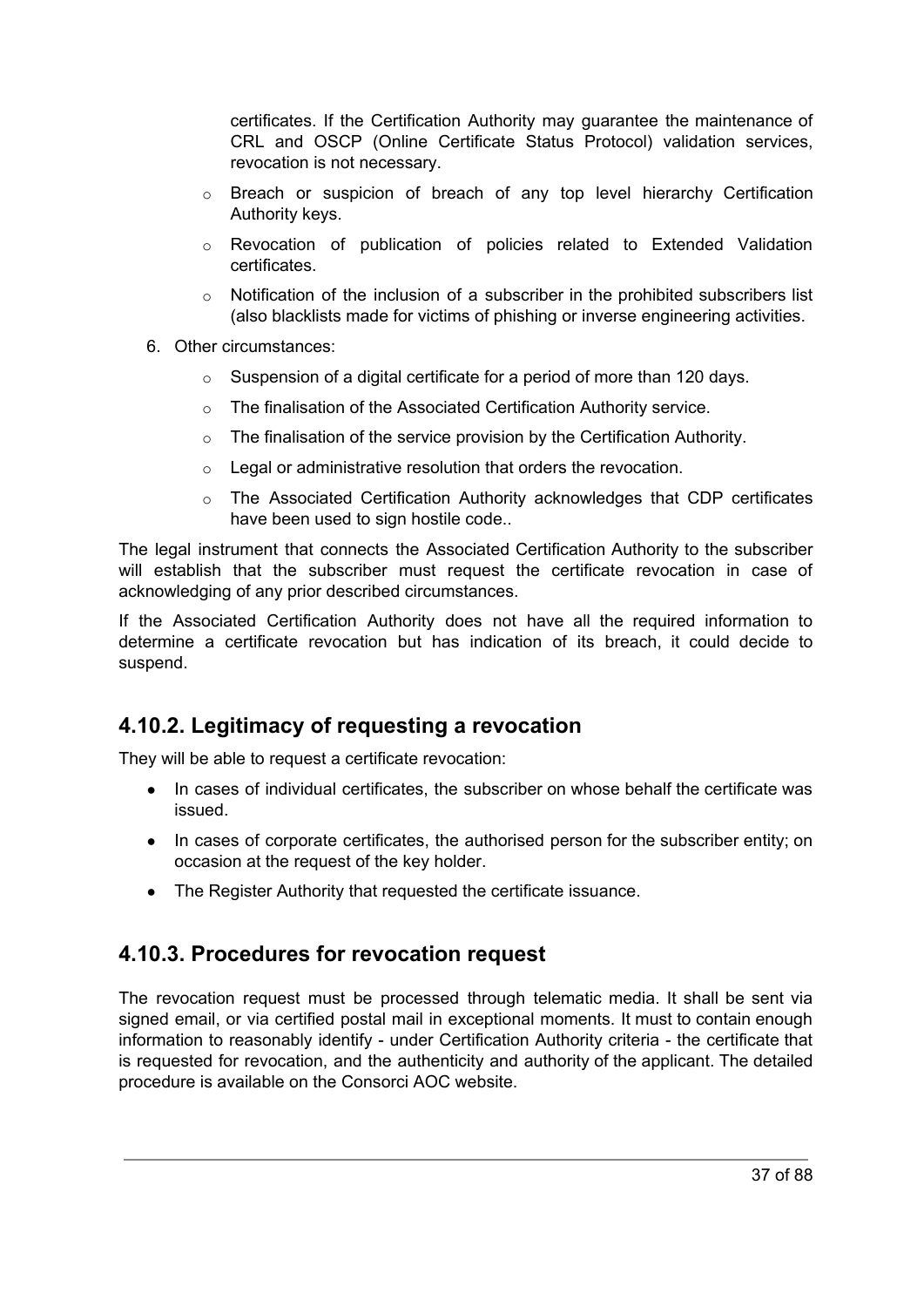The supplied information needs to contain the detail contacts for the key owner (including National Id Document or equivalent), data regarding the revocation applicant entity, the certificate series number, plus current date and the reason for revocation to be requested.

The Register Entity may be asked for more information in order to complete this procedure.

The Register Entity should collect the necessary information and register the revocation request.

Register Entities should manage the revocation requests within regular office hours. Outside of these hours, when revocation of a certificate is urgent, a precautionary suspension can be requested through phone call to User Service of the Certification Authority, which is available 24x365. The contact details of the User Service Department are described in point "1.5.2. [Organisation](#page-22-0) contact data".

Revocation action is made by one of the operators of the Register Entity, by accessing the web application and authenticating through a digital certificate issued by the Certification Authority.

Once the status change has been registered in the Certification Authority system, a new Certificate Revocation List (LCR or CRL) is published, and the reference to this certificate shall be documented there.

The subscriber, and the key owner if applicable, are informed about the change on the certificate status, according to applicable legislation.

#### **4.10.4. Term time for revocation request**

Revocation requests must be sent as soon as possible once the cause of the revocation is known.

Outside of the Authority Register office hours, the subscriber may request precautionary suspension of the certificate through the User Service Centre of the Certification Authority, according to the procedure defined on the Consorci AOC website.

#### **4.10.5. Maximum term for revocation request process**

When a Register Authority or Associated Certification Authority receive a revocation request, it will be processed as soon as possible, within 24 hours of receipt.

Before proceeding to a certificate effective revocation, the request addressee must authenticate it according to the requirements established in the corresponding section of this CPS.

When the revocation request has been sent to a Register Authority, they will be able to authenticate it, revoke the certificate directly or send a request to this effect to the Associated Certification Authority.

Also, the key holder must be notified about status changes of the revocated certificate. In cases of corporate certificates, the subscriber must be notified.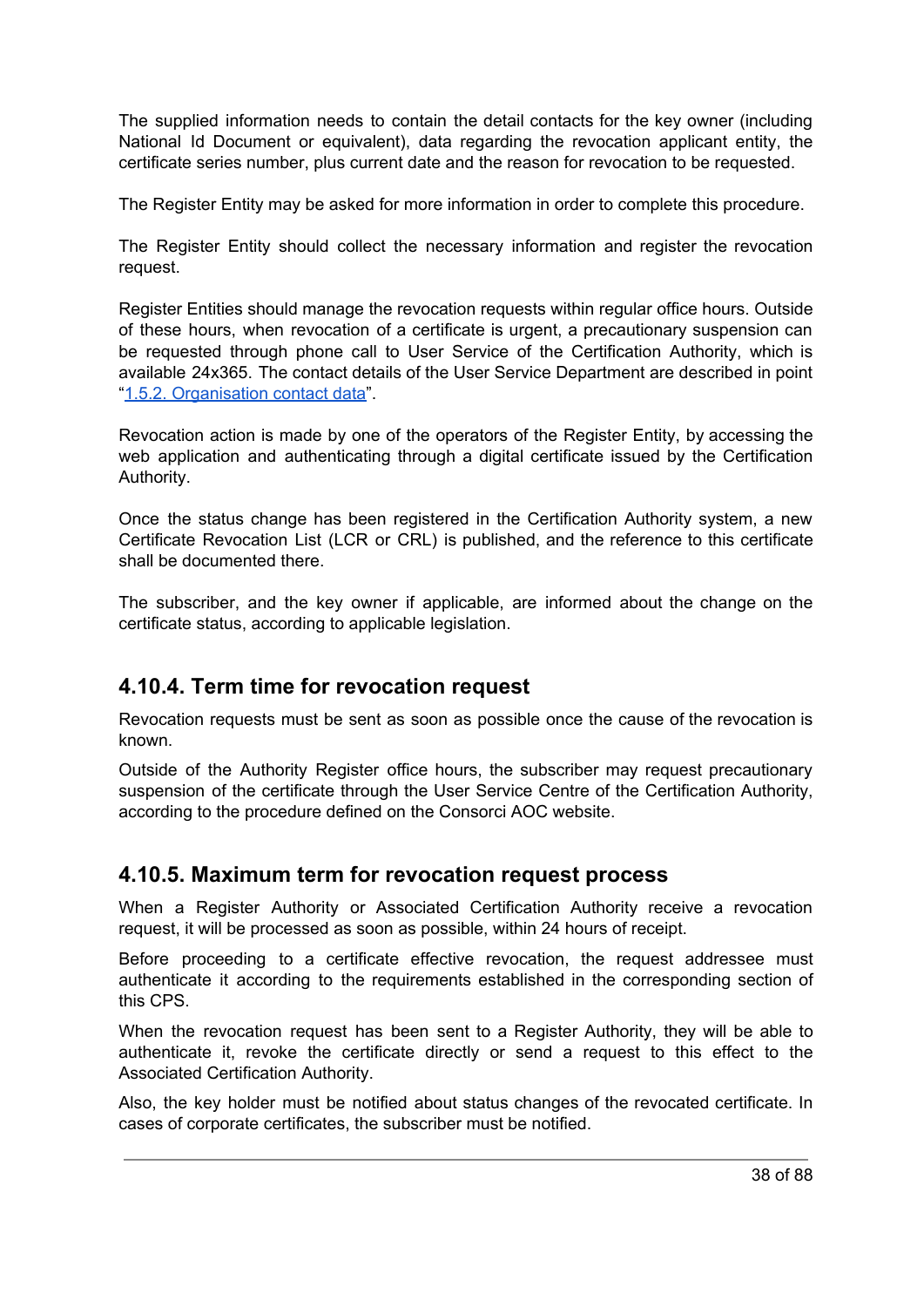#### **4.10.6. Obligation to consult information related to certificate revocation**

Verifiers check the status of those certificates they want to trust in.

In order to verify the status of certificates it is necessary to consult the certificate revocation list (CRL or LCR) in force by the Certification Authority that issued this certificate, or to consult an online service that gives certificates status (OCSP Service or other certificate validation services) operated by a trusted validation services provider.

Certification Authorities that form the certification hierarchy operated by Consorci AOC publish freely the information about status of certificates issued by them. The URLs where this information is published (CRL lists and OCSP services), are indicated within the content of the certificates they issue.

The Certification Authority provides information to the verifiers about how and when to find the corresponding CRL.

#### **4.10.7. Frequency of the Certificate Revocation List (CRL) publication**

The frequency of CRL issuance will be determined by the corresponding Certification Policy applicable to each type of certificate.

#### **4.10.8. Maximum period for CRL publication**

Once they are generated, new versions of CRL are published immediately on Consori AOC website and via the URLs indicated within the content of the issued certificates.

#### **4.10.9. Availability of certificate status check services**

Verifiers of digital certificates may consult the online service that provides certificate status (*OCSP responder* service, for online certificate status query, or other certificate validation services) operated by a trusted validation services provider.

Consorci AOC offers a free OCSP responder service to check the status of the certificates issued by the Certification Authorities that form the certification public hierarchy of Cataluña.

The URL of this service is indicated within the content of the issued certificates. This information related to the OCSP profile, and in general to the service function, can be found at <http://www.aoc.cat/catcert/regulacio>

#### **4.10.10. Obligation to consult information regarding certificate status check services**

Verifiers check the status of those certificates they want to trust in. There is no stipulation related to the mechanism used for the status check.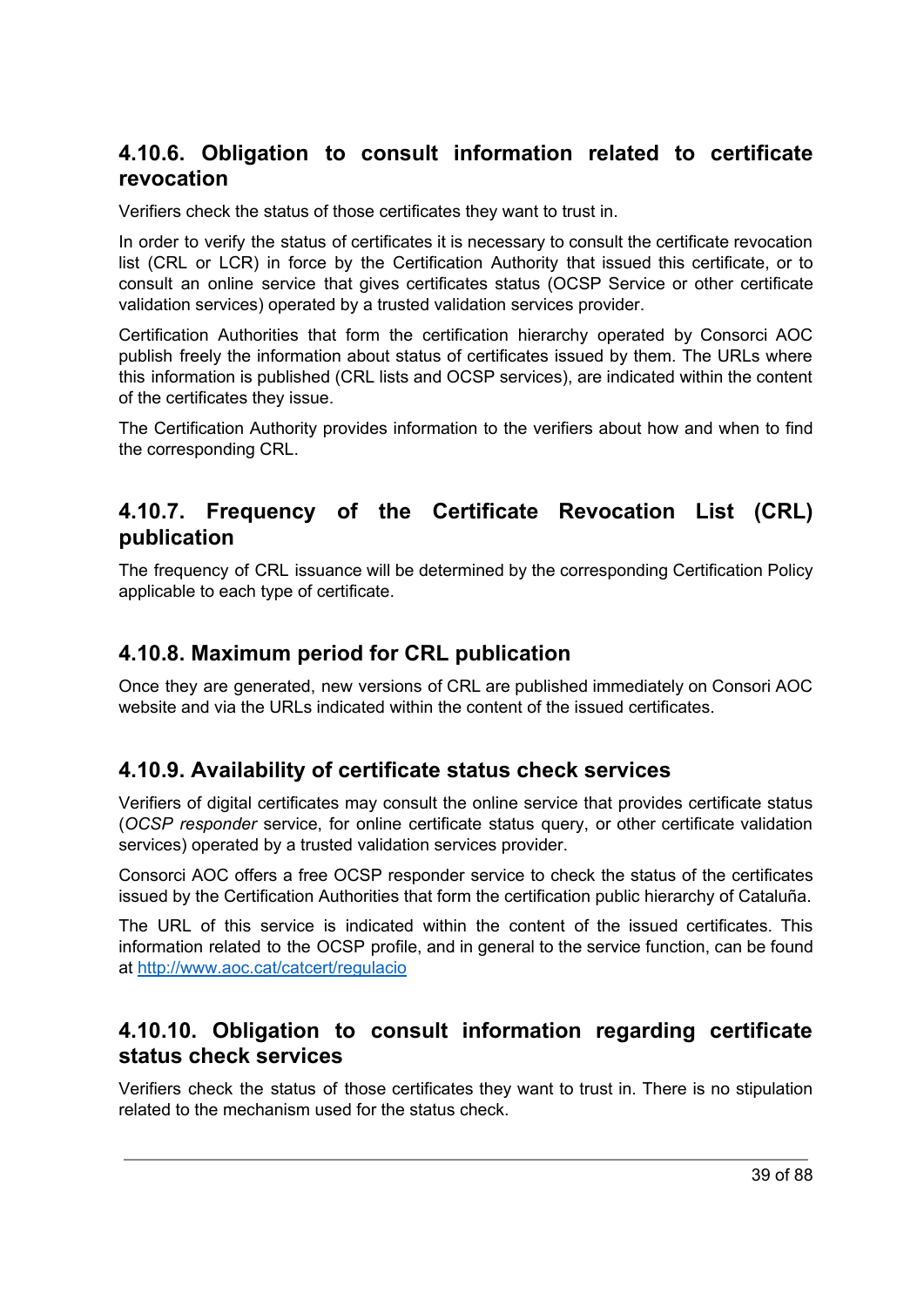#### **4.10.11. Other forms of certificate revocation information**

No additional stipulation required.

#### **4.10.12. Special requirement for private key security breach cases**

The breach of an Associated Certification Authority private key will be communicated, as far as possible, to all participants of the certification public hierarchy of Cataluña, including at least in the corresponding CRL the reference to the digital certificate of this Certification Authority.

#### **4.10.13. Causes of certificate suspension**

The Associated Certification Authority will suspend a certificate in the following cases:

- In those cases legally provided by the electronic signature and trusted digital services applicable regulation, and in any case when a legal or administrative resolution orders it.
- When the required documentation for the revocation request is sufficient, but it is not possible to reasonably identify the key holder.
- When the required documentation for the revocation request is not sufficient, even if it is possible to reasonable identify the key holder.
- When the required documentation for the revocation request is not sufficient, and it is not possible to reasonably identify the key holder.
- When the certificate is not activated in a period of more than 120 days since its issuance.
- If there is a suspicion of a key breach, and until it is confirmed. In this case, the Associated Certification Authority must make sure that the certificate is not suspended for more time than necessary to confirm the breach.

Suspension is prohibited for the following device certificates, which may only be revoked:

- Secure Socket Certificate (Dispositiu SSL)
- Secure Socket Certificate Extended Validation (Dispositiu SSL EV)
- Electronic Office Certificate (Seu-e nivell mig/substancial)

#### **4.10.14. Effect of certificate suspension**

It will be considered that the actions during a certificate suspension period are not valid, as long as the certificate is eventually revocated. But if the suspension is lifted (activation) and the certificate becomes valid again, the actions during the suspension period will be considered valid.

Suspension is reversible up to a maximum of a 120 day since the date of suspension, while after that time, if the activation has not been requested, it will become automatically revoked.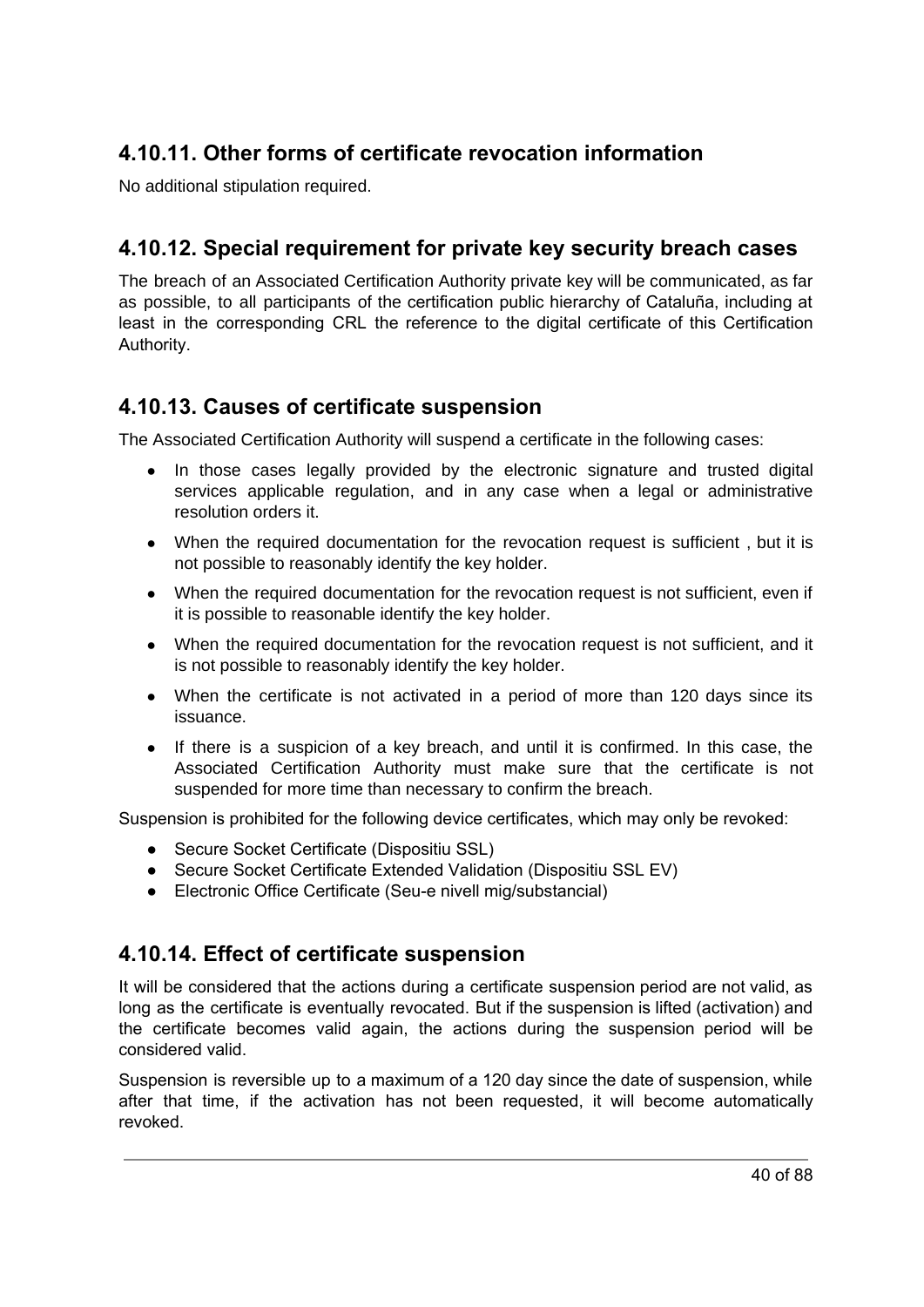To perform the activation of a suspended certificate, the key holder must attend in person to the Register Authority that approved the issuance request of this certificate, and present the verifying document of their identity for the Register Authority to confirm.

Certificate status changes (suspension, enabling, etc) must be informed to the key holder, and in cases of personal certificates for public sector, changes must be informed to the subscriber.

#### **4.10.15. Who can request a suspension**

Suspension of a certificate may be requested by:

- In cases of individual certificates: the key holder the register authority that requested the certificate issuance, acting their name.
- In cases of corporate certificates: an authorised representative of the subscriber entity, the register authority that requested the certificate issuance, or the key holder.

#### **4.10.16. Procedures of suspension request**

The procedure of suspension may be processed as follows:

- 1. By the key holder, calling the User Support Centre of the Certification Authority.
- 2. In cases of corporate certificates, by the certificate subscriber entity calling the User Support Centre of the Certification Authority.
- 3. By the Register Authority. In cases when the Register Authority is authorised to do so by the Certification Authority, then the Register Authority will be able to process the suspension. Otherwise the suspension is processed by the Certification Authority.

To initiate a suspension the following information is required:

- Date and time of the suspension request.
- Full name of the key holder whose digital certificate is to be suspended.
- National Id Document Number of the key holder whose digital certificate is to be suspended.
- *SerialNumber* of the certificate to be suspended.
- Detailed reason for suspension request.
- Suspension code associated to the certificate, or by default, secret question and response chosen at the time of activation.
- In cases of corporate certificates:
	- o Identity of the subscriber who requests the suspension (in case this is not the same holder).
	- o Contact information of the Institution that requests the suspension.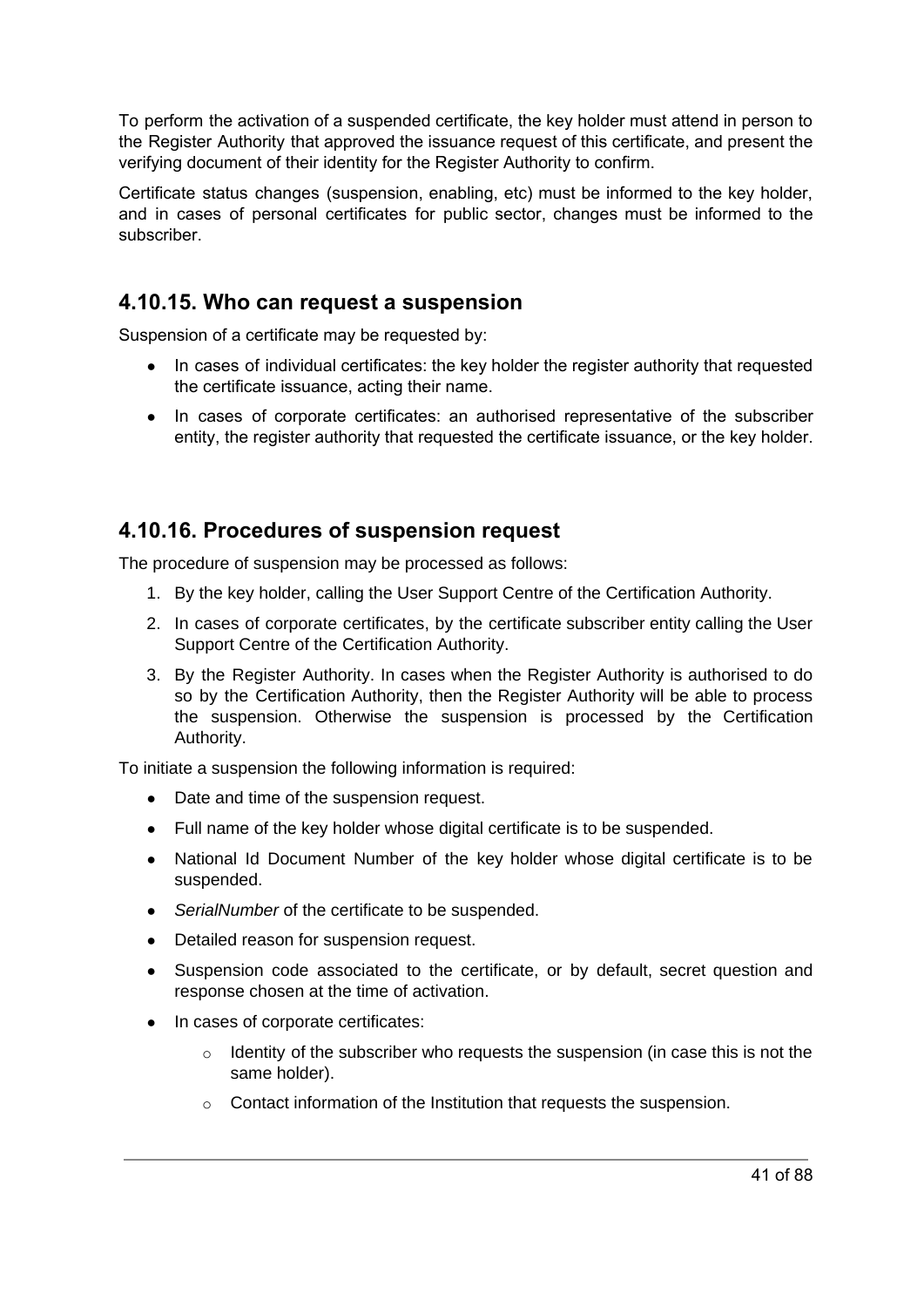$\circ$  Body and department to which the key holder is associated to.

Once the validity of a certificate is suspended, the subscriber will be informed, and where appropriate, the key holder, regarding the suspension status and the maximum suspension period of 120 days.

#### **4.10.17. Maximum suspension period**

The maximum suspension period will be 120 natural days.

#### **4.10.18. Reactivating a suspended certificate**

To reactivate a suspended certificate, the subscriber must present and identify in front of the Associated Certification Authority, through the Register Authority that approved the certificate request, and sign the corresponding reactivation document request to record the reason that caused the suspension.

#### **4.10.19. Validity period of certificates**

Validity period of certificates will be indicated within the certificate itself, up to a maximum of 5 years.

### **4.11. Certificate status check services**

#### **4.11.1. Operational features of the services**

CRLs are published on the Consorci AOC website, and via the URLs indicated in the issued certificates.

Additionally, the verifiers shall be able to enquire on the published certificates in the directory of the Certification Authority.

#### **4.11.2. Availability of the services**

Verifiers of digital certificates may consults an online service that provides certificate status (*OCSP responder* service, for online certificate status query, or other certificate validation services) operated by a trusted validation services provider.

Consorci AOC offers a free *OCSP Responder* service to check the status of the certificates issued by the Certification Authorities that form the certification public hierarchy of Cataluña.

The URL of this service is indicated within the content of the issued certificates. This information related to the OCSP profile, and in general to the service function, can be found at [http://www.aoc.cat/catcert/regulacio.](http://www.aoc.cat/catcert/regulacio)

CRL and status certificate online enquiry systems will be available 24x7.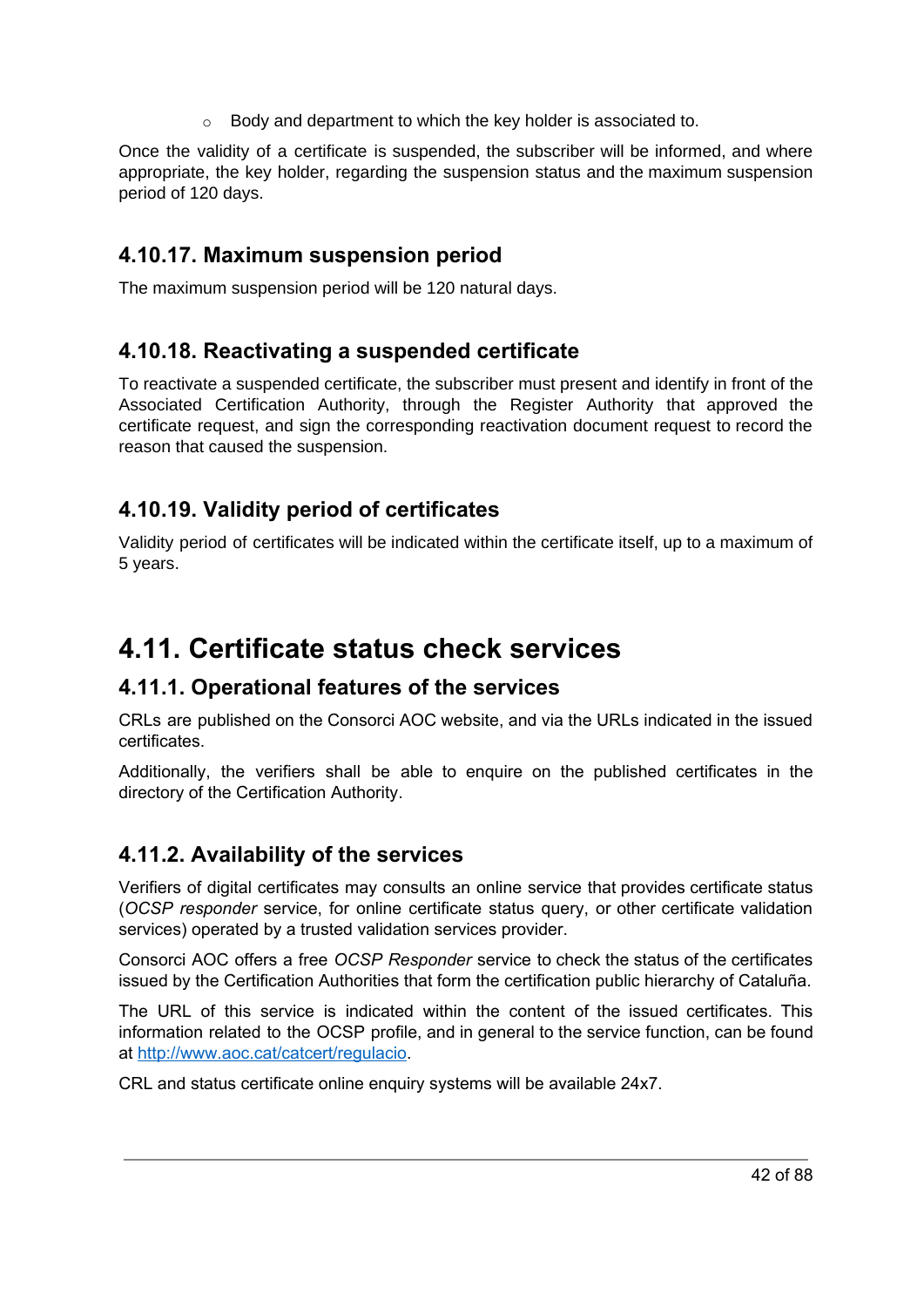In case of failure of certificate status checking system due to causes beyond the Certification Authority control, then the Authority will use reasonable efforts to ensure that the service is resumed as soon as possible.

#### **4.11.3. Other functions of the services**

No additional stipulation required.

### **4.12. End of the subscription**

The end of the subscription will not imply revocation of certificates that have been issued, they may continue to be used until they expire.

# **4.13. Key deposit and recovery**

#### **4.13.1. Policy and practices of key deposits and recovery**

The possibilities for Certification Authority providing key deposit and recovery services to one or more categories of certificates must be contained (in case this option is possible) in the corresponding Certification Policy. Also in this policy the following aspects must be detailed:

- a. Who can request deposit and key recovery
- b. How the request should be processed
- c. Requirements of requests confirmation
- d. Mechanisms used to deposit and recover keys

#### **4.13.2. Policy and practices of session keys encapsulation and recovery**

No additional stipulation required.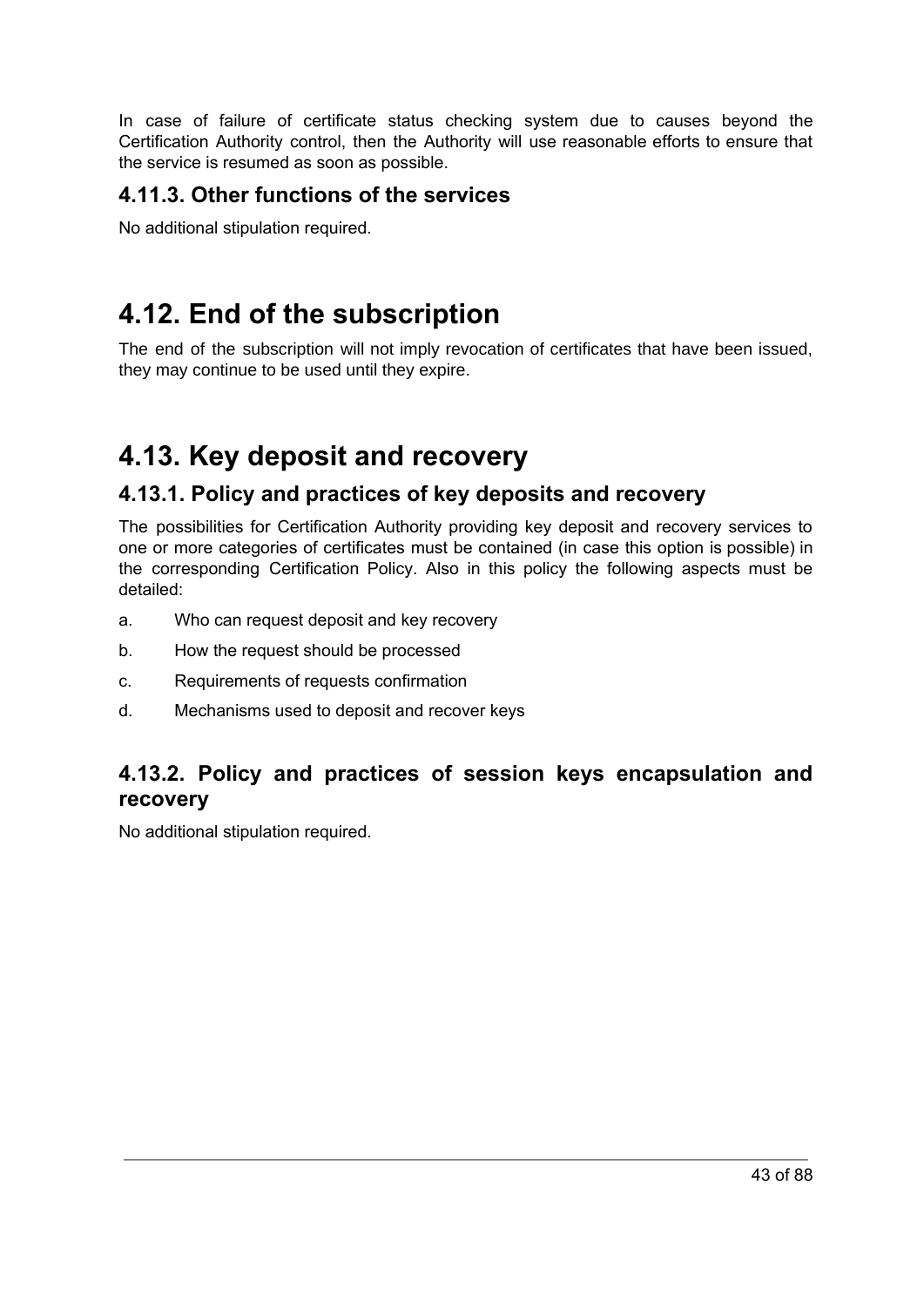# **5. Controls of physical, management and operational security**

The Certification Authority ensure the application of adequate administrative and management procedures according to the recognised standards, in particular:

- a. A risk management analysis is made to evaluate required security measures.
- b. The Certification Authority must be responsible for providing services in a secure way, even if parts are subcontracted. Third parties responsibilities are defined and the required legal controls must be established to guarantee that their obligations are accomplished with an equivalent security level.
- c. The Certification Authority establishes the main rules regarding security via a high-level body that defines the information security policy of the Entity and gives the necessary publicity via action of internal communication.
- d. The Certification Authority maintains the necessary infrastructure to manage the security of operations. Any change that has impact on the security level must be approved by the body referred previously.
- e. The Certification Authority implements and maintains security control and operational procedures of the facility, the systems and the active data on which the provision of the service is based.
- f. In case of total subcontracting of the services, the Certificate Authority guarantees the maintenance of the necessary security level.

### **5.1. Control of physical security**

#### **5.1.1. Secure areas**

The Certification Authority has premises that physically protect the provision of at least the services of certificates and cryptographic devices generation, revocation management, and against breach caused by non authorised access to systems or data.

Physical protection is obtained via creation of security perimeters clearly defined around the services of certificates and cryptographic devices generation and revocation management. Those parts of the facility that are shared with other organisations are outside of these perimeters.

#### **5.1.2. Physical security controls**

The Certification Authority establishes physical and environmental security controls to protect the premise resources where systems installations are located, same systems and equipment used for operations. The physical and environmental security policy applicable to services of certificates and cryptographic devices generation and revocation management establishes prescriptions for the following contingencies:

● Physical access control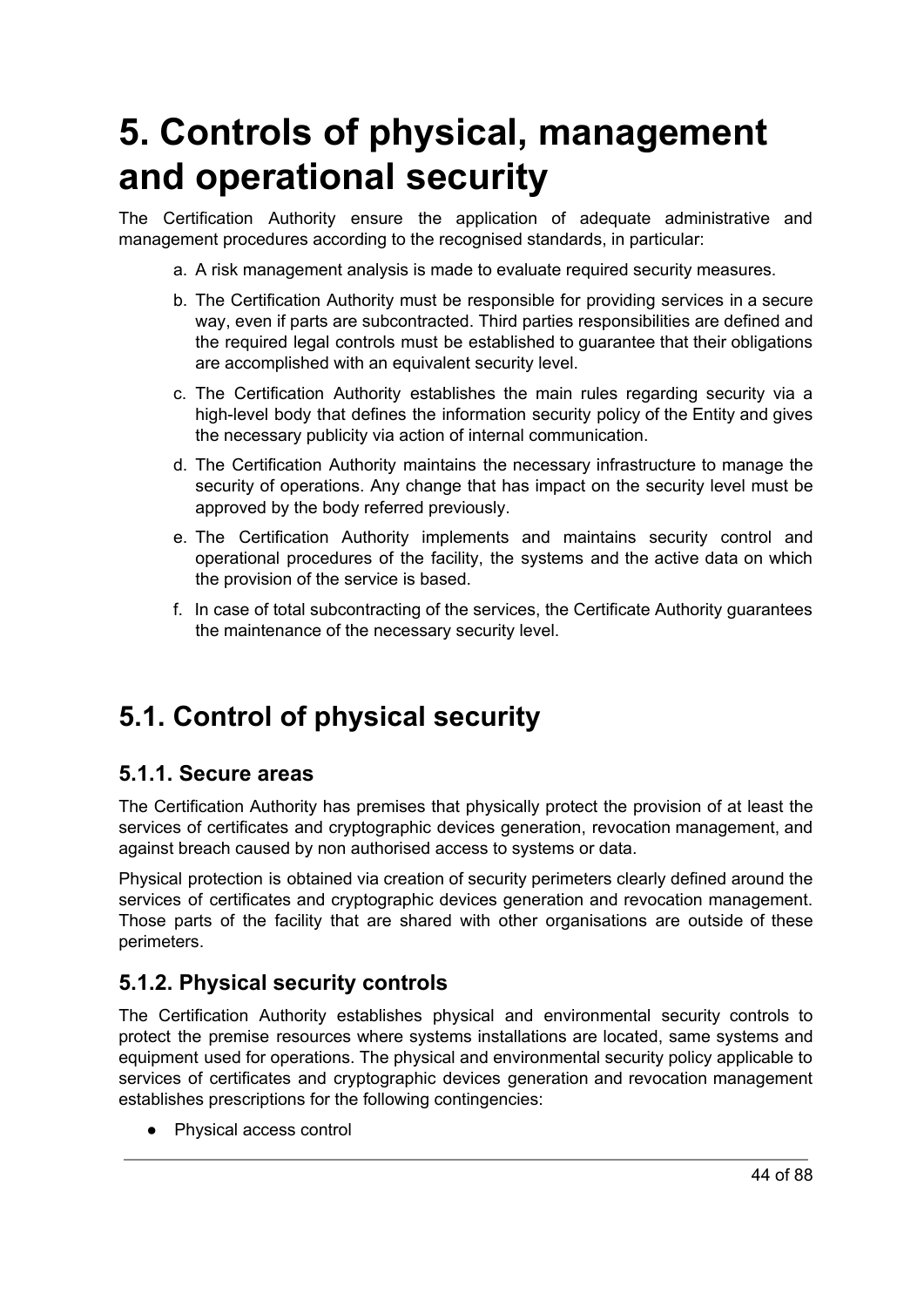- Protection against natural disaster.
- Fire precaution measures.
- Errors in support systems (electrical supply, telecommunications, etc.).
- Building demolition.
- Flooding
- Anti-theft protection.
- Conformity and non authorised access.
- Disaster recovery.
- Non authorised removal of equipment, information, supports and applications related to components utilised for the Certification Authority services.

#### **5.1.3. Facilities location and construction**

Facilities location allows the attendance of security forces immediately after the notification of an incident.

Quality and strength of construction materials of the facilities guarantee adequate levels of protection against forced entry.

#### **5.1.4. Physical access**

The Certification Authority establishes security levels with restricted access to the different perimeters and defined physical barriers.

To access the facilities of the Certification Authority where certificate life-cycle processes are managed, previous authorisation and date, time and registration of access are necessary, including close circuit television recording and archiving.

This identification towards the access control system is made via recognition of a biometric parameter of the individual, except in cases of escorted visits.

The management of the cryptographic keys, as well as its storage, is done within the specific facilities and requires access and permanency double controls.

#### **5.1.5. Electricity and air conditioning**

The Certification Authority IT equipment are duly protected against electrical power surges or cuts that could damage or interrupt the service.

The facilities rely on electrical supply stabilisation system, as well as on a system that generates sufficient uninterrupted electrical supply for the time required to close the systems in an organised and completed way.

The IT equipment is located in an environment where climate control is guaranteed for the optimal conditions for their operation.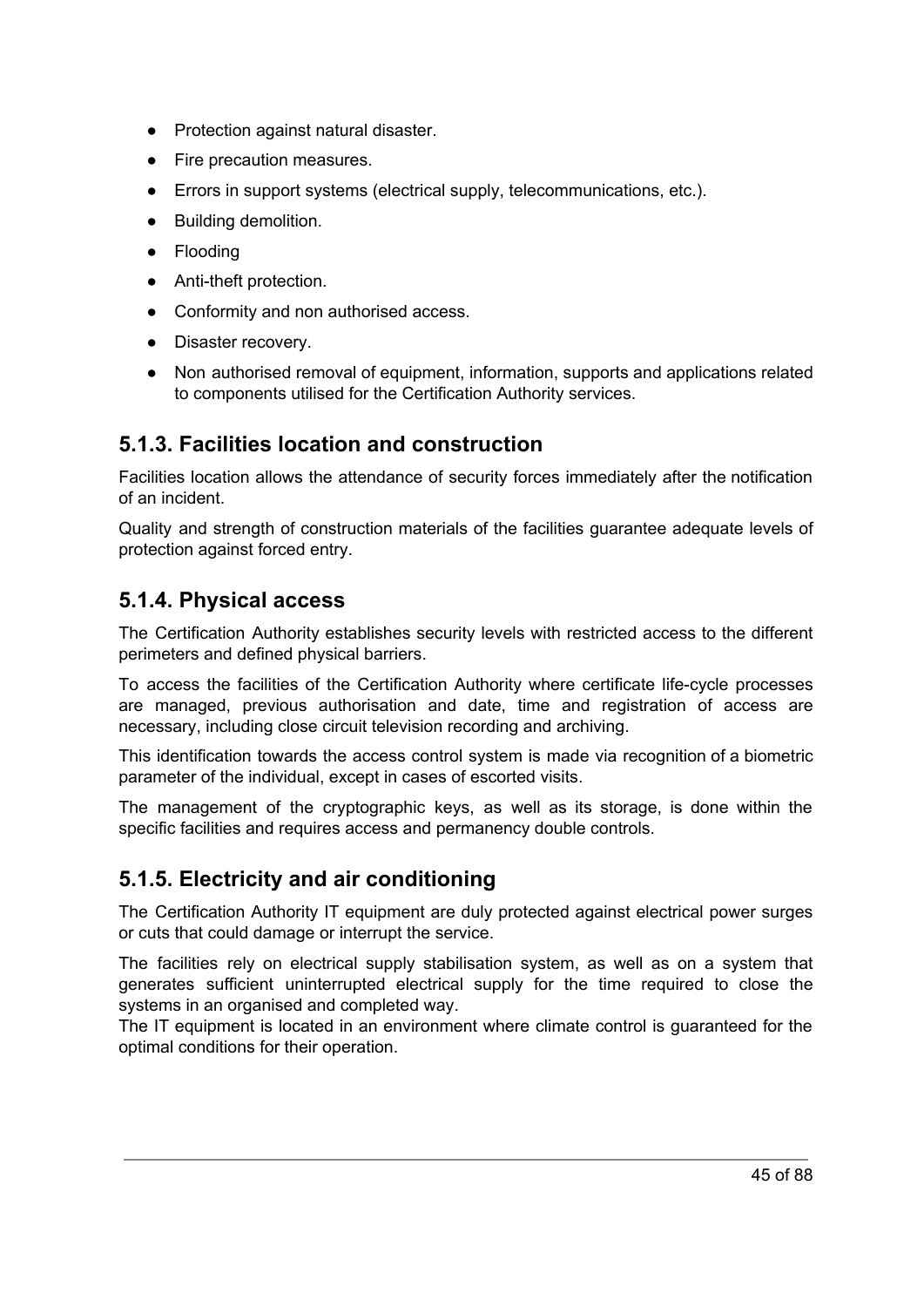#### **5.1.6. Water exposure**

The Certification Authority has flood detection systems adequate to protect the equipment and assets, in case of facilities location conditions make this necessary.

#### **5.1.7. Fire warning and protection**

All the facilities of the Certification Authority rely on detection and extinction automatic systems.

In particular, cryptographic devices and supports that store keys of the Certification Authorities will also utilise specific and additional fire protection system.

#### **5.1.8. Removable data storage**

Usage of removable storage supports is minimised and restricted uniquely to file movement between systems via USB pendrive devices. To guarantee both integrity and confidentiality, removable storage supports will be stored in a safe in the same room.

#### **5.1.9. Waste management**

Secure elimination, both paper and magnetic waste is managed via mechanisms that guarantee the impossibility of information recovery.

In the case of magnetic media, they are formatted, permanently deleted or physically destroyed.

In the case of paper documentation, it is submitted to a physical destruction treatment.

#### **5.1.10. Secure offsite copy**

Secure copies of information systems are held in facilities that are physically separated from where the IT equipment is maintained.

Secure copies are made online within the contingency system, an alternative CPD, through encrypted communications.

### **5.2. Control procedures**

The Certification Authority guarantees that its systems operate in a secure way by establishing and implementing procedures for the related functions that affect service provision.

The Certification Authority personnel execute the administrative and management procedures according to the Certification Authority security policy.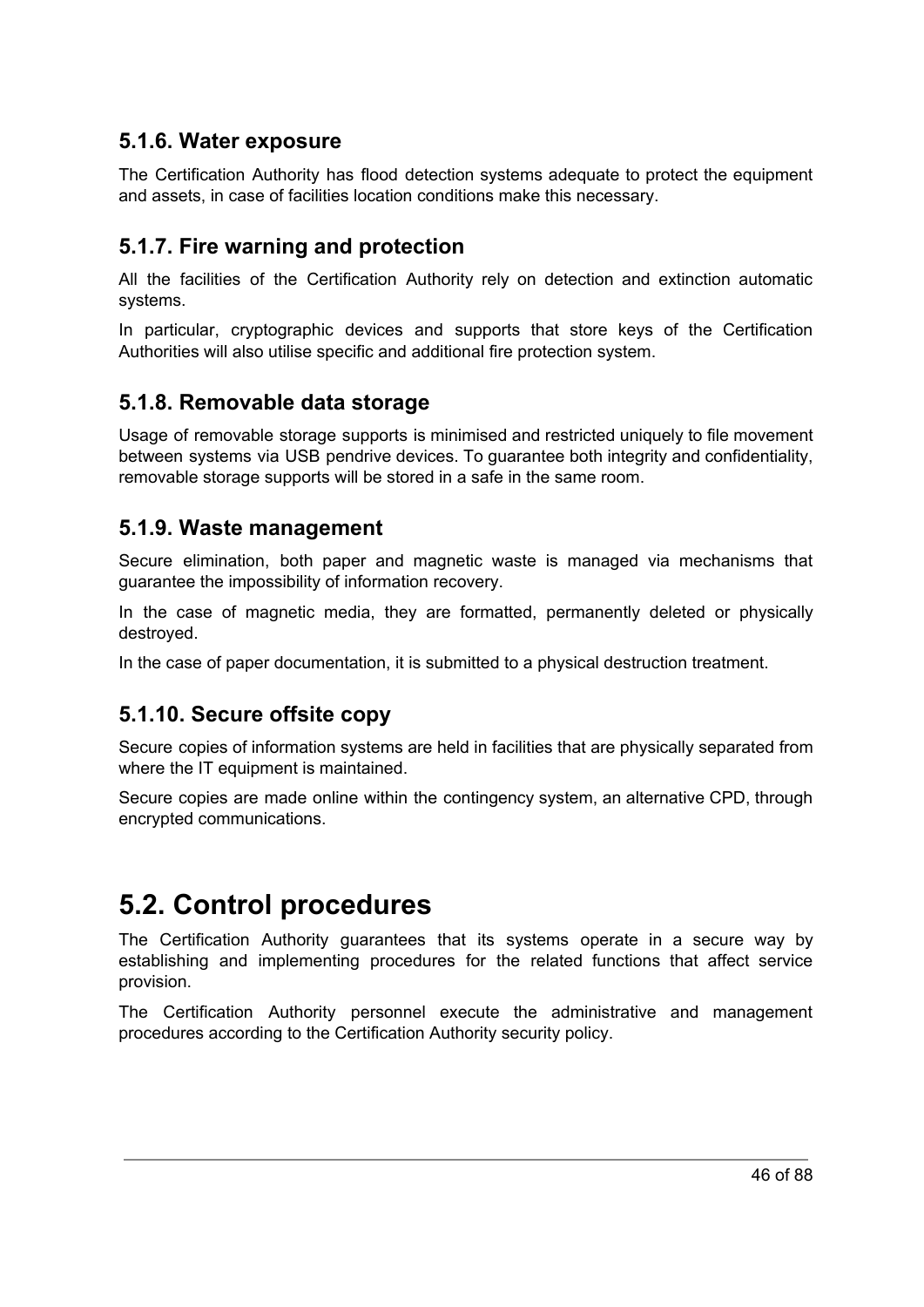#### **5.2.1. Reliable functions**

Persons that occupy these positions are formally appointed by the high management of the Certification Authority.

Reliable functions include:

- Personnel responsible of the security
- System administrators
- Systems operators
- Registration operators
- System auditors.
- Any other person with access to personal data.

According to rules ETSI EN 319 401 and CEN/TS 419261, the following roles must be established:

- Security Officer: global responsible for administration and implementation of the security policies and procedures.
- Registration Officer: Responsible to approve, issue, suspend and revoke end-entity certificates, as well as adequate verification on certificates of website authentication.
- Revocation Officers: responsible to implement changes to the certificate status.
- System Administrator: authorised to implement changes within the system configuration, without access to data of the system.
- System Operators: responsible for the system daily management (monitoring, backup, recovery…).
- System Auditors: authorised to access to systems logs and verify the procedures.
- CA Operator Certification Operator: responsible to activate the CA keys in online environment, or the certified signature and CRL processes in the Root Offline environment.

#### **5.2.2. Number of persons per task**

The reliable functions identified within the security policy of the Certification Authority and its responsibilities are documented in work role descriptions.

#### **5.2.3. Identification and authentication for each function**

The Certification Authority identifies and authenticates personnel prior to their accessing of the corresponding reliable function.

#### **5.2.4. Roles which require task separation**

The Certification Authority identifies, within its security policy, reliable functions or roles:

Reliable functions include:

- a. Security Officer
- b. Registration Officer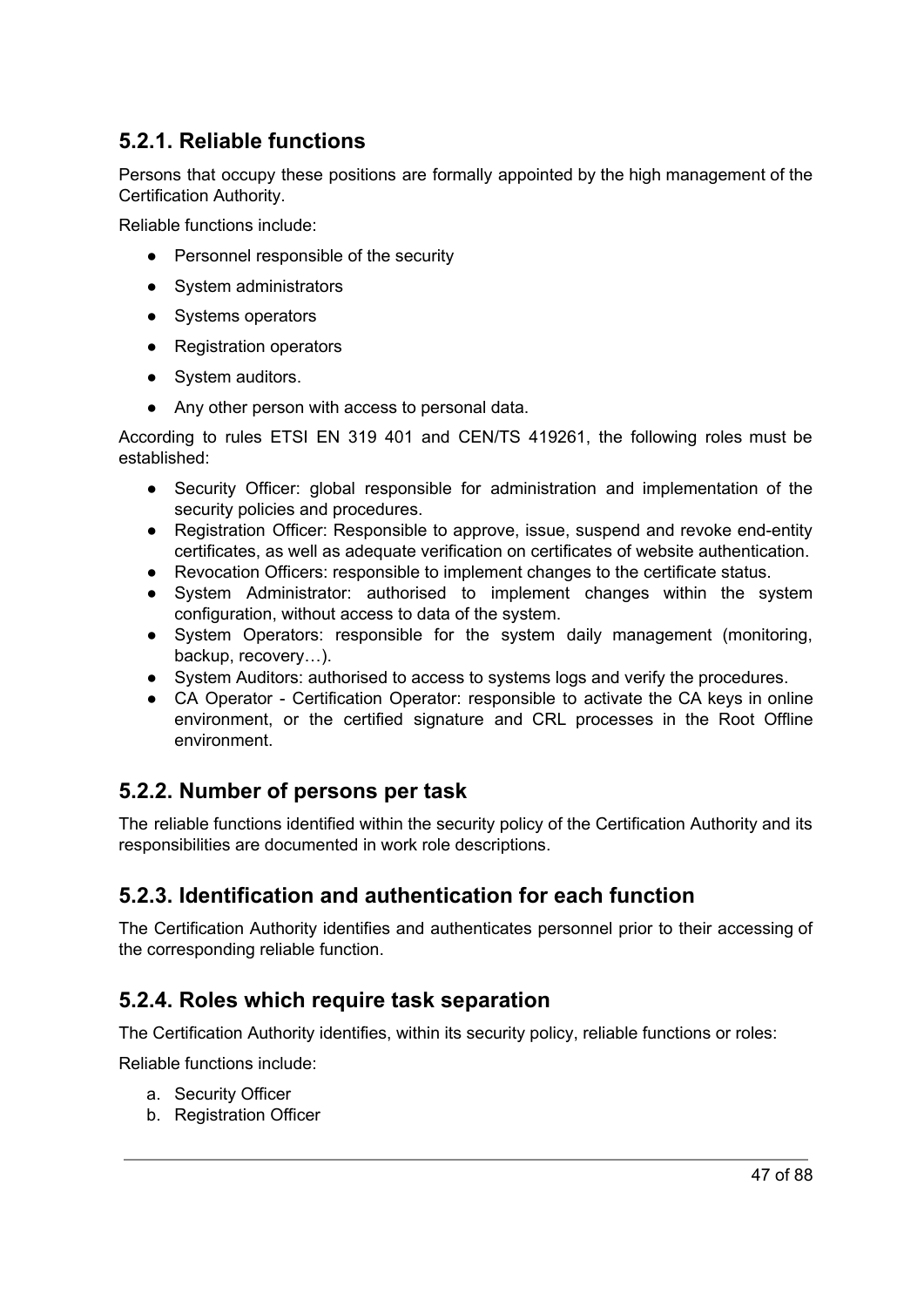- c. System Administrator
- d. System Operators
- e. System Auditors
- f. Any other person with access to personal data.

The following restrictions apply in all cases:

- 1. Person acting as Security Officer or Register Officer cannot also act as System Auditor.
- 2. Person acting as System Administrator cannot also act as Security Officer or System Auditor.

Role descriptions must be constructed with the understanding that sensitive function separation is required, as well as a minimum privilege concession when possible. To determine the sensitivity of the function, the following elements must be taking into account:

- a. Duties associated with the function
- b. Access level
- c. Monitoring of the function
- d. Training and awareness-raising
- e. Required skills

The referred restrictions are applied the following way:

- Person acting as Security Officer or Register Officer cannot act as System Auditor.
- Person acting as System Administrator may not act as Security Officer or System Auditor.

### **5.3. Personnel controls**

The Certification Authority considers the following aspects:

- Information confidentiality is maintained via available means and by keeping an appropriate attitude for the development of its functions, while outside of the work environment it is maintained by managing all aspects of infrastructures security.
- Being diligent and responsible with the treatment, maintenance and custody of the assets identified in the policy, within security plans or within this document.
- Non-public information shall not be revealed outside of the infrastructure. It is also not allowed to remove information media for sharing with lower security levels.
- Any incident which is considered to affect infrastructure security or to limit the service quality, must be reported to Security Responsible at the earliest opportunity.
- Infrastructure assets shall be used for the purposes for which they have been mandated.
- It is required to have manuals and guidelines for the system users that allow them to develop their functions correctly.
- Written documentation that indicates the functions and security measures to which the user is subjected, is required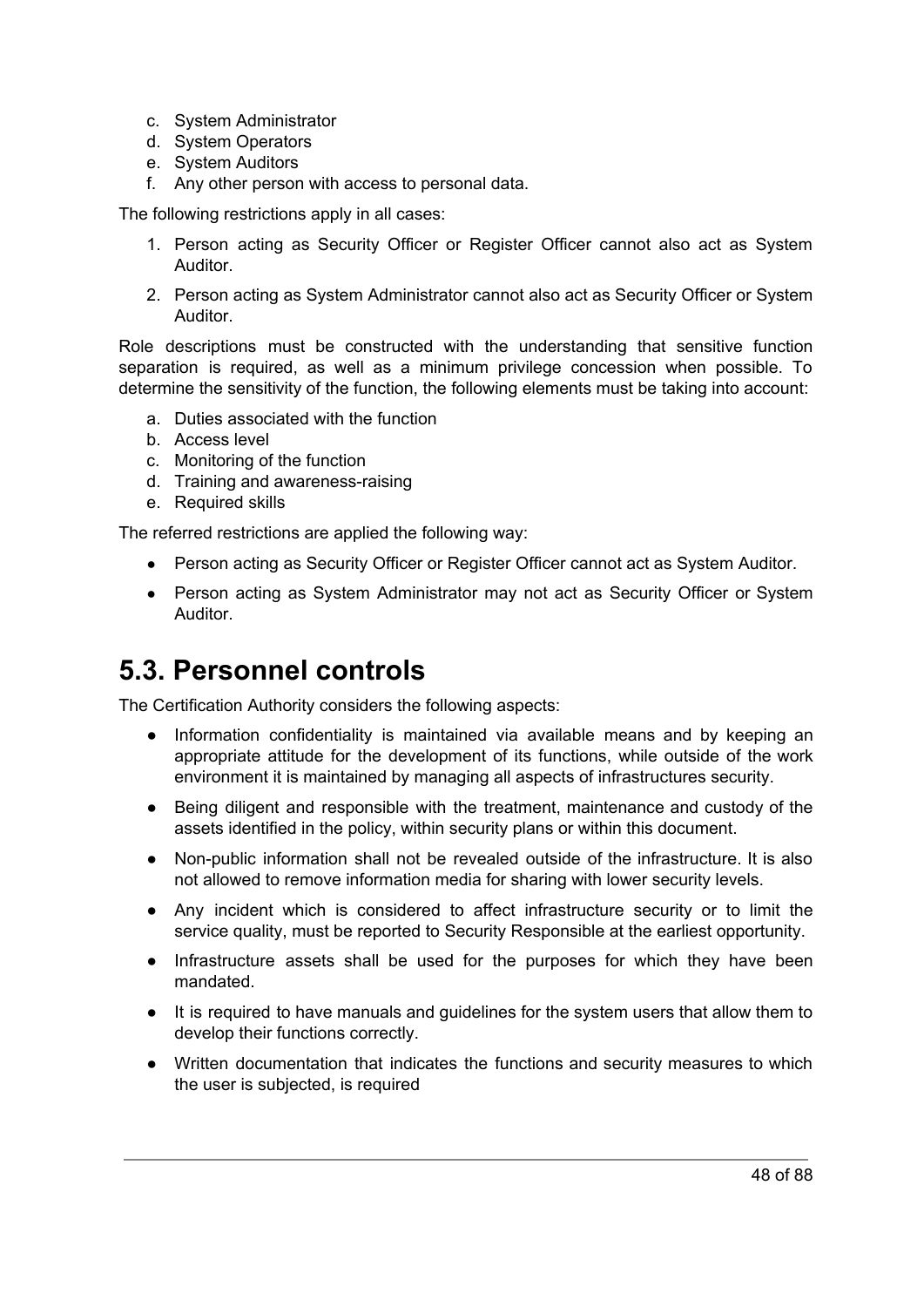- The security responsible ensures that the above referred documentation is supplied, and provides area responsible contacts with all the necessary information.
- No software or hardware that have not been specifically authorised in writing by the IT responsible, shall be installed.
- Intentional access, deletion or modification of information not designated for that person or professional profile, is not permitted.

Personnel bound by these regulations:

- Service Responsible
- The Certification Authority Responsible
- Security Responsible
- Operations Responsible
- Administration, Operation and Exploitation Technical Team
- Network Administrators
- Certification Authority users

In addition, regulation compliance extends to the following personnel:

- those who submit certificate requests
- those who approve and validate certificate requests
- those who submit certificate generation / customisation
- those who guard keys or cryptographic tokens
- those who guard the keys or secure combinations to access the operation room
- those who retain access to classified information
- those who communications and operations personnel
- those who are security personnel (physical and logical) involved in the operation
- those who are the service responsible

#### **5.3.1. Record, qualification, experience and authorisation requirements**

The Certification Authority is formed by qualified personnel with the required experience to manage the offered services provision within the electronic signature scope and the appropriate security and management procedures.

This requirement will apply to personnel managing the Certificate Authority, specifically to those who are related to security personnel procedures.

Qualification and experience may be supplied via appropriate training.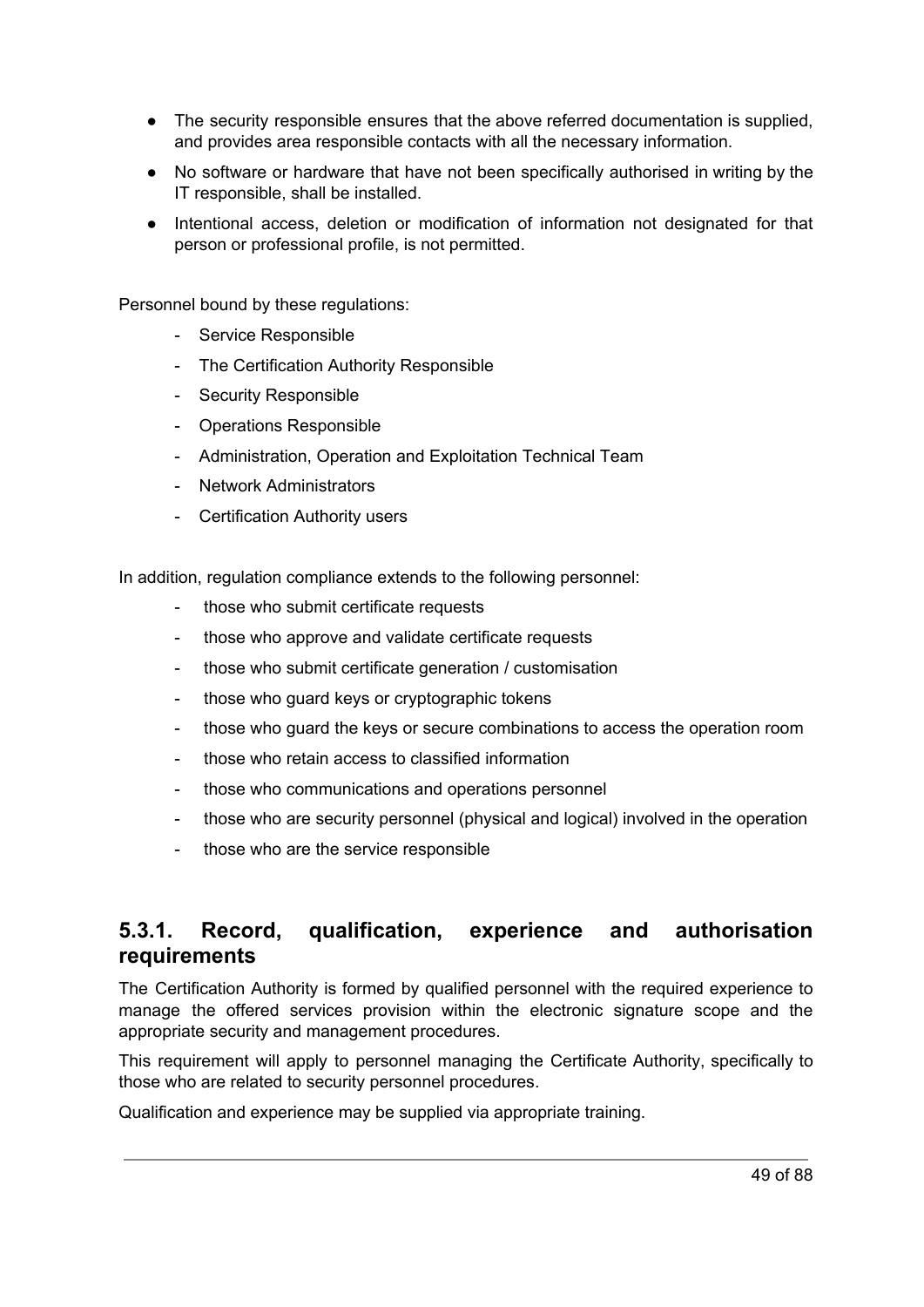Personnel in reliable functions are free of personal interests that could be in conflict with other functions development.

#### **5.3.2. Training requirements**

The Certification Authority trains reliable and management personnel to enable them to obtain the necessary qualification.

Training includes the following contents:

- Security principles and mechanisms of the Catalunya Certification Public Hierarchy, as well as the user environment of the person to be trained.
- Hardware and software versions in use...
- Tasks that personnel need to complete.
- Process management of security breaches and incidents
- Business continuity processes.
- Security management procedure related to personal data handling.

The Certification Authority, moreover, provides appropriate information to all involved personnel in operations as Register Authority, including work and security procedures. A periodic training regarding security, contingency plans and incidents management is also given.

#### **5.3.3. Requirement for and frequency of training update**

All personnel related to Register Authorities require attending to the Register Authority training taught by Consorci AOC.

There will be annual basis updates, except for modifications in the CPS, which will be notified as soon as they are approved.

#### **5.3.4. Penalties for unauthorised actions**

The Certification Authority has a penalty system to determine responsibilities derived from non authorised actions.

Disciplinary actions include suspension and termination of the person responsible for the actions in question.

#### **5.3.5. Requirements for hiring personnel**

The Certification Authority hires professionals for all functions, including reliable functions. In this case, they subject to the same controls than other employees.

Given the case that a person does not need to subject to these controls, they are constantly accompanied by a reliable employee.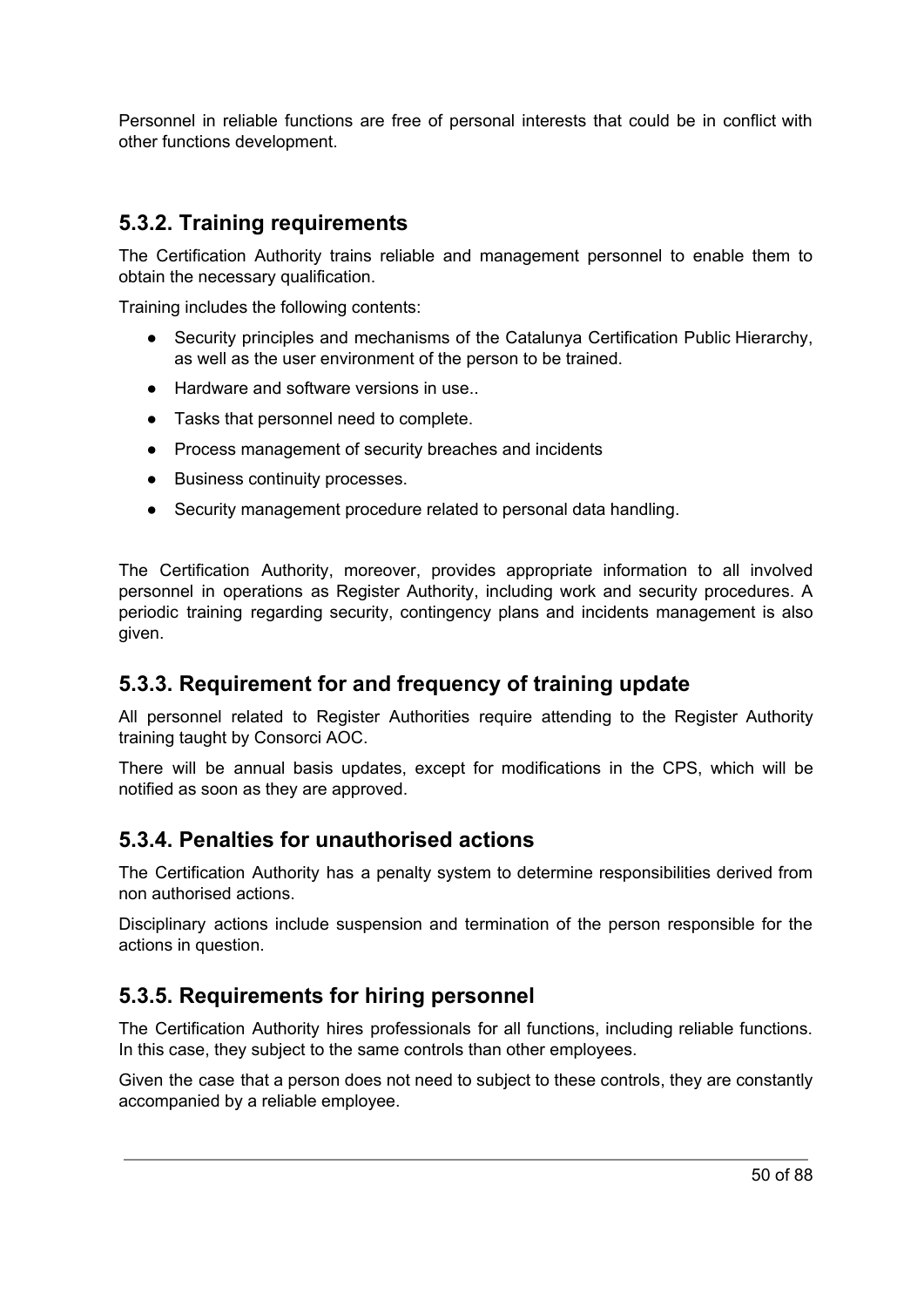In the case that all or parts of certification services are operated by a third party, controls and precautions described in this section 5, or in other parts of the certificate policy or this CPS, are applied and completed by the third party that conducts the operational functions of the certification service. Consorci AOC is responsible, in all cases, for the effective execution.

These aspects remain under the legal instrument used to control the agreement for the services provision by a third party distinct from the Certification Authority.

#### **5.3.6. Provision of documentation to personnel**

The Certification Authority provides strictly necessary documentation to personnel as required in order to competently develop its functions

### **5.4. Procedures for security audit**

#### **5.4.1. Types of registered events**

The Certification Authority keeps a register, as a minimum, of the following events related to the entity security:

- System start-up and shutdown.
- Start and stop of the application used for certification Authority (technical).
- Attempts to create, delete, change passwords or permissions of users within the system.
- Changes to the certificate Authority (technical) keys.
- Changes to certificate issuance policies.
- Attempts to enter and leave the system.
- Non authorised attempts to enter the Certification Authority network.
- Non authorised attempts to access system files.
- Certification Authority keys generation.
- Invalid attempts at reading and writing in a certificate and in a directory.
- Events related to certificate life-cycle, such as request, issuance, revocation, and renewal.
- Events related to cryptographic module life-cycle, such as reception, use and deinstallation.

The Certification Authority also keeps ,either manually or electronically, the following information:

- Key generation and database management ceremony.
- Physical access registers.
- Maintenance and changes to system configuration.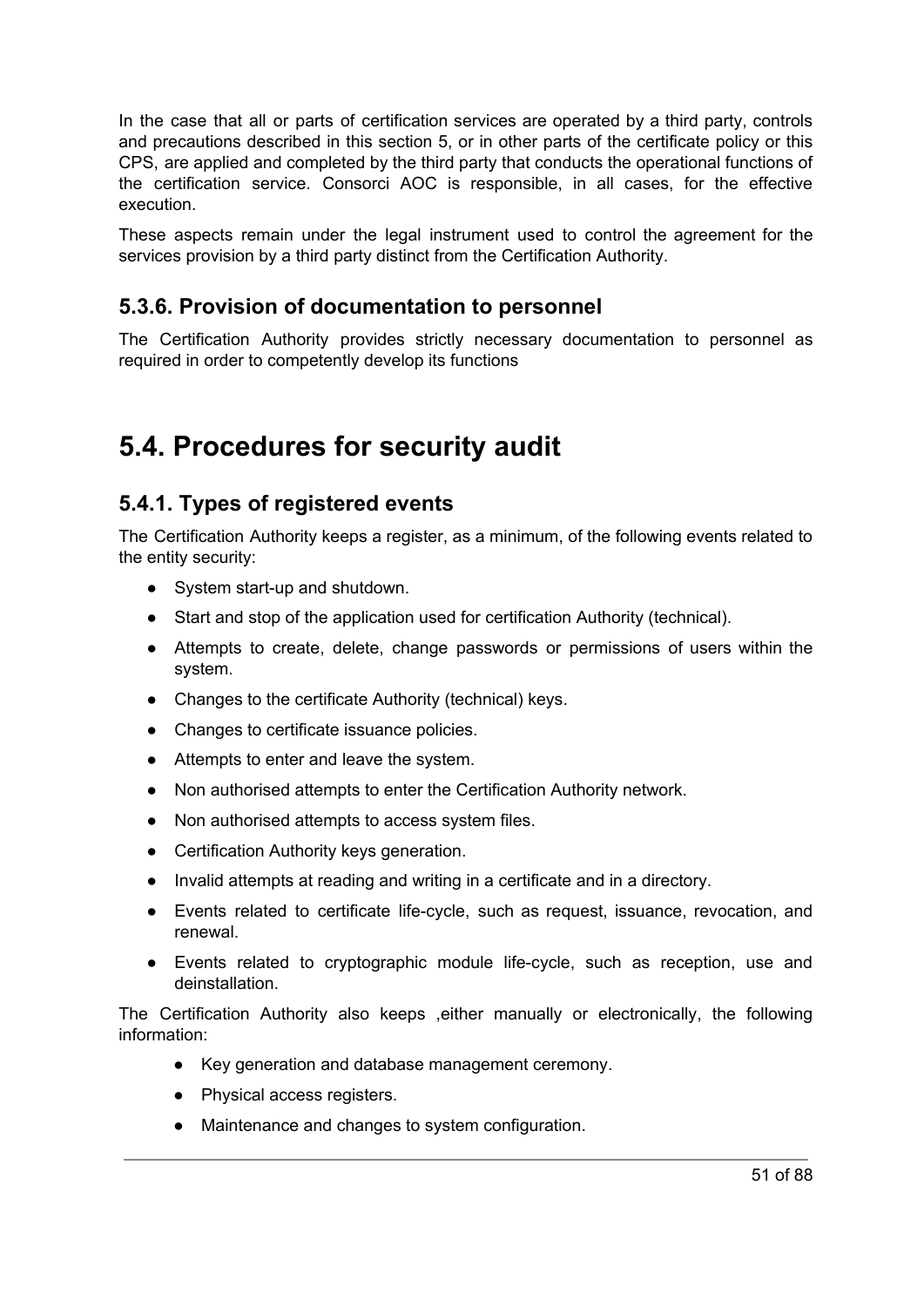- Personnel changes.
- Discrepancy and error reporting
- Register of material destruction containing information regarding keys, activation dates or subscriber personal information.
- Activation data possession for operations with the Certification Authority private key.
- Reporting on attempts of physical intrusion into the facilities that support certificates issuance and management.

#### **5.4.2. Treatment frequency of audit registers**

Audit registers are examined at least once a week for searching suspicious or non habitual activity.

Processing of these registers processing consists of revisions that include verification that the registers themselfs have not been manipulated, a brief inspection of all register entries and a deeper investigation of any alert or irregularity within the registers. Actions taken resulting from the audit are also documented.

#### **5.4.3. Preservation period of audit registers**

Audit registers are retained during at least two months after processing and then archived according to section 5.5 of this CPS.

#### **5.4.4. Protection of audit registers**

Register files, either manual or electronic, are protected from reading, modifications, deleting or any other type of unauthorised manipulations via both logical and physical controls.

#### **5.4.5. Procedures for maintaining secure copies**

Incremental support copies of audit register are generated daily and complete copies on a weekly basis.

The following points have been instituted in order to correctly preserve secure copies:

- Materials are kept in fire-resistant cabinets
- Only authorised personnel can access to secure copies
- The copies are identified

• If a material that has already contained a secure copy (USB, DVD's...) needs to be reused, it is necessary to make sure that the data is completely deleted and impossible to recover.

● Secure copies removal outside Register Entity need to be specifically authorised, via submission of an appropriate request form and noting the details in the register book.

● It is intended that secure copies are deposited periodically outside of the Register Entity.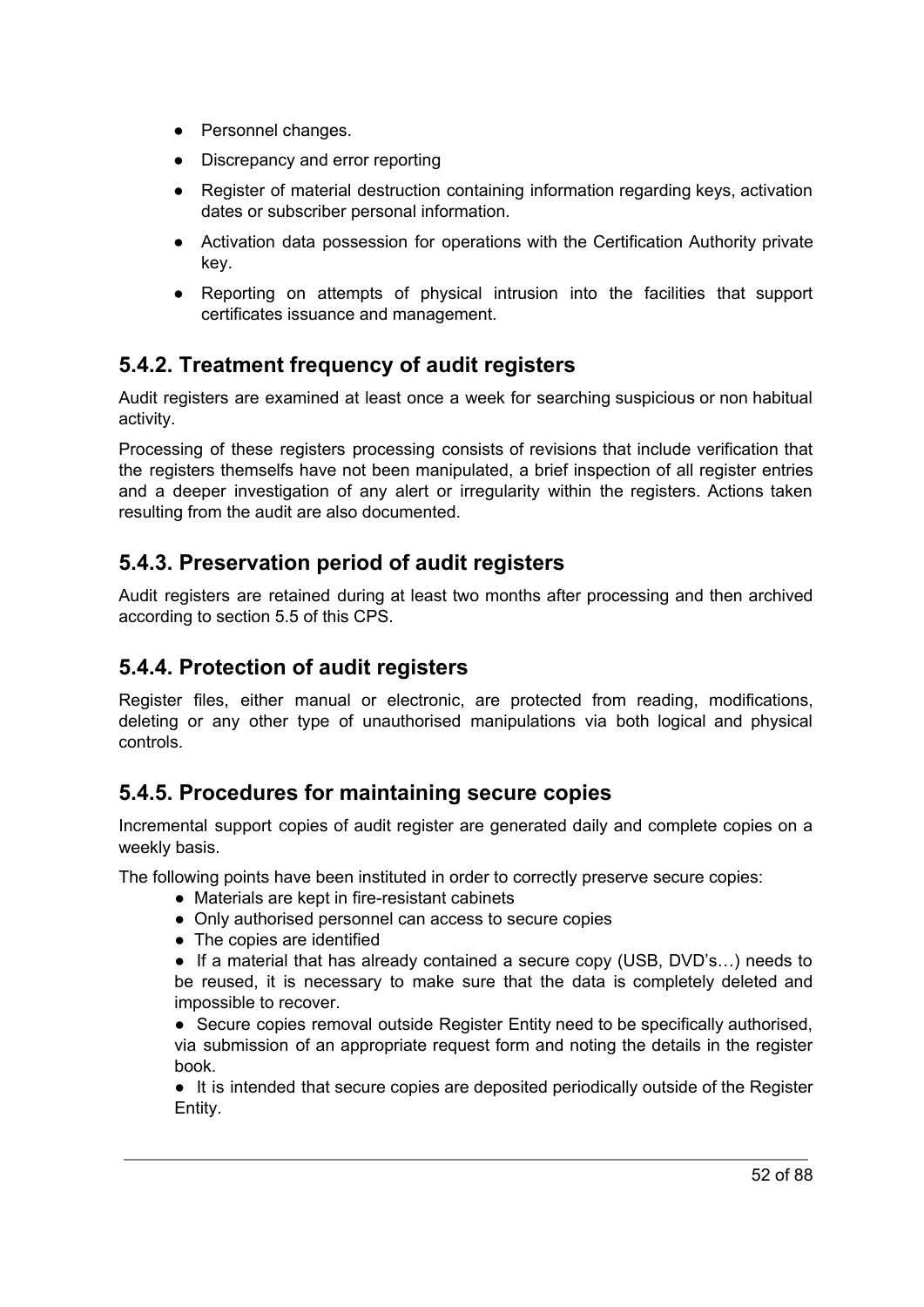#### **5.4.6. Location of accumulation systems of audit registers**

Accumulation system of audit registers is an internal system of the Certification Authority formed by the application registers, the networking registers, the operating system registers, and manually generated data, that authorised personnel store.

#### **5.4.7. Notification of audit events to the event originator**

When the accumulation system of audit register records an event, it is not necessary to send a notification to the individual, organisation, device or application that caused the event.

It is communicated whether the result has been successful, but not that the action has been audited.

#### **5.4.8. Analysis of secure vulnerabilities**

Events arising from the audit process are stored, among other reasons, for monitoring system vulnerabilities.

Analysis of internal vulnerabilities are conducted at least quarterly while external reviews are conducted annually.

# **5.5. Archive of information**

The Certification Authority guarantees that all information related to certificates is stored during an appropriate period according to section 5.5.2 of this CPS.

#### **5.5.1. Types of registered events**

The Certification Authority maintains a register of all the events that occur during a certificate life cycle, including its renewal.

The Certification Authority registers the following:

- Type of document provided in the certificate request
- Unique identification number provided by the aforementioned document
- Identity of the Register Authority that accepts the certificate request
- Location of certificate request copies and agreement signed by the subscriber, in case of individual certificates.

The Certification Authority must also preserve the following original documents:

- Certificate request form
- Data certificate
- Delivery form of the certificate subscriber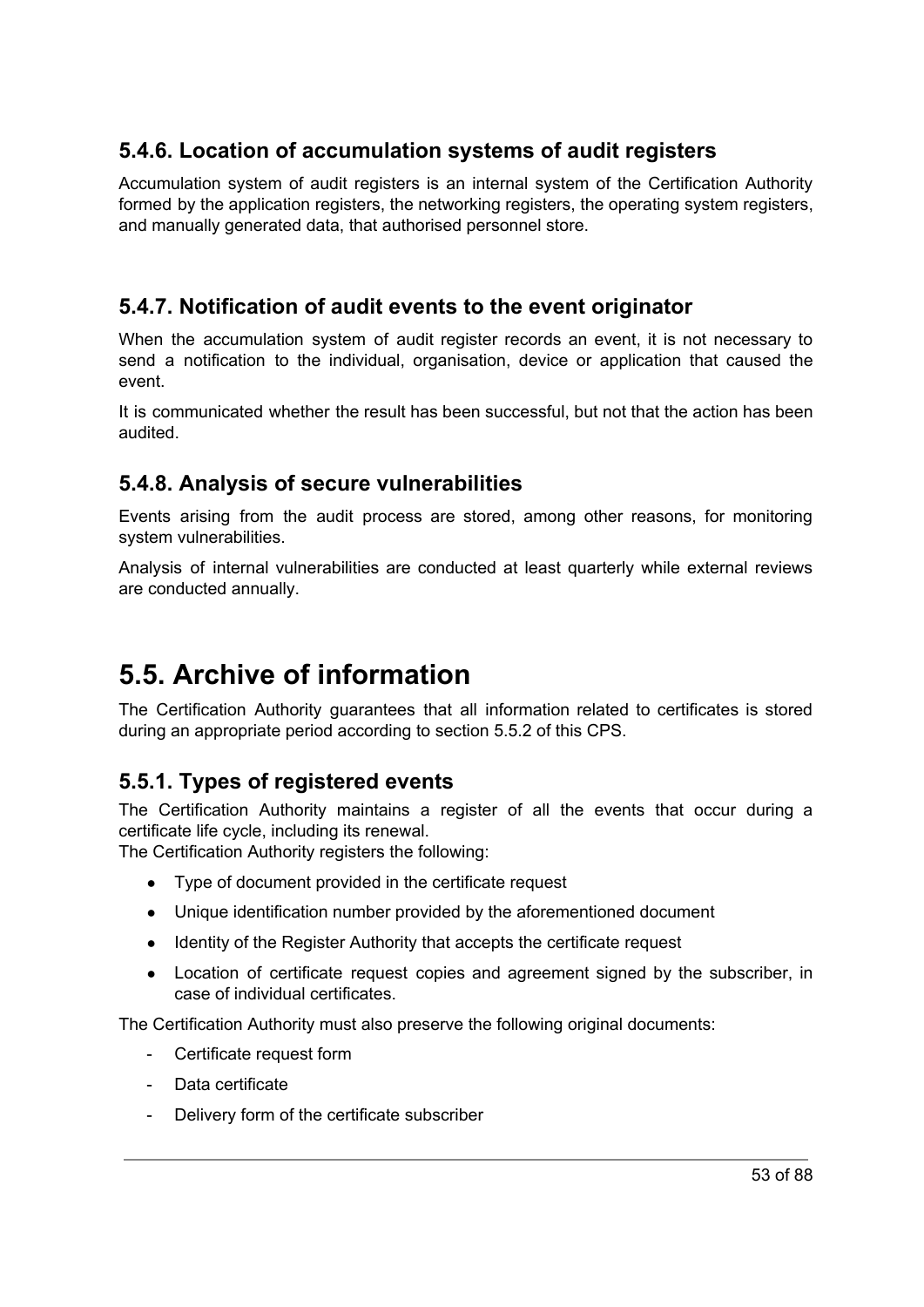#### **5.5.2. Register preservation period**

The Certification Authority maintains the registers specified in section 5.5.1 during a 15 year retention period, initiated from the time of certificate issuance.

All information related to Infrastructure Certificates is permanently stored.

#### **5.5.3. Archive protection**

The Certification Authority assures correct protection of archives via assignment of qualified personnel towards handling, storage in fire-resistant boxes and external installations in required cases. The Certification Authority will use the necessary means to guarantee the confidentiality of digital signature private key against third parties during the generation.

#### **5.5.4. Support copy procedures**

A communication technical worker from the Certification Authority is responsible for making secure copies of logic access logs to Registration Authority operating system.

Secure copies are created on a monthly basis and stored as CD copies. These CDs are kept in a safety deposit box in the same room.

Also, secure copies of KeyOne application customised for the Certification Authority are created. These copies are stored by the Certification Authority within its facilities.

#### **5.5.5. Requirement for date and hour seal**

The Certification Authority issues certificates and CRLs with date and hour information.

#### **5.5.6. Location of archive system**

The Certification Authority has a storage system for archive data outside of its own facilities.

#### **5.5.7. Procedures for obtaining and verifying archive information**

Only personnel authorised by the Certification Authority have access to archive data, whether stored within their own facilities or to the records of the Registration Authorities.

### **5.6. Key renewal**

The Certification Authority renewed certificates are communicated to end users through their publication in Consorci AOC directory.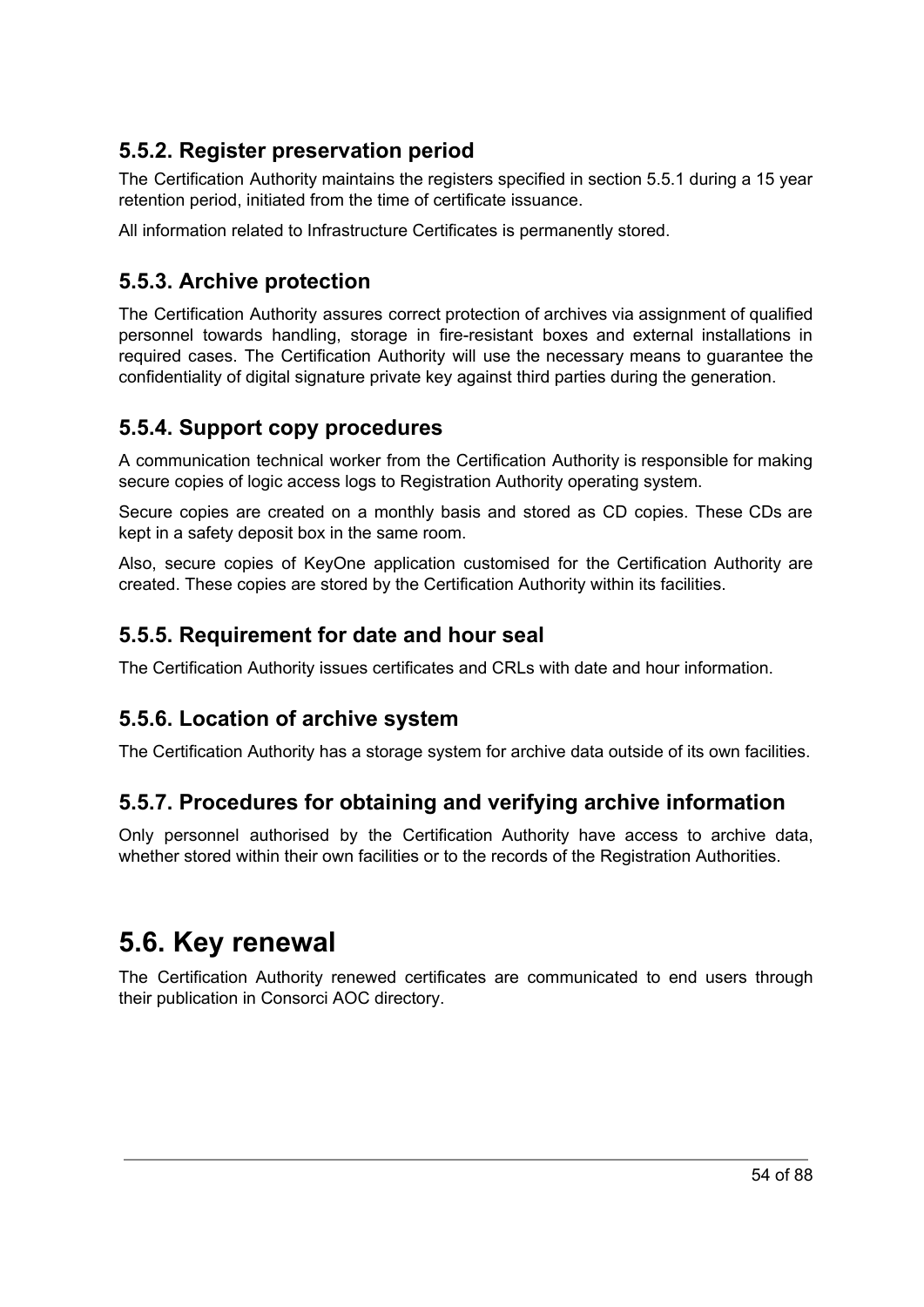# **5.7. Key security breach and disaster recovery**

#### **5.7.1. Procedures for incident and security breach management**

The Certification Authority establishes the procedures that apply to incident management affecting keys, and specifically, to breaches in the security of these keys.

#### **5.7.2. Resources, application or data corruption**

When a resources, application or data corruption event occur, the Certification Authority starts the necessary management according to Security Plan, Emergency Plan and Audit Plan, to bring the system back to normal functioning state.

#### **5.7.3. Security breach of the Entity private key**

The Business Continuity plan of the Certification Authority (or disaster recovery plan) considers as a disaster the Certification Authority private key breach or suspicion of breach In case of breach, the Certification Authority, will inform all subscribers and verifiers.

- Will indicate that certificates and revocated status information delivered using the Certification Authority private key are not valid anymore.
- Will revoke, within the period agreed with the national supervisor, the certificates issued by this CA, if appropriate, Cessation Plan or Business Continuity Plan.

#### **5.7.4. Disaster on the facilities**

The Certification Authority develops, maintains, tests, and if necessary, executes an emergency plan towards the facilities in case of disaster, either natural or man-made, indicating how to restore information system services. The location of the disaster recovery system has security physical protections described within the Security Plan.

The Certification Authority is able to restore PKI normal operations within 24 hours after the disaster, and may execute, as a minimum, the following actions:

- Certificates revocation (except in August)
- Revocation information publication

Disaster recovery database used by the Certification Authority is synchronized with production database within time limits described in the Security Plan. Certification Authority disaster recovery equipment has the physical security measures specified in the Security Plan.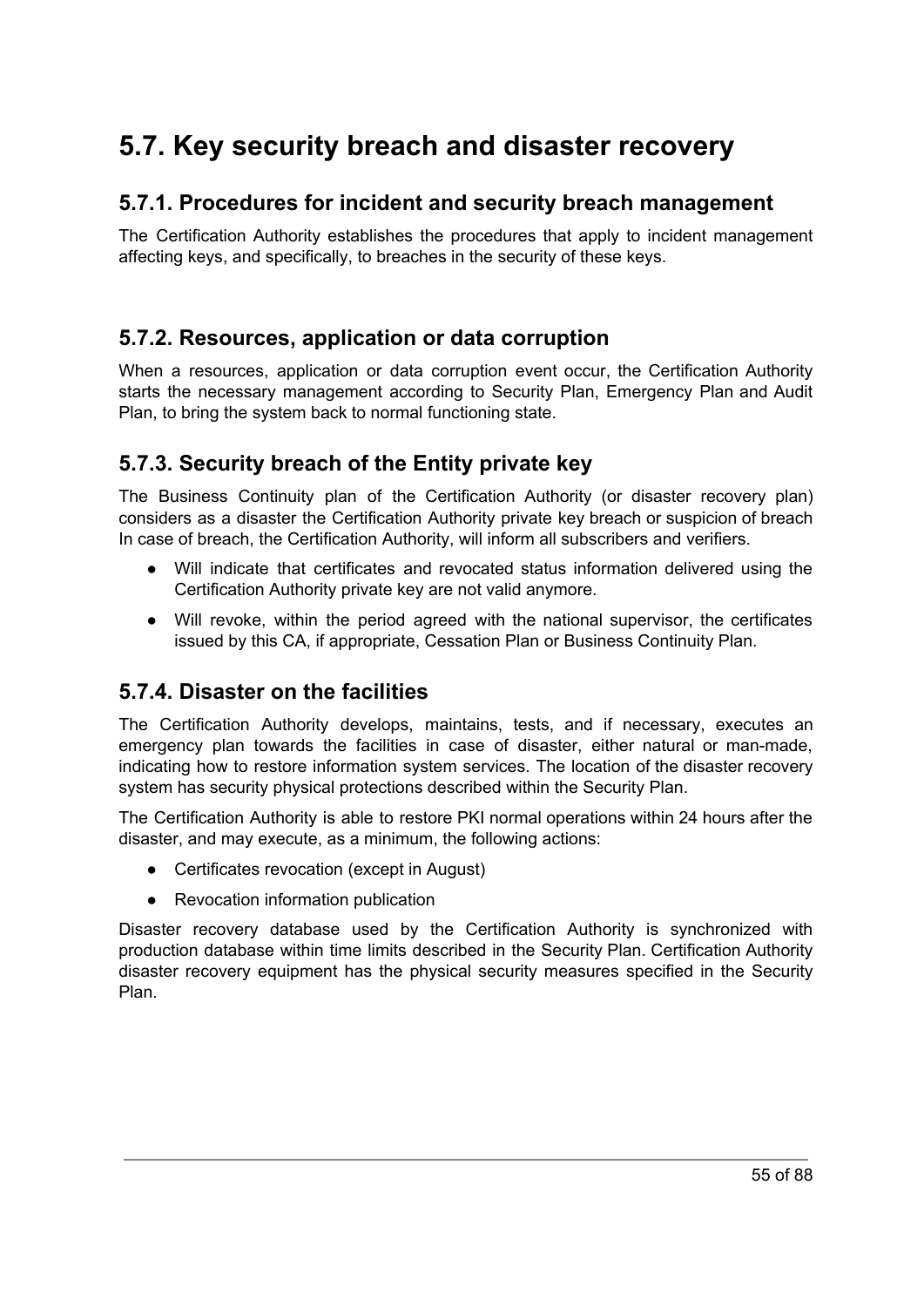### **5.8. Service end**

#### **5.8.1. The Certification Authority**

The Certification Authority makes sure that possible interruptions to subscribers and third parties are minimum as Certification Authority service cessation consequence, and particularly, assures a continuous maintenance of the required registers to provide certification evidence in legal processes.

Prior to ceasing services, the Certification Authority execute, as a minimum, the following procedures:

- Informs all subscribers and verifiers (Certification Authority having any prior relationship with third parties is not required).
- Finalise authorisations of subcontracting that acts on behalf of the Certification Authority in the certificates issuance process.
- Executes the necessary tasks to transfer obligations of register information maintenance and event register archive, during indicated respective periods, to the subscriber and verifiers.
- Destroys the Certification Authority private keys or removes their usage.

The Certification Authority declares in its Termination Plan the previsions it needs to adopt in case of service end, including:

- Notification to affected entities with 2 months notice before the effective service end.
- How to treat the revocation status of issued certificates still not expired.

The Certification Authority transfers the certificates according to terms of the electronic signature and trusted digital services applicable legislation.

#### **5.8.2. Register Authority**

No additional stipulation required.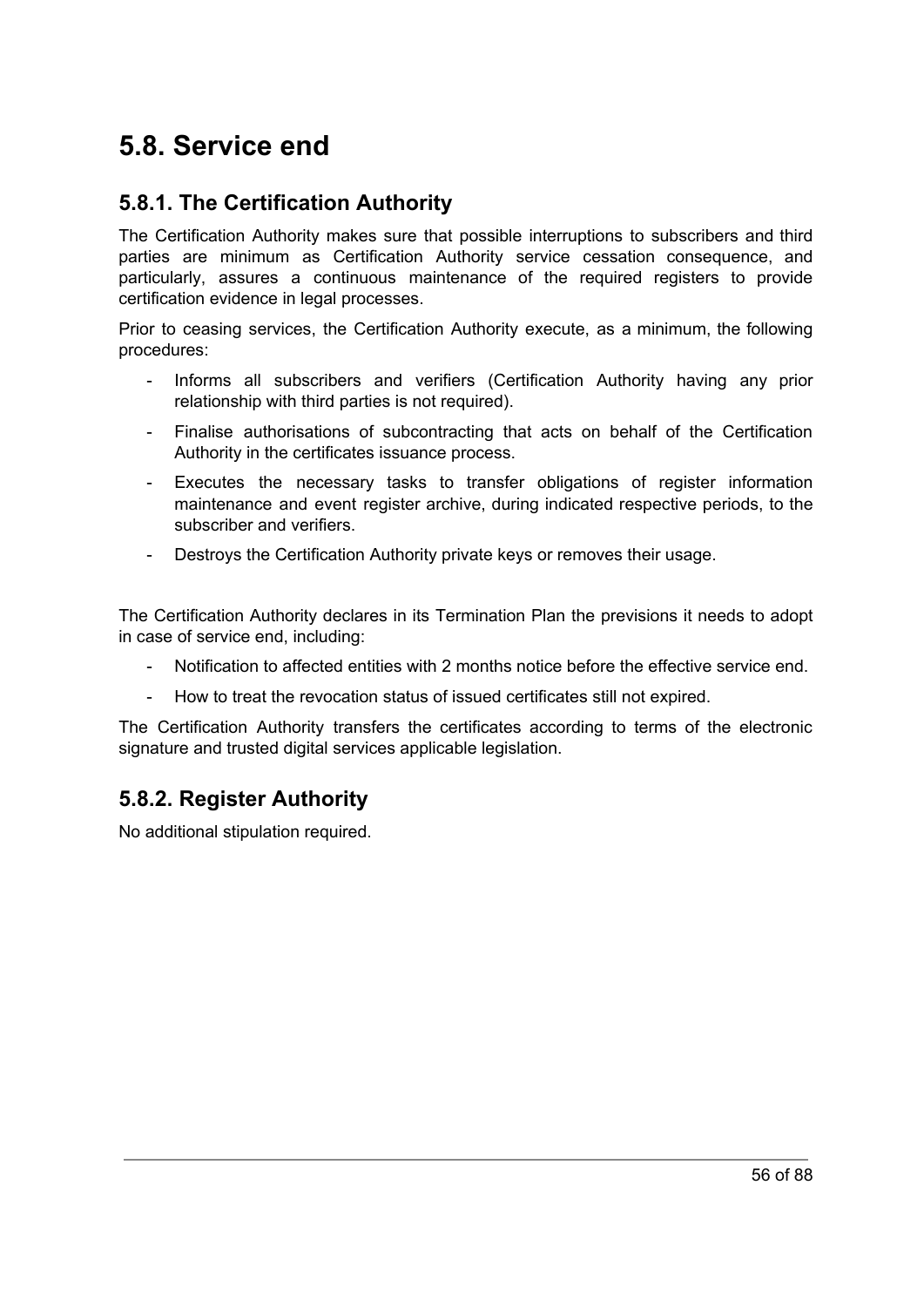# **6. Technical Security Controls**

The Certification Authority uses reliable systems and products that are protected from all alterations and guarantee technical and cryptographic security within the certification processes which they provide support.

# **6.1. Key pair generation and installation**

#### **6.1.1. Key pair generation**

#### **6.1.1.1. Requirements for all certificates**

Public and private key can be generated for the future key holder or the Certification Authority.

#### **6.1.2. Delivery to private key to the subscriber**

For qualified signature and high-level certificates, the private key must be delivered to the subscriber duly protected via smartcard.

In cases of qualified signature and high-level certificates, the private key must be delivered to the key holder, duly protected via smartcard which complies with requirements for profile of qualified device of electronic signature creation, or is stored according to section 3.2.1. of this CPS. Additionally, access mechanisms must be delivered to the key holder.

#### **6.1.3. Delivery of the public key to the certificate issuer**

The public key delivery method to the Certification Authority used is PKCS #10, or another equivalent proof, or any other method approved by Consorci AOC.

#### **6.1.4. Distribution of the Certification Services Provider public key**

The Certification Authority key and the keys of Certification Authorities that are one level below in the certification public hierarchy of Catalonia, are communicated to the verifiers, guaranteeing key integrity and authenticating the origin.

The Certification Authority public key, which is the hierarchy root, is published in the Certification Authority directory in the form of a auto signed certificate, together with a declaration that refers to the fact that the key allows authentication to the Certification Authority.

Additional measures are established to trust the auto signed certificate, such as verification of digital fingerprint in the certificate.

Public key of the Certification Authority is published in the Consorci AOC website.

Users access to the directory to obtain the Certification Authority public key.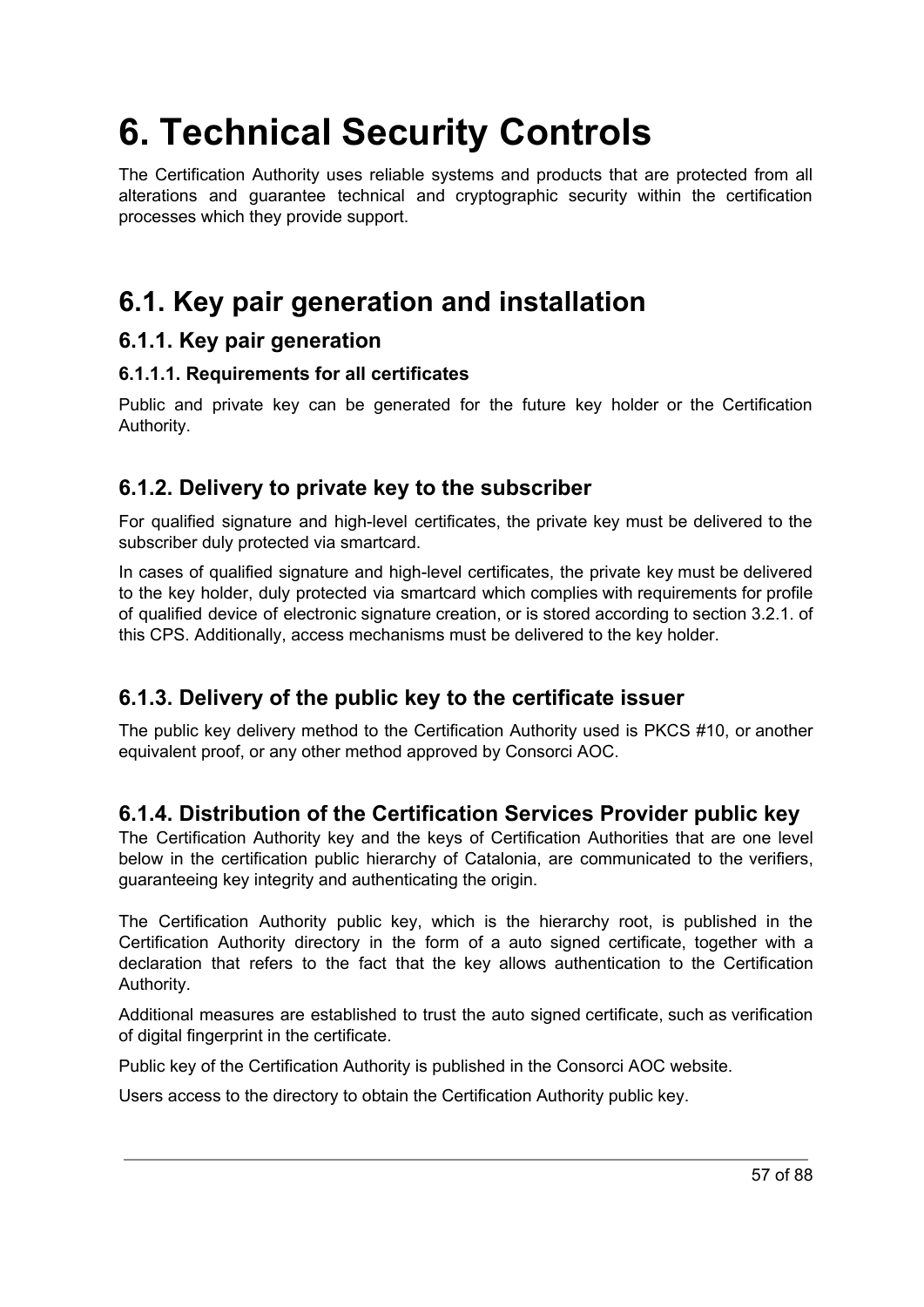#### **6.1.5. Key measures**

Certification Authority keys are 2.048 bits.

#### **6.1.6. Generation of public key parameters**

No additional stipulation required.

#### **6.1.7. Quality verification of public key parameters**

Conducted in accordance with technical specification ETSI TS 102 176, indicating the quality of the electronic signature algorithms.

#### **6.1.8. Generation of keys in IT application or equipment**

The Certification Authority key pairs are generated used cryptographic hardware accomplishing the established requirements by the technical specification CEN CWA 141617 or equivalent anc according to ITSEC, Common Criteria EAL 4+ o FIPS 140-2 Level 3 or higher security level.

Key pairs for qualified signature T-CAT certificates subscribers must be generated in smart cards or cryptographic devices that comply with the requirements established in the technical specifications CEN CWA 14170 or equivalent.

The key pair of signature and high-level certificate subscribers must be generated in smartcard or cryptographic devices according to requirements established within protection profile for qualified device of electronic signature creation.

Key generation for other certificates can be made via IT applications.

#### **6.1.9. Key use purposes**

Consorci AOC includes KeyUsage extension in all certificates, indicating the permitted uses of the corresponding private keys.

# **6.2. Protection of private key**

#### **6.2.1. Protection modules of private key**

#### **6.2.1.1. Cryptographic module standards**

Certification Authority private keys must be protected using cryptographic module meeting the requirements established in a protection profile, according to Common Criteria EAL 4+o FIPS 140-2 Level 3 or higher security level.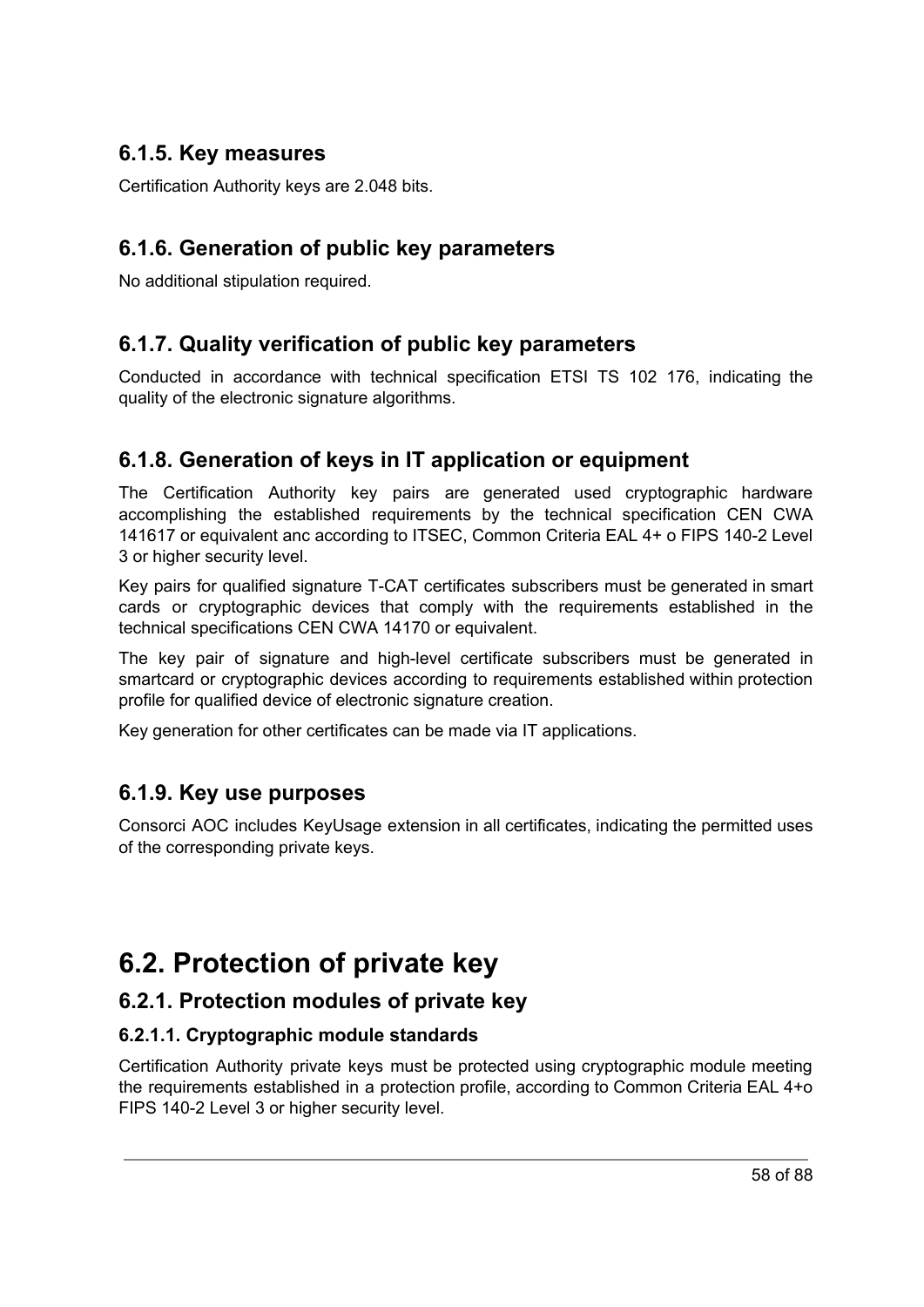The key pair of signature and high-level certificate subscribers must be generated in smartcard or cryptographic devices according to requirements established within protection profile for qualified device of electronic signature creation

Private key protection for other certificates can be made via IT applications

#### **6.2.1.2. Life-cycle of cards with integrated circuit**

Cards with integrated circuit (also known as smart cards), are delivered in every new certificate issuance by the (collaborator or internal) Register Authority, or directly by Consorci AOC when acting as Virtual Register Authority.

For every new certificate issuance or renewal a new card is delivered, certificates are not loaded onto pre-used cards.

When Consorci AOC detects card errors or defects, the cards in question may be removed from use. In case of detecting isolated errors or defects, the card will be replaced, once the certificate has been revoked, and a new certificate will be issued within a new card that will be delivered to the subscriber without additional cost.

#### **6.2.2. Control for more than one person over private key**

Offline access to the Certification Authority private key must require participation of three (3) cryptographic devices (protected by access key) amongst five (5) devices.

Each one of these devices is the responsibility of a named person, who uniquely knows the assigned access key.

Each device is responsibility of a particular person, who is the only person aware of its access key. Access key is acknowledged uniquely by one person responsible for the device. No person acknowledges more than one access key. Also, a sealed envelope is delivered before a notary containing the activation key that the responsible of each device has written. These envelopes may be removed from the Notary custody by the responsible or authorised person (bringing authorisation signed by the responsible).

Cryptographic devices are stored in the Certification Authority facilities and an additional person for accessing is required.

#### **6.2.3. Private key deposit**

Certification Authority private keys are stored in fire-protected spaces and protected by double physical access controls.

#### **6.2.4. Secure copy of private key**

Certification Authority private keys are stored in fire-protected spaces and protected by double physical access controls.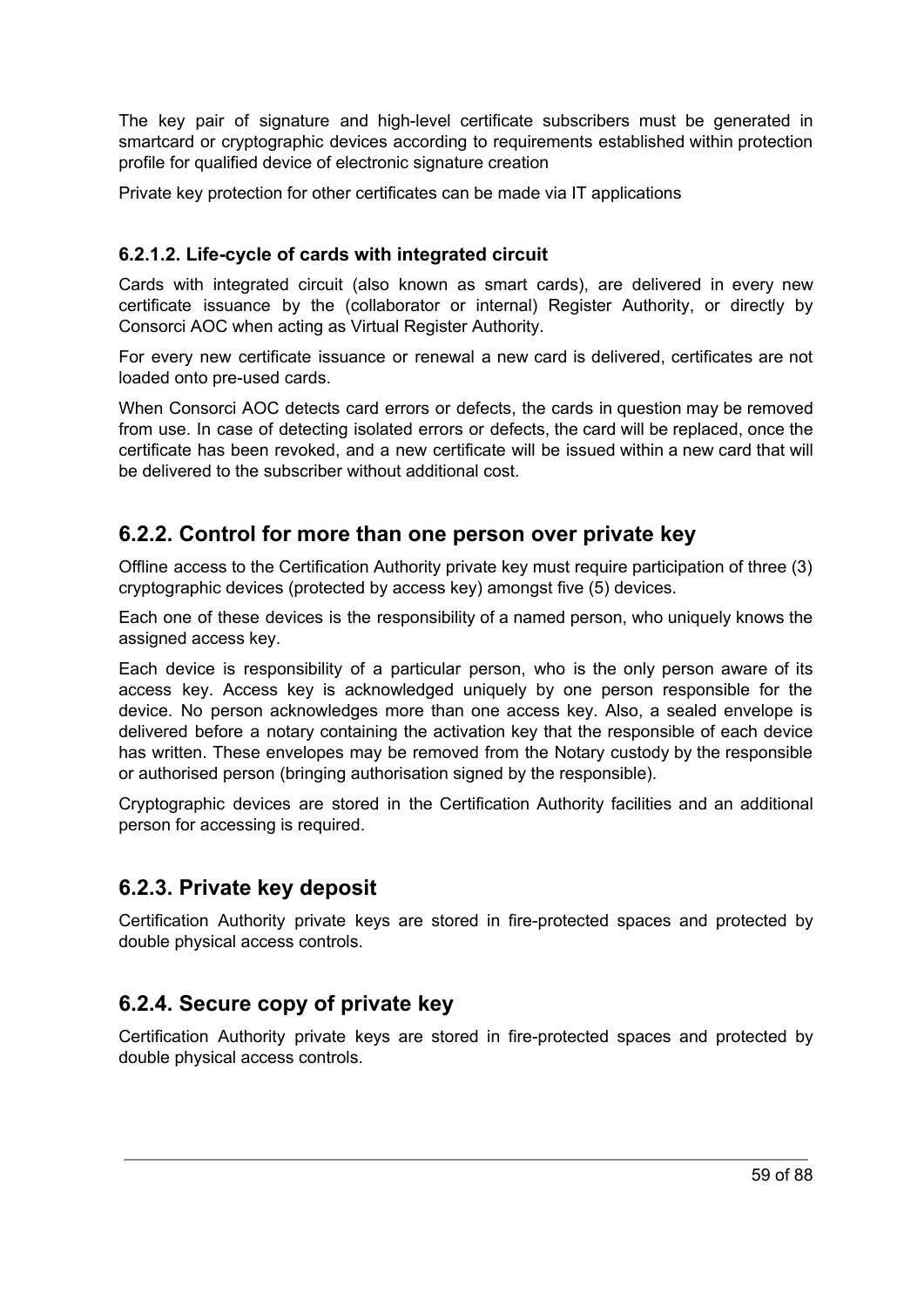#### **6.2.5. Private key archive**

Certification Authority private key must have a secure copy stored and recovered (if required) by personnel subjected to personnel trust policy. This personnel must be specifically authorised for these purposes.

Private keys must be maintained and used protected by a cryptographic device that accomplishes requirements established in a protection profile according to Common Criteria EAL 4+, o FIPS 140-2 Level 3 or higher security level.

When the signature private key abandons these devices, it has do be done in a coded way.

Security controls that have to be applied in the Certification Authority support copies will be of the same or higher level than those which apply to keys normally in use.

When keys are stored in a cryptographic module controlled by dedicated process, appropriate controls must be provided in order that the keys will never abandon the device.

Certificate private key copies will not be stored, except for cases where this possibility may exist according to the Certification Policy, when a key will be stored to guarantee data recovery.

#### **6.2.6. Insertion of private key into cryptographic module**

Certification Authority private key are stored in files coded with fragmented keys and on smart cards (from which they may not be extracted).

These cards are used to introduce a private key into a cryptographic module.

#### **6.2.7. Storage of private key in the cryptographic module**

Private keys are directly generated in the cryptographic module.

#### **6.2.8. Activation method of private key**

At least two persons are required to activate the Certification Authority private key.

For T-CAT certificates in smartcard, the subscriber private key is activated via introduction of PIN in the smartcard or cryptographic device.

For T-CAT certificates in smartcard, when the smartcard or cryptographic device is removed from a device reader, introduction of PIN will be necessary again.

For personal certificates, the subscriber private key is activated via introduction of PIN in the smartcard, or via introduction of activation data required for the cryptographic device or storage system.

#### **6.2.9. Private key deactivation method**

For T-CAT certificates in smartcard, when the smartcard or cryptographic device is removed from a device reader, introduction of PIN will be necessary again.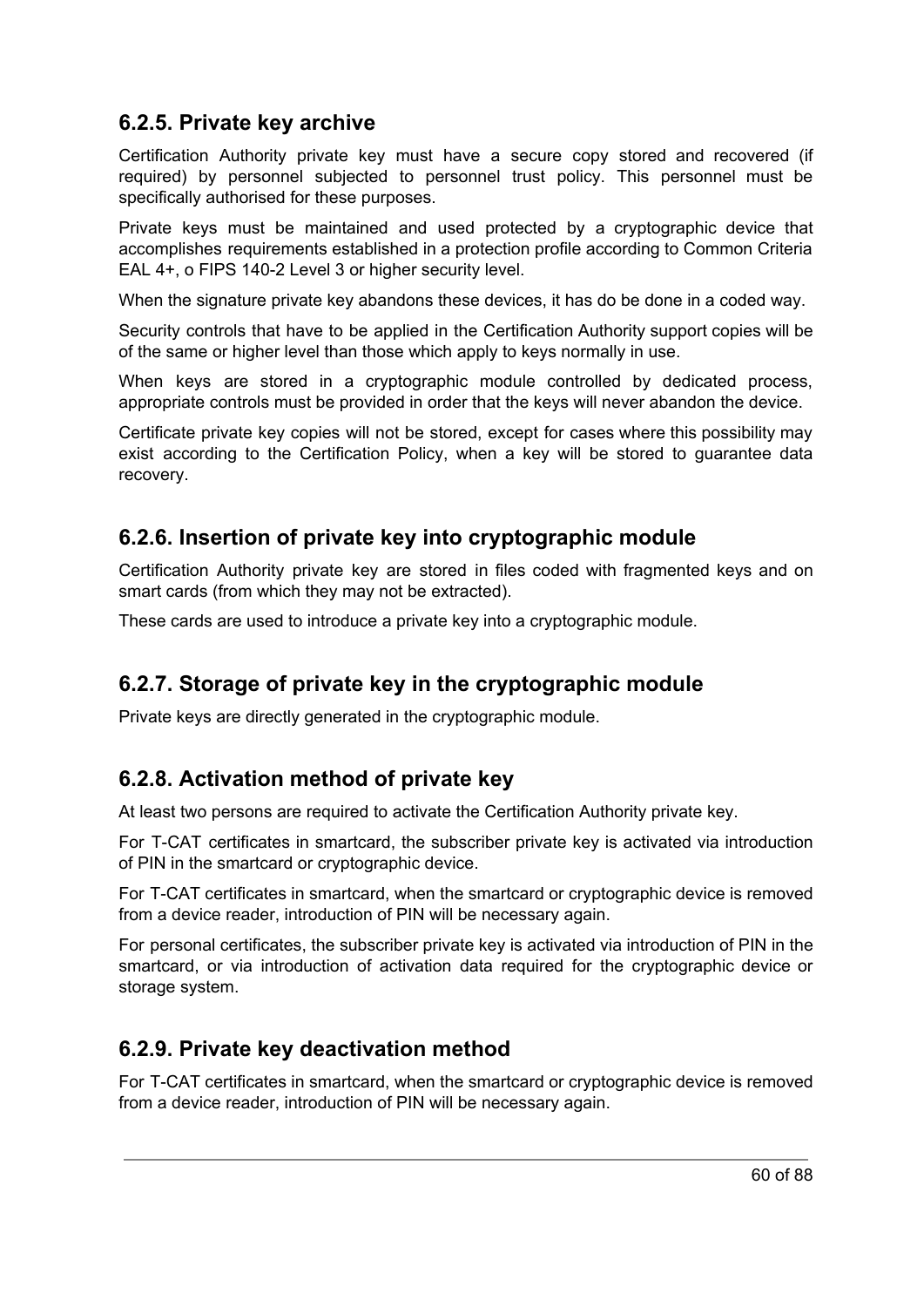For personal certificates including qualified signature basic policy, when the smartcard is removed from a device reader, or the application using it ends the session, introduction of activation data will be necessary again.

For personal certificates including advanced signature basic policy, when the application using the certificate ends the session, introduction of signature activation data (PIN) will be necessary again.

#### **6.2.10. Private key destruction method**

Private keys are destroyed to prevent theft, modification, divulgation or non authorised use.

#### **6.2.11. Classification of cryptographic modules**

Certification Authority modules obtain or exceed EAL 4 of Common Criteria (ISO 15408) level with the increases determined in CEN CWA 14167 technical specification.

Associated Certification Authority modules must be certified with the level and increases specified in a protection profile, according to Common Criteria EAL 4+, o FIPS 140-2 Level 3.

Subscriber modules of T-CAT certificates in smartcard obtain or exceed EAL 4 of Common Criteria (ISO 15408) level with the increases determined in CEN CWA 14169 technical specification.

Subscriber modules of qualified electronic signature and high-level certificates must be certified with the level and increases specified in a protection profile for qualified device of electronic signature creation.

### **6.3. Other management aspects of the key pair**

#### **6.3.1. Public key archive**

The Certification Authority archives public keys in accordance with the provisions of section 5.5.

#### **6.3.2. Use period of public and private keys**

Use periods of keys are determined by the certificate duration, and once passed they may no longer be used.

As an exception, private key used for decoding may continue to be used until after the certificate expiration.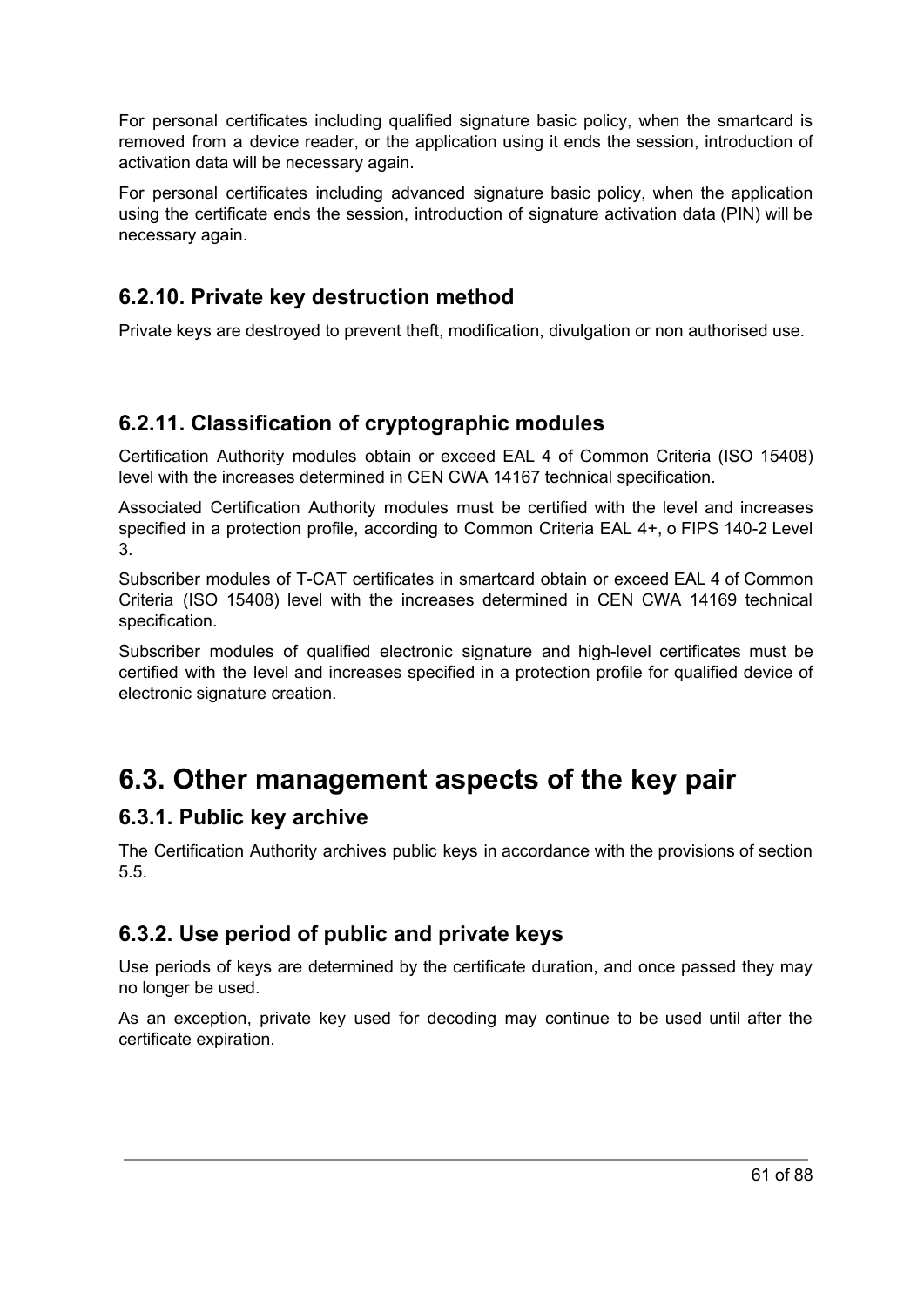# **6.4. Activation Data**

#### **6.4.1. Generation and installation of activation data**

If the Certification Authority facilitates a qualified device for signature creation to the subscriber, the device activation data must be generated in a secure way by the Certification Authority.

#### **6.4.2. Protection of activation data**

In order to give maximum protection to activation data, the Certification Authority distributes the certificate elements in two different channels.

- First, the Responsible of the Register Authority delivers the key holder the following material:
	- o The holder delivery form
	- o A card with the certificates
	- o Necessary software to use the card
	- o Certificates delivery letter
- At the same time, and by email, the following certificate activation data is sent to the holder

In this way secure separation of data distribution is achieved.

#### **6.4.3. Other aspects of activation data**

No additional stipulation required.

### **6.5. IT security controls**

#### **6.5.1. Specific technical requirements for IT security**

It is guaranteed that access to the systems is limited to individuals who should be authorised for such. In particular:

- The Certification Authority guarantees an effective administration of user access level (operator, administrator, as well as any user with system direct access), to maintain the system security, including management of user accounts, audit and modification, or opportune access denial.
- The Certification Authority guarantees that access to information systems and applications is restricted in accordance with the access control policy, as well as that systems provide sufficient control security to implement the segregation of functions identified in the Certification Authority practices, including function separation between security systems administration and operators. In particular, the use of system utility programs is restricted and closely controlled.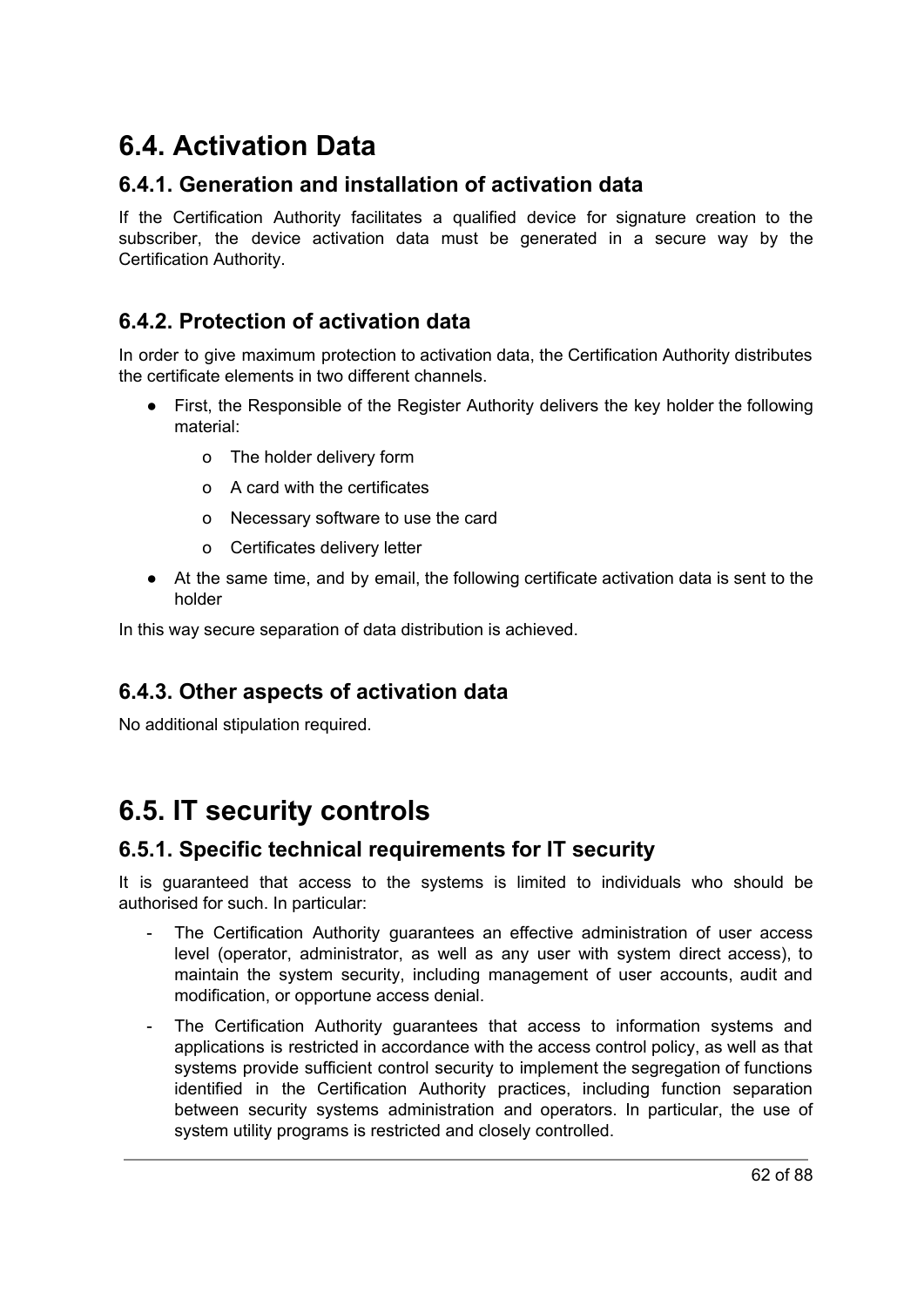- Certification Authority personnel identify and recognise themselves prior to using critical applications related to certificate life-cycle..
- Certification Authority personnel are responsible and have to be able to justify their activities, for example, via events archive.
- Possibility of sensitive data revelation must be avoided via reuse of storage media (for example deleted files) that remain available for non authorised users.
- Security and monitoring systems allow fast detection, registration and action against non authorised or irregular access attempts to their resources (for example, via intrusion detection system, monitoring and alarms).
- Access to public information directories of the Certification Authority (for example, certificates or revocation status information) has an access control for modification or data removal.

#### **6.5.2. Evaluation of IT security level**

The IT applications of the Certification Authority and the Registration Authority are reliable, in accordance with CEN CWA 14167-1 and EN 319 411-2. technical specifications, and the degree of compliance is evaluated via IT security auditing in accordance with CWA 14172-2 technical specification and an appropriate protection profile, according to ISO 15408 or equivalent.

# **6.6. Life-cycle technical controls**

#### **6.6.1. System development controls**

An analysis of security requirements during the phases of design is made, and requirements specification of any component used in the (technical) Certification Authority and (technical) Register Authority is also created to guarantee that systems are secure.

Change control procedures are used for new versions, updates and emergency patches..

#### **6.6.2. Security management controls**

The Certification Authority guarantees that its operational management functions of cryptographic modules are sufficiently secure; in particular there are instructions for:

- a. Operating the modules in a correct and safe way
- b. Installing those modules that minimise system failure risk
- c. Protecting those modules against virus and malware in order to guarantee the integrity and validity of the information they process.

The Certification Authority must maintain an inventory of all IT assets and will classify them according to their protection requirements, in line with the risk analysis conducted.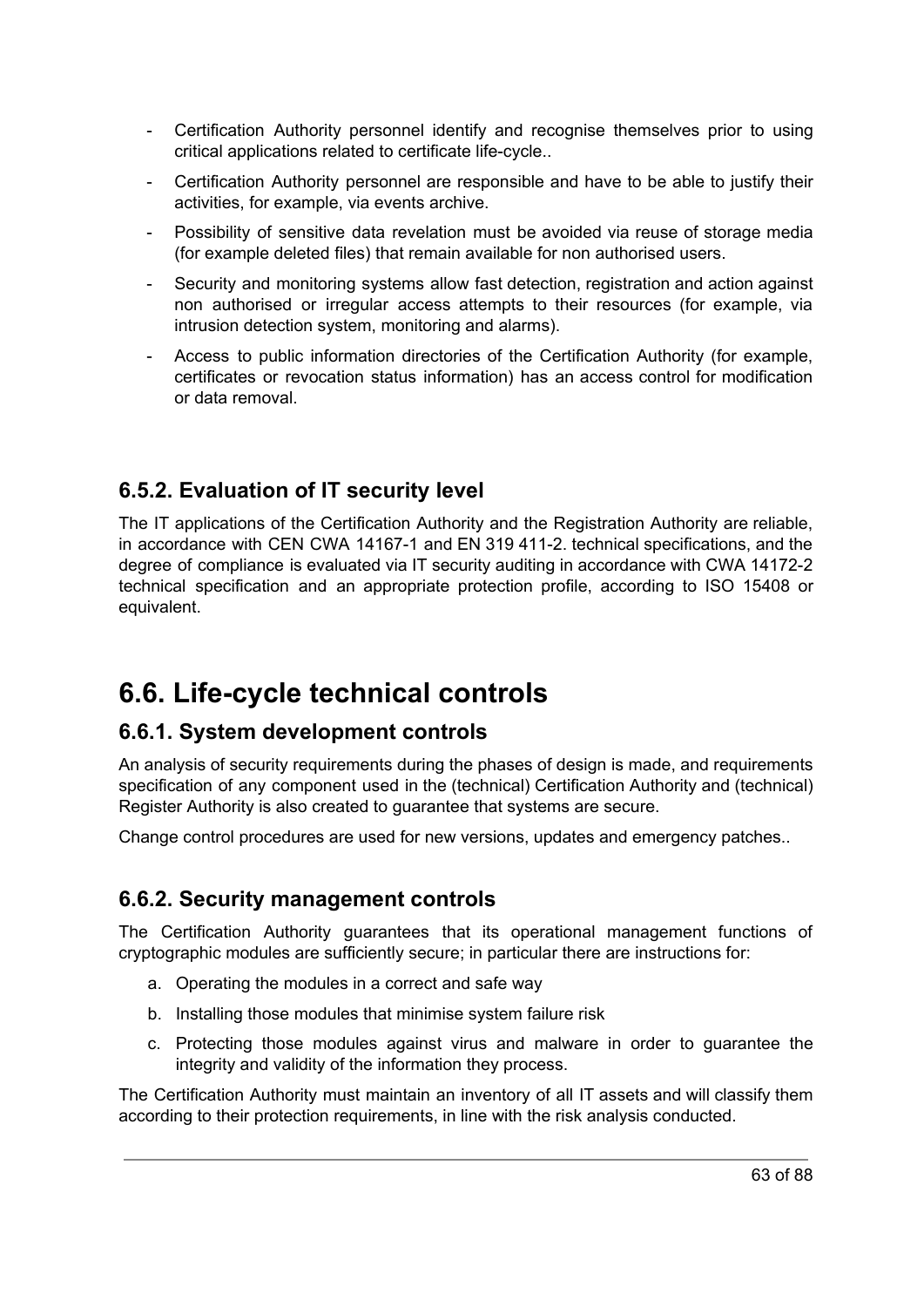Systems configuration will be audited on a period basis, in accordance with the provisions established in the corresponding section of this policy.

Capacity requirements tracking will be done and procedures will be planned to guarantee sufficient system and storage availability for IT assets.

#### **6.6.3. Evaluation of life-cycle security level**

No additional stipulation required.

### **6.7. Network security controls**

It is guaranteed that the access to the Certification Authority from different networks is restricted to duly authorised individuals. In particular:

- In order to protect the internal network against third parties accessible external domains, some controls are implemented (for example firewalls). Such firewalls are configured to avoid accesses and protocols that are not necessary for the Certification Authority operations.
- Sensitive data (including subscriber register data) are protected when they are exchanged through non-secure networks.
- It is quaranteed that network local components (like routers) are located in secure environments. Periodical audit of such configurations ensure this guarantee.

### **6.8. Time stamp**

No additional stipulation required.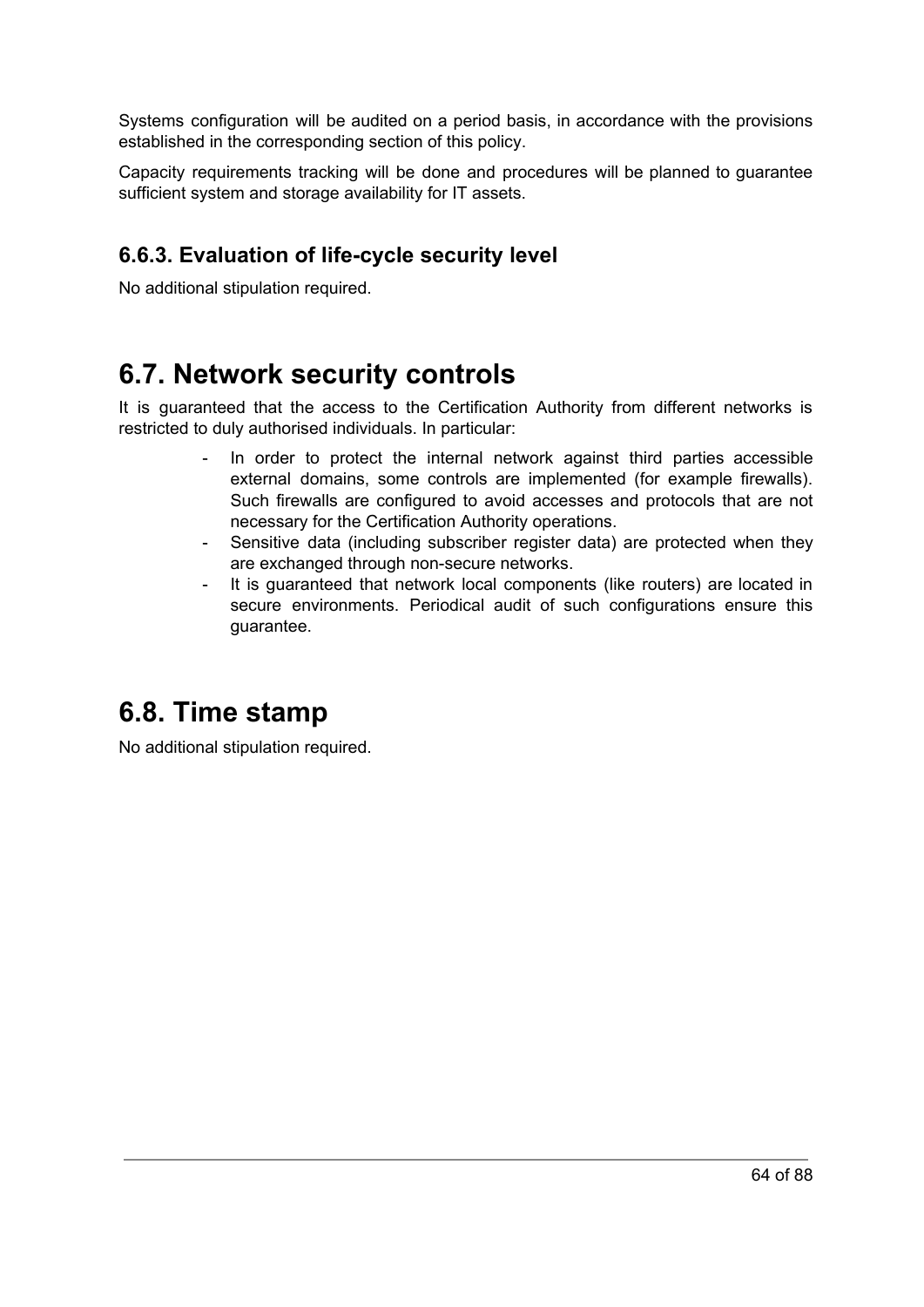# **7. Certificate profiles and certificate revocation lists**

# **7.1. Certificate profile**

The descriptive documents of digital certificate profiles that the Certification Authority issues are published on Consorci AOC website.

Certificates issued by Consorci AOC and Certification Authorities affiliate to Cataluña certification public hierarchy will have the contents and fields described within the corresponding "certificate profile" document that Consorci AOC publishes on its website.

In any case, each certificate profile will include in its structure the following data:

- a. Serial number, that will be a unique code in respect of the issuer distinguished name.
- b. Signature algorithm, some of which are identified in the corresponding section of this policy.
- c. The issuer distinguished name, in accordance with the corresponding section of this policy.
- d. Certificate validity start, in UTC, coded in conformance with RFC 6818
- e. Certificate validity end, in UTC, coded in conformance with RFC 6818
- f. The Individual distinguished name, in accordance with the corresponding section of this policy.
- g. The individual public key, coded in conformance with RFC 6818
- h. Generated and coded signature, in conformance with RFC 6818

Certificates will be in conformance with the following rules:

- 1. RFC 6818: Internet X.509 Public Key Infrastructure Certificate and Certificate Revocation List (CRL) Profile, May 2008
- 2. ITU-T Recommendation X.509 (1997): Information Technology Open Systems Interconnection - The Directory: Authentication Framework, June 1997
- 3. Specification "*Perfiles de Certificados Electrónicos*" produced by *Dirección de Tecnologías de la Información y las Comunicaciones* (DTIC) of *Ministerio de Hacienda y Administraciones Públicas* (MINHAP)

Additionally, qualified signature certificates will be in conformance with the following rules:

- 1. ETSI EN 319 412, sections 1, 2 and 5, of the version in force at the time of the publication of this policy.
- 2. Specification "Perfiles de Certificados Electrónicos" produced by Dirección de Tecnologías de la Información y las Comunicaciones (DTIC) of the Ministerio de Hacienda y Administraciones Públicas (MINHAP)
- 3. RFC 3739: Internet X.509 Public Key Infrastructure Qualified Certificate Profile, 2001 (as long as it does not conflict with the previously referred TS 101 862)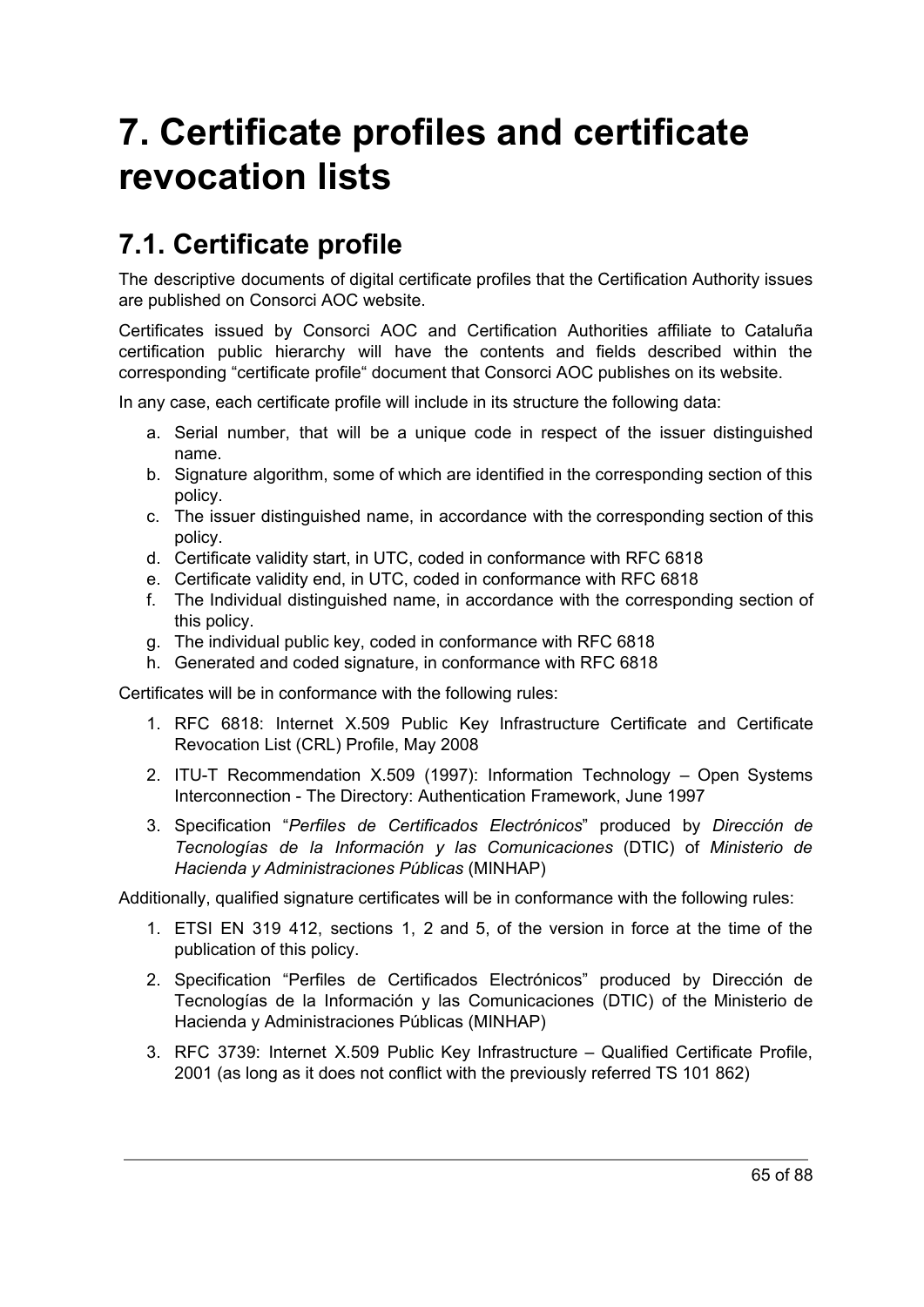Qualified certificates must also contain the following fields:

- a. The indication that they are issued as qualified certificates
- b. Certificate unique identifying code
- c. Certification services provider identification that issues the certificate, indicating name or company name, address, email address and tax identification number.
- d. Advanced electronic signature of the certification services provider that issues the certificate.
- e. The signatory identification (the subscriber for cases of individual certificates, or the hey holder for cases of corporate certificates), via full name or National Id Document, or using a unique pseudonym.
- f. Verification signature data corresponding to signature creation data that are under the signatory control.
- g. Certificate use limitations, in case there are any
- h. Transaction value limits for which the certificate can be used, in case they are established.

#### **7.1.1. Version number**

All certificates will contain a field with the version number, indicating that they are version 3 certificates.

#### **7.1.2. Certificate extensions**

The extensions for every certificate, as well as its semantic meaning, are described in the corresponding "certificate profiles" document that Consorci AOC publishes on its website.

#### **7.1.3. Algorithm object identifier**

The Certification Authority may use the following signature algorithm:

• sha256WithRSAEncryption OID =  ${iso(1)}$  member-body(2) us(840) rsadsi(113549) pkcs(1) pkcs-1(1) 11}

#### **7.1.4. Name formats**

The Certification Authority will complete the name fields with the information established in the corresponding certificate profile, published on the website.

#### **7.1.5. Name restrictions**

No additional stipulation required.

#### **7.1.6. Certificate policy object identifier**

The Certification Authority will complete the certificate policy extension with object identifiers established in the corresponding section of this policy, when they adhere directly.

In case of creating its own policy, in the cases permitted by this certificates policy, an object identifier specifically defined to this effect will be included.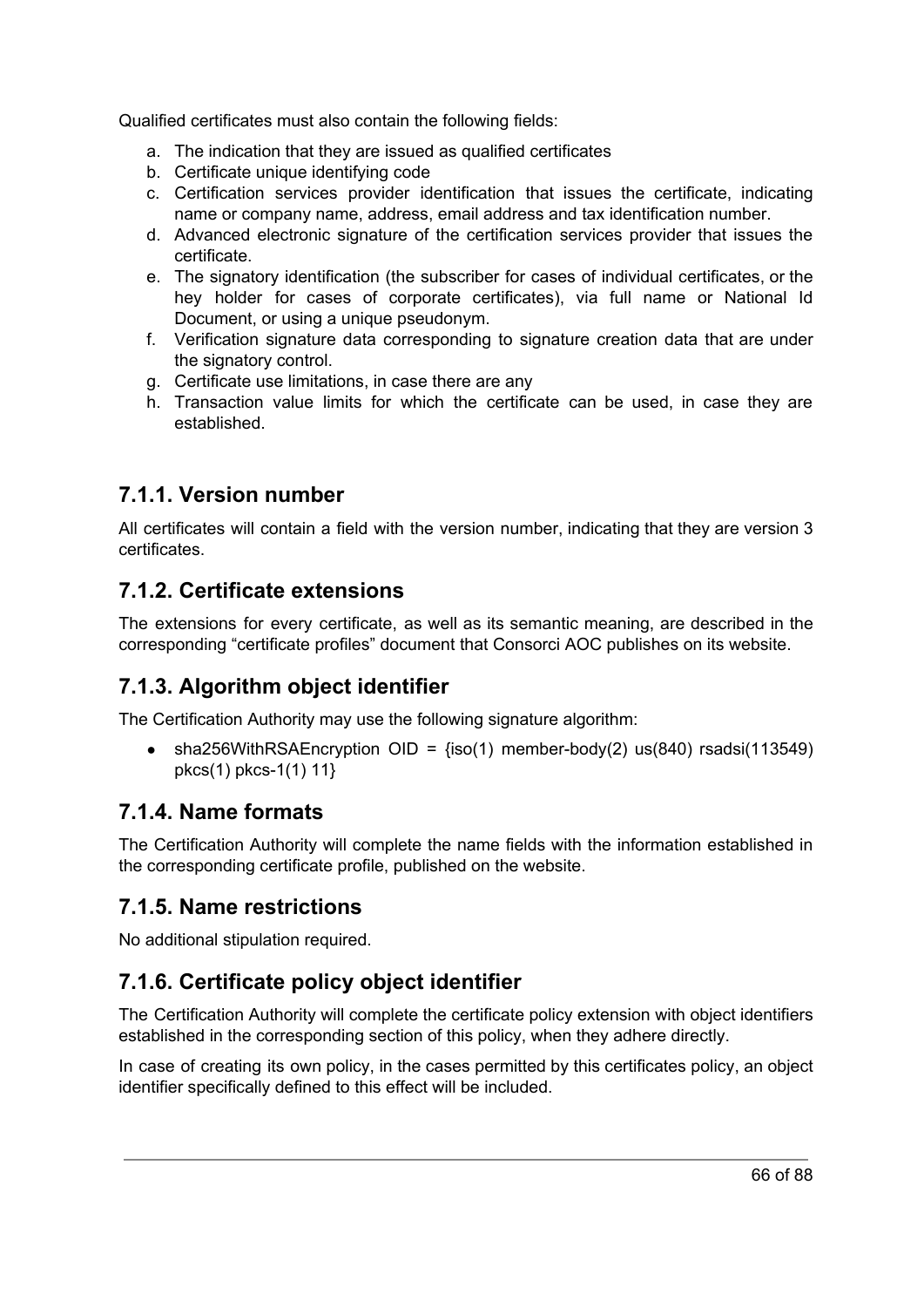#### **7.1.7. Policy restrictions extension use**

No additional stipulation required..

#### **7.1.8. Syntax and semantics of the policy qualifiers**

The Certification Authority will include a policy qualifier in the certificates, with the following elements:

- CPS Pointer
- Explicit Text

CPS Pointer must include a URI reference in the verification general conditions for certificates issued by the Certification Authority.

Explicit Text must contain a concise declaration concerning certificate.

#### **7.1.9. Semantics of process of certificate policy critical extension**

No additional stipulation required.

#### **7.1.10. Technical specifications for all Certification Authorities**

The Certification Authorities must respect the technological uses generally accepted and adapt to good practices and to the most advanced technical requirements.

Additionally, renewal of Certification Authorities immediately after this CPS version will respect the following technical specifications:

- The used algorithm must be renewed when a risk of de-encryption has been advised by the community. Certification Authorities will incorporate SHA-256 after this CPS issuance.
- Certificate serial numbers will always be integers and positive.
- UTF-8 coding
- "authorityKeyIdentifier" extension will be simplified
- OIDs generated by Intermediate Certification Authorities will be restricted.

# **7.2. Certificate revocation list profile**

Access to information related to the certificate revocation list is published on the Consorci AOC website <https://www.aoc.cat/catcert/regulacio>.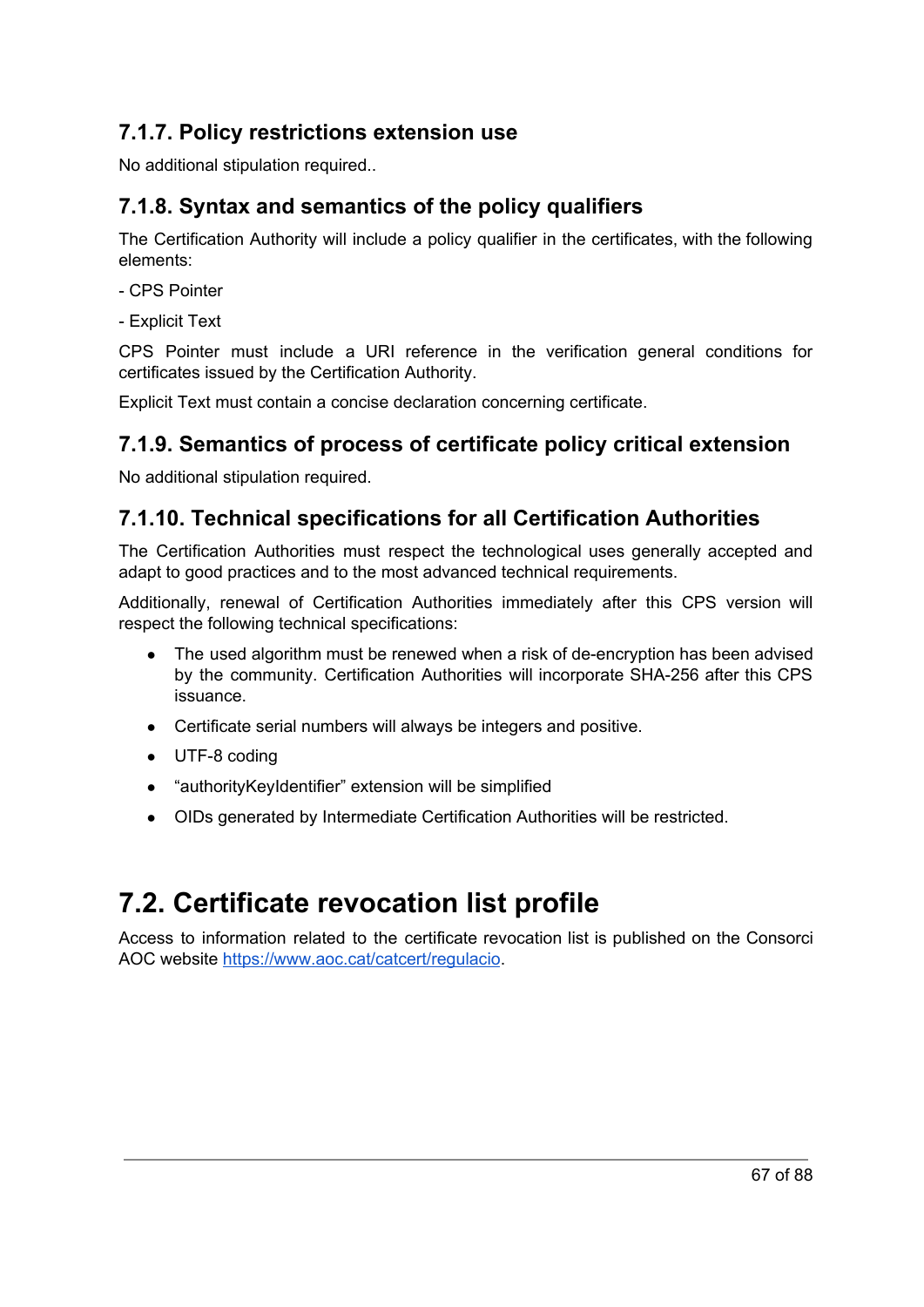# **8. Conformity audit**

The Certification Authority will periodically conduct a conformity audit designed for proving compliance with security and operation requirements for being part of Cataluña certification public hierarchy.

The Certification Authority may delegate the audit execution to a third party contracted by Consorci AOC. In such cases the Certification Authority will cooperate entirely with the third party personnel assigned to conducting the investigation.

The Associated Certification Authority will periodically conduct a conformity audit designed for proving compliance, once it has started to operate, with security and operation requirements for being part of Cataluña certification public hierarchy.

The Associated Certification Authority must be prepared to pass other revisions, not periodically, that demonstrate its confidence:

- Before accepting a new Certification Authority subordinated within the hierarchy, Consorci AOC must conduct a revision of their security documents, CPS and CPs to assure that they are compliant with the security and operational requirements that form part of the Consorci AOC Certification Authorities Hierarchy.
- If at any moment there is a suspicion that the Associated Certification Authority, once in operational effect, does not comply with any of the security requirements, or if a key breach has been detected -whether suspected or proven - or any event that may present danger to security or integrity of the Associated Certification Authority, a internal audit must be conducted .

The Associated Certification Authority may delegate the execution of audits to a third party, and must cooperate entirely with the personnel assigned to conducting the investigation

# **8.1. Frequency of conformity audit**

The Certification Authority must conduct the conformity audit annually, aside from other internal audits that may be conducted under its own criteria anytime, upon a suspicion of any security measures having been breached or key security breach.

# **8.2. Identification and qualification of the auditor**

The Certification Authority will engage with external independent auditors in order to conduct the annual conformity audit. Prospective auditors must demonstrate experience on IT security, Information Systems security, and conformity audits on Certification Authorities and related elements.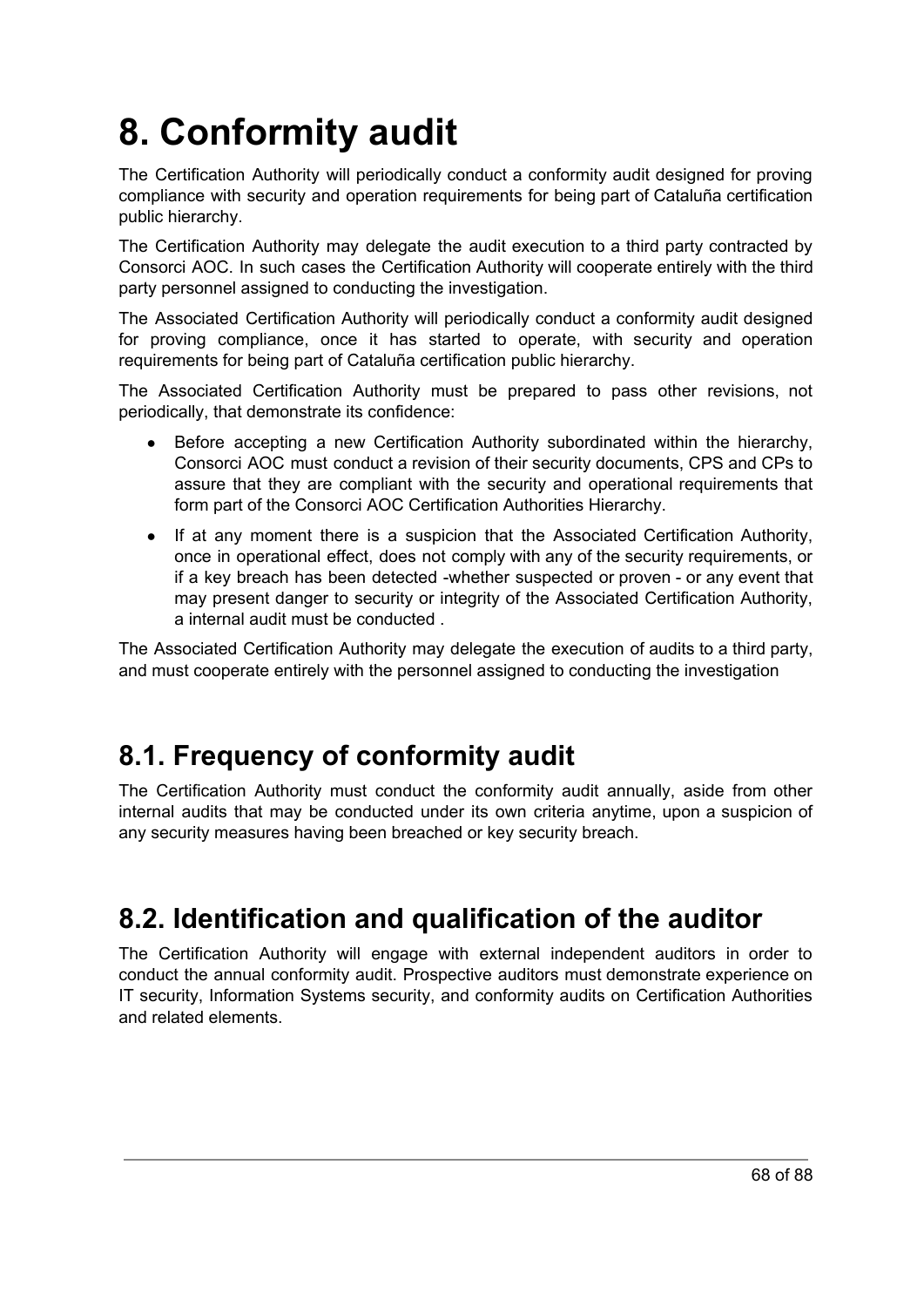### **8.3. Relation between auditor and audited entity**

External conformity audits executed by third parties are conducted by entities that are independent from the Certification Authority.

### **8.4. List of elements to be audited**

The following elements are subjected to audit:

- Certification Authorities processes and related elements
- Information systems
- Protection of the process centre
- Documents

### **8.5. Required actions resulting from lack of conformity**

Once the audit report is received, the Certification Authority discusses, either with the entity that has conducted the audit and Consorci AOC, regarding any findings and develops and executes a a corrective plan to address.

If the Certification Authority, once audited, is not able to develop and/or execute the referred plan, or if the finding may indicate an immediate threat to system security or integrity, one of the following actions must be performed:

- Revoke the CA key, as described in section 4.9 of this CPS.
- End the CA service, as described in section 5.8 of this CPS.

### **8.6. Treatment of audit reports**

Audit result reports shall be delivered to Consorci AOC (since it is the Certification Service Provider) within a period of maximum 15 days from the audit execution, for its evaluation and diligent management.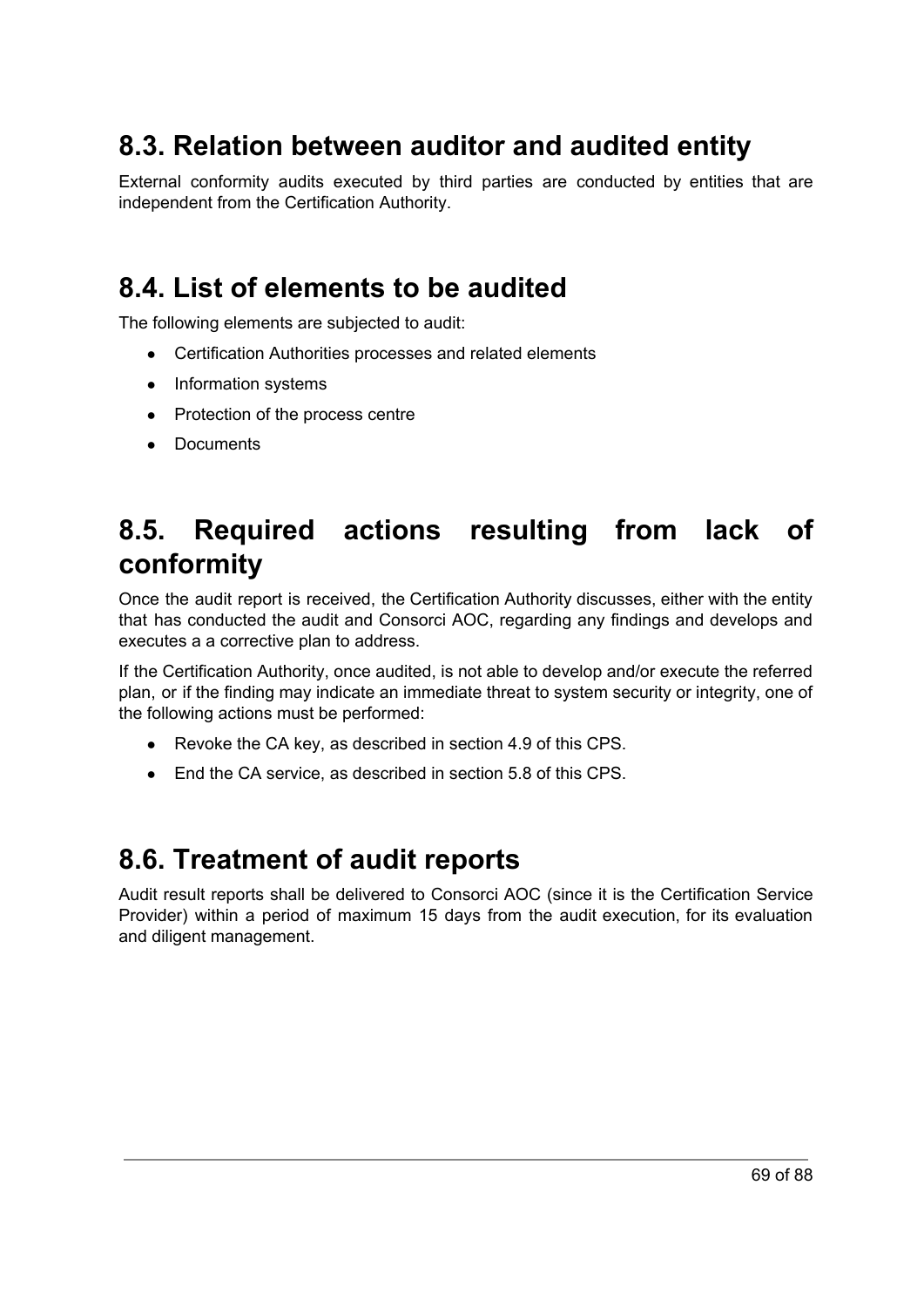# **9. Commercial and legal requirements**

# **9.1. Rates**

#### **9.1.1. Certificate issuing and renewal rate**

Consorci AOC establishes the rates that the Certification Authority applies for its service provision. These rates can be consulted on the Consorci AOC website.

#### **9.1.2. Certificate access rate**

It is not possible to establish a certificate access rate.

#### **9.1.3. Certificate status access information rate**

It is not possibles to establish a certificate status access information rate.

#### **9.1.4. Other services rates**

No additional stipulation required.

#### **9.1.5. Reimbursement policy**

Consorci AOC shall not make reimbursements. For defective product cases, these shall be replaced by another in good condition.

# **9.2. Financial capacity**

#### **9.2.1. Civil liability insurance**

Consorci AOC has a guarantee of coverage sufficient for its civil liability, under the terms provided in the electronic signature and trusted services applicable regulation. This insurance covers the activities of Consorci AOC as a Certification Services Provider.

In case of incorrect or non-authorised use of certificates, Consorci AOC (or the corresponding Associated Certification Authority) will not act as a trustee towards subscribers and third parties, who shall address towards the offender of certificate usage conditions established by Consorci AOC (or the corresponding Associated Certification Authority).

#### **9.2.2. Other assets**

No additional stipulation required.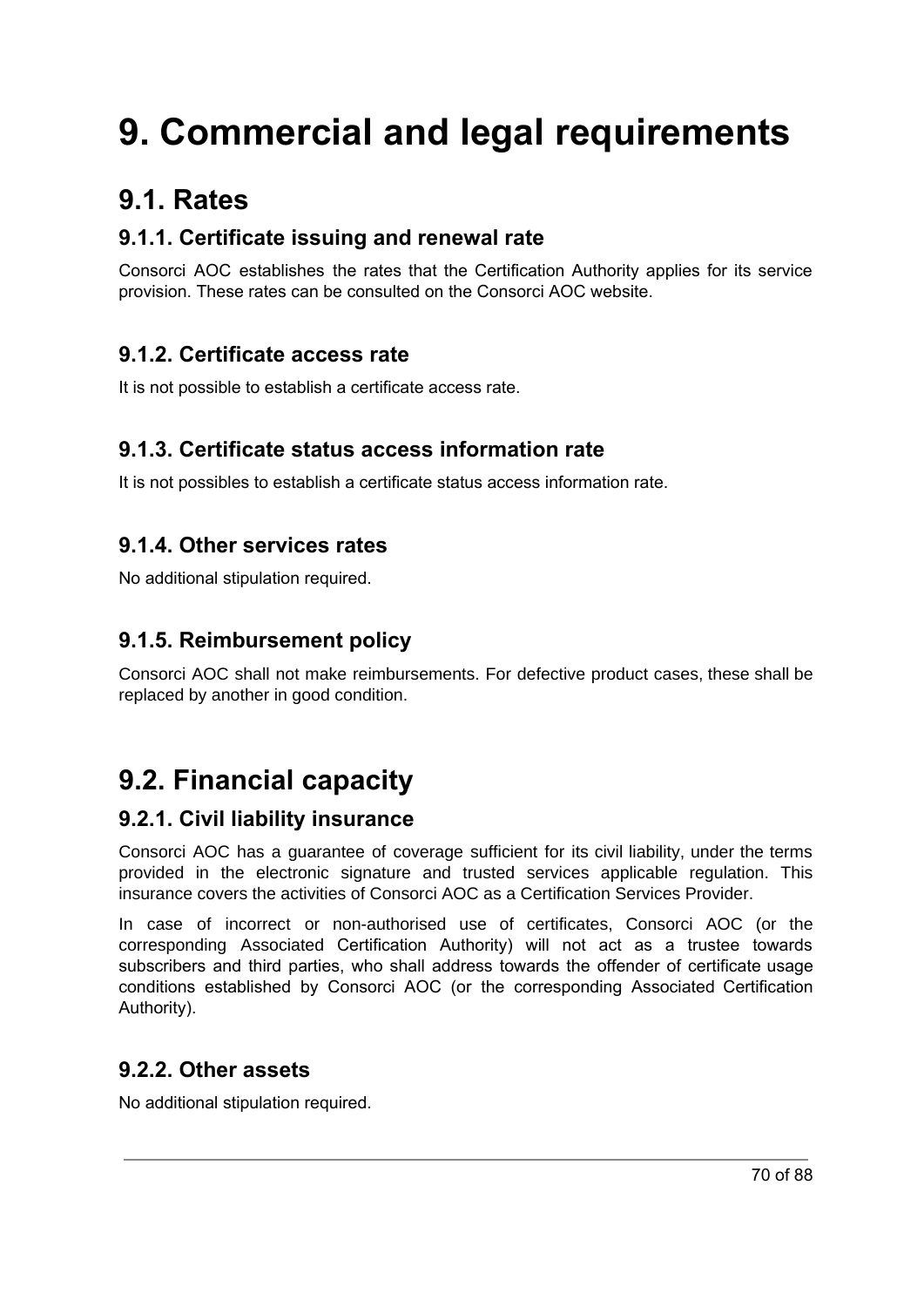#### **9.2.3. Insurance cover for subscribers and third parties who trust certificates**

In cases of incorrect or unauthorized use of certificates, the Certification Authority shall not act as a trustee towards subscribers and third parties, who shall address towards the offender of certificate use conditions established by Consorci AOC (or the Certification Authority).

### **9.3. Confidentiality**

#### **9.3.1. Confidential information**

The following confidential information is maintained by the Certification Authority:

- a. Business information provided by its suppliers and other people with whom Consorci AOC or the Certification Authority have an obligation of confidentiality, legally or conventionally established.
- b. Transactions registers, including complete registers and transaction audits registers.
- c. Internal and external audit registers, created and/or maintained by the Certification Authority and its auditors.
- d. Business continuity and emergency planning.
- e. Security policies and plans.
- f. Operational documentation such as archive, monitoring and others.
- g. Any other information classified as confidential.

#### **9.3.2. Non confidential information**

The following information is not classified as confidential:

- This Certification Practices Statement and the Certification Policies of Consorci AOC.
- Information contained in the certificates.
- Any information whose publicity is imposed by regulation.
- Any other information identified as public.

#### **9.3.3. Responsibility for protection of confidential information**

The Certification Authority is responsible for establishing the appropriate protection measures for confidential information.

These measures include confidential information appropriate clauses which all persons involved in the corresponding certification processes will be submitted.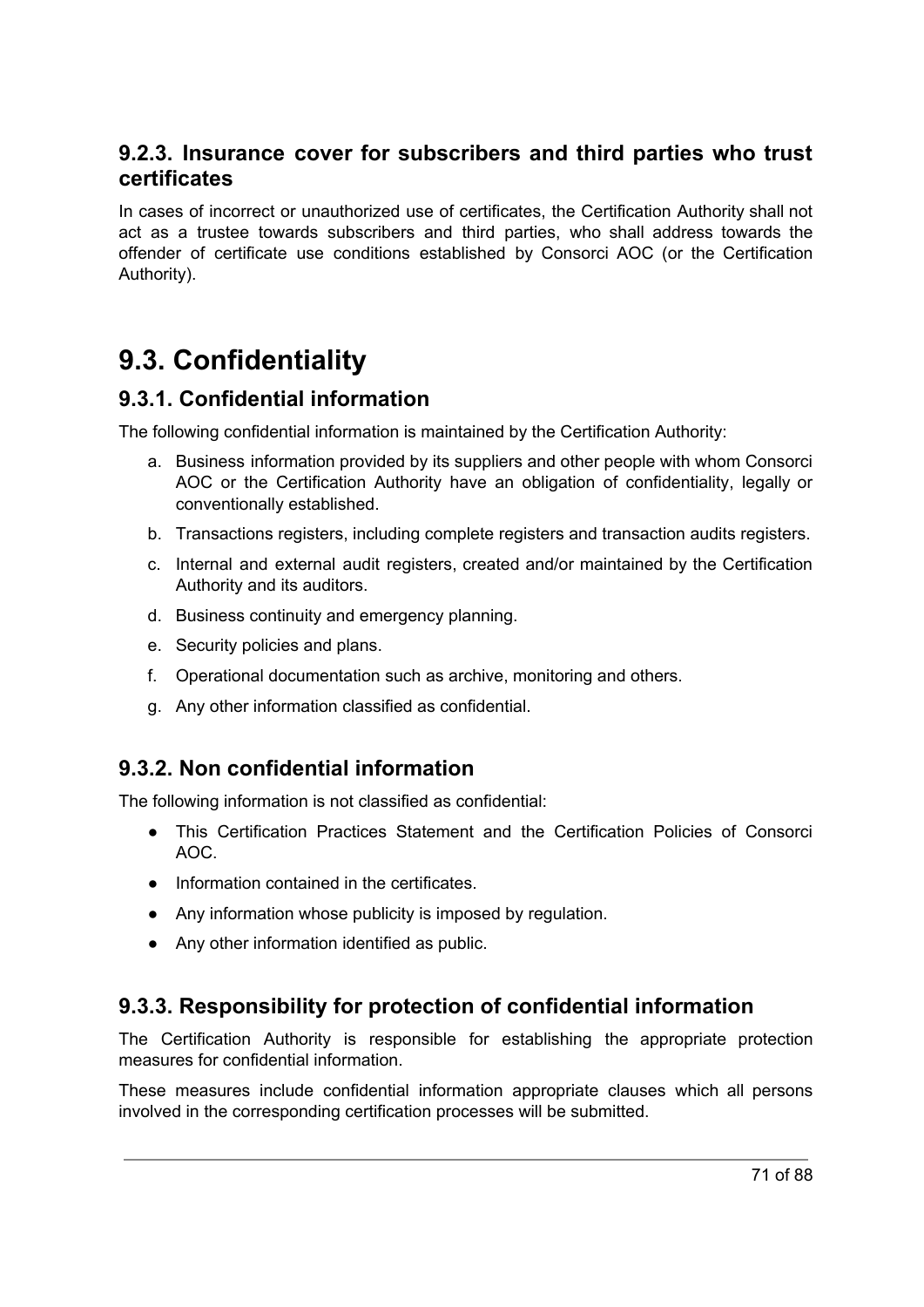# **9.4. Personal data protection**

#### **9.4.1. Personal Data Protection Policy**

Consorci AOC develops a personal data protection policy according to the applicable data protection regulation.

The structure of personal data processing is:

#### CERTIFICATE SUBSCRIBERS:

- Identifying data of the subscriber collective: entity or certificate applicant body name, tax identification number, complete postal address, email address, website address.
- Identifying data of the person assuming the service responsible role: full name, National Id Document or equivalent, telephone number, fax, postal address, email address.

CERTIFIED PHYSICAL PERSONS:

- Identifying data: full name, National Id Document or equivalent. Optionally any other personal data of which inclusion is requested by an authorised person, such as CIP code or public health card.
- Contact details: complete postal address, plus email address.
- Entity data for which the services are provided.
- Denomination of the entity, Tax Id Number and political, labour or professional assigned area.

Consorci AOC develops the procedures indicated in this document, then implements them within its services provision, where in compliance with the requirements established by the certificates policy, the requirements and obligations related to personal data obtention and management are described.

Consorci AOC establishes technical and organisational security measures in order comply with security requirements applicable to files and automated treatments.

#### **9.4.2. Personal data not available for third parties**

Personal data that must be included in certificates and the indicated mechanisms of certificates status check, are considered public data. The following cases will be not considered public data available for third parties:

- Certificate requests, either approved or denied, and any other personal information obtained for certificates issuance and maintenance.
- Private keys generated and/or stored by the Certification Authority.
- Any other personal data that is not to be searched, stored or accessed by third parties.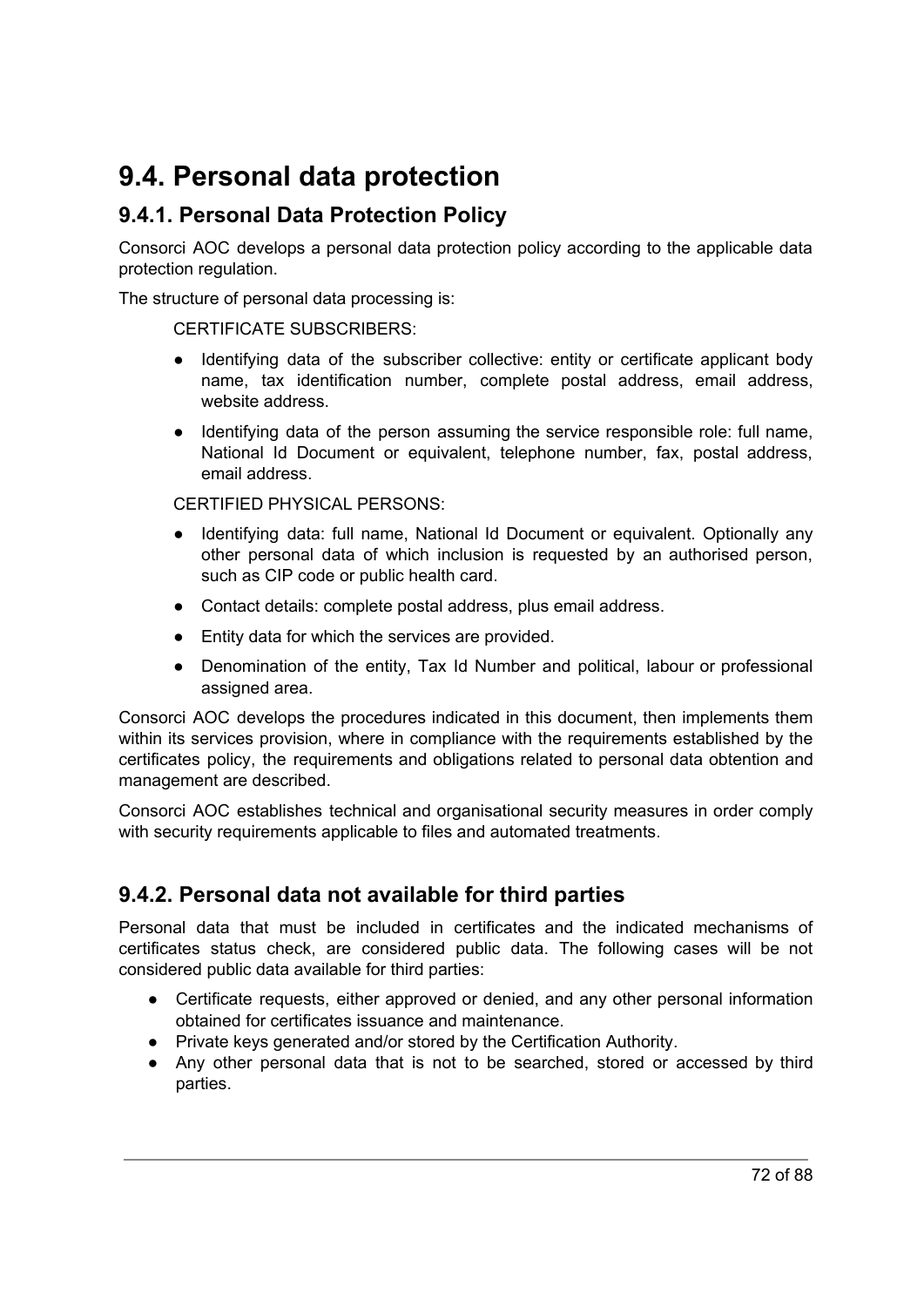## **9.4.3. Personal data available for third parties**

This section refers to personal information included in the certificates and the referred certificates status check mechanisms, according to section 3.1 of this document.

The referred information, provided by the certification request in accordance with terms of the applicable legislation, is included in the certificates and the certificates status check mechanism.

This personal data must be available by third parties due to legal imperative ("public data").

The following information is considered not confidential:

- a. Issued certificates or those under issuance process.
- b. The subscriber connection to a certificate issued by the Certification Authority.
- c. Full name of the certificate subscriber, as well as any other circumstances or personal data of the holder, if they are significant for the certificate purpose, according to this document.
- d. Email address of the certificate subscriber.
- e. Economic uses and limitations described in the certificate.
- f. Certificate validity period, issuance date and expiration date.
- g. Certificate serial number.
- h. Different certificate status and the start date of each, in particular: pending issuance and/or delivery, valid, revoked, suspended or expired and the reason for the change state.
- i. Certificate revocation lists and all information regarding revocation status.
- j. Information contained in the public part of the Certification Authority Register.

### **9.4.4. Responsibility corresponding to personal data protection**

Consorci AOC guarantees, as a minimum, compliance with its legal obligations as certification service provider, conforming to the applicable legislation, as described in section 9.15, in relation to personal data protection.

### **9.4.5. Incident management related to personal data**

Consorci AOC includes in this document the notification, management and response procedures in relation to incidents related to personal data.

This notification procedure is directly initiated when the system administrator of the Certification Authority, within their facilities, communicates by telephone with the Certification Authority Responsible, describing type of incidents and observed effects.

During incident management if software or system configuration modifications are required, or security copies must be restored or other similar interventions, the administrator will wait until receipt of the corresponding digitally signed request (by email) that the Certification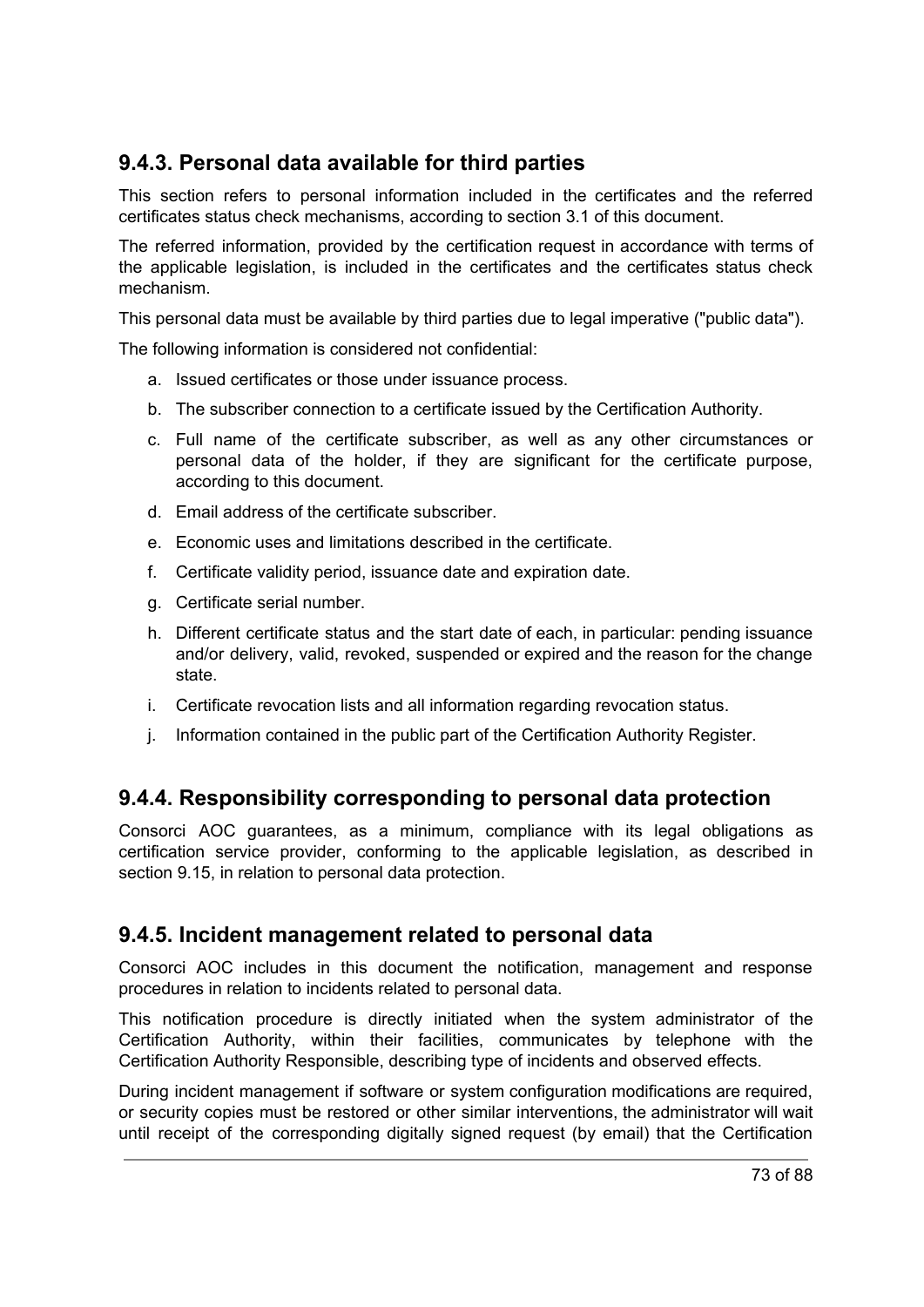Authority Responsible or the technical responsible of the affected project will send (in this case, adding in copy the Certification Authority Responsible).

Once the necessary actions are performed and normal system functions have been resumed, the system administrator sends to the Certification Authority Responsible a descriptive report by email, which in cases of incidents related to files containing personal data, will only contain the form duly completed.

The Certification Authority Responsible keeps a copy of the forms corresponding to incidents registered within the last 12 months related to files containing personal data. Forms are stored in a dedicated directory within the server that users of the Certification Authority share, protected as so only to be accessed by authorised personnel; in this way it is guaranteed that content security copies are made.

The Incident Register form contains the following data:

- Which resource the incident has been recorded against
- Code and description
- Date and time
- Type of incident
- Effects
- Who has reported and who receives the incident
- The response
- Procedures to be conducted
- The person who will conduct them
- Recovery procedure
- The person with authorisation to make the recovery.
- Restored data

### **9.4.6. Consent for personal data treatment**

Consorci AOC, for its service provision, is required to collect and store certain information that implies personal data treatment.

In certain certificates issuance cases, this data is communicated by the subscribers, without need for affected key holder consent, according to regulation for personnel providing service to the subscriber, or another applicable regulation.

Consorci AOC informs the key holders regarding their personal data being obtained.

### **9.4.7. Personal data communication**

Consorci AOC only communicates personal data to third parties in legally established cases.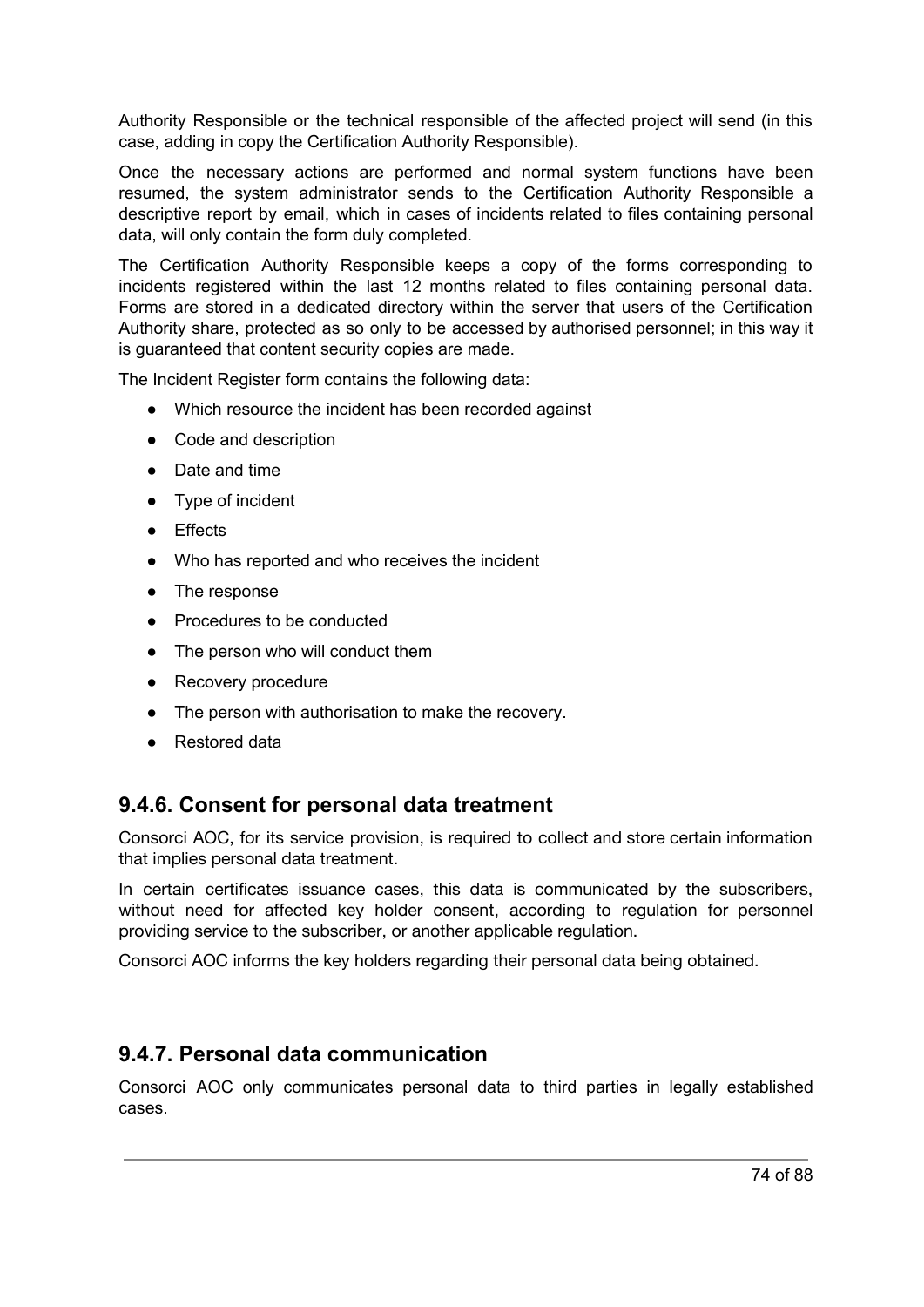In particular, Consorci AOC is obliged to reveal the identity of the signatories when judicial bodies require so in the exercising of its functions and other assumptions described in the personal data protection applicable regulation.

Consorci AOC complies to all legal prescriptions in conformance with the data protection policy described in section 9.4.1.

Exceptionally, in the case of activity cease by the Certification Authority, Consorci AOC will cede the personal data for the assumption of service provision transfer.

# **9.5. Property rights**

## **9.5.1. Certificates and revocation information property**

Consorci AOC in the only entity that retains the property rights to the certificates they issue.

Consorci AOC concedes non exclusive license to reproduce, distribute, verify and use certificates, without any cost, regarding digital signatures and/or encryption systems within the application scope of this CPS, according to the corresponding to the binding instrument between Consorci AOC and the party that reproduces and/or distributes the certificate.

The referred regulations figure in the legal instruments between Consorci AOC and subscribers and verifiers.

Additionally, certificates issued by Consorci AOC contain a legal advice related to certificate property. This regulation is also applied in the use of certificates revocation information.

## **9.5.2. Certification policy and Certification Practice Statement property**

Consorci AOC is the only entity that retains property rights of the certification policy of the Cataluña certification public hierarchy.

Consorci AOC is the owner of this CPS.

## **9.5.3. Property of information related to names**

The subscriber (key holder, as the case may be) preserves rights related to brand, product or commercial name contained in the certificate.

The subscriber (key holder, as the case may be) is the owner of the certificate distinguished name, formed by the information specified in section 3.1. of this CPS.

## **9.5.4. Keys property**

Key pairs become the property of the certificate subscribers.

When a key is divided in parts, all parts of the key become the property of the key holder.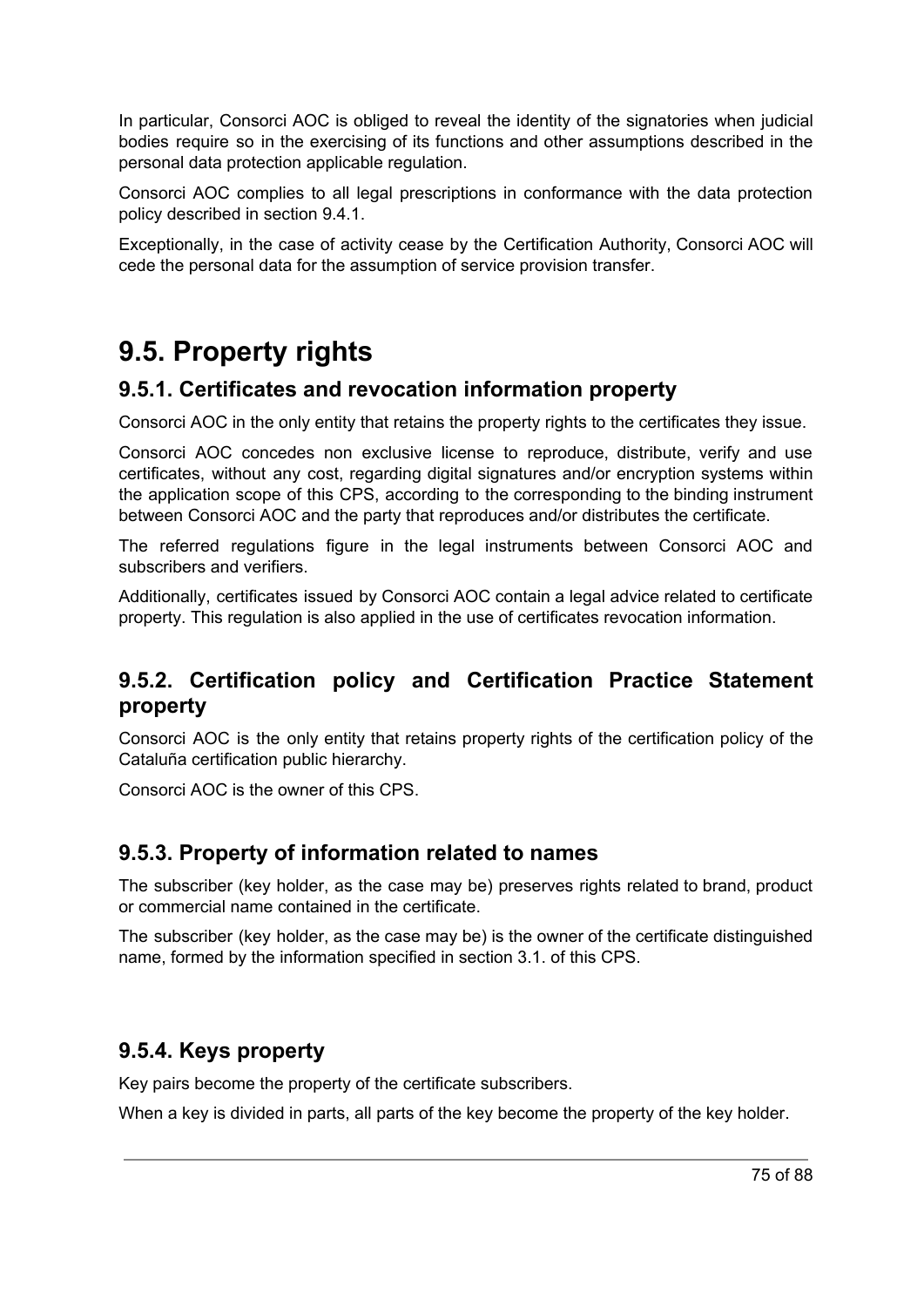# **9.6. Obligations and civil liability**

## **9.6.1. The Certification Authority**

#### **9.6.1.1. Obligations and other commitments**

The Certification Authority has to comply with the following:

- Determines the subscribers and verifiers community of the Certification Authority.
- Approves certification policies and in given cases, certificate specified policies.
- Approves contractual and regulatory documentation related to certification services in the users community of the Certification Authority, according to the procedure of this CPS.
- Informs Consorci AOC promptly regarding all information related to changes to be performed, service incidents, reclaims, denounces and service inspections.
- Guarantees, within their responsibility, compliance with all requirements established in this CPS.
- Be the singular entity responsible for compliance with the procedures described in this CPS, even where operations are partially or fully subcontracted externally.
- Provide certificates services according to this CPS, where the contents of the applicable legislation are described in section 9.15.
- In accordance with the applicable law, prior to certificate issuance and delivery, the Certification Authority informs of the aspects described in the applicable legislation and others as follows:
	- o Indication of applicable policy, indicating that certificates are not issued to the public and the need of usage of a qualified device for signature creation.
	- o How the patrimonial responsibility of the Certification Authority is guaranteed.
	- o The Certification Authority agrees the certification policy, the Certification Services Provider certification and the certification of the used electronic signature products.

This requirement is accomplished via an applicable "PKI Disclosure Statement (PDS)" electronically transmitted using a long-term communication method and comprehensible language.

- The Certification Authority obliges the subscribers, key holders and verifiers, via appropriate legal instruments transmitted electronically with written and comprehensible language, to consider the following contents:
	- o Prescriptions to comply with this CPS.
	- o Indication of applicable policy, indicating that certificates are not issued to the public and the need of usage of a qualified device for signature creation.
	- o Manifestation that the contained information in the certificate is correct, except where contrary notification from the subscriber is made.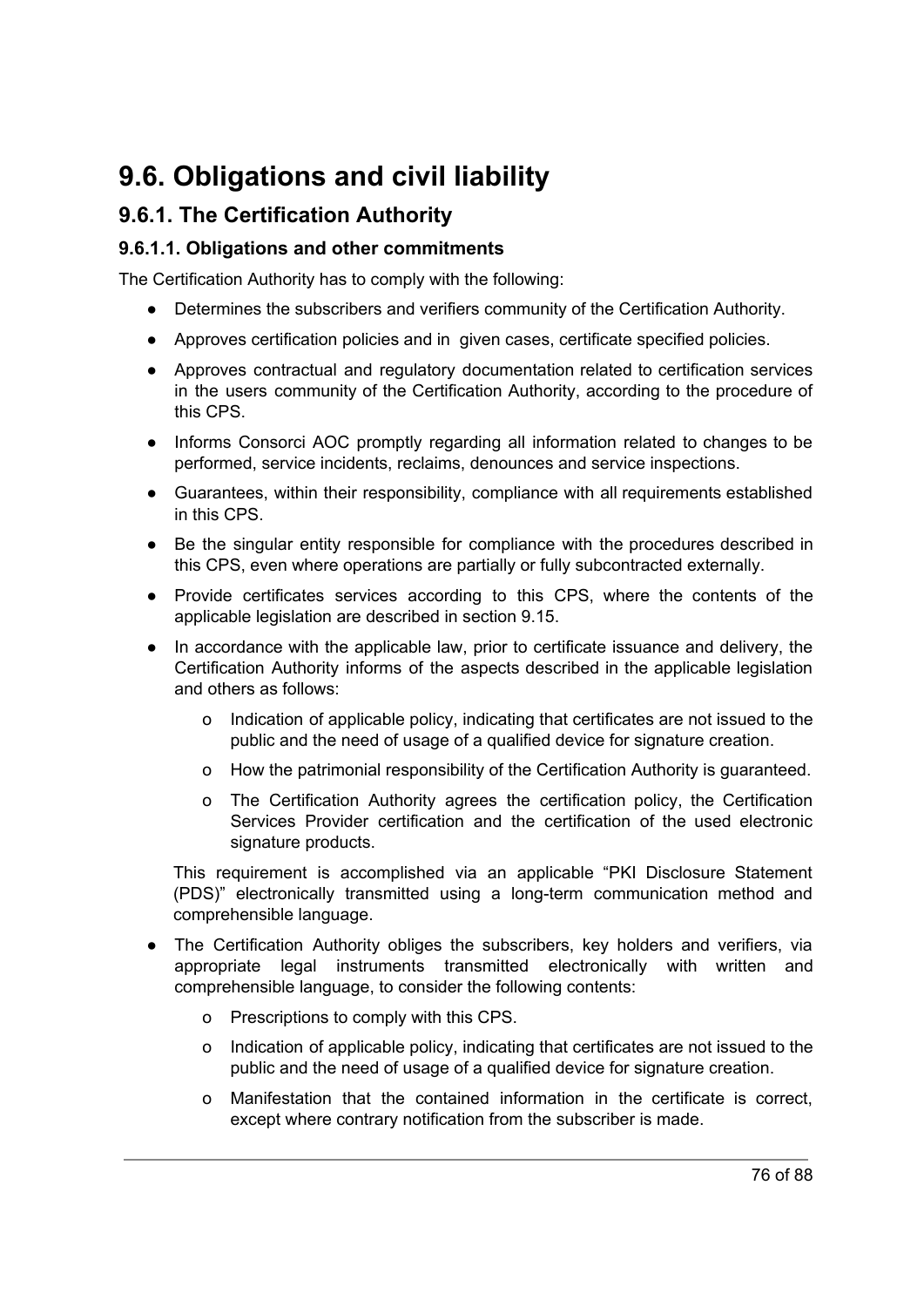- o Consent for certificate publication in the directory and access to same by third parties.
- o Consent for the storage of information used for the subscriber and key holder register, the provision of the signature creation qualified device and the cession of the referred information to third parties, in case of operations end of the Certificate Authority without revocation of valid certificates.
- o Certificate limitations of use, including the established limitations in section 4.5 of this CPS.
- o Information about how to validate a certificate, including the requirement of checking the certificate status and conditions in which the certificate may reasonably be trusted (this is applicable when the subscriber acts as verifier).
- o Applicable responsibility limitations, including uses for which the Certification Authority accepts or excludes its responsibility.
- o Procedures applicable to disputes resolution. .
- o Applicable law and competent jurisdiction.

The Certification Authority identifies the key holder according to the legislation applicable in this CPS. Specifically, the Certification Authority verifies autonomously the identity and other personal circumstances of the certificate applicants.

#### **9.6.1.2. Guarantees offered**

#### **9.6.1.2.1. Guarantees offered to subscribers**

The Certification Authority guarantees the subscribers:

- a. Compliance with their legal obligations as Certification Services Provider, according to applicable legislation.
- b. There are no errors in the information contained in the certificates, known or performed by the Certification Authority, or due to lack of diligence in the management of the certificate request or creation.
- c. Certificates comply all material requirements established in the CPS.
- d. Revocation services and directory use comply with all material requirements established in the CPS.
- e. In case of the private keys being generated, confidentiality is maintained during the process.
- f. The responsibility of the Certification Authority with the established limitations.

#### **9.6.1.2.2. Guarantees offered to the verifiers**

The Certification Authority guarantees the verifiers>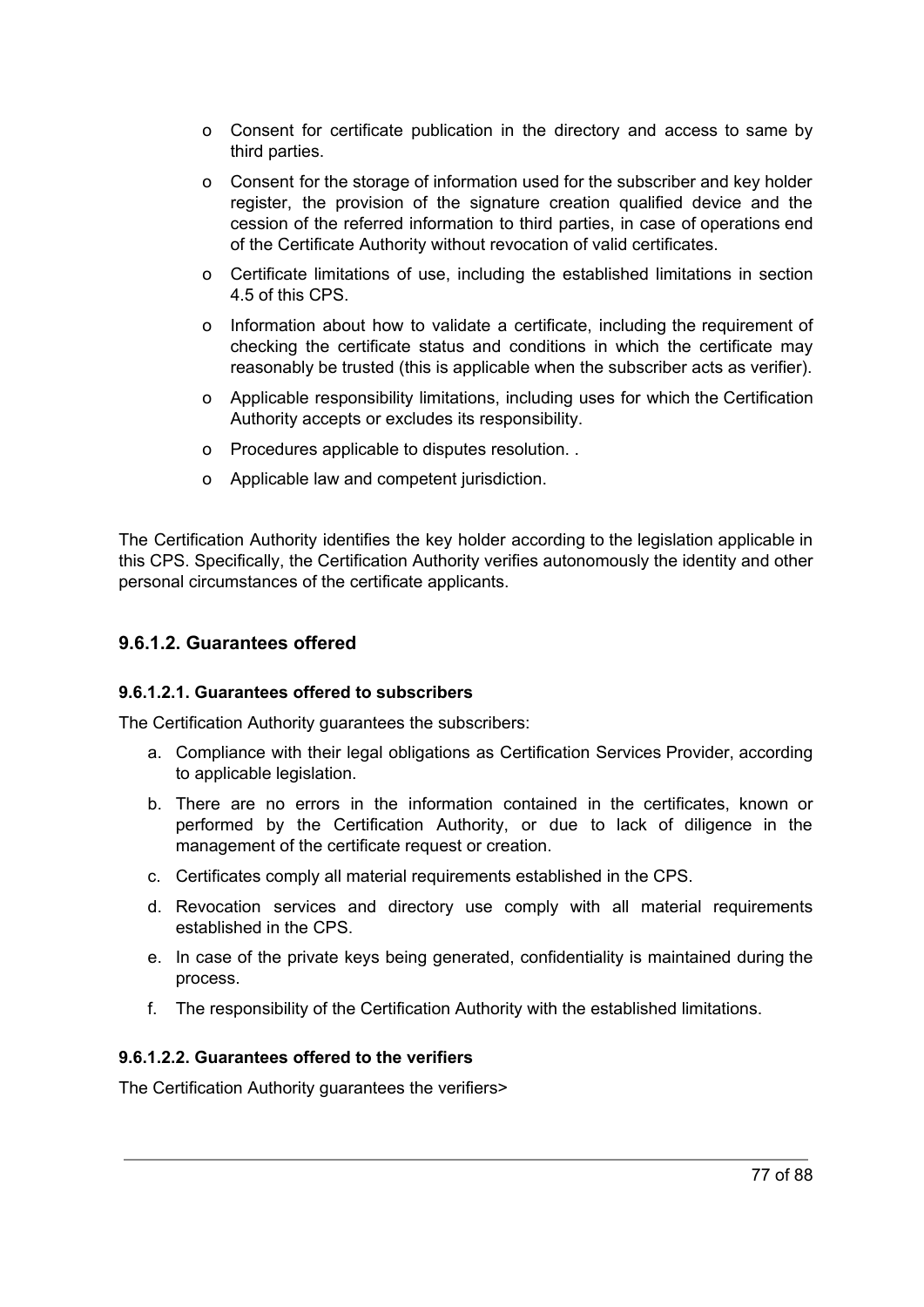- a. Compliance with their legal obligations as Certification Services Provider, according to applicable legislation.
- b. The information contained or incorporated by reference in the certificate is correct, except when the opposite is indicated.
- c. In cases of certificates published in the directory, the certificate has been issued to identified subscriber and the certificate has been accepted according to section 4.4 of this CPS.
- d. In the certificate request approval and issuance, that all material requirements established in this CPS have been complied with.
- e. The speed and security in the services provision, in particular revocation and directory services.
- f. Certificates comply all material requirements established in this CPS.
- g. In case of the private keys being generated, confidentiality is maintained during the process.
- h. Revocation services and directory use comply all material requirements established in this CPS.

The responsibility of the Certification Authority with the established limitations .

## **9.6.2. Register Authorities**

#### **9.6.2.1. Obligations and other commitments**

#### **9.6.2.1.1. Obligations of Internal Register Authorities**

The Internal Register Authority will be obliged to:

- a. Name as (technical) register authority operators two or more employees (depending on the EC, in general four or more) and communicate these persons data to Consori AOC in order to issue the corresponding operator certificates. When an operator leaves their role, the Internal Register Authority has to immediately request this operator certificate revocation to the Associated Certification Authority.
- b. Validate and approve certificate requests and generate certificates for the hey holders, according to technical procedures and instruments established by the Associated Certification Authority, in accordance with the CPS and Associated Certification Authority operational documentation.
- c. If the Register Authority does not have updated information related to the key holder, verify the identity in person or in accordance with the provisions of the applicable law, described in section 9.15 of this CPS, and register a justifying of full name accreditation, date and place of birth, National Id Document and/or any other information that may be used to differentiate between two persons within the Internal Register Authority scope.
- d. Verify, when necessary, any specific attribute of the key holder and register an information accreditation justifyin.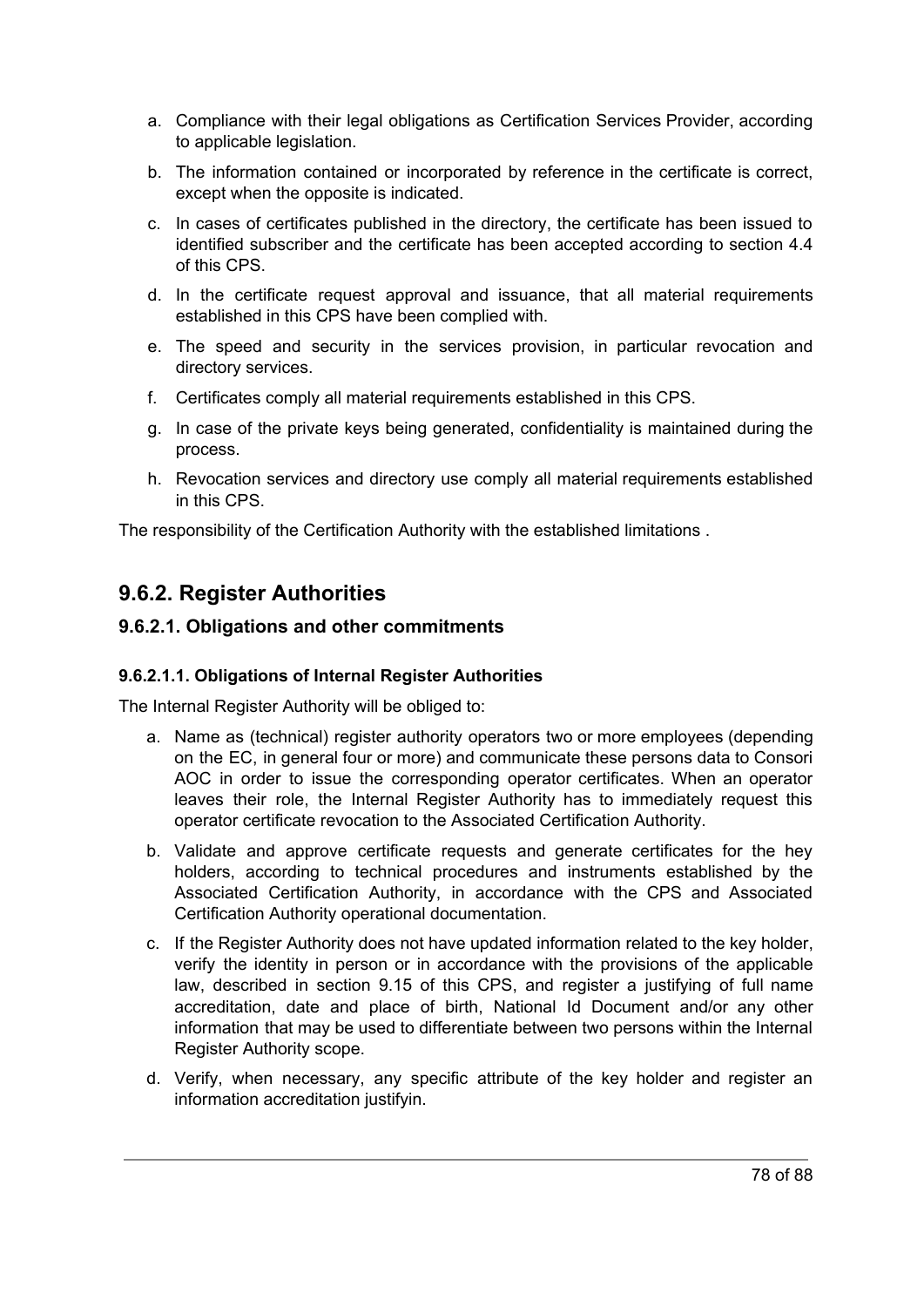- e. Perform or process certificate suspension, enablement, revocation and renewal requests, according to technical procedures and instruments established by the Associated Certification Authority, in accordance with the CPS and the Associated Certification Authority operational documentation.
- f. Store registers related to certificate contained information, both in paper or electronic, with the appropriate security, authenticity, integrity and preservation measures, for a period of 15 years. These registers must be available for the Associated Certification Authority.
- g. Store certificate delivery form for a period of 15 years. These registers must be available for the Associated Certification Authority.

#### **9.6.2.1.2. Virtual Register Authority**

The Virtual Register Authority is obliged to:

- a. Provide necessary documental justification for user register and certificate issuance by the Associated Certification Authority or the Collaborator Register Authority.
- b. The documental justification must be performed by body unit of the Virtual Register Authority (indicated to Consorci AOC) legally entitled to attest the data to be certified.

#### **9.6.2.1.3. Collaborator Register Authority**

The Certification Authority will be able to delegate some functions to the Collaborator Register Authority, which will be obliged to comply in the same conditions than the Certification Authority.

The Collaborator Register Authorities will support the subscribers of certificates issue to THE INSTITUTIONS with Virtual Register Authority, and all the subscribers of other certificates.

The Collaborator Register Authority will act on its own behalf, without prejudice to the responsibility of the Associated Certification Authority.

The Collaborator Register Authority is obliged to register and approve (if correct) the certificate data. Using this register all required checks related to subscriber identity, personal and complementary data will be done, and if needed, to the key holder.

This verifications must include the documental justification provided by the applicant, and in case that the Collaborator Register Authority considers, any other relevant document or information, facilitated by the subscriber, key holder or third parties.

If the Collaborator Register Authority detects errors in the data that must be included in the certificate or in the documents that justify this data, they will be obliged to change what they consider necessary before the issuance, or to stop the issuance process and manage the corresponding incident with the subscriber.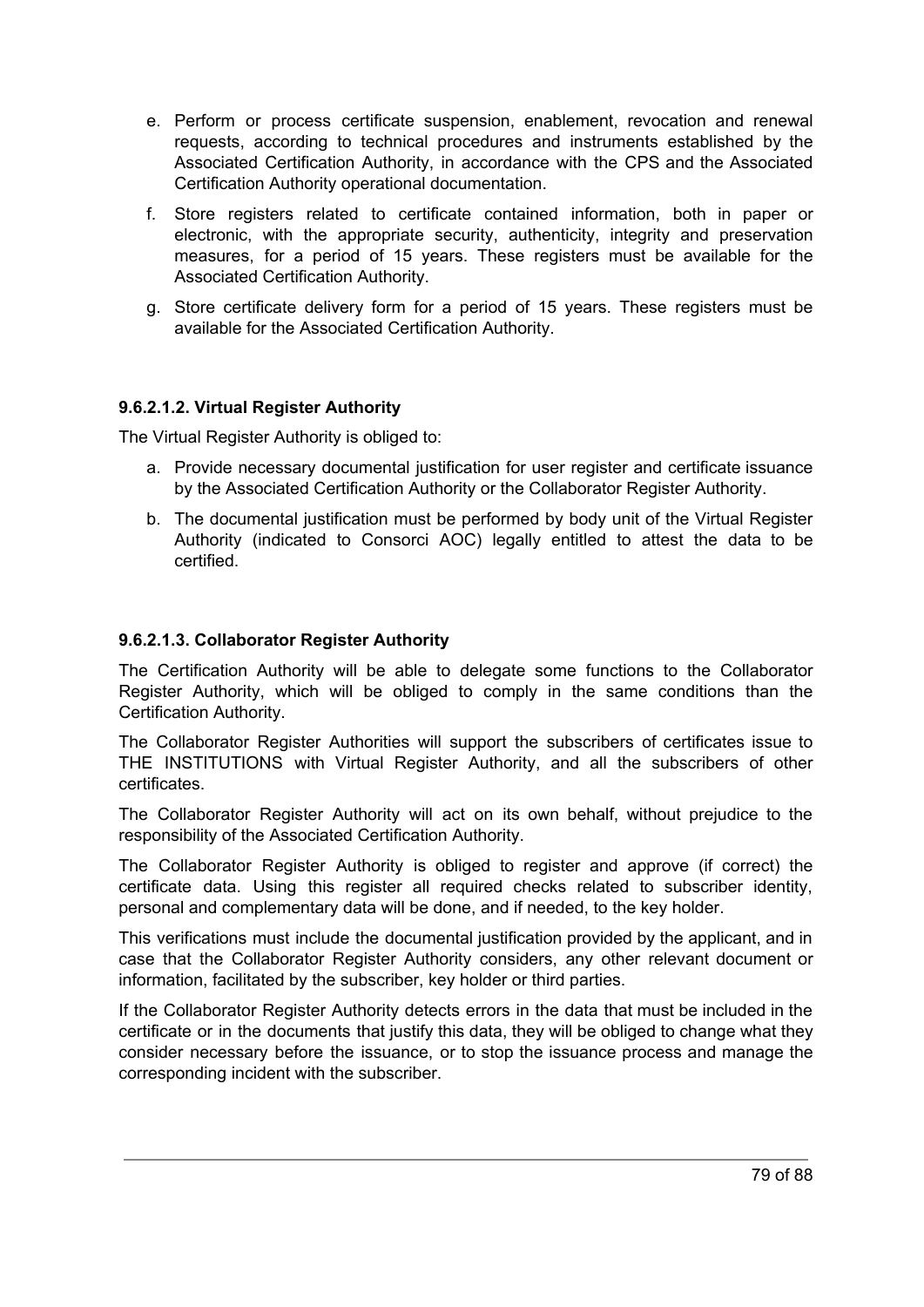In the case that the Collaborator Register Authority corrects data without the corresponding previous incident management with the subscriber, they will be obliged to notify the subscriber of the data that is eventually certified at the time of the delivery.

The Collaborator Register Authority reserves the right to not approve the certificate issuance request when the documental justification provided by the applicant is not sufficient for correct identification and/or authentication of the subscriber, or if necessary, the key holder.

#### **9.6.2.2. Guarantees offered to subscriber and verifier**

#### **9.6.2.2.1. Consorci AOC guarantee for digital certificate services**

Consorci AOC guarantees that the Certification Authority private key used to issue certificates has not been compromised, except of Consorci AOC communicating the contrary, according to this CPS.

Consorci AOC guarantees that:

- a. Electronic signature certificates contain all the information required by the applicable law, described in section 9.15 Conformity with applicable Law.
- b. The process has not originated or introduced false or wrong statements in any certificate information, and has included the necessary information provided by the subscriber and validated by Consorci AOC or the Collaborator Register Authority, at the time of certificate issuance.
- c. All certificates comply with the formal and content requirements of the Certificate Policy and its corresponding Certification Profile.
- d. Remaining associated to operations, security and archive procedures described in this CPS.

#### **9.6.2.2.2. Guarantee exclusion**

Consorci AOC does not guarantee any software used by the subscriber or any other person to generate, verify or not use any digital signature or certificate issued by Consorci AOC in a different way, except for cases where there is a statement written by Consorci AOC to the contrary.

### **9.6.3. Subscribers**

#### **9.6.3.1. Obligations and other commitments**

#### **9.6.3.1.1. Requirements for all type of certificates**

The Certification Authority obliges the subscriber to:

a. Facilitate towards the Certification Authority the appropriate and complete information according to the requirements of this CPS, specifically related to the register procedure.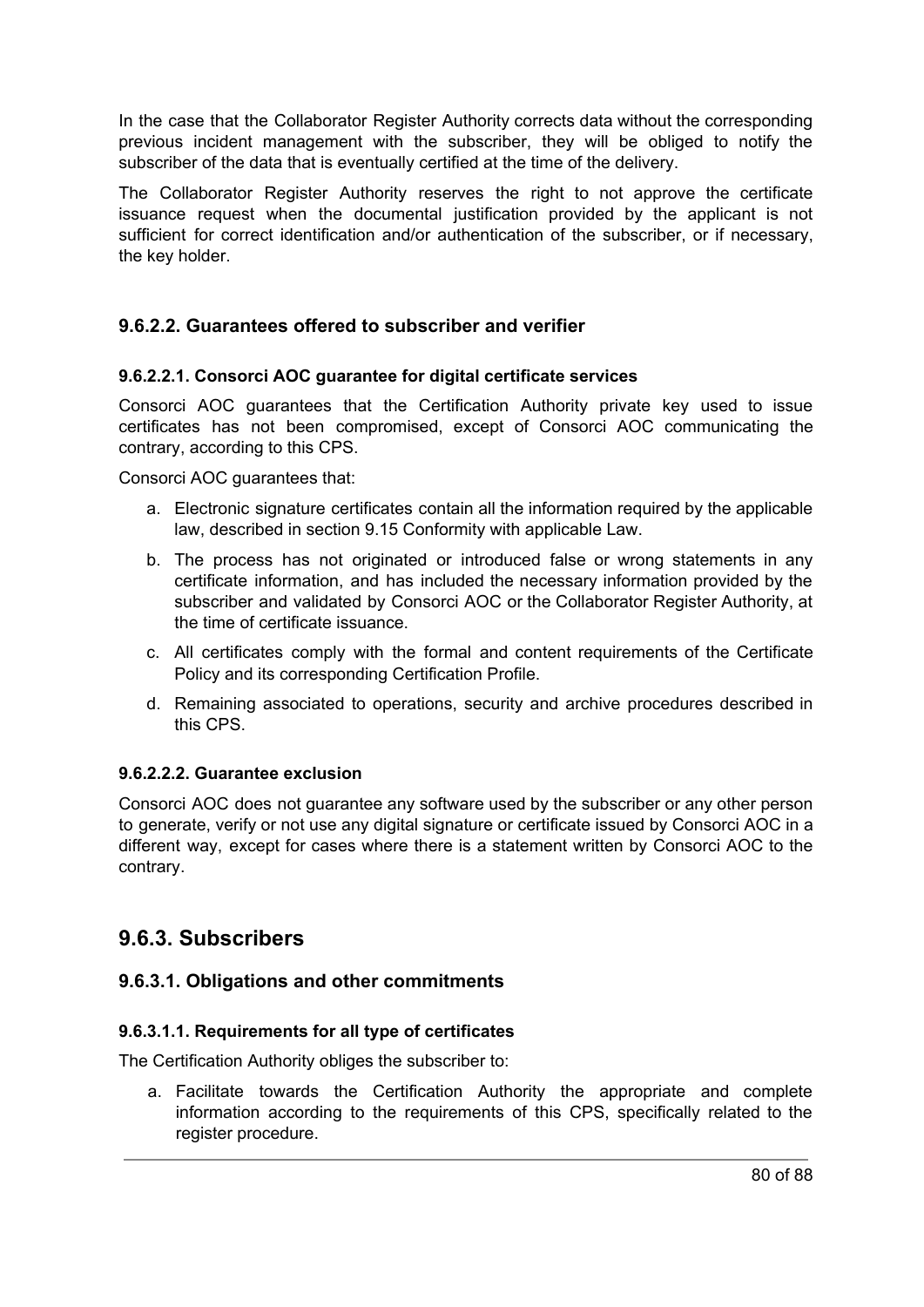- b. Manifest their consent prior to a certificate issuance and delivery.
- c. Comply with the obligations for subscribers established in this CPS and in the legislations described in section 9.15 in this CPS.
- d. Use the certificate in accordance with the provisions of section 1.4 of this CPS.
- e. Notify the Certification Authority, without unjustifiable delay, of the loss, alteration, non-authorised use, theft or compromise of their signature creation qualified device.
- f. Notify (without unjustified delay) the Certification Authority and any other person who may trust in the certificate:
	- a The loss, theft or potential compromise of private keys.
	- b The loss of control over their private key due to activation data breach (for example, PIN code of the signature creation qualified device) or any other cause.
	- c Inaccuracies or changes in the contents of the certificate that the subscriber may know.
- g. Stop using the private key once the period indicated in the corresponding section is expired.
- h. Transfer to the key holders their specified obligations.
- i. Not to monitor, manipulate or perform reverse engineering of technical implantation of the public certification hierarchy of Catalonia without previous written permission.
- j. Not to intentionally compromise the public certification hierarchy of Catalonia security.

#### **9.6.3.1.2. Specific requirement for qualified electronic signature certificates**

The Associated Certification Authority will obliged the subscriber to:

- a. Use the key pair exclusively for electronic signatures and according to any other notified limitation.
- b. Be diligent in the custody of their private key and signature creation qualified device, with the purpose of avoiding non-authorised uses.
- c. If the subscriber generates its own keys, they are obliged to:

1. Generate is subscriber keys using an algorithm recognised as suitable for qualified electronic signature.

2. Create the keys within the signature creation qualified device.

3. Use key lengths and algorithms recognised as suitable for qualified electronic signature.

e. Notify the Certification Authority, without unjustifiable delay, the loss, alteration, non-authorised use, theft or compromise of their signature creation qualified device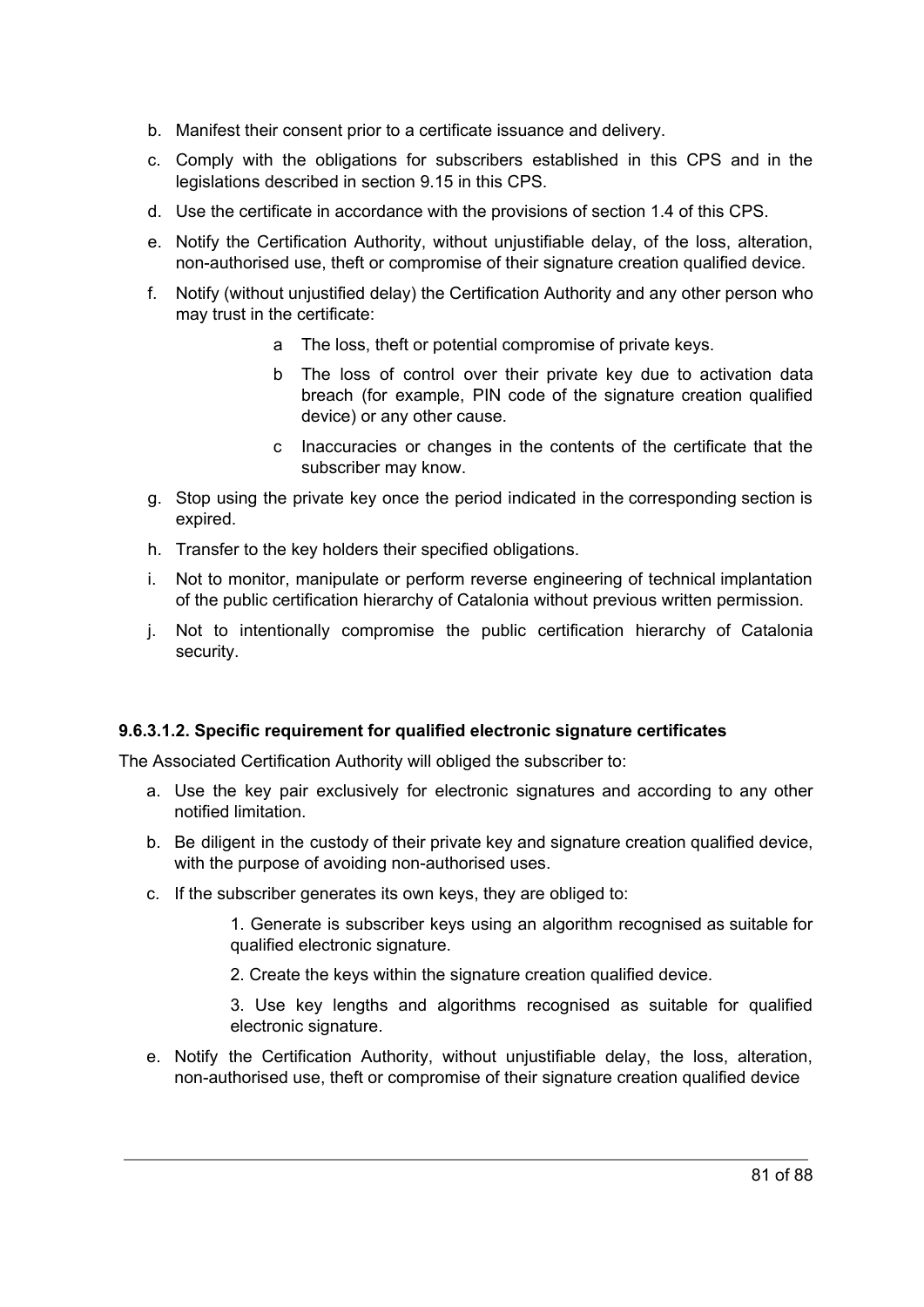#### **9.6.3.2. Guarantees offered by the subscriber**

The Certification Authority obliges the subscriber, via corresponding legal instrument, to guarantee that:

- a. All the manifestations performed in the request are correct.
- b. All the informations provided by the subscriber and contained in the certificate are correct.
- c. A certificate is exclusively used for legal and authorised uses, according to this CPS.
- d. Every digital signature created with the private key corresponding to the public key listed in the certificate, is that of the subscriber, and the certificate has been accepted and it is in operation (nor expired or revoked) at the time of the signature creation.
- e. The subscriber is an end-entity and not a Certification Authority and does not use the private key corresponding to the public key listed in the certificate to sign any certificate (or any other certificate public key format) or CRL.
- f. Non-authorised persons have never had access to the subscriber private key.

#### **9.6.3.3. Private key protection**

The Certification Authority is obliged, via the corresponding legal instrument, to guarantee that they are the unique responsible for any damage caused by the breach of duty of private key protection.

## **9.6.4. Verifiers**

#### **9.6.4.1. Obligations and other commitments**

The Certification Authority obliges the certificate user to:

- a. Accept advice regarding certificate being appropriate for its expected use.
- b. Verify issued certificates validity, suspension or revocation, using status certificate information.
- c. Verify all certificates within the certificate hierarchy before trusting on digital signature or any hierarchy certificates.
- d. Acknowledge any certificate use limitations, whether in the certificate or in the verifier contract.
- e. Acknowledge any prevention established within a contract or other instrument, regardless of the legal nature.
- f. Not to monitor, manipulate or perform reverse engineering over the technical implantation of the Cataluña Certification Public Hierarchy, without previous written permission.
- g. Not to intentionally compromise the Cataluña Certification Public Hierarchy security.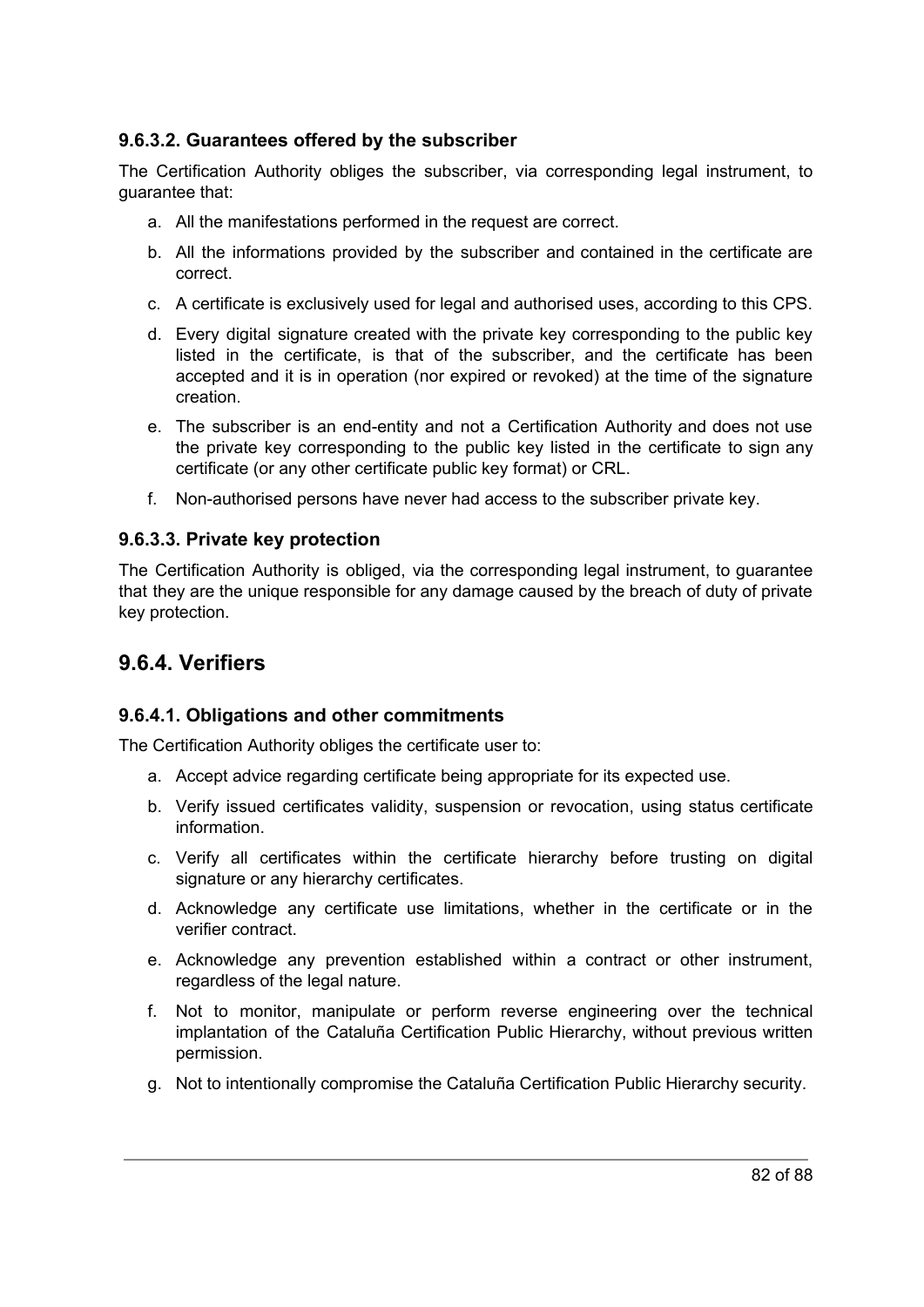h. Recognise that electronic signatures performed via qualified devices of electronic signature are electronic signatures equivalent to handwritten signatures, according to article 25.2 of Regulation (EU) 910/2014.

#### **9.6.4.2. Guarantees offered by the verifier**

The Certification Authority obliges the verifier, via the corresponding legal instrument, to manifest that:

- a. It has sufficient information to make a decision informed to trust or not to trust in the certificate.
- b. It is the unique responsible for trusting or not trusting in the information contained in the certificate.
- c. Will be the unique responsible for its obligations as verifier.

## **9.6.5. Consorci AOC**

#### **9.6.5.1. Obligations and commitments**

Consorci AOC is obliged to operate the Certification Authorities under its responsibility, including the Root Certification Authority of the Cataluña Certification Public Hierarchy, in a diligent way, in accordance with policies, practices and regulations of the the referred hierarchy.

#### **9.6.5.2. Guarantees offered to subscriber**

Consorci AOC guarantees that the private key of the Certification Authorities under its responsibility has not been compromised, unless indicated via Consorci AOC directory.

Consorci AOC guarantees that:

- a. Certificates contain all the information required by the applicable legislation, described in section 9.15 of this CPS, and that they have not or introduced false or wrong statements in any certificate information, and have included the necessary information provided by Certification Authority and validated by Consorci AOC or the Register Authority, at the time of certificate issuance
- b. All issued certificates comply with the formal and contents requirements.

Consorci AOC is associated to operational and security procedures described in this CPS.

### **9.6.5.3. Guarantees offered to the verifiers**

The responsibility of Consorci AOC, that derives from an indirect relationship, is the responsibility provided in the applicable legislation, described in section 9.15 of this CPS.

#### **9.6.5.4. Guarantees exclusion**

Consorci AOC does not guarantee any software used by the subscriber or any other person to generate, verify or not use any digital signature or certificate issued by Consorci AOC in a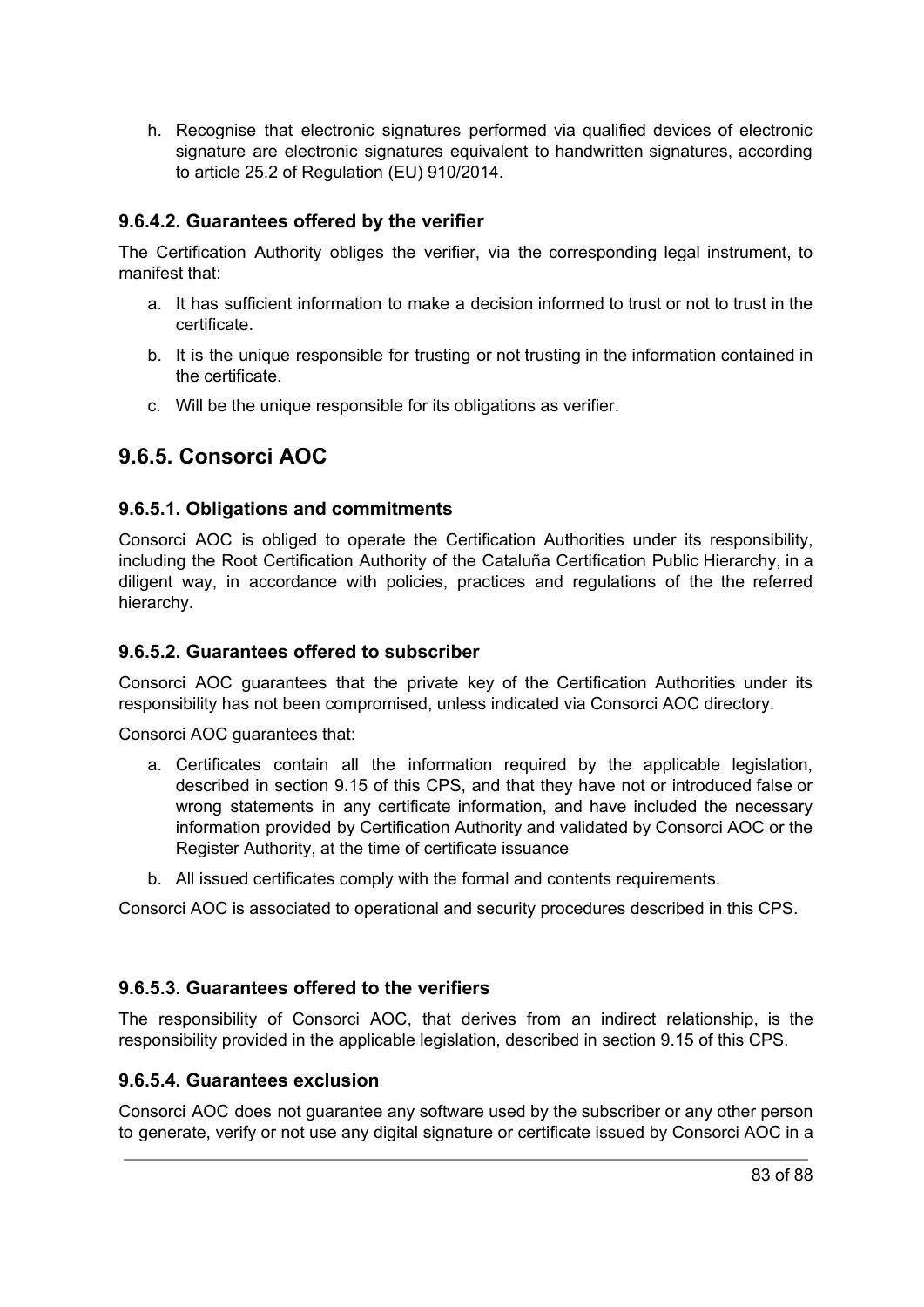different way, except for cases where there is a statement written by Consorci AOC to the contrary.

## **9.6.6. Directory**

#### **9.6.6.1. Obligations and commitments**

The Certification Authority may delegate some functions to the directory, which in this case is obliged to its compliance under the same conditions.

#### **9.6.6.2. Guarantees**

The Certification Authority establishes in this CPS the civil liability of the directory when operated by a third party.

# **9.7. Guarantee disclaimer**

## **9.7.1. Rejection of Certification Authority guarantees**

The Certification Authority may reject all service guarantees not linked to established obligations in the applicable legislation, as described in section 9.15 of this CPS, in particular including the guarantee of adaptation for a particular purpose or guarantee for certificate commercial use.

# **9.8. Limitations of responsibility**

## **9.8.1. Certification Authority limitations of responsibility**

The Certification Authority limits its responsibility by restricting the certificate issuance and management service, and where appropriate, the subscriber key pair and cryptographic deposits (of signature and signature verification as well as encoding and decoding) provided by them.

The Certification Authority may limit its responsibility via including use limits and value limits for transactions that the certificate may be used for

## **9.8.2. Fortuitous event and force majeure**

The Certification Authority includes clauses to limit its responsibility in fortuitous events and force majeure cases, via legal instruments with which the Certification Authority associates subscribers and verifiers.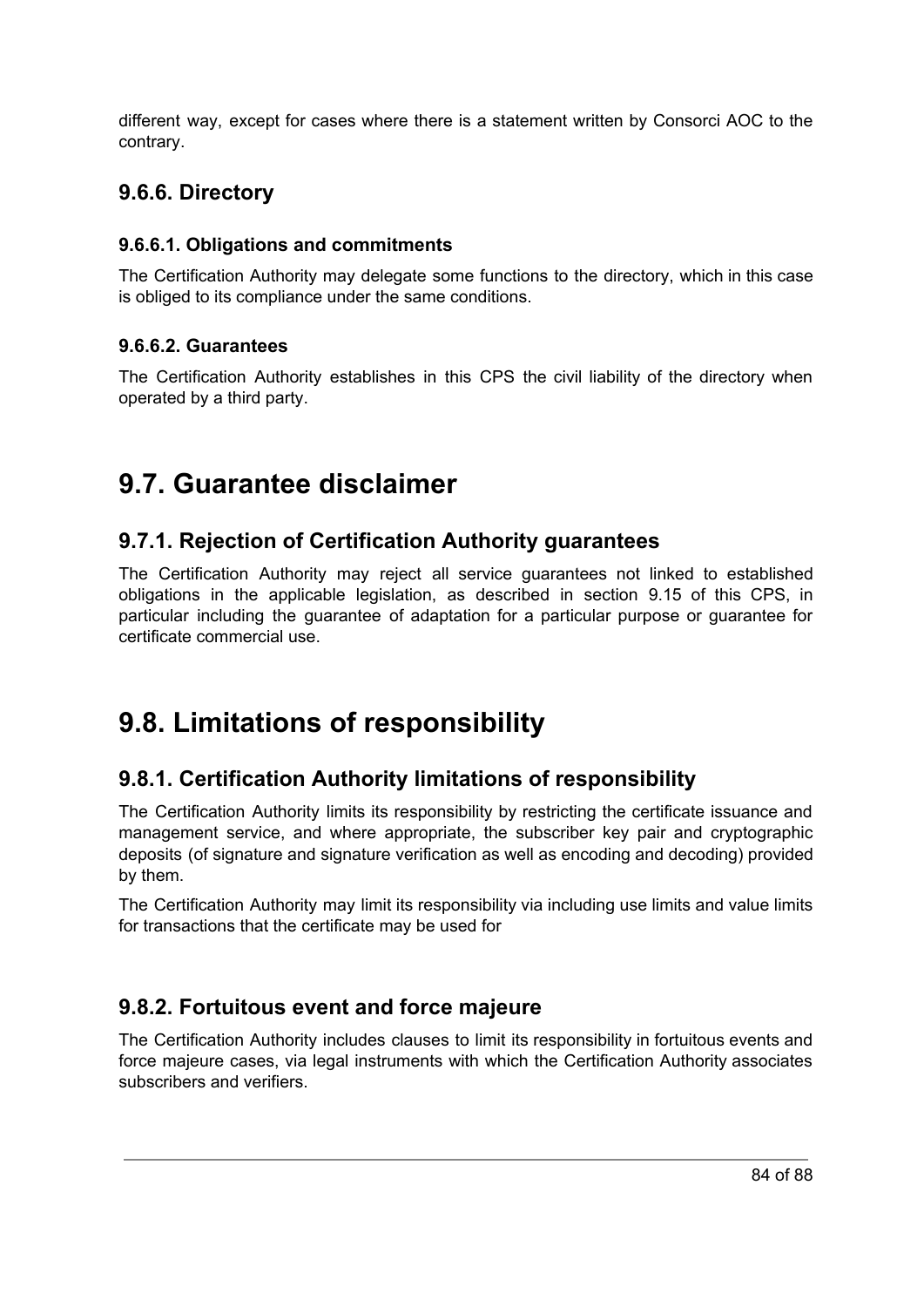# **9.9. Compensations**

## **9.9.1. Subscriber indemnity clause**

No subscriber indemnity clause shall be established.

## **9.9.2. Verifier indemnity clause**

No verifier indemnity clause shall be established.

# **9.10. Term and end**

## **9.10.1. Term and end of term**

The Certification Authority establishes, within its legal instruments with subscribers and verifiers, a clause that determines the legal relation validity period, by which the Certification Authority provides certificates to the subscriber.

## **9.10.2. Survival**

The Certification Authority establishes, within its legal instruments with subscribers and verifiers, survival clauses, establishing that certain obligations remain in force after the termination of the legal relationship regulating the service between the parties

To this effect, the Certification Authority ensures that requirements contained in Obligations, Civil Liability, Conformity Audit and Confidentiality sections, will continue in force after the end of the certification policy and the legal instruments that associate the Certification Authority with subscribers and verifiers.

Consorci AOC will determine a Business Termination Plan that will establish the obligations that Consorci AOC assumes in case of activity cease, addressed to maintain in force the issued certificates until their expirations and the use and custody of all information generated by Consorci AOC in its activity as Certification Services Provider, for example, secure copies, logs and all types of documents, regardless their support or storage. To this effect, Consorci AOC assures that a secure copy is generated periodically, as a complementary provision of the ordinary activity and of the assurance of the business continuity.

# **9.11. Notifications**

The Certification Authority establishes, within its legal instruments associated to subscribers and verifiers, notification clauses, by which the procedure for the parties notifying facts to each other is established.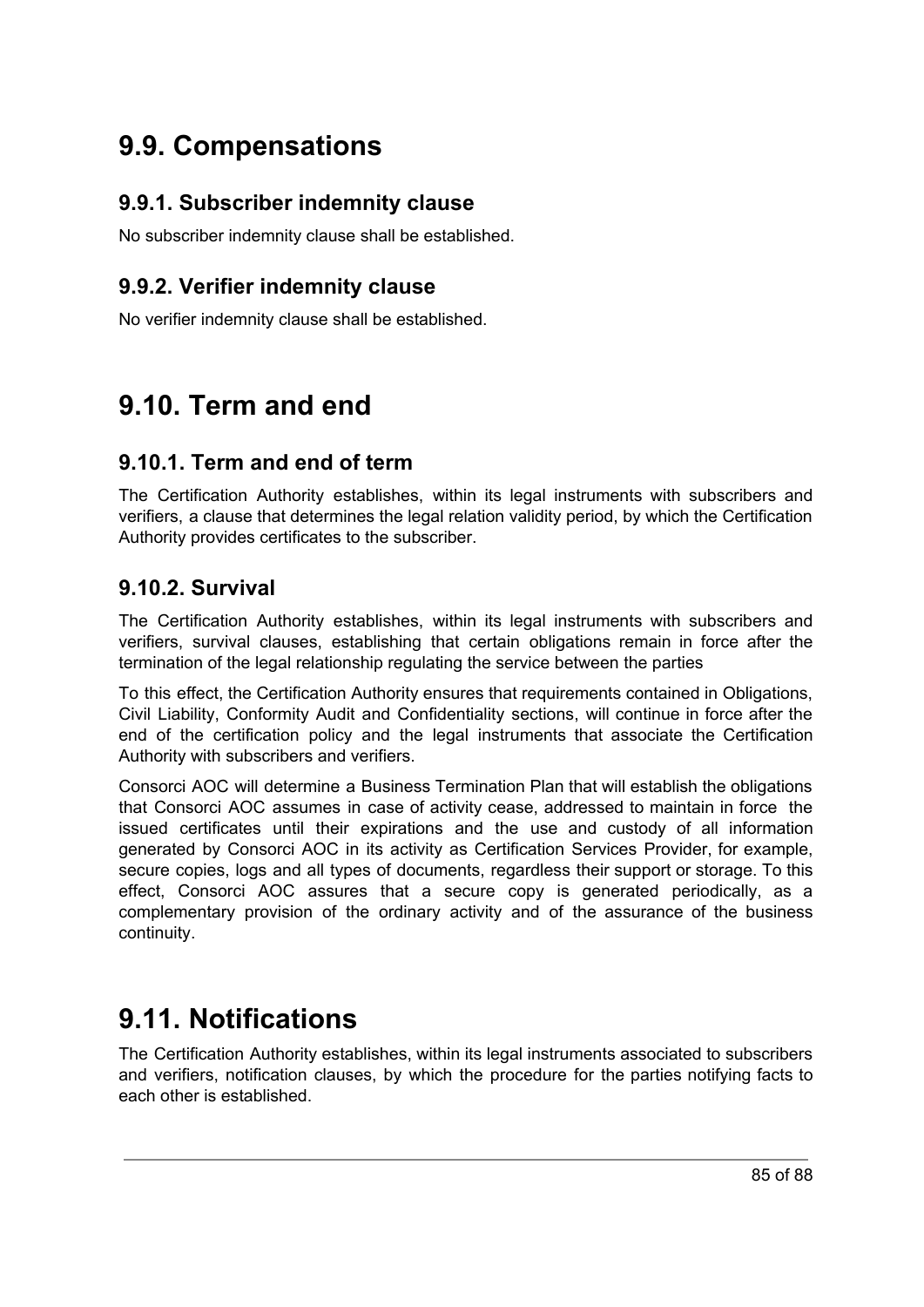# **9.12. Modifications**

### **9.12.1. Modification procedures**

Consorci AOC may modify, unilaterally, this CPS, as long as is appropriate following this procedure:

- Modification must be justified technically, legally and commercially.
- The modification proposed by the Certification Authority may not go against the certification policies established by Consorci AOC.
- A modification control is established in order to guarantee, in all cases, that the resulting specifications comply with the requirements to be accomplished and that originated the change.
- Implications that the specifications have on the user are established, and the necessity of notifying the referred modifications to the user is planned.
- The new policy must be approved by Consorci AOC.

### **9.12.2. Term and mechanisms for notifications**

Modifications to this CPS shall be notified to Consorci AOC for their approval.

# **9.13. Conflicts resolution**

### **9.13.1. Conflicts extrajudicial resolution**

The Certification Authority establishes, within its legal instruments with subscriber and verifiers, the procedures for mediation and resolution of applicable conflicts, considering the Certification Authority as Public Administration.

Discrepancy situations that derive from the use of certificates issued by the Certification Authority, are resolved by applying the same competence criteria than in cases of hand-written signed documents.

## **9.13.2. Competent jurisdiction**

The Certification Authority establishes, within its legal instruments associated to subscribers and verifiers, a competent jurisdiction clause indicating that the international legal competency corresponds to the spanish judges.

The territorial and functional competency is determined by the applicable international private law regulations and procedural law regulations

Applicable administrative legislation is also considered.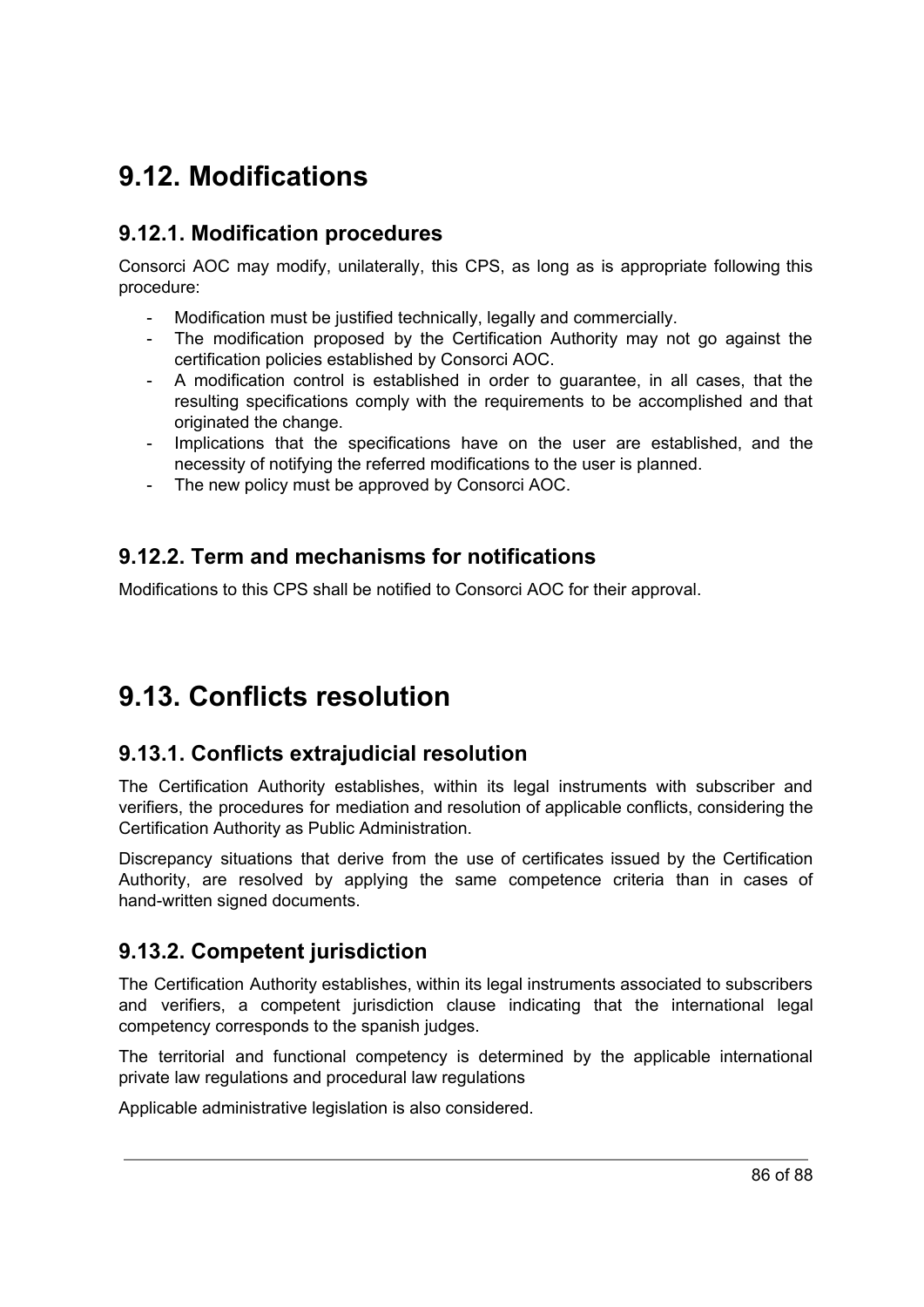# **9.14. Applicable law**

The Certification Authority establishes, within its legal instruments with subscriber and verifiers, that the law applicable to services provision, including Certification Practices Statement and the Certification Policies, is the following:

- In general, the Spanish law, as long as the Certification Authority continues based in Spain, and/or its certification services are provided via a permanent facility based in Spain.
- Corresponding administrative, state and regional regulation.

# **9.15. Conformity with applicable law**

Consorci AOC will be responsible for damages caused to users or third parties by its services according to the legislation in force and this CPS.

# **9.16. Diverse clauses**

## **9.16.1. Entire agreement**

The Certification Authority establishes, within its legal instruments associated to subscriber and verifiers, entire agreement clauses, by which understands that the legal instrument that regulates the service contains all the good intentions and all agreements between parties.

## **9.16.2. Surrogacy**

Rights and duties associated to Certification Authority condition may not be transferred to any third parties, and no third entity may surrogate in the legal position of a Certification Authority.

In case cession or surrogacy, the referred Certification Authority will end.

Rights and duties associated to Virtual Certification Authority condition may be transferred or subrogated, but these incidents must be notified to Consorci AOC.

## **9.16.3. Divisibility**

The Certification Authority establishes divisibility clauses, within its instruments associated to subscribers and verifiers, by which an invalid clause does not affect the rest of the contract.

Given the case that, as cause of articles 7 and 8 of Law 7/1998 regarding hiring general conditions, any of the indicated clauses will be considered as non incorporated or invalid.